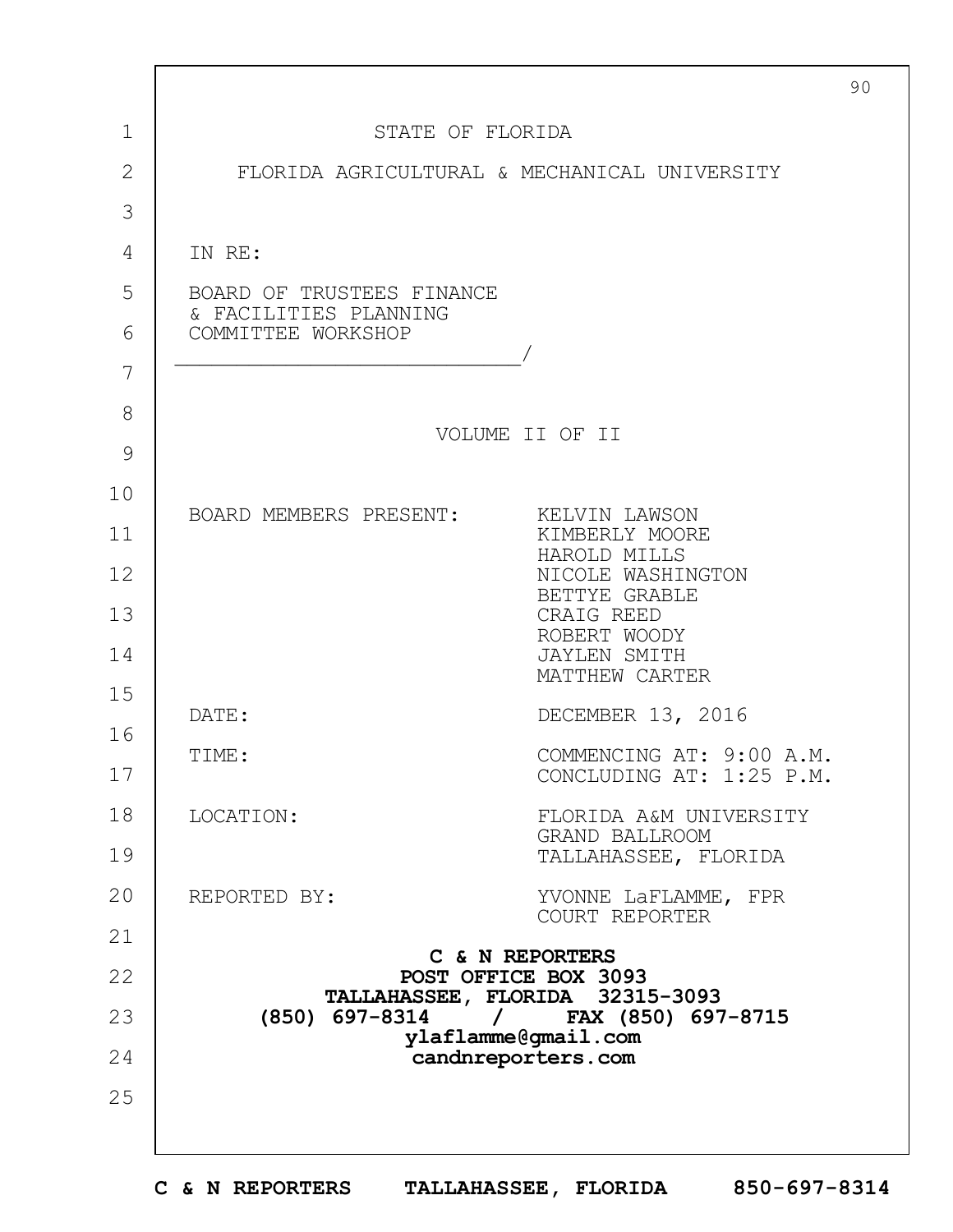|                |                    | 91       |
|----------------|--------------------|----------|
| $\,1\,$        |                    |          |
| $\mathbf{2}$   | INDEX PAGE         |          |
| $\mathcal{S}$  | DESCRIPTION        | PAGE NO. |
| $\overline{4}$ | FINANCIAL OVERVIEW |          |
| 5              | BY VP POOLE        | 92       |
| $\sqrt{6}$     |                    |          |
| $\overline{7}$ |                    |          |
| $8\,$          |                    |          |
| $\mathcal{G}$  |                    |          |
| $10$           |                    |          |
| $11$           |                    |          |
| $12$           |                    |          |
| $13$           |                    |          |
| 14             |                    |          |
| 15             |                    |          |
| 16             |                    |          |
| $17\,$         |                    |          |
| 18             |                    |          |
| 19             |                    |          |
| 20             |                    |          |
| 21             |                    |          |
| 22             |                    |          |
| 23             |                    |          |
| 24             |                    |          |
| 25             |                    |          |
|                |                    |          |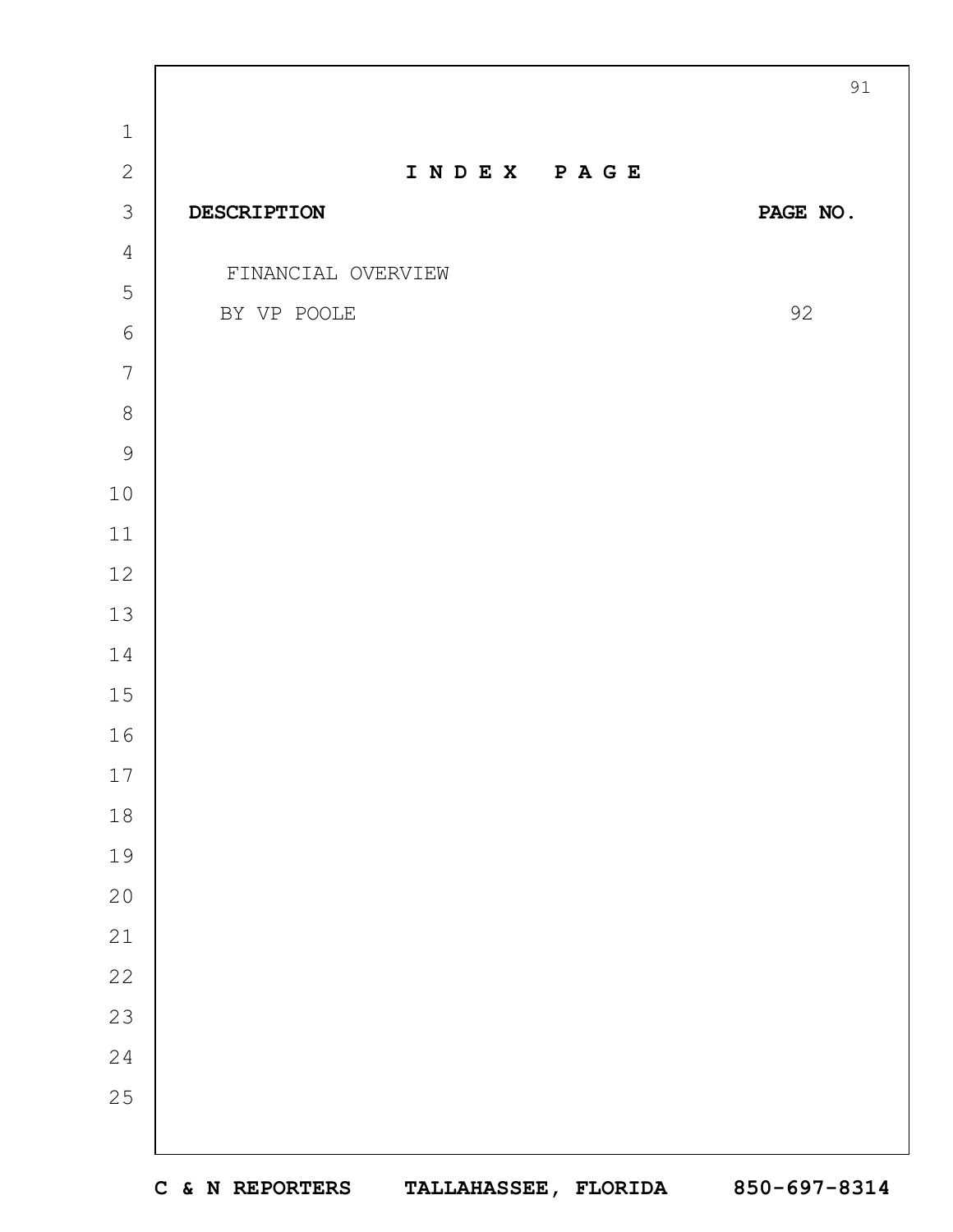|               | 92                                                 |
|---------------|----------------------------------------------------|
| $\mathbf 1$   |                                                    |
| $\mathbf{2}$  | PROCEEDINGS                                        |
| 3             | (Volume II continued without omission from         |
| 4             | Volume I.)                                         |
| 5             | (On the record at $10:25$ a.m.)                    |
| 6             | MADAM CHAIR MOORE: We're going to reconvene.       |
| 7             | It's 10:25, and now we are shifting down to our    |
| 8             | financial overview. I know that VP Poole will move |
| $\mathcal{G}$ | us through that with the same level of efficiency  |
| 10            | that we have experienced thus far.                 |
| 11            | So VP Poole?                                       |
| 12            | VP POOLE: Thank you very much. I have asked        |
| 13            | our budget director, Ms. Roneka Mathis, to join us |
| 14            | for this section, as well as our University        |
| 15            | Comptroller, Tiffany Holmes. She's on our way, so  |
| 16            | she'll be joining us as well.                      |
| 17            | So this section will review just kind of a         |
| 18            | snapshot of our financial statements, and we'll    |
| 19            | talk about some of our challenges that we're going |
| 20            | to be facing. We'll do a budget to actual review,  |
| 21            | which you have already seen. It's as of            |
| 22            | September 30th. There not any new information      |
| 23            | around that.                                       |
| 24            | We'll talk about how we used our current           |
| 25            | performance funding and discuss kind of the budget |
|               |                                                    |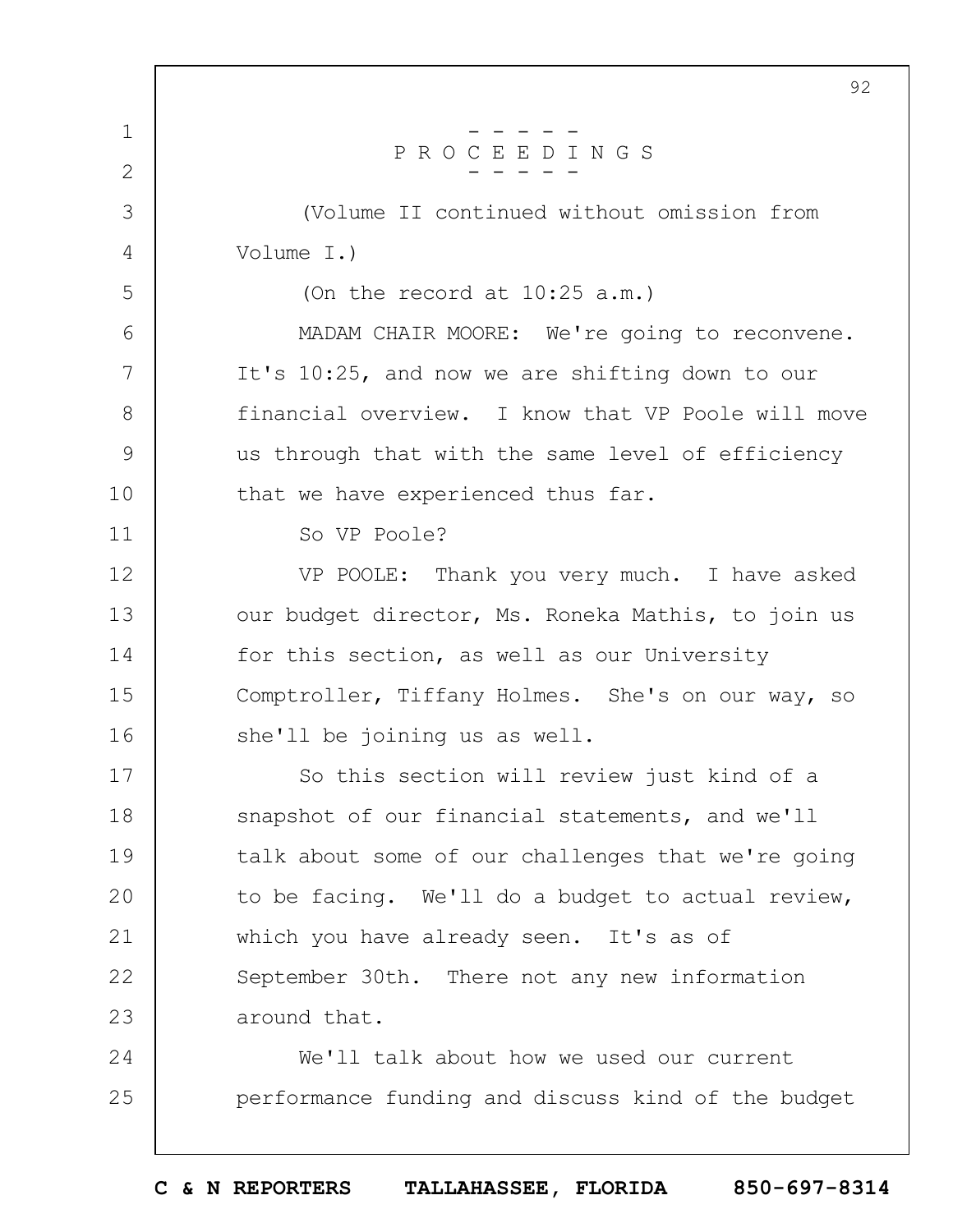planning timeline. We'll also talk about our Athletics financial snapshots, but we'll do that in the next -- in the final session when we talk about Athletics overall. We will talk about athletics overall.

1

2

3

4

5

6 7 8 9 10 11 12 13 So as a review, our funding comes from the State of Florida. It comes from tuition. It comes from business auxiliaries. It comes from grants. We'll talk about some of our sources of funding, but as far as the monies we receive from the State of Florida, it's basically general revenue that we receive for FTE. It's Lottery funds we receive, and the student tuition.

14 15 16 17 18 19  $20$ 21 And so over the years, you can see how each of these sources has contributed to funding for Florida A&M University. I don't have the '15/'16 information available from the Board of Governors yet, but you can see there was a decline in '12/'13 in our general revenue and it was pretty steep, and you'll see how it impacted that in some of our later slides.

22 23 24 25 So our University funds come from -- they kind of have two characteristics: They're either E&G, which is either educational or general, or not E&G. So E&G funds are what we just described: General

**C & N REPORTERS TALLAHASSEE, FLORIDA 850-697-8314**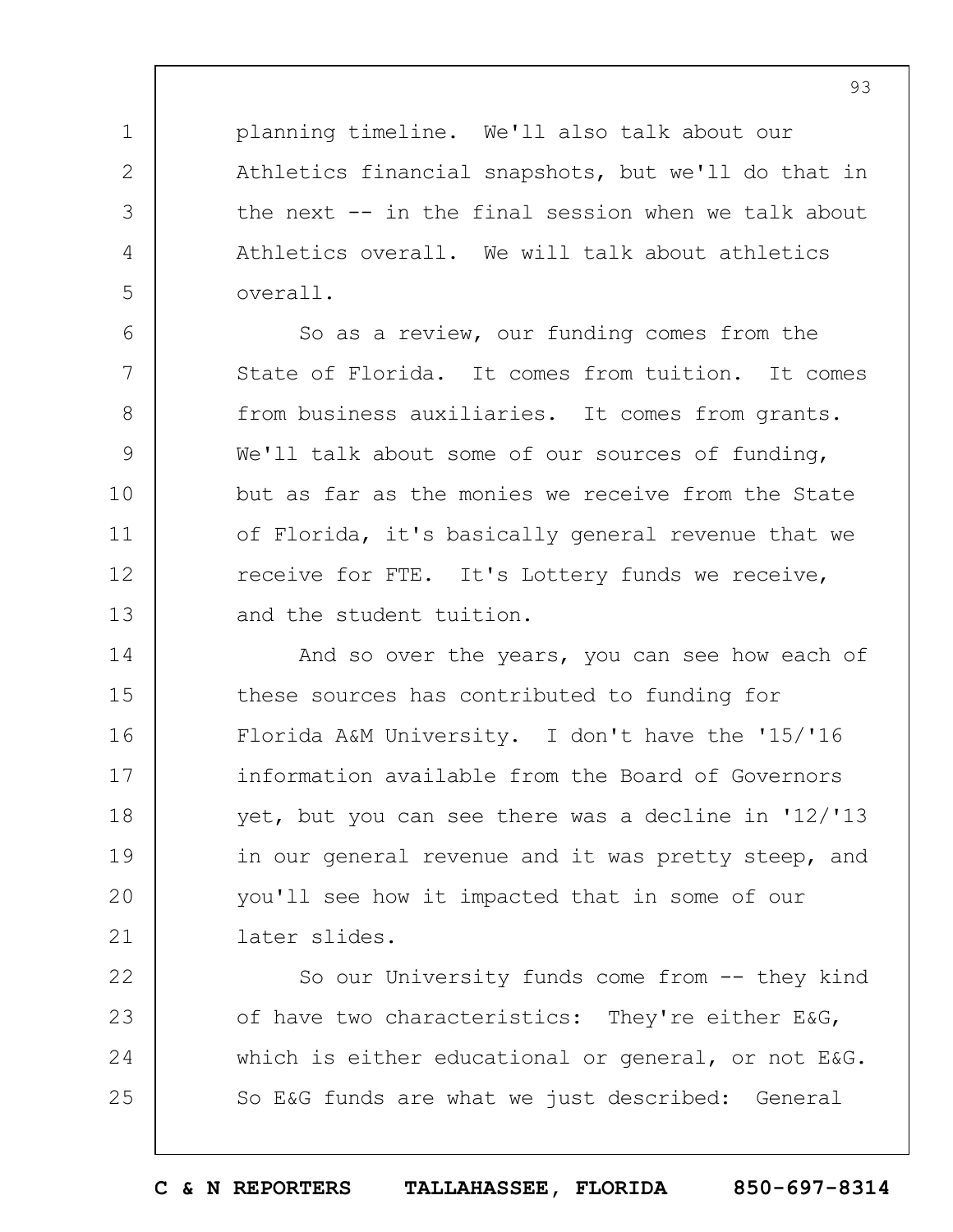revenue funds, Florida Lottery, student fees, and those are the educational and general costs in dealing with everything that it takes to educate the student, retaining the student, and supporting the student.

1

2

3

4

5

6

7

8

9

10

11

12

21

22

23

24

25

And then you have the non-E&G funds, and these are our sales and services, auxiliary revenues that come from things such as housing, athletics, dining, bookstore sales, parking, so these are kind of support services students pay for as a service and then you have contracts and grants that support research and public service.

13 14 15 16 17 18 19  $20$ There's another quality or characteristic of our funds: They're either recurring or non-recurring. So recurring funds are the permanent appropriated dollars that make up our base budget that you could expect to receive year to year. The non-recurring funds could be appropriated for one fiscal year and may or may not be appropriated for the next fiscal year.

So I want to give you a preliminary overview. This is in response to a request from some trustees that say, *What do you look like on a interim basis?*

So what you have in front of you is our audited June 2015 statement; to the right, our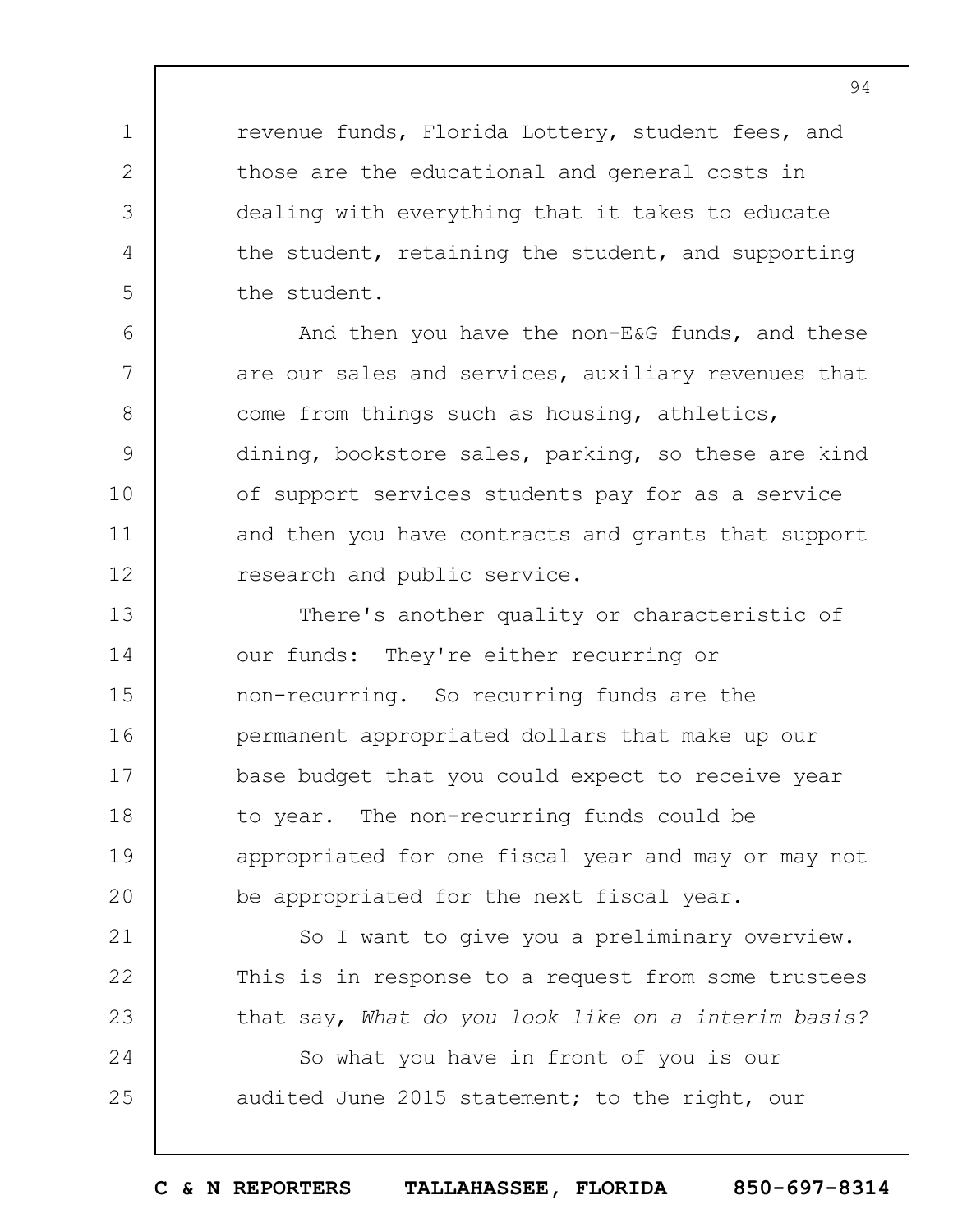condensed statement of net positions. So for those in the private industry, the statement of net positions if your balance sheet, comparable to your balance sheet.

1

2

3

4

5

6

7

8

9

10

11

12

13

14

So the right column is showing where we were at, 2015. The middle column shows our unaudited but what expects to be our results for our 2016 audit that should be released very shortly. And then on the left column is what we're projecting for the first quarter, showing as interim financial statements.

And so you can see, we're expecting to be pretty consistent, in '15/'16; in the range of \$480 to \$500 million in total net position.

15 16 17 18 19  $20$ And our total assets have been pretty consistent as well. 694. There was a decrease of 673. That's primarily due to us moving the College of Engineering facility off of our books and then to have some where we stand in the first quarter at 677.

21 22 23 24 25 If you look at the next statement -- and remember, this is preliminary -- this is our condensed statement of revenues, expenses and changes in that position. In the private industry, this is your income statement. And so this is our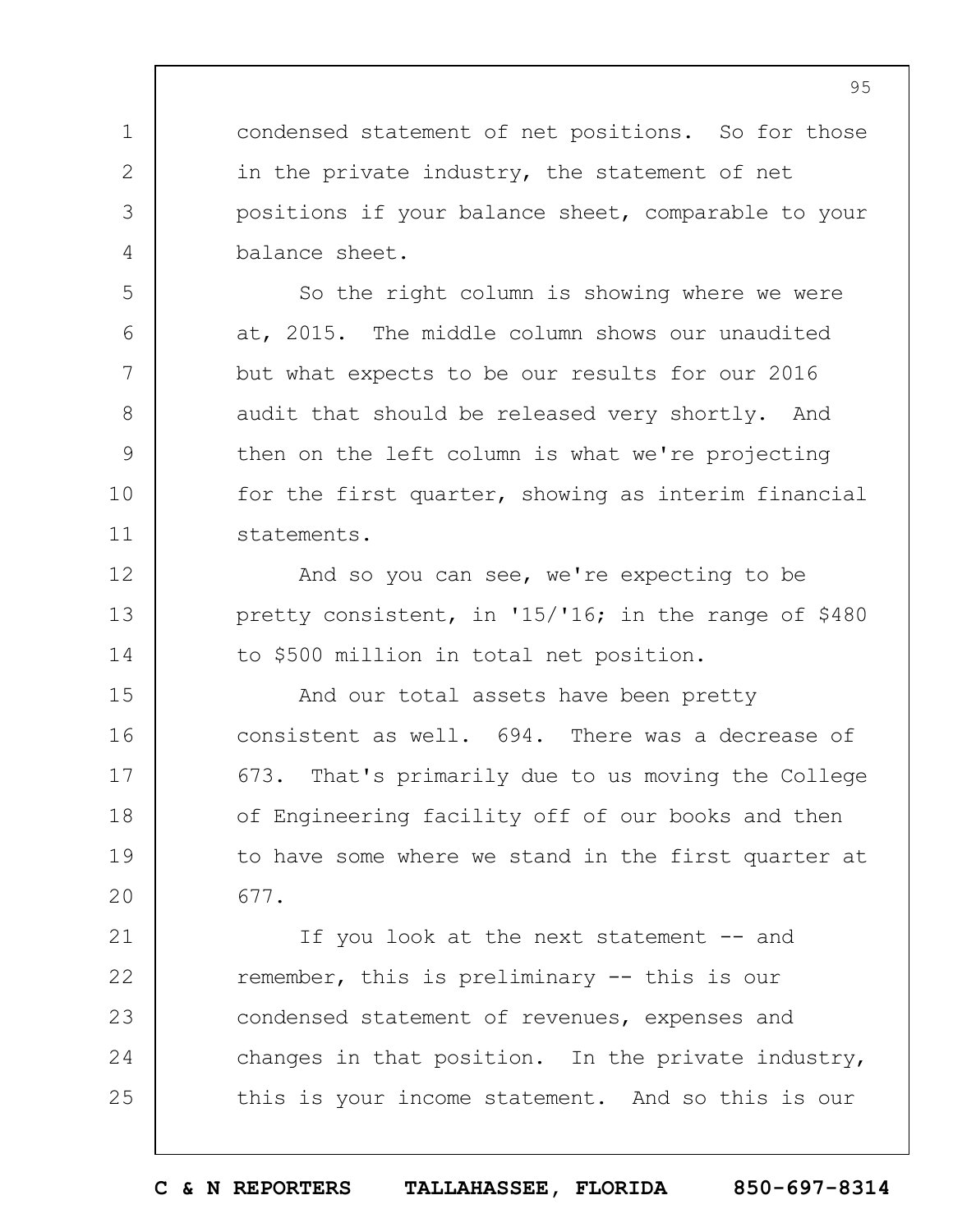attempt of putting before you the audited June 15th statements, our unaudited, what we expect our 2015 statements to be, as well as on the left is our first quarter, unaudited revenue and expenses.

1

2

3

4

5

6

7

8

9

10

11

And then all the way to the right, we're projecting out for the year to where we think will be for the end of year June, 2017. And as we're pointing out here, this is just a snapshot and this is just really a playing tool to kind of help make some decisions as we look forward toward the end of the year.

12 13 14 15 16 17 18 If you look at our 2016/'17 revenues and expenses, you'll see that 33 percent come from state appropriation, and then 15 percent is net tuition and fees. We just kind of break down the sources of revenues, and you'll see that you have the other type of revenues that we talked about: Contracts and grants, auxiliaries.

19  $20$ 21 22 23 24 25 If you look at the operating expenses, on the bottom right, the breakdown is 61 percent of our expenses are for compensation and employee benefits. And for higher education, that's actually -- even though it sounds like a large number and you would like it to be less, it's actually pretty consistent with what compensation

**C & N REPORTERS TALLAHASSEE, FLORIDA 850-697-8314**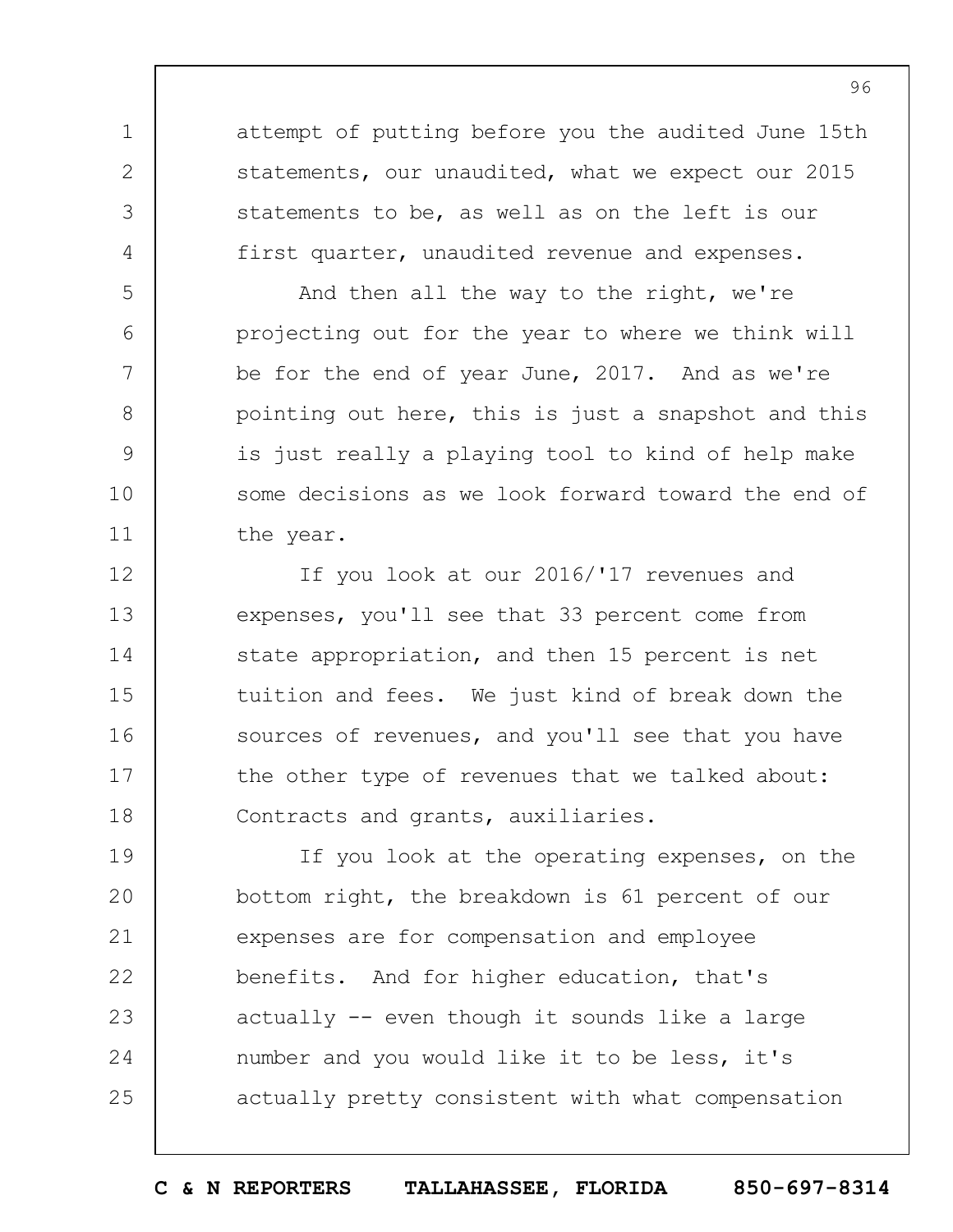and benefits tend to be. 20 percent is services and supplies.

1

2

3

4

5

6

7

8

9

The next slide just kind of shows a trend of revenues compared to expenses, just kind of based on our condensed statements, and what we see is our revenues are kind of going up and down but overall kind of a downward slope. We talked about this being related to the trends of what we're seeing with enrollment.

10 11 12 13 14 15 16 17 18 Expenses are also following, but not as quickly and not as closely as the revenues. And you'll see a little blip in 2015. You'll see there are some markers along this timeline where we had some issues with repaying back some dollars back to the SUS; recession issues, we had changed in the Parent Plus loans, and so there are things we can see at certain things where there was an impact to our budget.

19  $20$ 21 22 23 24 25 And we may have had a decline in revenue, but we weren't necessarily able to turn on a dime and adjust our expenses at the same time, so the expenses are lagging. What we're seeing for '16 is a gap where expenses actually exceed revenues, so we'll talk about what that means and how we've managed that gap with the next few slides.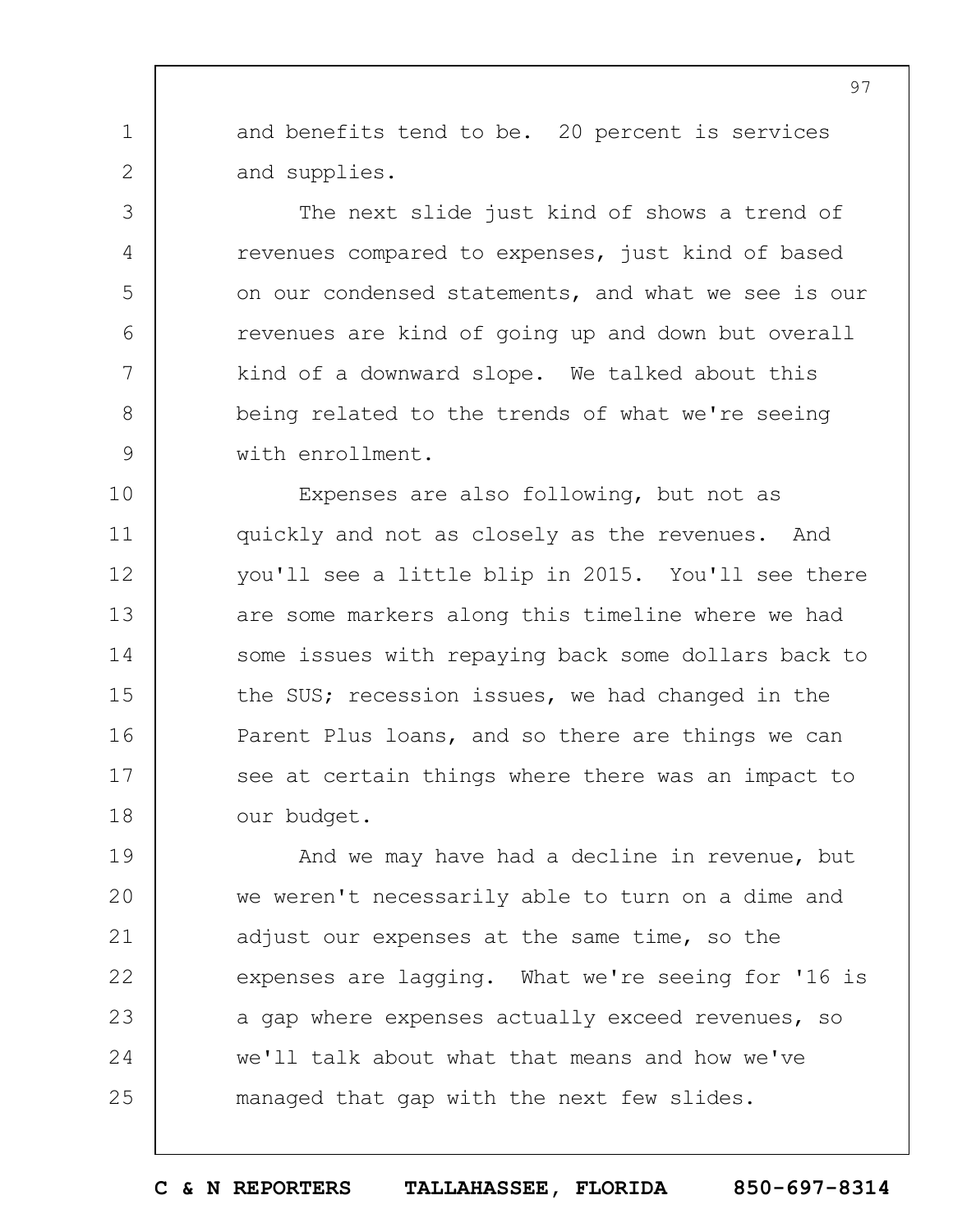So when we're looking for a way to measure how we're doing and how to measure the strength of the institution, I introduced -- or we introduced - this discussion of the CFI Index. And I think in previous years there had been some discussions with CFI. So what I did is I went back and looked at the past five years, and in May or so, we talked about what this could mean for us and what some goals might mean.

1

2

3

4

5

6

7

8

9

10 11 12 13 14 15 16 17 So when we're looking for metrics and ways to set some ratios to monitor what we're doing. I think Trustee Washington had asked for some measure for cost, or some way to actually put into the goals an actual measure. So we decided the CFI would be a good measure because it is a more holistic approach. It's based on us trying to answer four key questions.

18 19  $20$ 21 22 23 24 25 Primary reserve ratio is asking are the sufficient and flexible enough; the viability ratio is asking, Are the debt resources being managed strategically; the return on that assets ratio asks, are our assets performing and Are we managing -- the way we're managing, is it supporting our direction, which is also still strategic.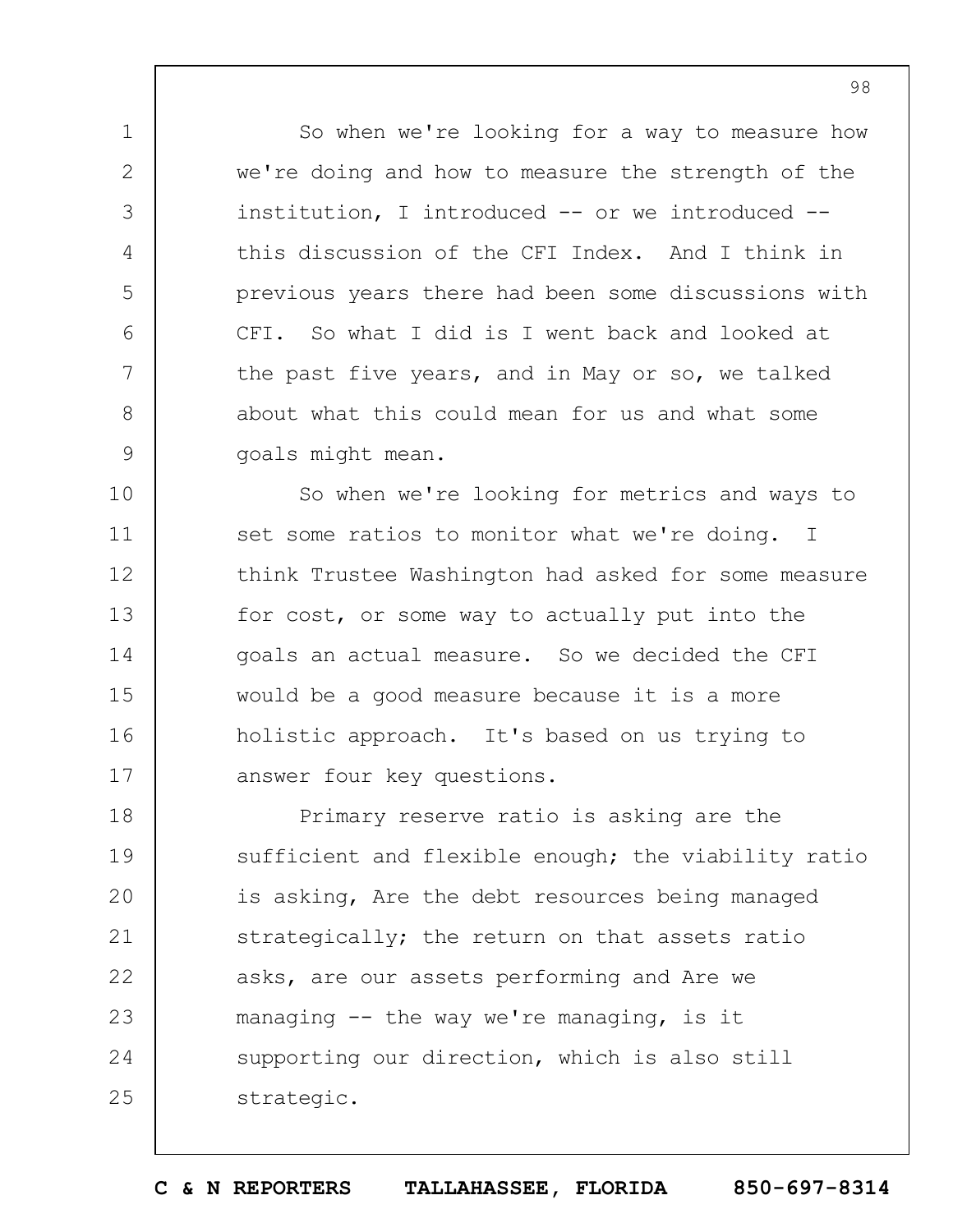1 2 3 4 5 6 7 8 9 10 11 12 13 14 15 16 17 18 19  $20$ 21 22 23 24 25 99 And then, our operating revenues is asking, do operating results indicate we're living within our means. So each of those individual ratios could be used as a metrics. You don't necessarily have to have the whole CFI. You can pick one of those metrics as well. TRUSTEE WOODY: Ma'am? MADAM CHAIR MOORE: Yes, Trustee Woody. You're recognized. TRUSTEE WOODY: On page 55, I just have a question. Where it shows that the revenues and the expenses are going in a downward direction, does that reflect the increase in enrollment that we're projecting? VP POOLE: 2016, it actually reflects '15/'16. TRUSTEE WOODY: So it's '15? VP POOLE: Right. So you'll see that with the next year, '16/'17, results. TRUSTEE WASHINGTON: Madam Chair? MADAM CHAIR MOORE: Yes. TRUSTEE WASHINGTON: It appears we have the large gaps in 2013/2014. How do we make up the difference? Do we use Carry Forward? Because obviously we can't spend more than we have, so what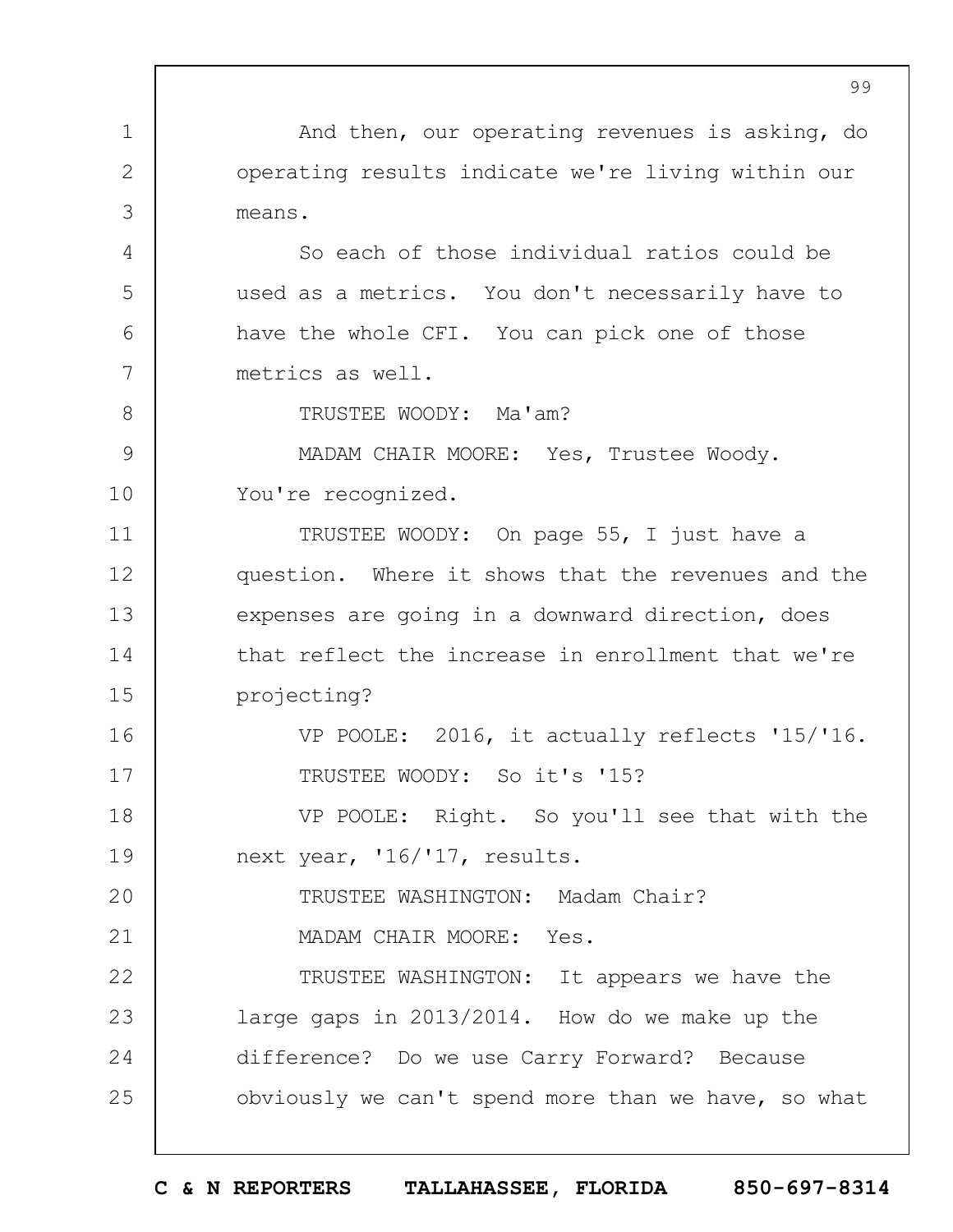was the net?

1

2

3

4

5

6

7

8

| VP POOLE: Yes. And it's important to know        |
|--------------------------------------------------|
| that the years expenses exceeded revenues, there |
| was not any budget deficit during these years,   |
| right? So what we did is just managed that gap   |
| using Carry Forward.                             |
|                                                  |

TRUSTEE WASHINGTON: Okay.

MADAM CHAIR MOORE: Dr. Robinson?

9 10 11 12 13 14 15 16 17 PRESIDENT ROBINSON: Yeah, I think as Madam Chair and VP Poole pointed out, some of those gaps were because of special circumstances around 2013. For example, we had about \$4 or \$5 million payment to the US Department of Education, as you recall, based upon some SAP issues that were not handled and were part of the five items we had to reconcile with regards to the Southern Association of Colleges and Schools.

18 19  $20$ And so that didn't come out -- that came out of reserves, but at the same time, it makes that gap in 2013 the size that it is.

21 22 23 24 25 TRUSTEE REED: That's a really good point. I think we should probably footnote those types of things, especially since it's a one-time item. Because a continuation of operation, that's a very different type of metrics, so we should footnote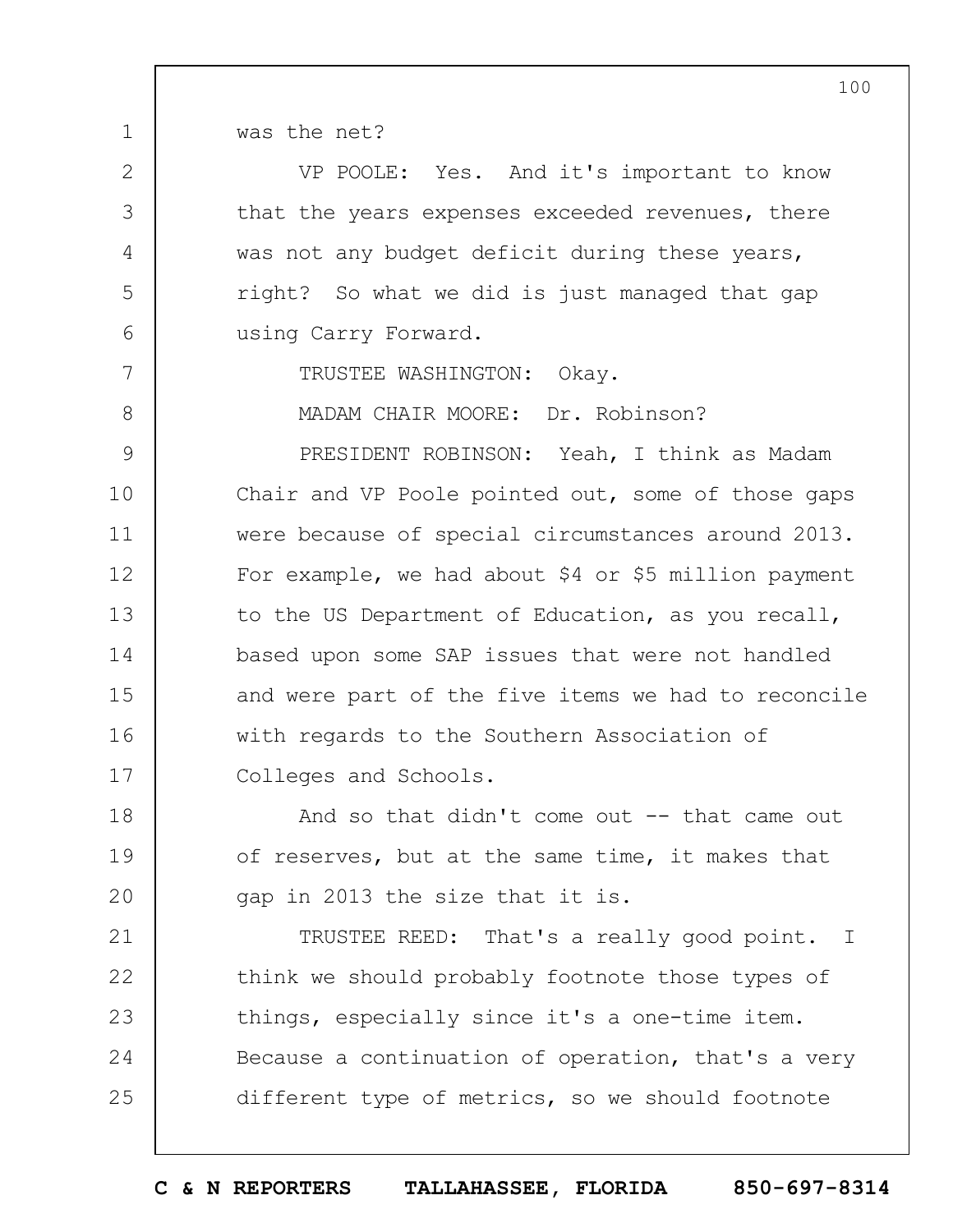1 those one-time items.

2

3

4

5

6

7

8

9

10

11

12

13

14

15

16

17

23

24

25

MADAM CHAIR MOORE: We'll take it as an action item, and we'll make sure that it's reported back to the committee and board.

TRUSTEE WASHINGTON: Follow-up question? MADAM CHAIR MOORE: Sure.

TRUSTEE WASHINGTON: For 2016, do we have revenue, Carry Forward, et cetera, to make up the difference? Or is this the difference and the sort of contracting that we've been seeing going on in the institution to make up that difference?

VP POOLE: So what you're seeing on here is fiscal year '15/'16, so that year is already done. So yes, we've already filled that gap.

So this is the five-year trend of the CFI, and when we were in 2012, we were actually at 3.0 positive. 2016, we ended with  $-3.4$ , or  $-3.5$ .

18 19  $20$ 21 22 And NACUBO makes recommendations -- National Association of College University Business Officers -- NACUBO makes recommendations about what is the strong CFI, what should your CFI be, and 3 is kind of the optimal number.

And I will fast forward and then come back to look at this, just to give you an idea. This slide says that when you're operating at a 3, now you can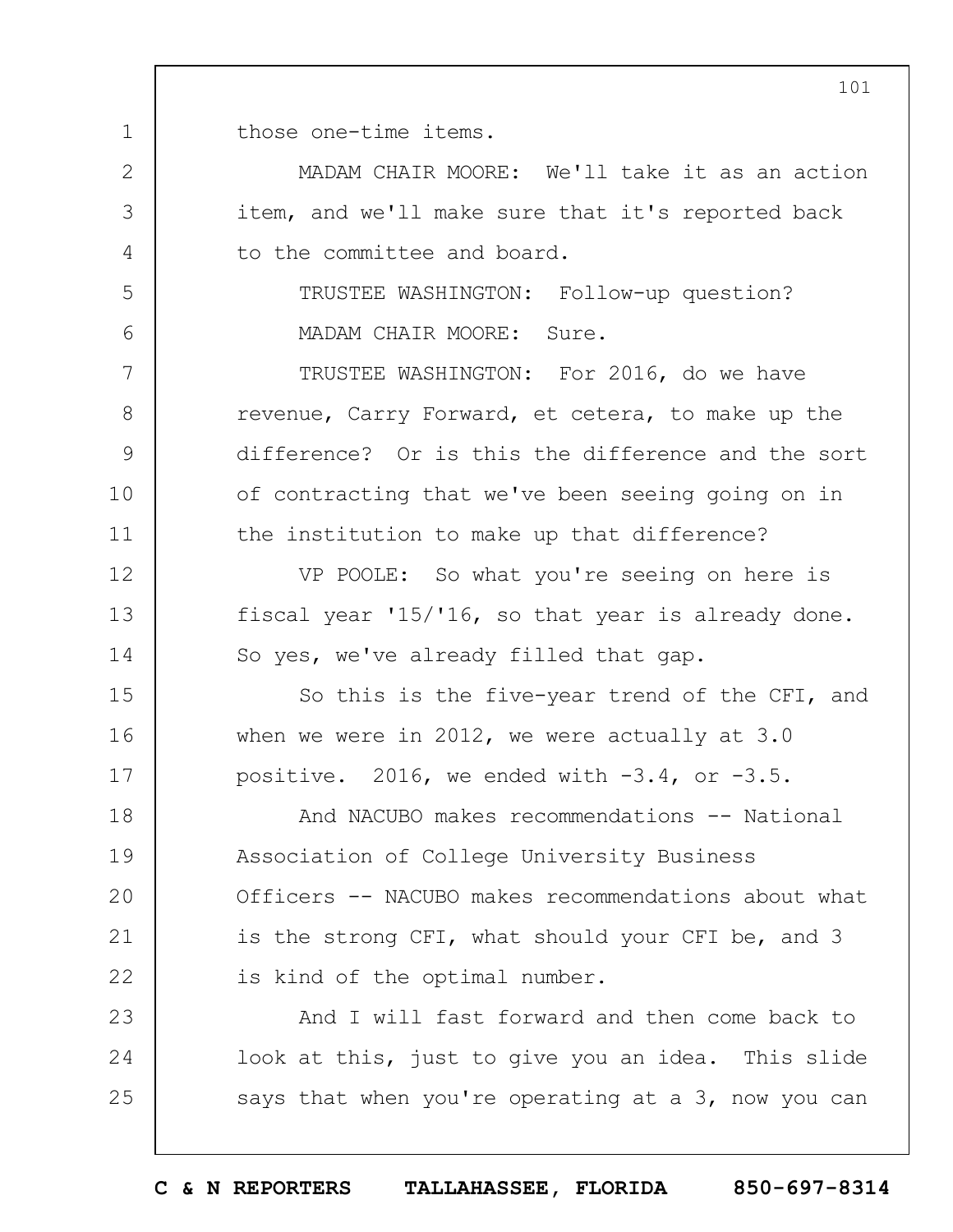start by directing your resource to allow for transformation. So you're being strategic. You're able to re-engineer the institution. You're able to start focusing your resources to compete.

1

2

3

4

5

6

When you start getting into  $-$  and the range, the scoring scale goes from -4 to 10.

7 8 9 10 11 12 13 14 15 16 17 When you start getting less than 3, less than 0, that's when you start to have large liquidity issues, debt compliance issues. You need to be looking at how to structure your programs to conserve case. You could potentially start to have debt compliance issues. That's when you need to start looking at substantive program adjustments. And so, we don't want to be greater than  $-3$  number on this scale, because then you're starting to see some of those recommendations that need to be considered.

18 19  $20$ 21 22 23 So our goal, as we're setting performance goals, is to move from a  $-3.5$  to  $-$  of course, 3, meaning 3+ is optimal, but we know that's a very long-term approach. You see it took us five years. Last time we were at a positive 3, so I would say maybe a five-year goal to get back to 3.

24 25 So you set some incremental goals to be negative -- and it doesn't sound sexy to say we're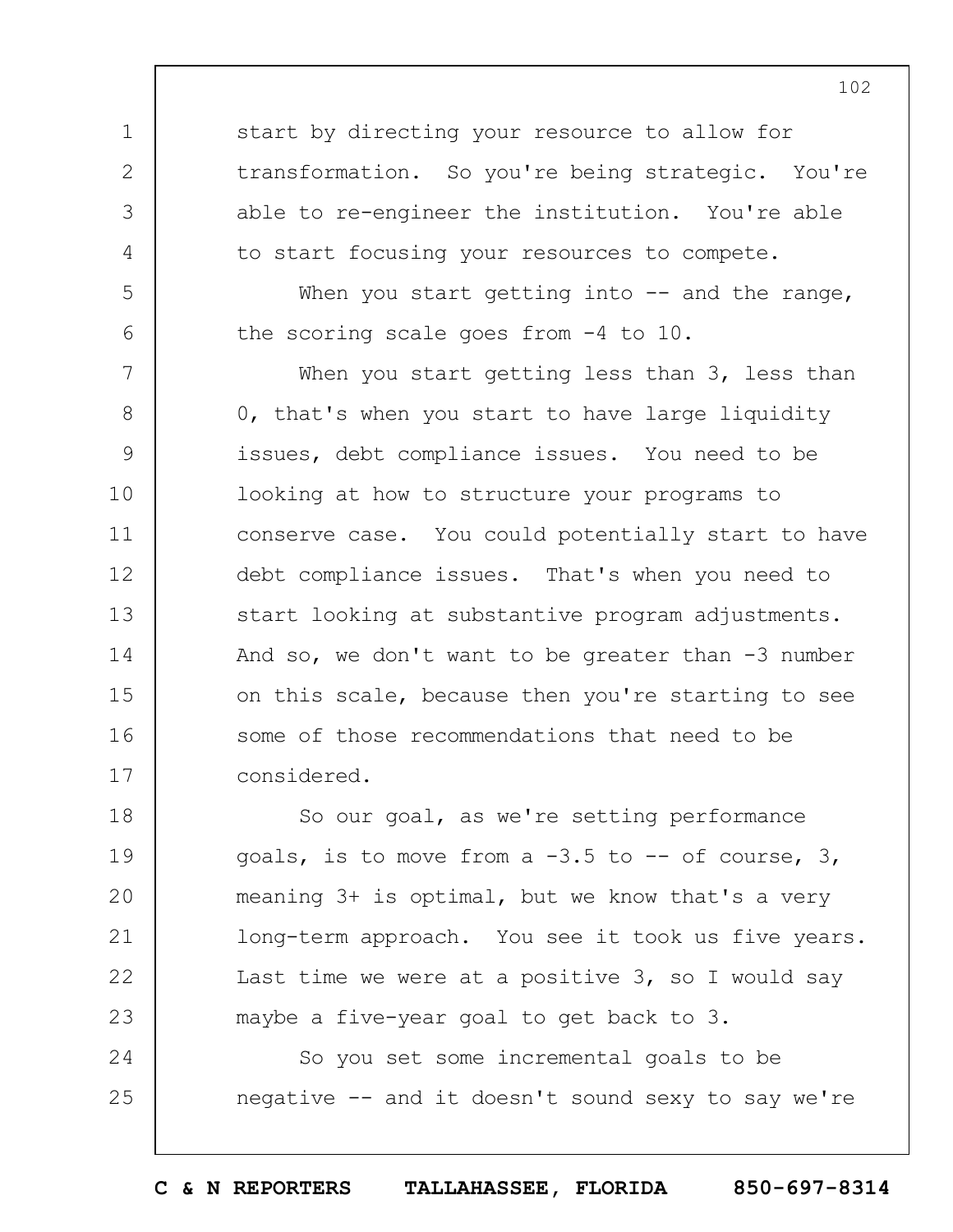going to be  $-2$ , but  $-2$  is better than  $-3$ , right?

1

2

3

4

5

6

7

8

9

10

11

12

13

14

15

16

17

So maybe to say improve our CFI by a point, or something like that so that, the goal was moved to  $-2$  to  $-1$  to  $0$  to  $+1$  and give yourself a long-term opportunity to go from liquidity, or wherever the range where we are, the -3 range to get to allow to transform and grow the institution, because you're going to need to have cash to grow.

So let me we come back to the CFI. So you can graph it this way or you can graph it this way, and this is kind of the preferred way.

So what you'll see is, as you look at those four ratios, you want to have a goal of three, which is that shaded area, which is a nice, solid diamond that's equal and balanced. And in the years where we did have a +3, we were strong in our viabilities and primary reserves. We had cash.

18 19  $20$ 21 22 And then over the years, you've seen the different isolated incidents that have drained our cash and filling the gaps, and that has hurt some of our returns. And when enrollment was dropping, that's hurt our net operating revenues.

23 24 25 So over the years, you see that shape is getting smaller and smaller and smaller. Where you see in '15/'16, in the bottom, is just a tiny dot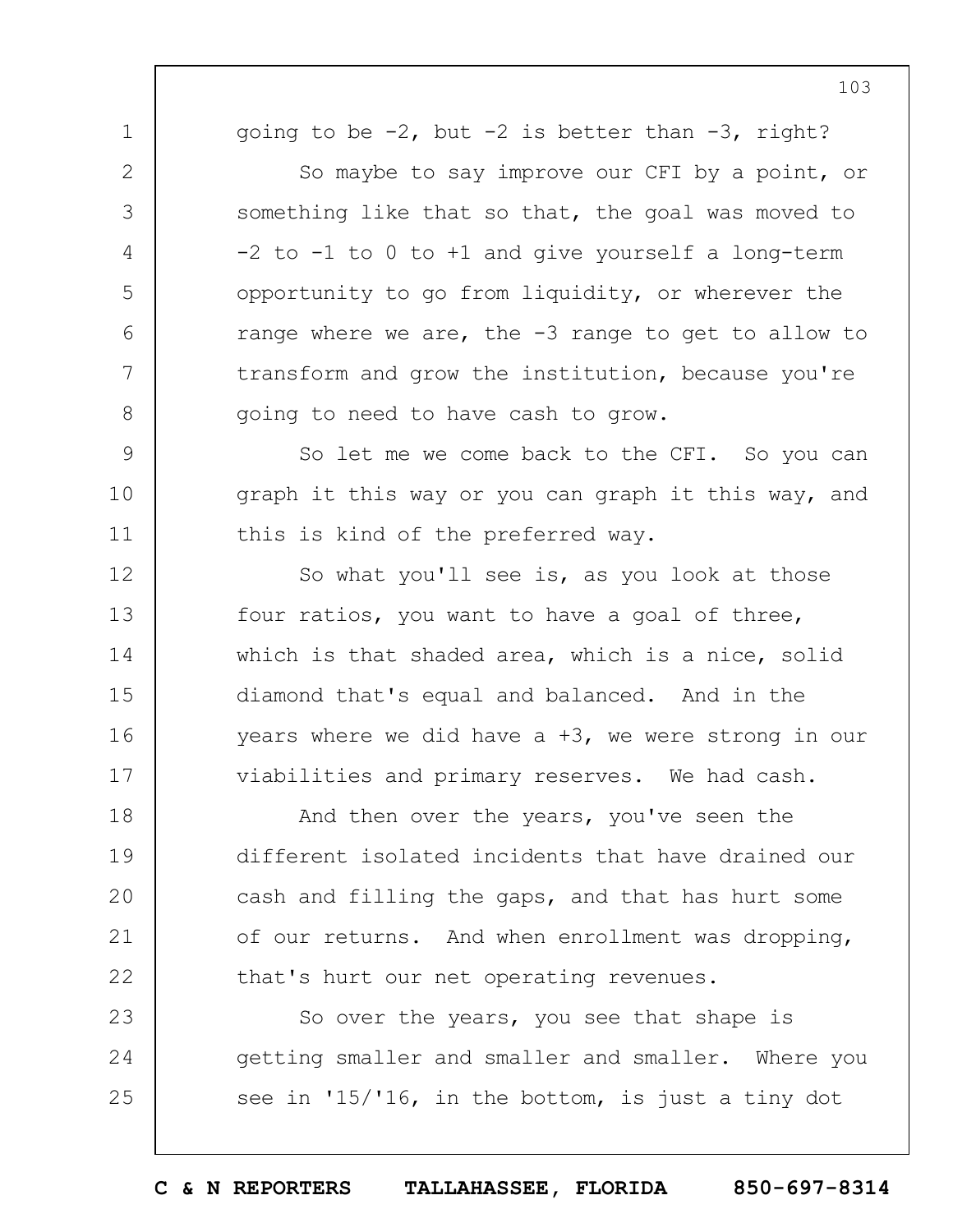in the middle, and so we actually had to round to zero so some of the graphs.

1

2

3

4

5

6

25

So we want to do is set a goal to see that CFI graph get stronger and grow bigger and bigger and be more balanced, and so we can set some metrics around ways to increase this number.

7 8 9 10 11 12 13 14 15 Are there any questions on CFI and metrics? TRUSTEE REED: Just one from me. Just looking at it, if I take for example, 2012, where we had these businesses expenses just slightly above revenues, and then take 2015 revenues were slightly above expenses and look at that CFI Index, what is driving the difference? Is the CFI Index taking a look at rear performance; previous year's performance that lead to that metrics?

16 17 VP POOLE: What's driving it, I think -- I'm sorry, Dr. Robinson.

18 19  $20$ 21 22 23 24 PRESIDENT ROBINSON: I'll let you answer it. VP POOLE: Okay. What's driving it with these ratios is debt and cash, and so those are the things that are impacting your reserves and your viability. And so even though you might have had a year of revenues exceeded, your cash might not have been strong.

Or maybe we took on extra debt. I know in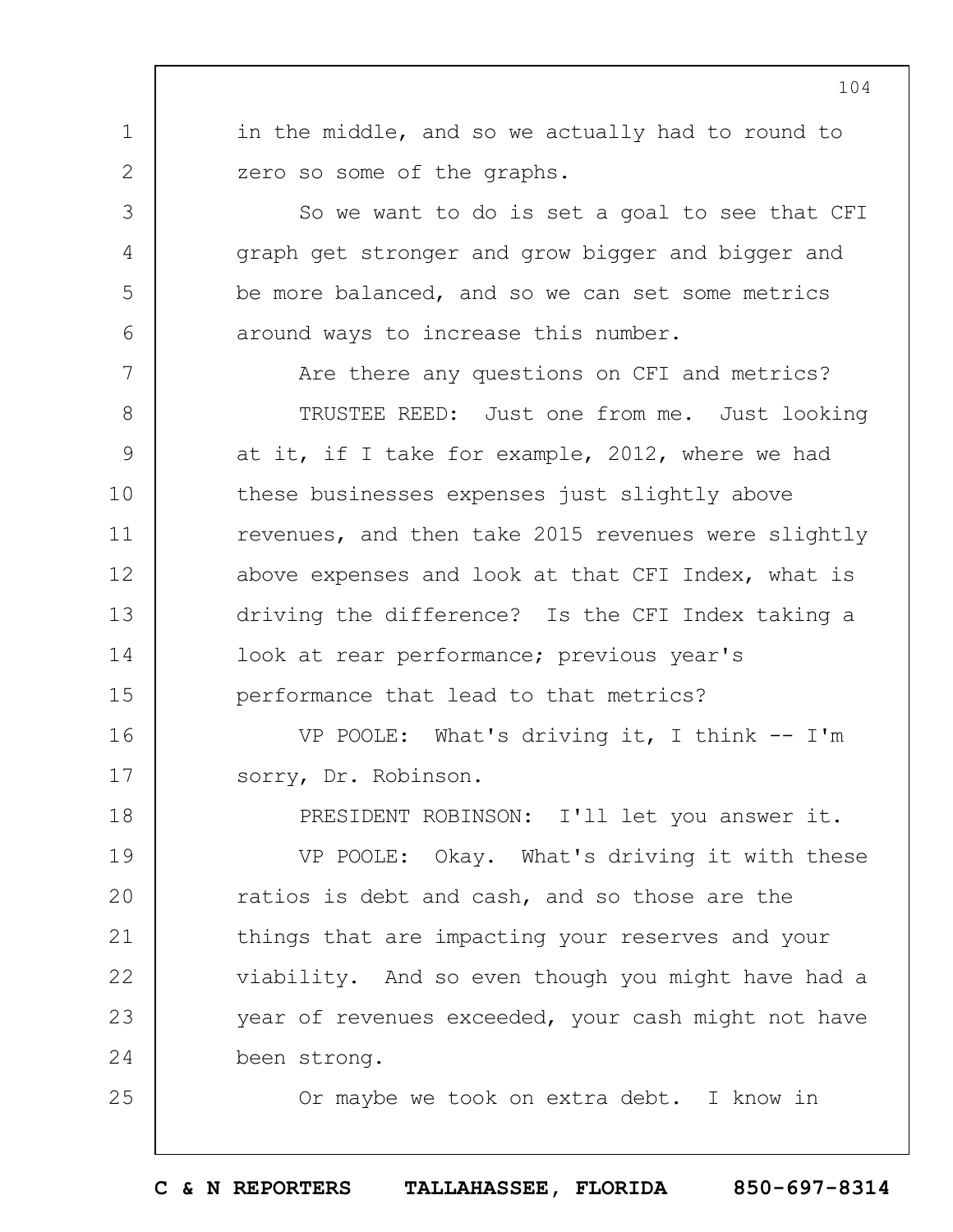'13, '14, we built the FAMU Village, and so that added some more debt and so we added that to our balance sheet. So the more we take on debt, that impacts our CFI as well.

TRUSTEE REED: Thank you.

1

2

3

4

5

6 7 8 9 10 11 12 TRUSTEE MILLS: You've talked about our inability to add more debt right now because of our debt coverage ratio currently. And so, and obviously, debt coverage ratio is certainly a position of where we are  $--$  it evens out  $--$  but what other changes should we be making in terms of expenses?

13 14 15 16 17 18 So it's one thing to set a goal for a CFI, but obviously, that is derivative of a bunch of other goals that lead to that, ultimately, so what other things should we be doing relative, you know, reducing our overall expenses to try and get to a place where we have more liquidity.

19  $20$ 21 22 23 24 25 MADAM CHAIR MOORE: Just for the purpose of our minutes, that's Trustee Mills that's speaking. TRUSTEE MILLS: Yes, I'm sorry. I forgot. MADAM CHAIR MOORE: VP Poole? VP POOLE: Yes. So we have been talking about -- and this impacts our Moody's ratings as well because they're looking at our cash reserves,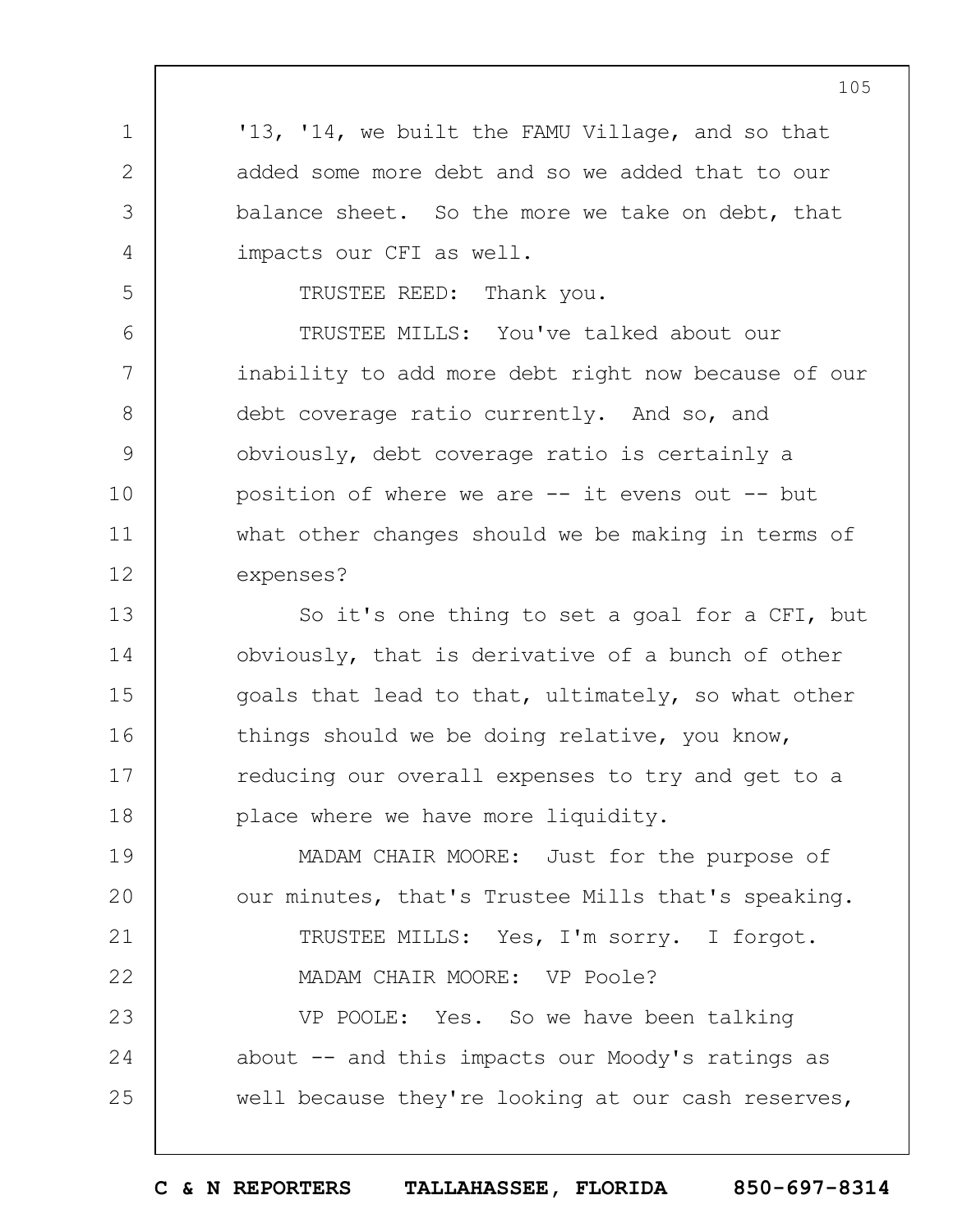1 2 3 4 5 6 7 8 9 10 11 12 13 right? So we've been saying that we've been talking internally about what can we do to improve our cash position, and we will get more into the slides and talk about that as well, but we really need to be asking question about: Is our budget incremental where we're basically given the same budget every year, given the 1 or 2 percent adjustments; or should our budget reflect our Strategic Plan? So if our Strategic Plan has goals -- we want to improve our CFI, we want to improve our cost and we want to reduce expenses, then we need to be making decisions that get us there.

14 15 16 17 18 19  $20$ 21 22 23 24 25 So we need to be increasing revenue, growing revenue with enrollment. That's a big part of it. That bring in more cash and that improves the operating ratio. And then with us getting more cash, we need to be building up our cash reserves. Some of the things we can do is hold on to some of our hiring decisions; slow down spending with personnel, because as you can see, it makes up 60 percent of our expenses. So you can see those are high-level, but we're going to get into some more of the details in some later slides. MADAM CHAIR MOORE: Absolutely.

**C & N REPORTERS TALLAHASSEE, FLORIDA 850-697-8314**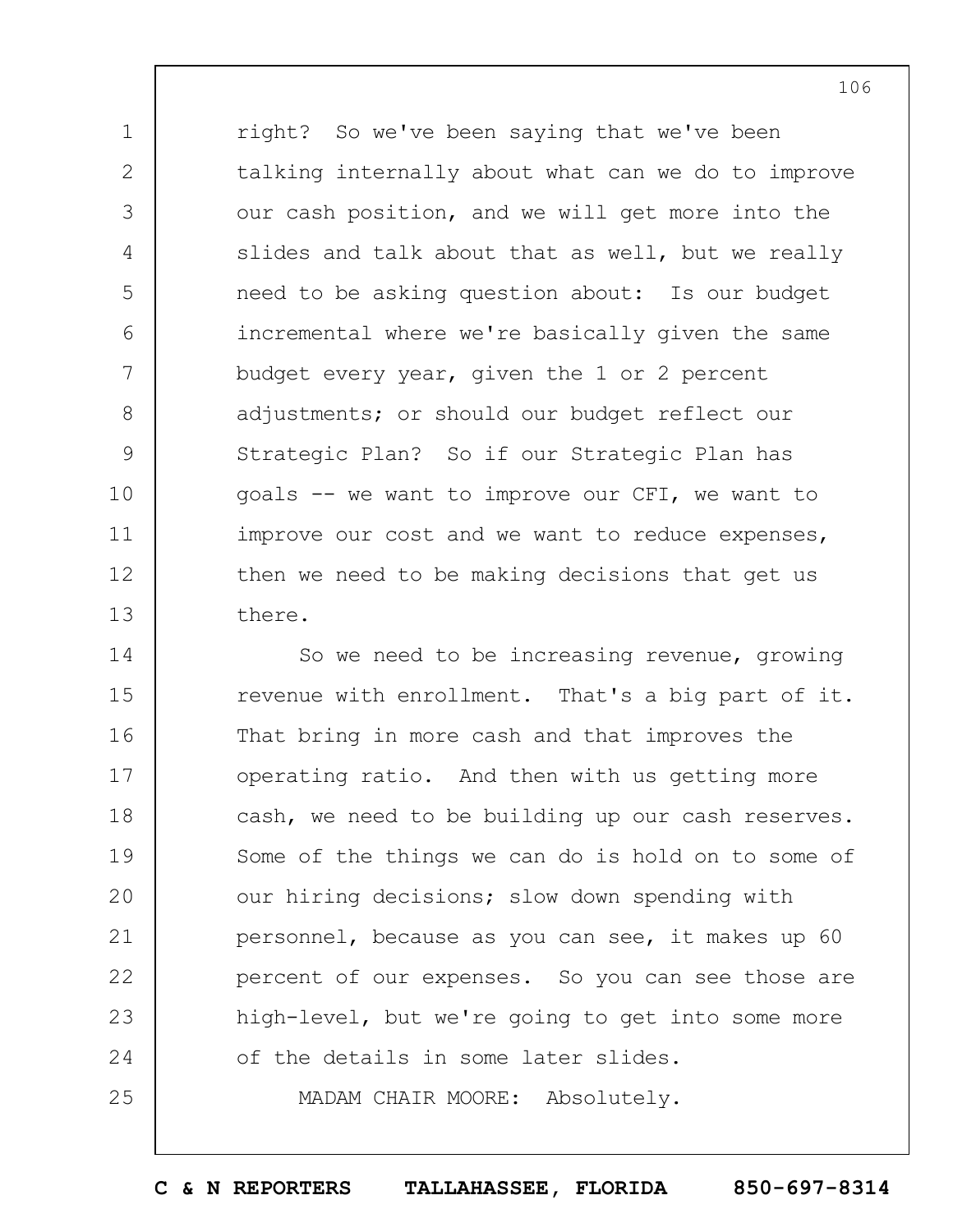VP POOLE: So when you look at our budget and how we've distributed the expenses related to our budget, our operating expenses are 54 percent education and general, and the rest of the budget is made up with contracts and grants, auxiliaries and financial aid. So you'll see that more than half of our budget is E&G related because that's what we're here for. We're here to educate the students.

1

2

3

4

5

6

7

8

9

10 11 12 13 14 And then when we distribute our E&G expenses, you'll see that 62 percent is instructional or Academic Affairs, and 38 percent is non-instructional or academic support or infrastructure.

15 16 17 18 So that will be everything else, our administration. 62 percent of the budget of the E&G expenses are directly related to Academic Affairs and instructional expenses.

19  $20$ 21 TRUSTEE GRABLE: Madam Chair? MADAM CHAIR MOORE: Trustee Grable, you're recognized.

22 23 24 25 TRUSTEE GRABLE: Is that 62 percent instructional and 32 percent non-instructional? Is that the norm for institutions the size of us, if we are comparing ourselves to other comparably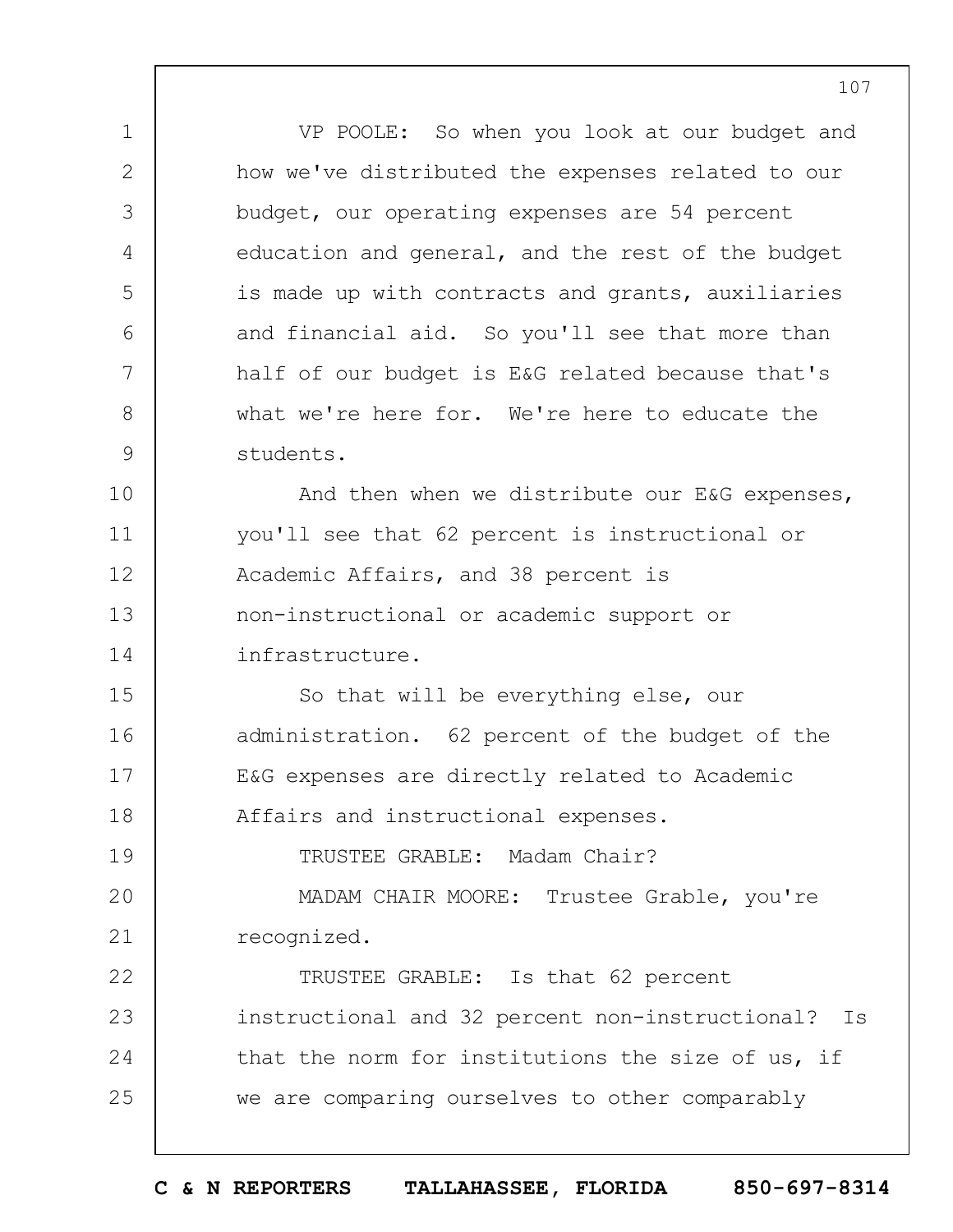1 designed institutions?

2

3

4

5

 $6 \overline{6}$ 

7

8

11

12

13

14

15

16

17

25

VP POOLE: That's a good follow-up question. We'll have to get back to you. I know that the majority, it is the normal for the majority to be instructional because that is our core mission, but I don't know that the percent is in line with peers, so that's something we need to follow up on, and we will.

9 10 I don't know if Dr. Robinson has any information on that.

MADAM CHAIR MOORE: We'll note it as a question and we'll make sure that it comes back before the Committee and Board.

VP POOLE: This next slide is just not really intended to be read. You have this, you have it in your packets from the previous meetings, and this is just our budget as of September 30th.

18 19  $20$ 21 22 23 24 And so what we do is manage the budget. We don't spend more than allocated budget line items. We have held back what we estimated for, what we thought might be a tuition revenue shortfall and from the base, so that the departments are not spending more than what we have budget authority to spend.

The next schedule is our E&G, Education and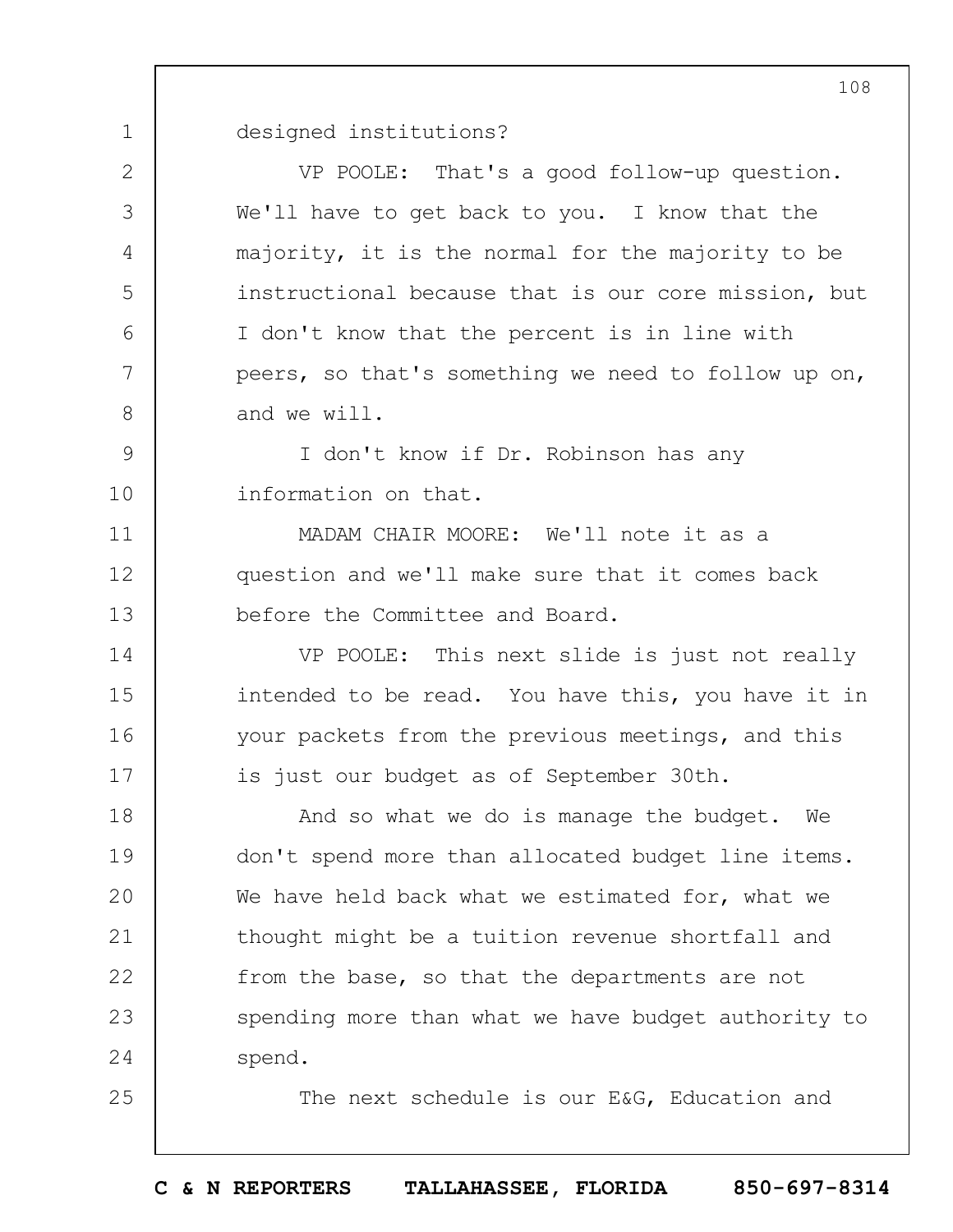General, Carry Forward. So we Carry Forward by dollars that are unspent in our E&G budget each year, and we are required -- so at the beginning of the year, we started with \$25 million in Carry Forward. And we're required by the Statute to keep a five percent reserve, and we have that, 8.7 million. Our Board has policy to match that state reserve and have a BOT reserve, and that's another 8.7 million, so that left about 7 or 8 million for other strategic expenditures.

1

2

3

4

5

6

7

8

9

10

11 12 13 14 15 16 So we are investing in Veterans Affairs, IT, Academic Affairs Support. We have some grants and funding for STEM projects. We have some funds there to support students. We have tuition differential, which is a fee that's collected to help with undergraduate student success.

17 18 19  $20$ 21 22 23 24 25 With those commitments, that leaves us with \$961,000 of what we would call "available Carry Forward" that we would have for noncommitted items. But we have total 25 million, because, remember, we're holding that 17 in reserves. Okay. TRUSTEE WOODY: Is that 961; is that reasonable? VP POOLE: We would like for it to be a lot

**C & N REPORTERS TALLAHASSEE, FLORIDA 850-697-8314**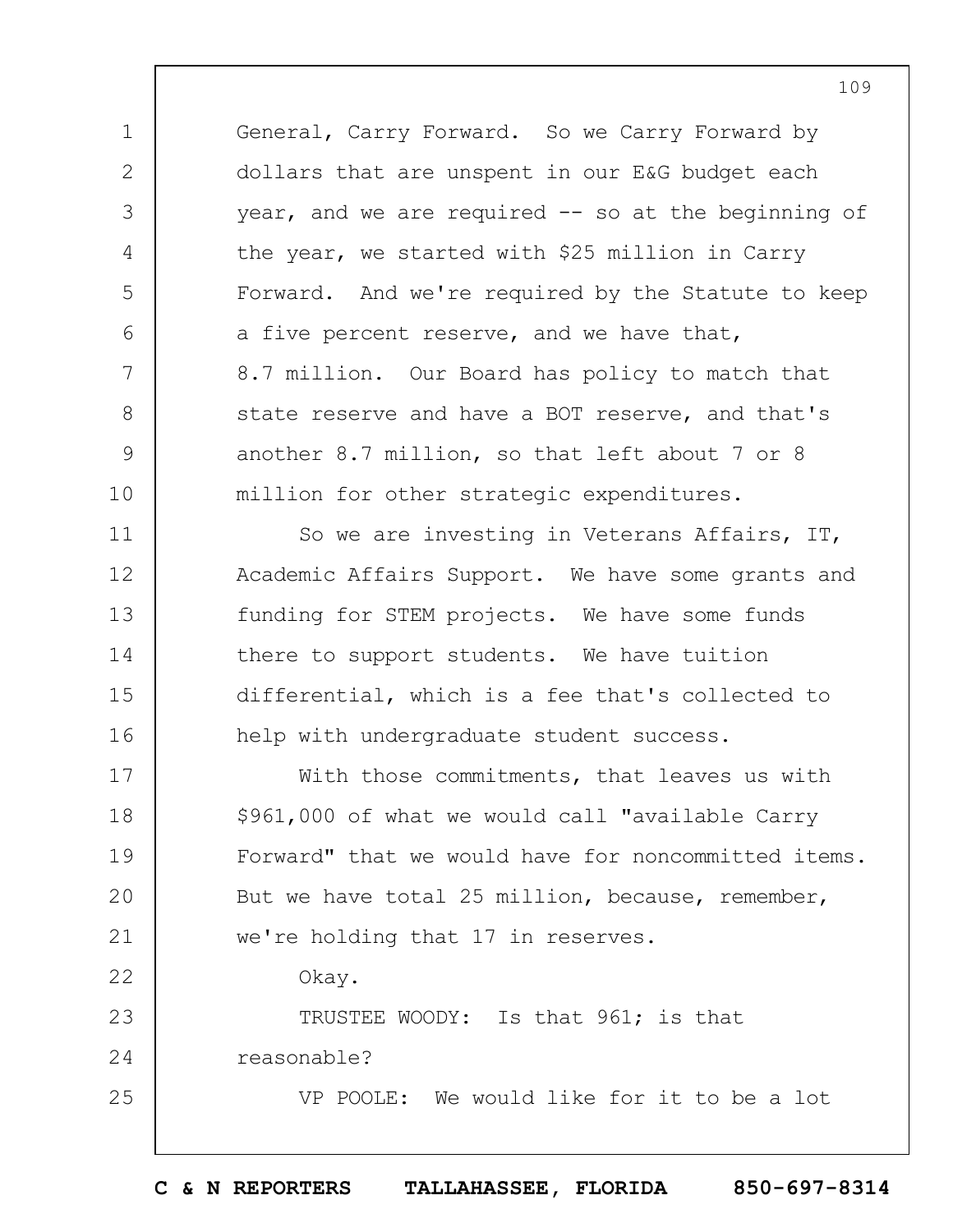1 2 3 4 5 6 7 8 9 10 11 12 13 14 15 16 17 18 19  $20$ 21 22 23 24 25 more. There were times when it was three, nine, six, or more, million. So we would like to see that number be much greater, but over the years it has been dwindling because of filling in revenue expense gaps. And this is where these gaps are filled, from this Carry Forward dollars, so what's not spent each year rolls over to the next year and builds up our cash reserves. TRUSTEE WOODY: Is there a strategy to increase that amount? VP POOLE: Yes, and I think we'll get more into that later. Dr. Robinson can share some of those strategies, but I think it will be enrollment and managing expenses to build up our cash reserves. TRUSTEE WOODY: Thank you. VP POOLE: So this is another one that's in your packet. MADAM CHAIR MOORE: Just one moment. Trustee Grable, you're recognized. TRUSTEE GRABLE: I just had a basic question on other strategic expenditures. We have legal fees at 66,000. Could you explain that strategic expenditure a little bit more? I'm not sure I'm clear on it.

**C & N REPORTERS TALLAHASSEE, FLORIDA 850-697-8314**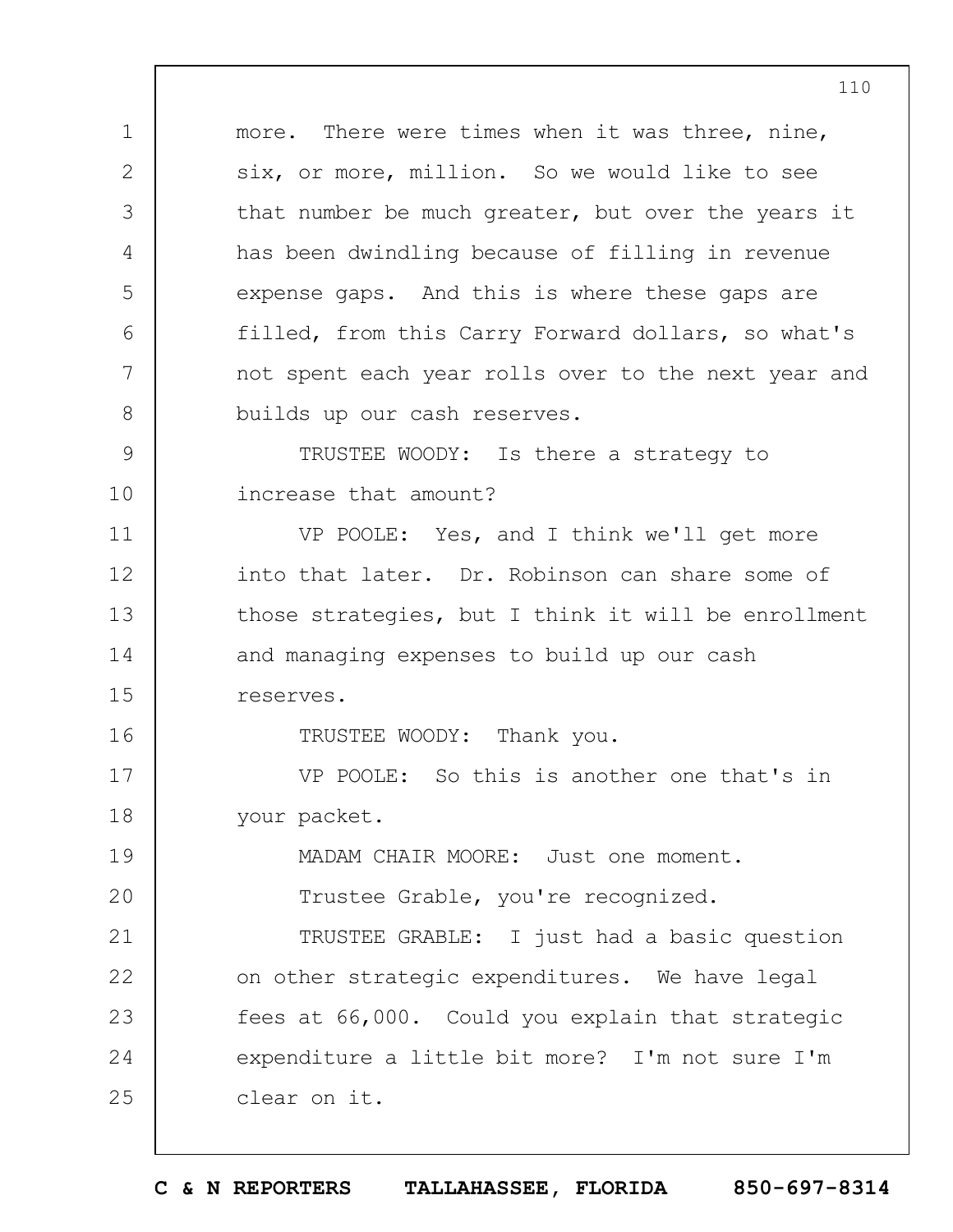1 2 3 4 5 6 7 8 9 10 11 12 13 14 15 16 17 18 19  $20$ 21 22 23 24 25 VP POOLE: So these are areas that we spend that are outside of each department's set budget, and so when each department sets their budget, they come and meet with the budget office in that earlier spring cycle. We're saying, kind of, *what is your cost to continue; what does it take to run your program, and here's your incremental budget.* And then we find, outside of that, we find things that are strategic that are outside of the budget. So legal, for example, might be vigorously defending a case that's outside of our normal office expertise or something outside of our work load. Veterans Affairs was a program that was strategic for us because we were able to recruit more Veterans, and we didn't have the infrastructure to serve their needs, so we set up a Veterans Affairs Office. So these are just examples of some of the things that are strategic that are outside of the normal operating budget. These are non-recurring items. TRUSTEE GRABLE: Okay. And to me, that seemed like it was a small number. Is that smaller than -- I guess, I would have expected it to be -- VP POOLE: So this is not the total. TRUSTEE GRABLE: I understand that.

**C & N REPORTERS TALLAHASSEE, FLORIDA 850-697-8314**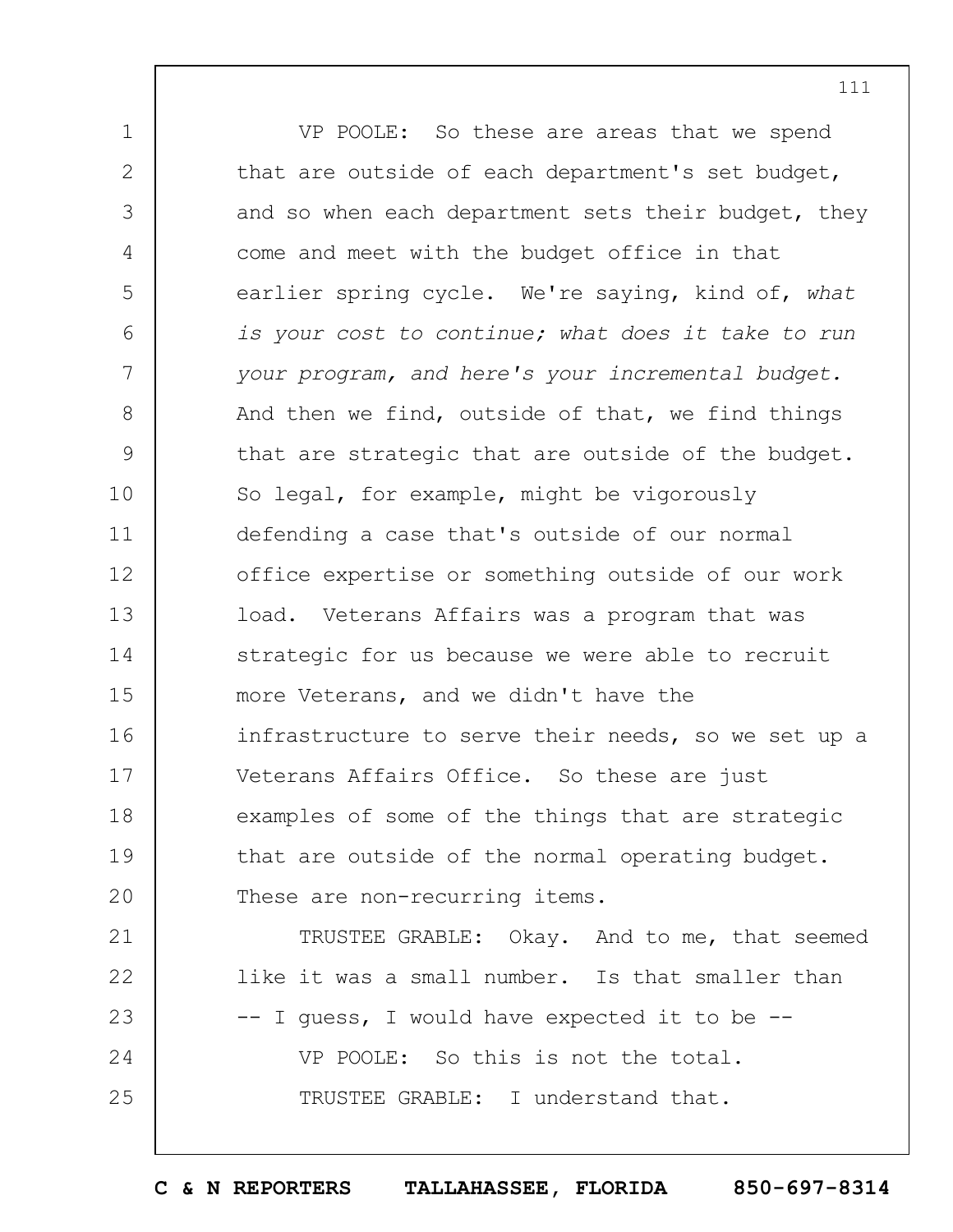VP POOLE: But just additional support that they ask for, and this is a one-time for this year.

1

2

3

4

5

6

7

8

9

22

TRUSTEE GRABLE: So is that comparable across the past few years? And I guess my question really goes more to the amount of litigation. We say "strategic," and I'm trying to understand that, just particularly for the legal fees. I'm not sure I'm quite clear on the strategy, I guess, related to this being a strategic expenditure.

10 11 12 13 14 15 16 17 VP POOLE: And I think we're calling strategic is what is outside of these different department's normal budgets, that we're saying this is helping to defend the University  $-$  legal, for example  $$ or Collective Bargaining, or things that are helping us to strengthen our positions. And so for us, it's strategic; if it means we can, you know, help --

18 19 TRUSTEE GRABLE: Okay. I understand now. Okay.

 $20$ 21 VP POOLE: And the amount varies based on whatever issues are facing us each year.

TRUSTEE GRABLE: Okay.

23 24 25 VP POOLE: It's a range as high as 300, or 60, and it just depends on what the need is for that year.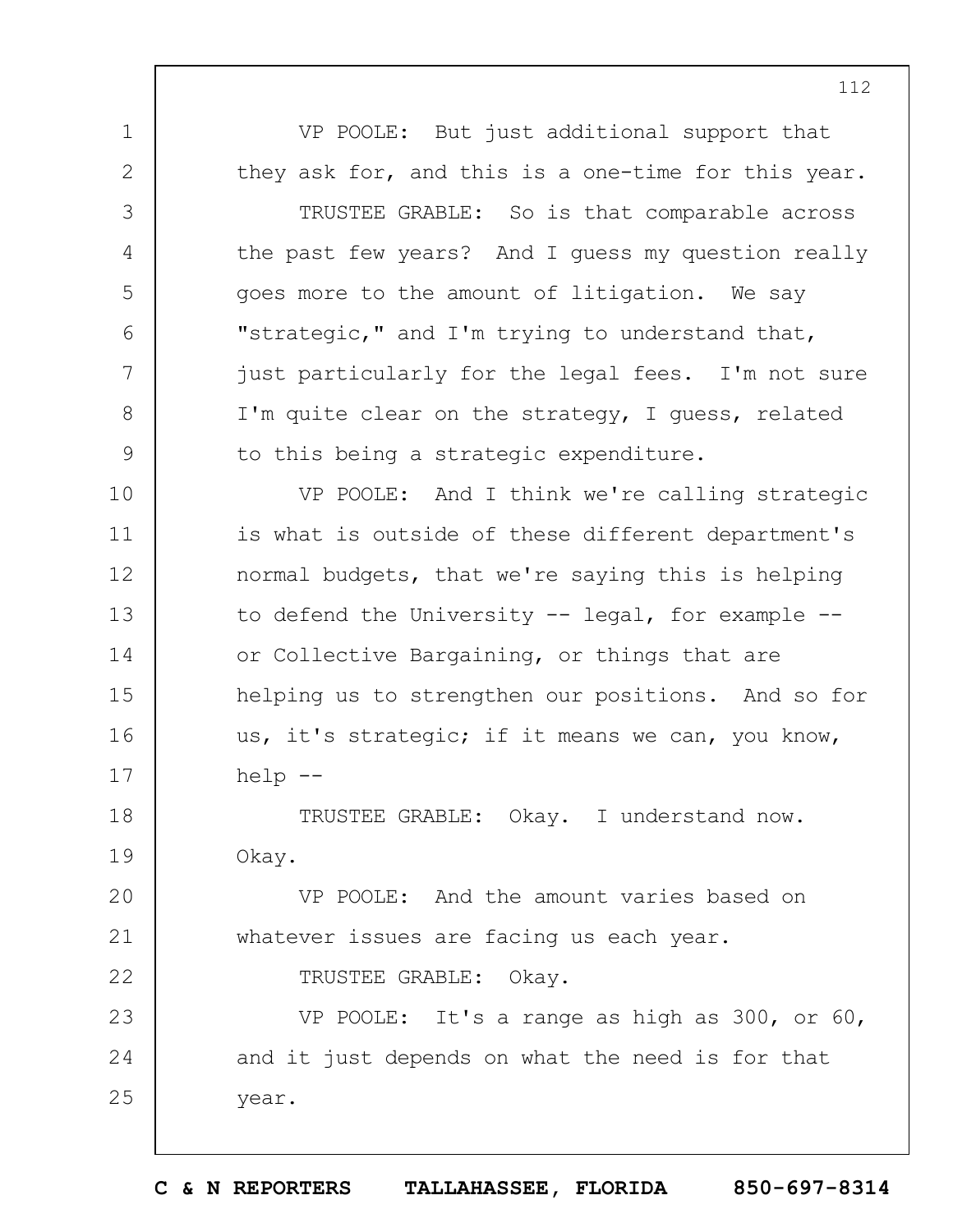So this is -- this slide is how we used our Board of Governor's Performance Based Funding in what we call our Student Success Funding, and it's based on our 2014/'15 metrics. We received these dollars in the current year, and so what we're looking at for the '16/'17 budget, we received about 11-and-a-half million dollars of performance funding.

1

2

3

4

5

6

7

8

9 10 11 12 13 14 15 And we were also at the same time anticipating about a \$10 million tuition revenue shortfall. So we've set is in the spring and the summer is we would reduce our base budget by the 10 million, which we did, and then we would take our performance funding and invest it in strategic properties.

16 17 18 19  $20$ 21 22 23 24 25 So what we did is  $--$  I'm just sort of showing you a crosswalk from which departments and how much and then how much was redistributed in performance funding, and there's a description of what it was for, and then, the net impact. So you'll see some departments are still net negative, or they have taken cuts still and have not received those dollars back, and then you'll see some areas where we make strategic investments, where the net impact overall is still zero.

**C & N REPORTERS TALLAHASSEE, FLORIDA 850-697-8314**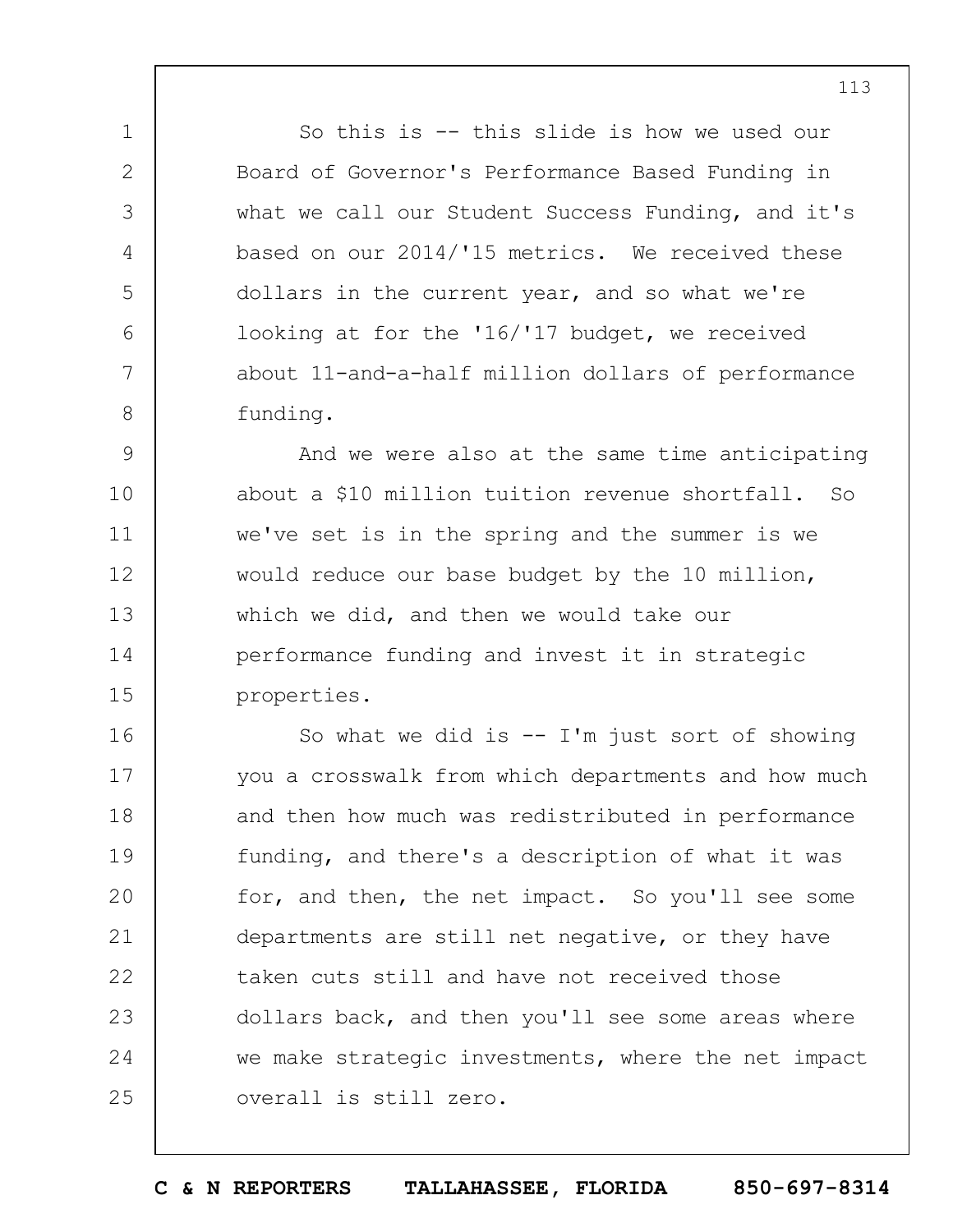Are there any questions on this schedule? TRUSTEE GRABLE: Madam Chair? MADAM CHAIR MOORE: Trustee Grable, you're recognized. TRUSTEE GRABLE: Okay. I was looking at the deductions from the -- based on the base budget of the President's Office and on the strategic initiatives in performance funding for faculty and staff incentives, is that something that has been the norm over, say, let's just -- the last five years? VP POOLE: So that amount varies by administration in terms of how they would allocate those reserves. And keep in mind, this performance funding has only been received the past two or

1

2

3

4

5

6

7

8

9

10

11

12

13

14

15

21

16 17 18 three years, so we don't have five years of history for it because we've not been receiving it and so one of the years we --

19  $20$ TRUSTEE GRABLE: So it would have only been under more recent administration?

VP POOLE: Yes, yes.

22 23 24 25 TRUSTEE GRABLE: So this was an amount that was not there because we didn't have performance funding, but was there anything that would have been similar? I'm just curious about incentives.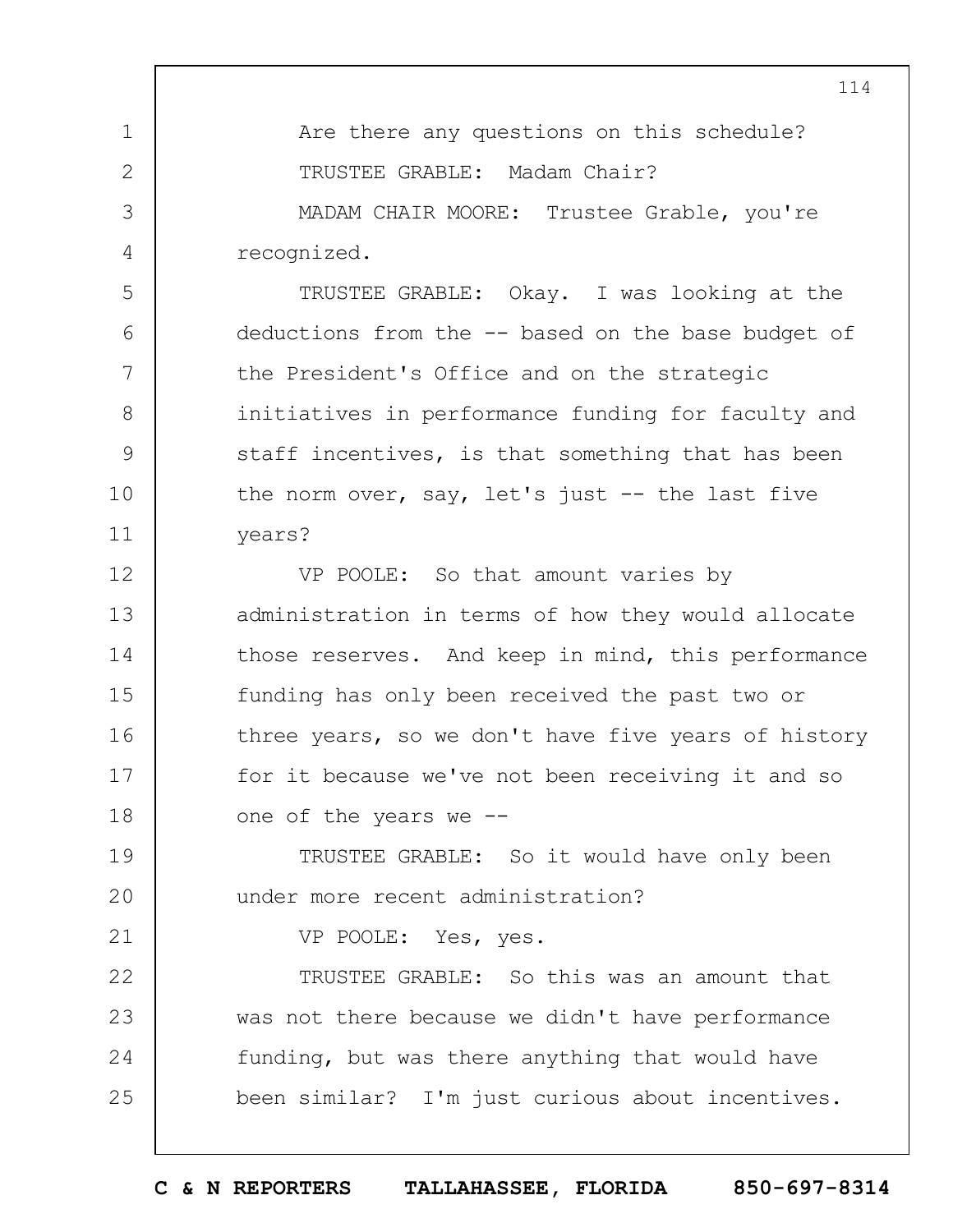VP POOLE: In the past, the Legislature will set forth incentives or raises and provide the funding for it through appropriations. We've done that last year. It was like one percent. Or a couple of years ago, there was different increases, but the Legislature funds it. This is directly related to the performance metrics.

1

2

3

4

5

6

7

8

9

10

11

TRUSTEE GRABLE: I understand that. I just am curious if there would be something that we would have seen in previous administrations, not the more recent ones. Okay.

12 13 14 15 16 17 18 19  $20$ 21 22 PRESIDENT ROBINSON: This only happened twice, actually. The first year of performance funding, I forgot what the figure was. The second year we didn't receive money; in fact, we lost money and we did not recoup. I think there was a little over \$2 million, so I think -- and I can't recall the details of how we used the funds then, Trustee Grable, but -- so it's not like we have five years of, you know, history on this. We only have really two years of actual dollars, and the first year goes back to 2013/2014, I believe.

23 24 25 VP POOLE: And you also have to remember, these funds are non-recurring so this is not a recurring distribution that you would automatically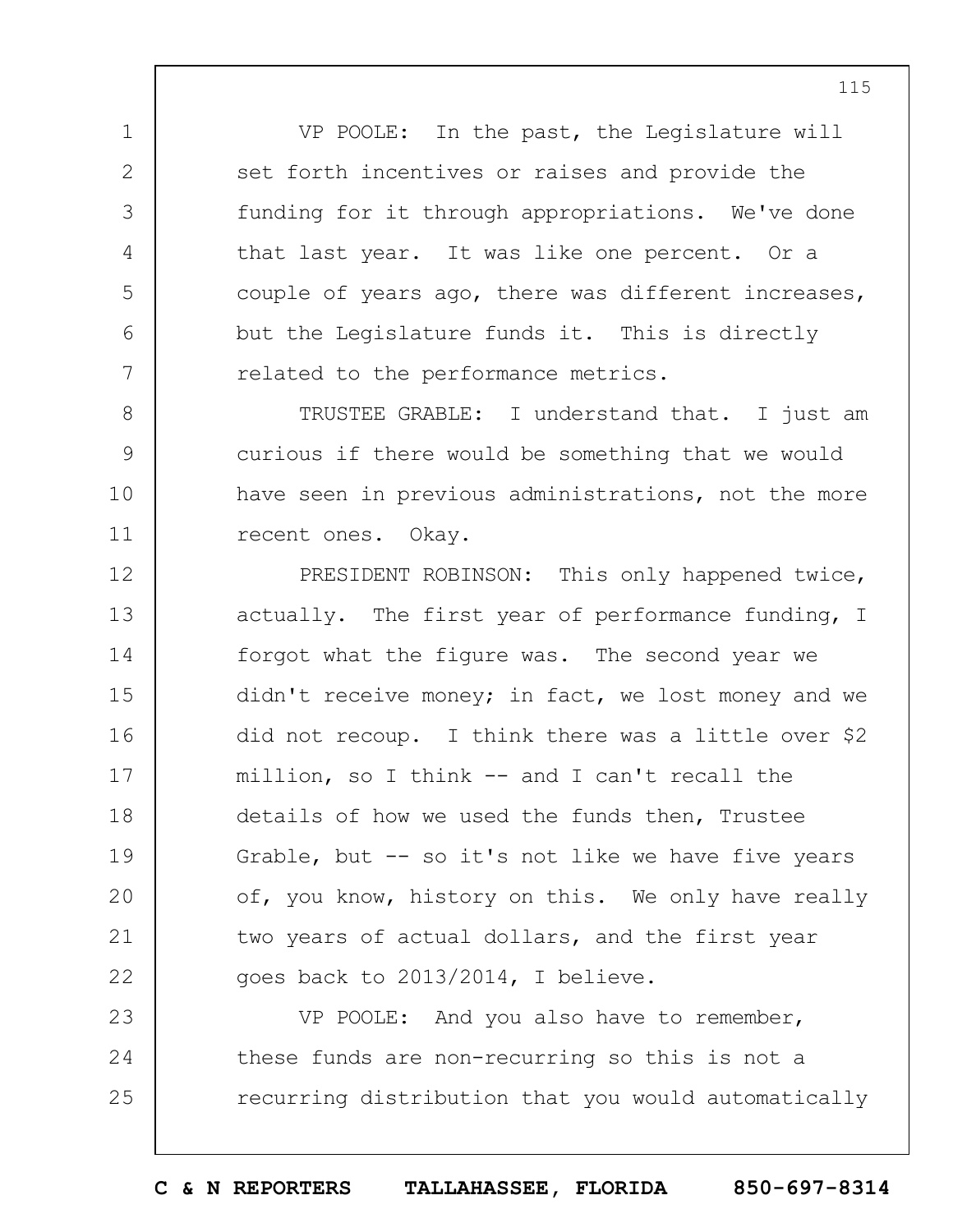expect to see each year.

1

2

3

4

5

6

7

8

9

10

11

12

13

14

15

TRUSTEE GRABLE: Okay. I was more interested not in the performance metrics, but the existence of these incentives, and I think the question was answered by Ms. Matthews  $--$  if I got the last name correct -- that we have been allocated funds for these types of incentives.

And with the discussion of -- or Dr. Robinson chiming in, and of course your answers, what would have been an example of an incentive?

VP POOLE: This current year, there was a one percent lump sum given to out-of-unit faculty and staff, and a one percent base adjustment out of this, and there's another one planned in January. TRUSTEE GRABLE: Okay.

16 17 18 19  $20$ 21 22 23 24 25 PRESIDENT ROBINSON: And I want to be careful and not be accused of negotiating, but we do have a plan on the table with two percent for the base in-unit faculty and 2 percent one-time. Those funds coming from other sources though; one of those sources, being 5 million that the Foundation so kindly provided last month in November. TRUSTEE GRABLE: Thank you. TRUSTEE MOORE: Thank you. We will move forward.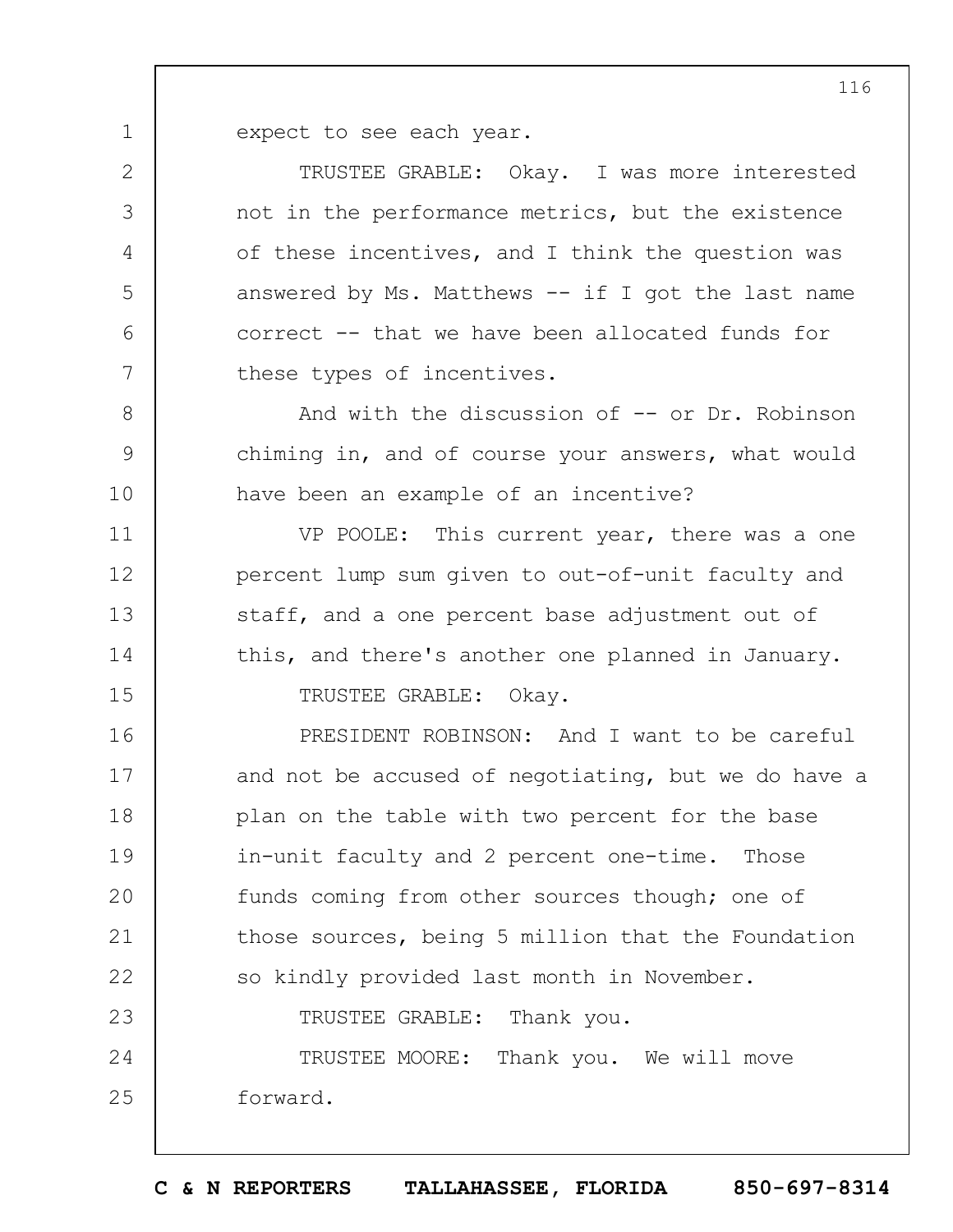VP POOLE: Okay. The next slide is also just preliminary and tentative, and we update it based on our enrollment projections.

1

2

3

4

5

6

7

8

9

10

11

12

13

So back about a month ago, we estimated where we thought we would be. We thought we were looking at fall enrollment of 9,625; that's a combination of full-time and part-time, so we thought we would have about a \$12 million shortfall. With that amount of enrollment going over 6.9, so we think that if we can manage  $--$  if we can manage and collect all of our tuition revenues, we would be hoping to be ahead and not having as much of a shortfall.

14 15 16 17 18 19  $20$ 21 22 We just got another update, and I think Provost Wright or Dr. Hudson can talk to you about enrollment for the current fall and how much is FTE versus part-time, full-time, and not only that, more importantly, what are the goals going forward for enrollment. We're talking about growing revenue, and that's going to be more important than where we ended up last year, so that really ties more into the strategy.

23 24 25 We were also looking at ways to save dollars. We talked in the summer about some strategies. We had put together some cost-saving groups and came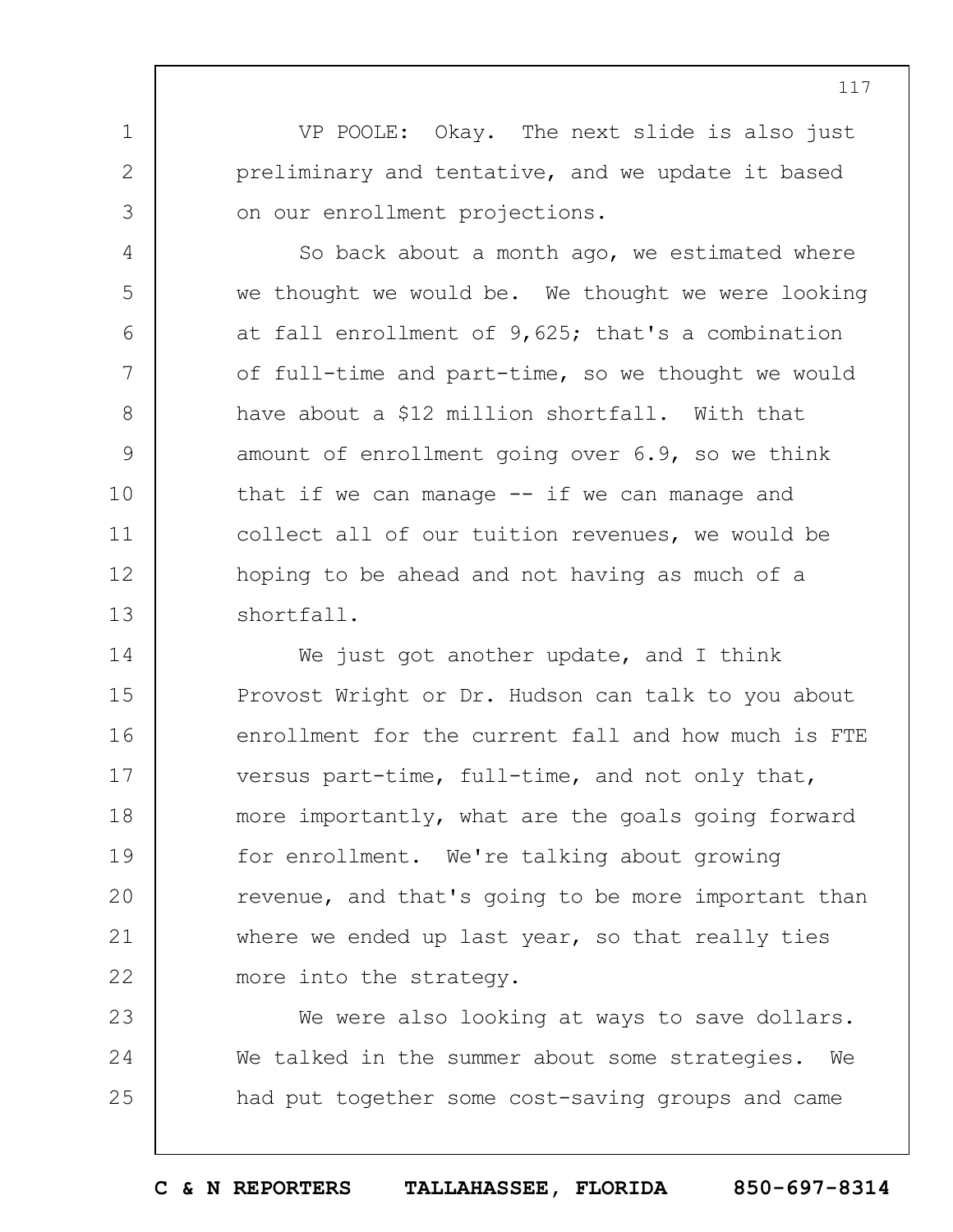up with about 30 different strategies, and I think about 15 we could actually act on this year.

1

2

3

4

5

6

7

So we've brought before you the voluntary separation plan, and based on our current situation, that's not going to be feasible at this time. We just don't believe we have enough non-E&G dollars available for the program.

8 9 10 11 12 13 14 15 16 17 18 We are implementing the Campus Motor Pool. That's in process for March, and we're still vetting that, because we need to put some infrastructure and process around which vehicles can be in the pool; the status of the vehicles in terms of maintenance, and, you know, how old are the vehicles, were they purchased with grant dollars or not. So we need to make sure we're following procurement issues on that. We will be setting up a way to save on rental expenses for local driving.

19  $20$ 21 22 23 24 25 Also, we want to reduce the use of our consultants. I'm having our procurement department put together a report for you. Trustee Woody asked what we're spending on consultants. She's doing a comparison year to year to show how much we've spent on consultants, as well as an idea kind of what type of purchases they were for. What we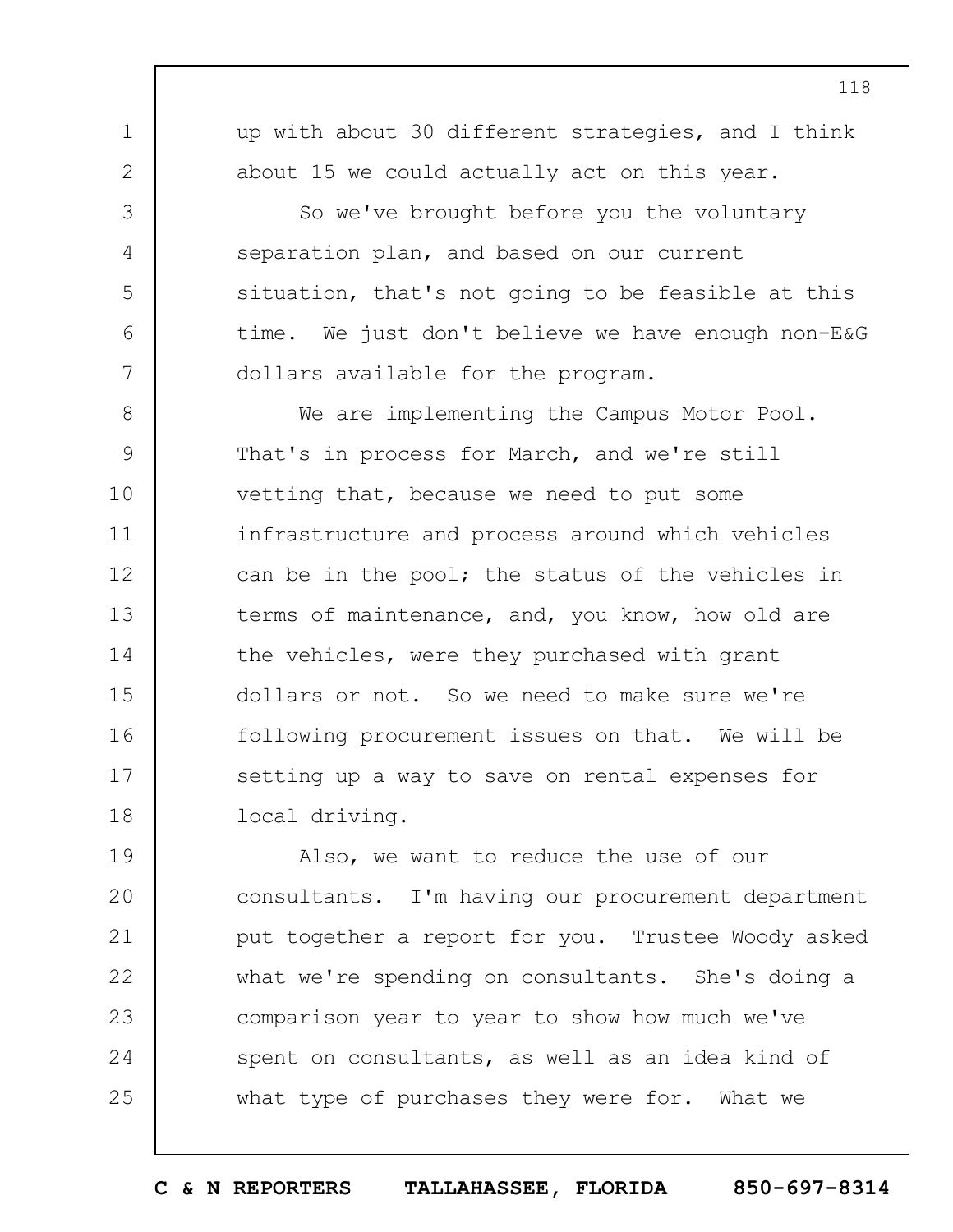would have internally is how and why did we outsource this.

1

2

3

4

5

6

7

8

We're exploring debt refinancing options, and we're still reviewing refunding options for our current debt with the Division of Bond Finance, as well as looking for ways to finance some of our new construction that needs to be done. We're talking about P3s and other options.

9 10 11 12 13 14 Right now, the interest rate market is slowly creeping up, so we're not seeing as much savings as we thought we might have seen, and certainly we aren't seeing if we could participate in the capital finance program at 2 percent; that's not available to us at this time.

15 16 17 Making bulk purchases for IT. We've implemented that and we're expecting to save about 10 percent on that.

18 19  $20$ 21 22 23 24 25 We're using shared contracts across the SUS and piggybacking whenever possible with procurement. We've already implemented that. We've outsourced our bulk mail, shipping, and printing to a third-party vendor and we're using our mandatory -- all of our departments are charged a fixed cost. It's called "mandatories", and it's for printing, copying, postage, utilities,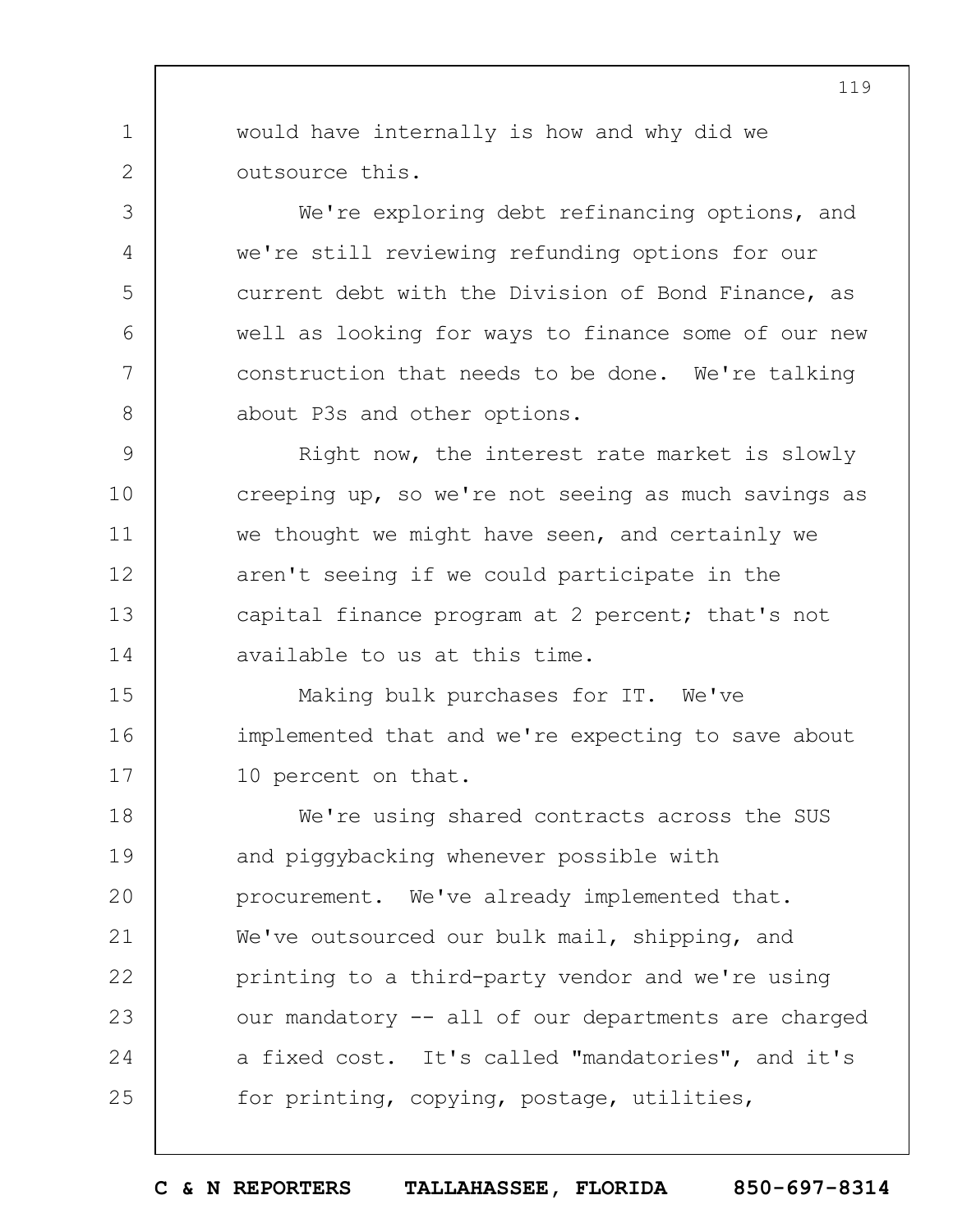telephone, and so we're making sure we keep those dollars in house by using our mandatory charges in our own business center.

And then, we're also recommending a moratorium of hiring non-critical vacant E&G positions so that we can have salary savings from vacancies and build back our cash reserves, and these are things we can do this fiscal year.

Any questions?

1

2

3

4

5

6

7

8

9

10

MADAM CHAIR MOORE: Trustee Woody?

11 12 13 14 15 16 17 TRUSTEE WOODY: We're not talking about as it relates to consulting. If you have a consulting, that is, doing an excellent, we're not talking about cutting them off, are we, or reducing? We're just talking about reducing the number of consultants as it relates to production or performance?

18 19 MADAM CHAIR MOORE: Dr. Robinson, you're recognized.

 $20$ 21 22 23 24 25 PRESIDENT ROBINSON: Thank you, Madam Chair. Trustee Woody, we have taken a look at the work of all consultants, and there are a number - we have seen a number of opportunities to go in a different direction and save the University some monies. However, with regards to major processes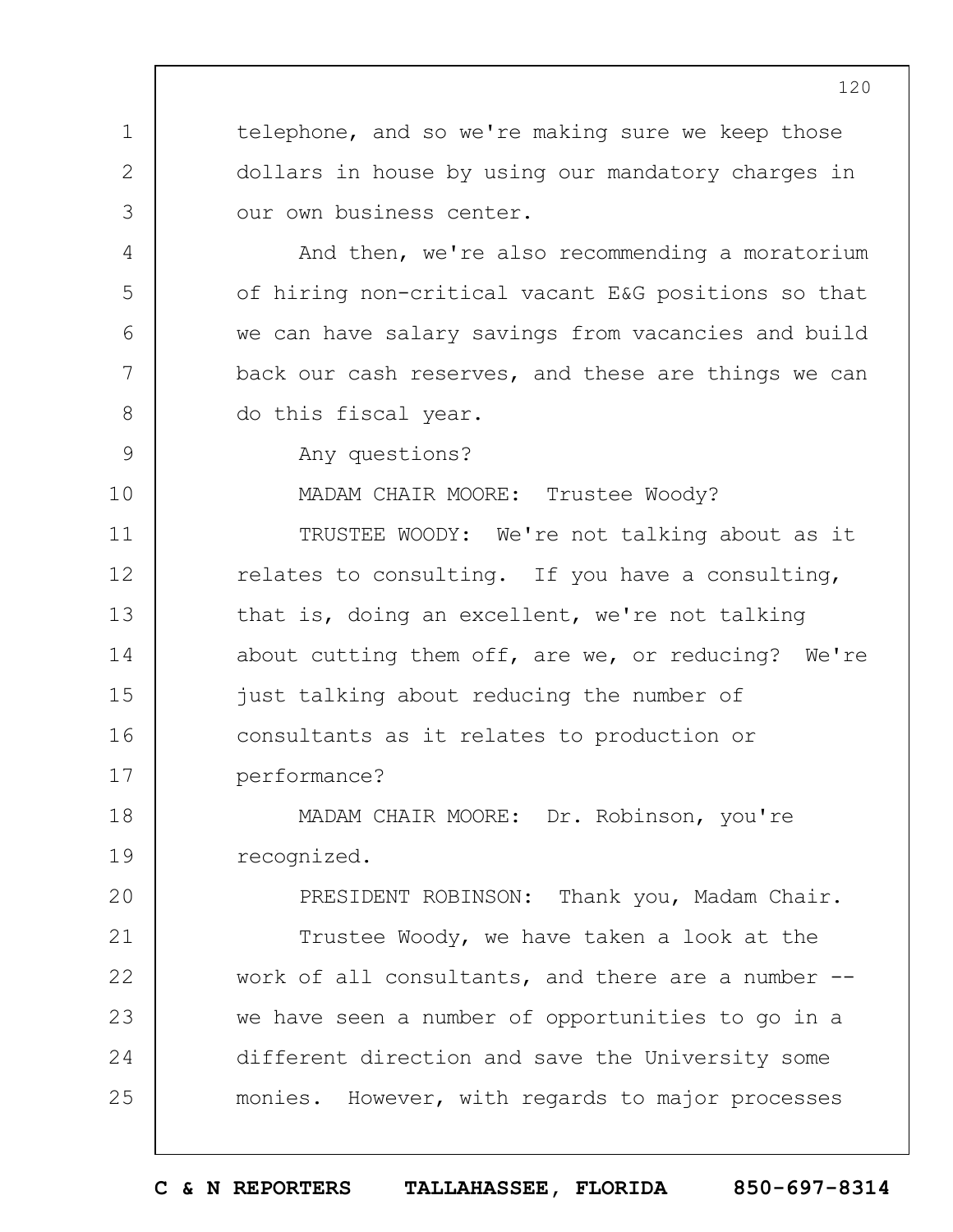1 2 3 4 5 6 7 8 9 10 11 12 13 14 15 16 17 18 19  $20$ 21 22 23 24 25 like P3s, and the complexity, you really have to engage in that in order to be successful. So we'll never been completely free of providing the type that we're asking and need to move forward. We have, for example, a consultant that works with us on our SACs information, and we don't see that going away, and we believe that we are getting a tremendous return on that investment. So we're not just hatcheting them off. We're really walking through each one of them to see and evaluate to what extent we need them. TRUSTEE WOODY: Thank you. MADAM CHAIR MOORE: Trustee Washington and then Chair Lawson. TRUSTEE WASHINGTON: Thank you, Chair. The hiring freeze on current positions, do we know currently about the savings that we would incur based on the amount of vacancies we have? VP POOLE: Yes. We have currently about \$10 million in vacant positions. About half of them are related to Academic Affairs and some of them -- many of them are key critical hires. They're needed for accreditation purposes. And so we have estimated if we would save half of that, we would save about \$5 million, just by waiting until

121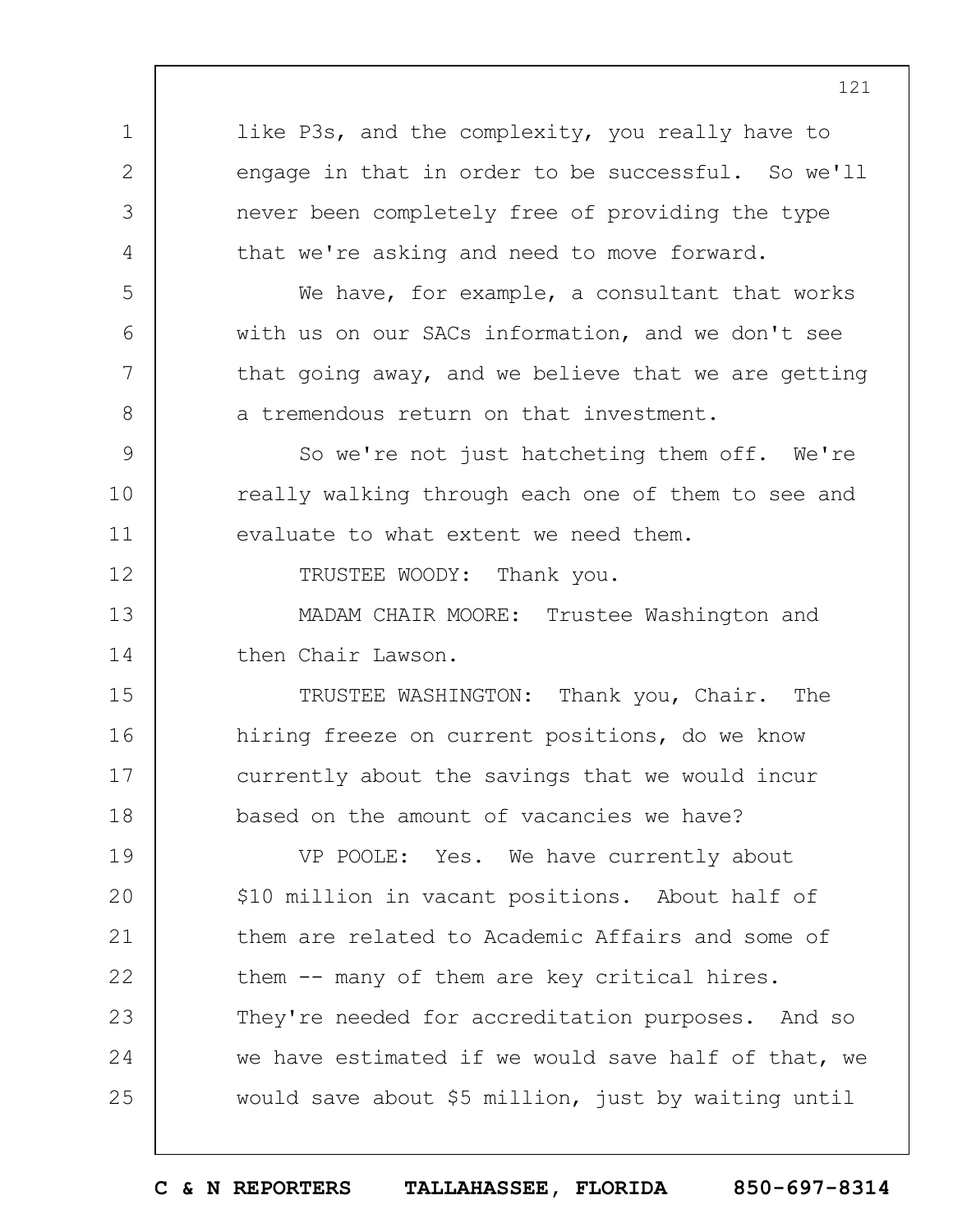June, not filling any vacancies until then, and then doing an assessment of July 1st of what critical positions are needed, once we've done a review of the program, and see if we're going to receive performance funding to just really know where we are. If we can just put a moratorium on hiring through June 30th, if it's non-critical, we expect to save about \$5 million.

1

2

3

4

5

6

7

8

9 10 11 12 13 14 15 16 17 MADAM CHAIR MOORE: Thank you. Chair Lawson? TRUSTEE LAWSON: Yeah, thank you. A couple of questions: One, is, I see where or how we've closed what we were initially calling a deficit, right, and I see how we close that with the 10.5. I guess the other question, really for me is, we've been talking about our needs and areas of recruitment and show the University later, and there's a dollar cost and a head count cost.

18 19  $20$ 21 22 23 24 25 When will those get factored in so we can take a look? Because I guess I've always been of the opinion that it's really more 10.5 that we had to cover. It's probably more like 12, just because we were talking heads. We're talking some technology investments and dollars for recruiting. And I know we may not know those specific numbers today, but when we get a birds eye view of those so that we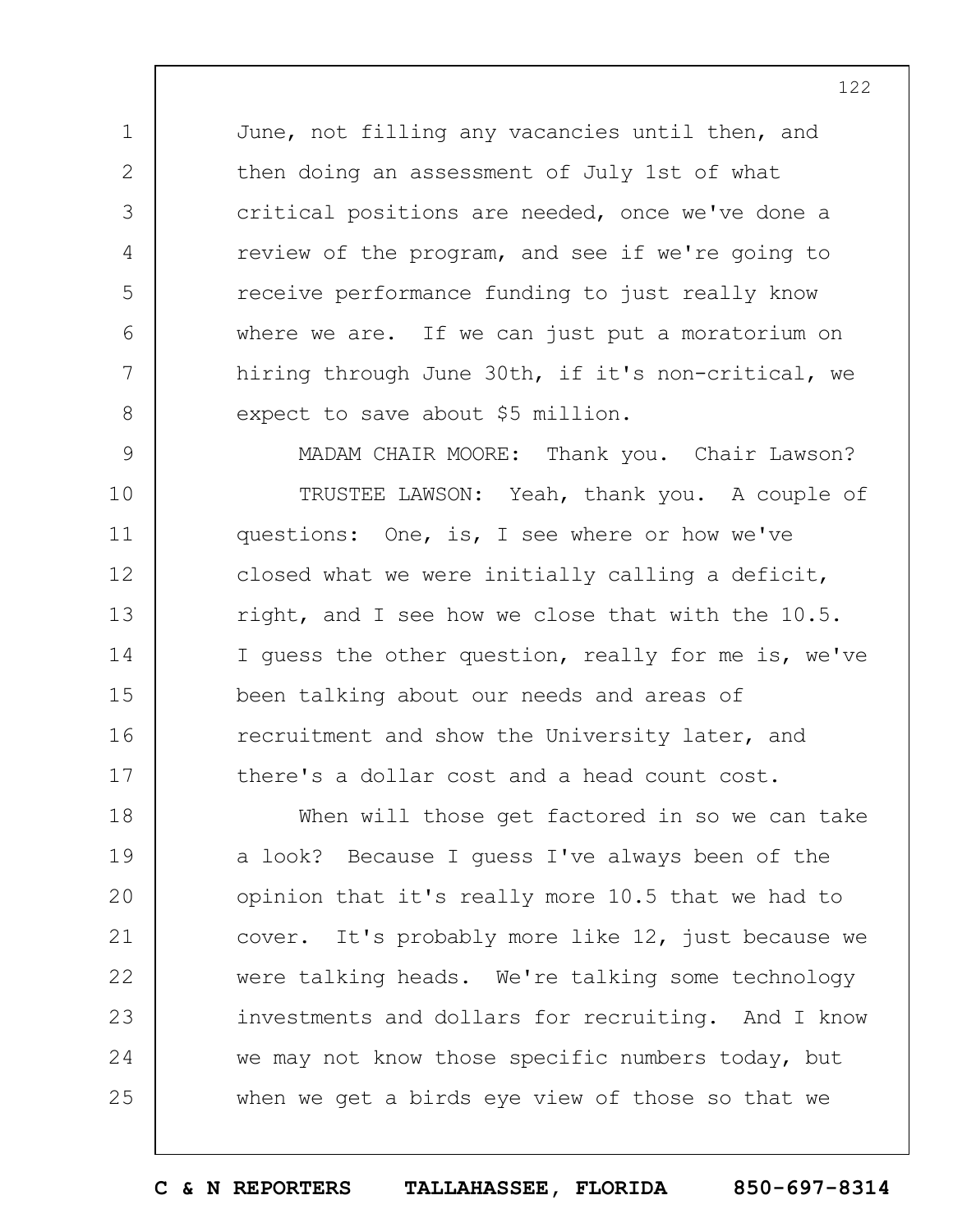can factor that into our discussion as well?

1

2

3

VP POOLE: We'll let Dr. Hudson talk to you about that.

4 5 6 7 8 9 10 11 12 13 14 15 We have been talking about the plan for recruiting and the Two Plus Two initiative, especially, and we met yesterday and went over the total, and I think Dr. Hudson is going to break it down by fiscal year. We've been able to identify other sources outside of our E&G budget, such as possibly Title 3; using some of our existing performance dollars that are going to IT to help with some of the software improvements that need to be done. So some of the people costs won't come into until the next year but we can turn it on the infrastructure.

16 17 18 19  $20$ 21 22 23 24 25 VP HUDSON: Once again, good morning. MADAM CHAIR MOORE: Good morning, Dr. Hudson. VP HUDSON: It's afternoon? Are trying to push it through, Dr. Robinson? And I'm going to be providing you with a breakdown of all of the proposed expenses and have it broken down -- and you'll get this chart as well today. But the chart will be broken down, because I just got the other information from communications on their piece to that. They gave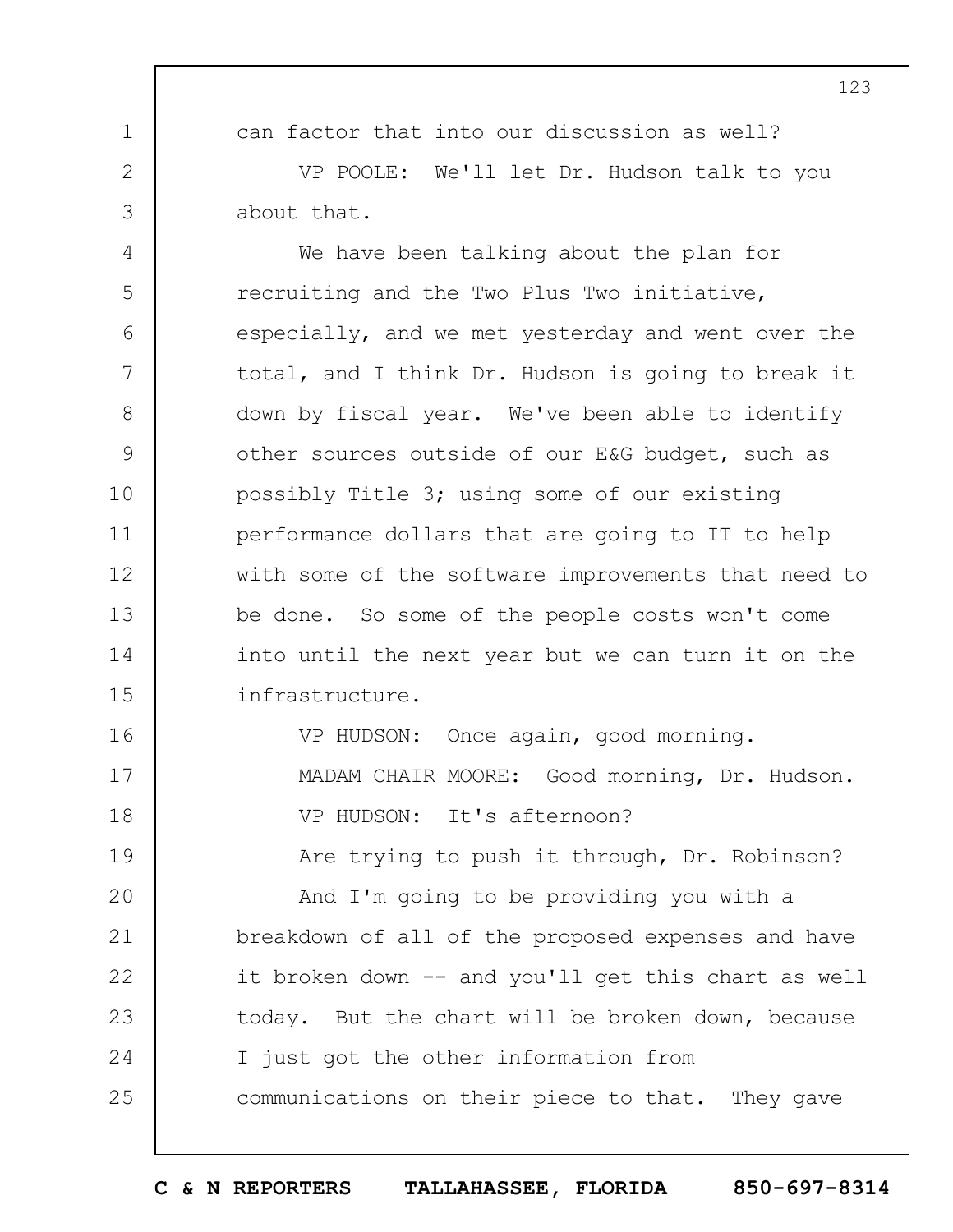me a communication plan and recruitment and marketing plan specifically for the Two Plus Two.

1

2

3

4

5

6

7

8

9

10

11

12

13

14

15

But what we were looking at, when I did the presentation, we talked about technology and the need for technology for transcripts, for work with the state system, Florida Shine, and they're moving to the new campus compact. And being able to do that, it was approximately \$198,000. What we did is talk with Title 3 and look at money that could be used from Title 3 that could help fund that.

So I'm not going to go through each one, but I'm going to give you the overall figure and that way you'll have that, because I also included in there start up costs for consultants, mobile application, human resources, and all of that.

16 17 18 19  $20$ 21 22 23 What we were looking at for total start up was  $227,000$  -- actually change that -- \$332,000 for the start-up cost for recruitment and marketing plan, for the start-up cost. Now, the other portion, including the human resources you would need to be able to make this a robust program, we're attempting to get funding for and through the Title 3 grant, which is due in March.

24 25 And so the start up will consist of filling vacant positions that we have currently, and also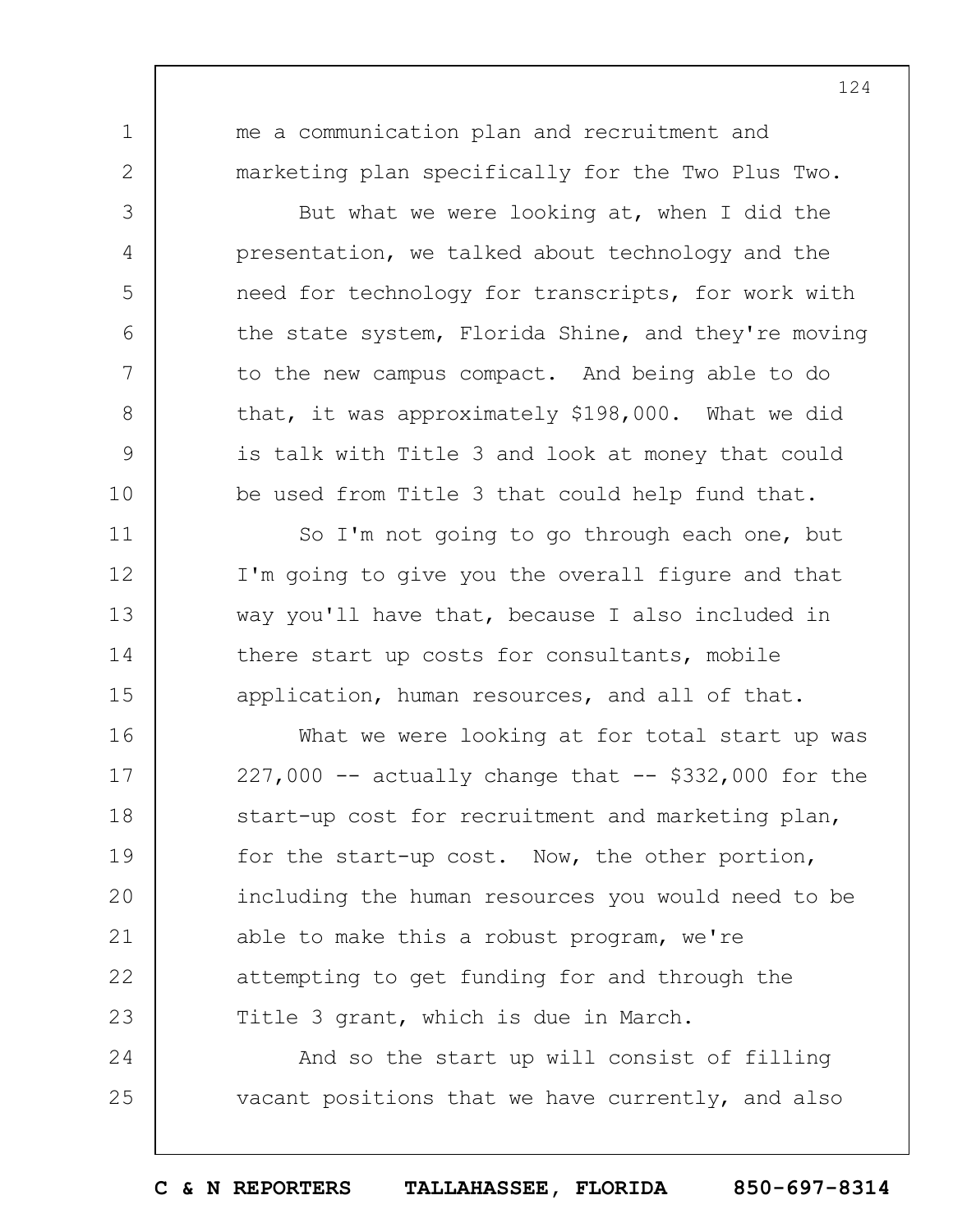getting the consultants, and also working on the media campaign and so we're looking at approximately \$337,000 to get the start-up going.

1

2

3

25

4 5 6 7 8 9 10 11 12 13 14 15 16 17 18 19  $20$ 21 22 TRUSTEE LAWSON: I guess my only feedback, Madam Chair, is because that is such an important piece, under paying everything else, I want to make sure we don't wait on a March meeting or some other timing. If we need to talk about that from a budgetary standpoint, let's talk about it now, because, you know, whether it be impacting our bond ratings or some of the things we need to do for P3 to have predictable revenue streams, I just want to make sure that becomes our number one -- well, that's probably over-exaggerating, but become really important for us to make sure we're funding it properly, both and with head count of dollars to make sure we can start seeing other witnesses - and I understand this is not a Student Affairs conversation but my only concern is the timeline seemed kind of long. I want to see if we can shorten the timeline to get more students into the organization.

23 24 So Madam Chair, I just ask that we keep that as a top priority.

So Dr. Hudson, I would just say, if you have

125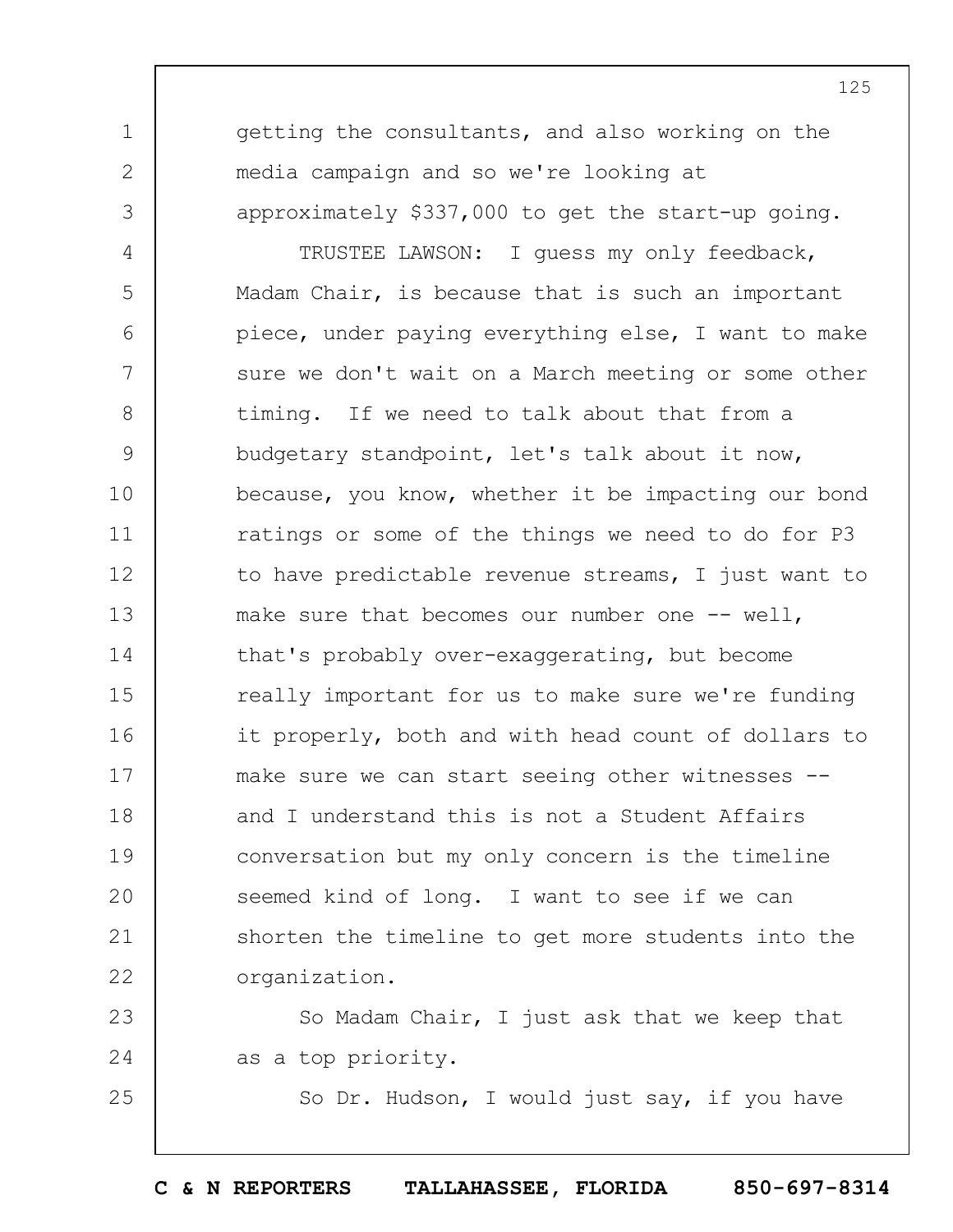the plan and you've developed the plan, we need to talk sooner versus later. Let's do that, because in my conversation with Ms. Poole and Ms. Ford, they're already of the understanding there's going to be some head count and some money needed, and I want to make sure that everybody gets visibility to do that and we can make the right decision quickly.

1

2

3

4

5

6

7

8

9

10

Because, you know, the sooner we get those running, the quicker we gain access to both first time in college as well as two-plus-two transfers.

11 12 13 14 15 16 17 18 19 TRUSTEE MOORE: I would concur with that. I think we're  $--$  apparently, you have the information and you'll need to share it with us for at a later board meeting, but that would also allow later time for folks to digest it and ask questions, because I know a question that will come from me is the anticipated goal the goals for, *Here's this new infusion of cash; what should we anticipate on the back end in the way of numbers coming in.*

 $20$ 21 22 23 24 25 And then I think the other question for me would also surround infrastructure to as -- we have talked about in the past  $-$  whether we have the capacity to support those new students coming on board. So I agree with aggressive, but also those questions there that we get the answers to how that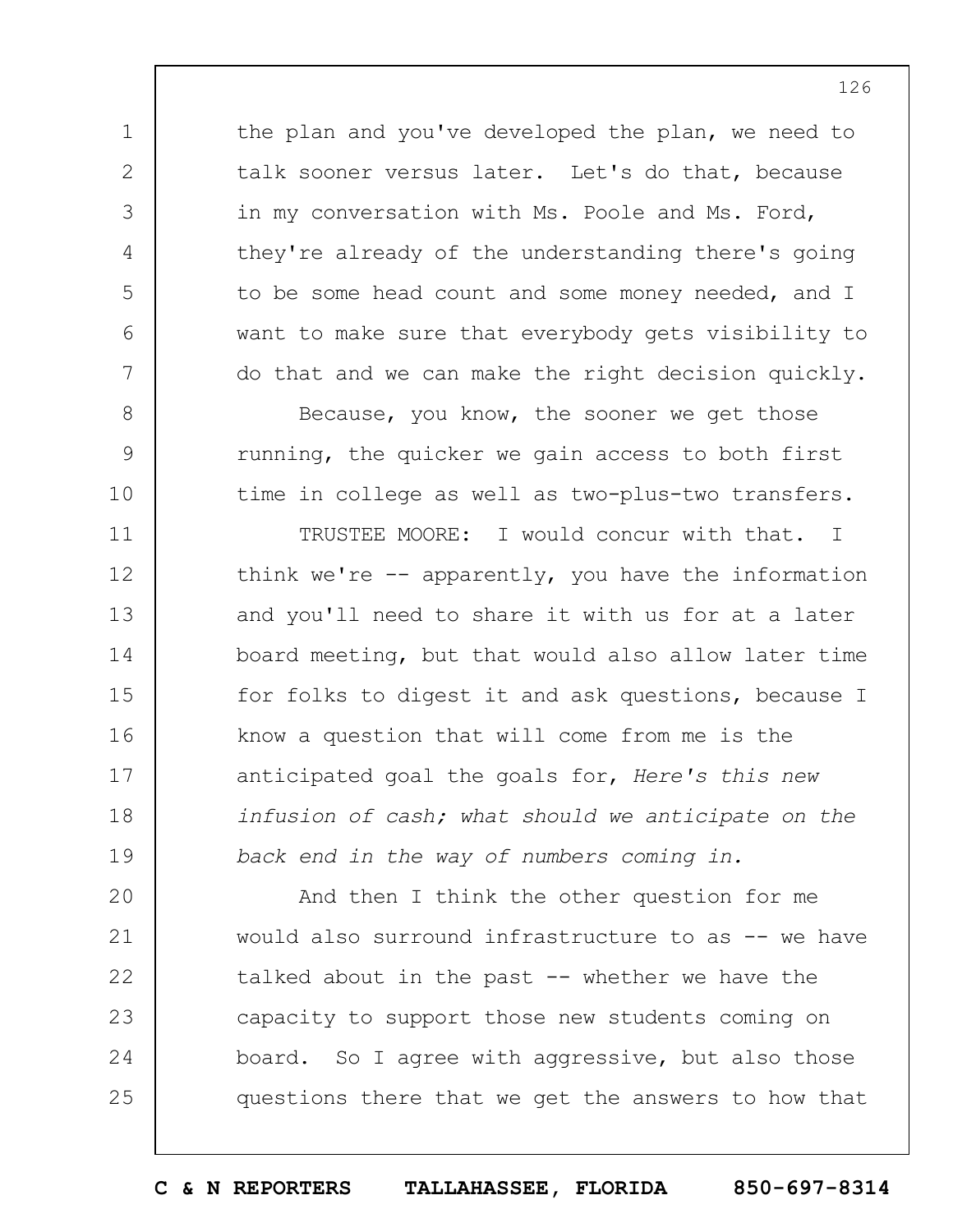support.

1

2

3

4

5

6

With that said, coming as the chair for this committee, I would like to see a package of that, information shared with not only the committee but with the board as well.

Yes, Trustee Washington.

7 8 9 10 11 12 13 14 15 TRUSTEE WASHINGTON: Just to add to that. I want to as a member of Academic Affairs and Student Affairs Committee, the recruitment plan is almost -- and the Two Plus Two plan are integrated but separate. There needs to be an overall recruitment plan that would require maybe a consultant to come in and give us the structure and the big picture of what a recruitment strategy for FAMU looks like nationally.

16 17 18 19  $20$ 21 22 That's a separate initiative from the Two Plus Two work and the enhanced transcript pathways that is going on that is much more state-focused, will be sort of piloted in a number of institutions, will require academic pathways and a lot more of the sort of the nitty-gritty work that we need to do in the relationship building.

23 24 25 And so, that process may even take a little bit longer because it requires a lot more intensive sort of work. It's a little bit separate or a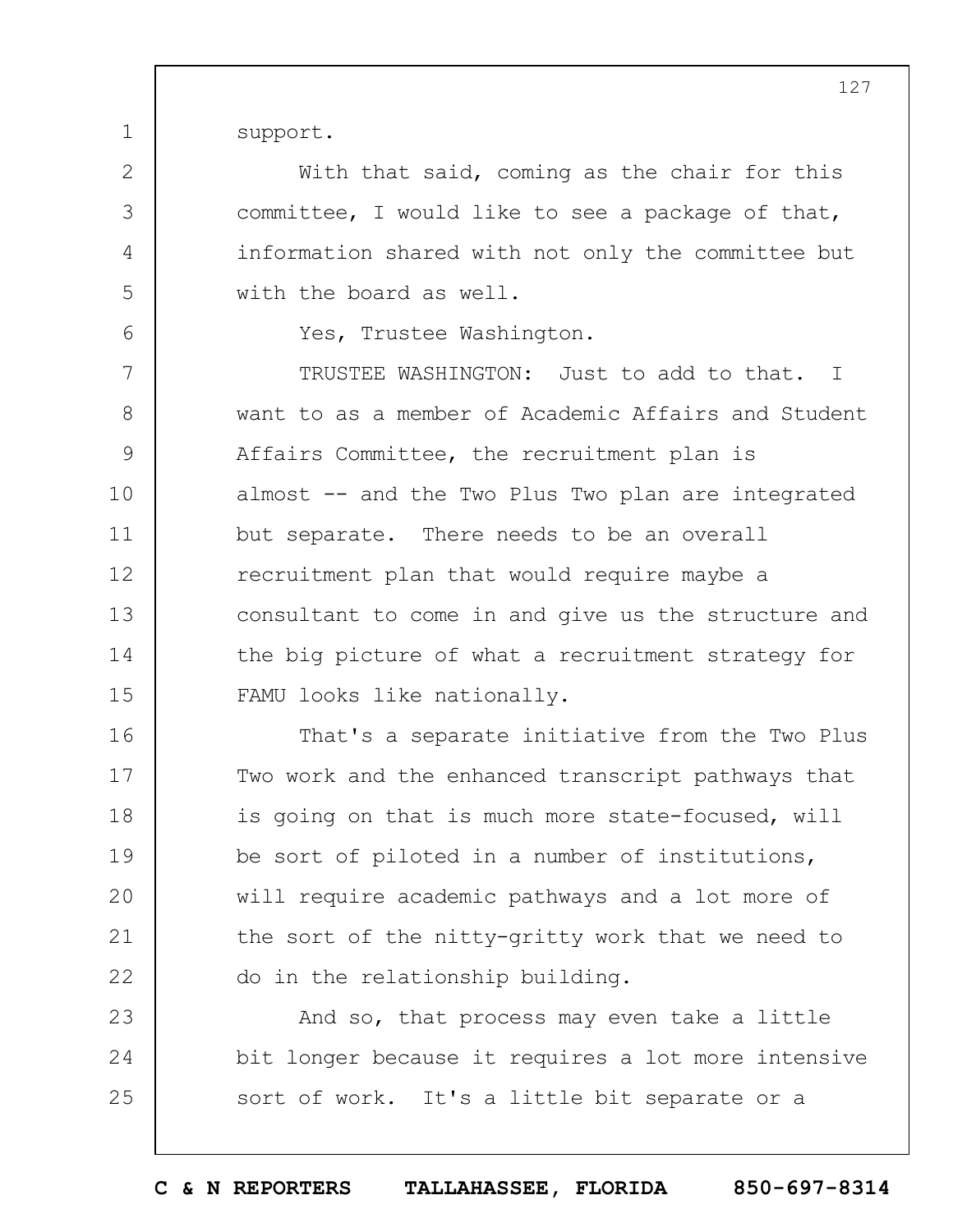little bit different from the big picture, so I just want to -- as we continue to talk about our recruitment strategy, our recruitment strategy is much bigger then the Two plus Two strategy. That's just one piece of it. It's a very important piece, but they are sort of running parallel. But it's an interesting sort of ecosystem we're working in; obviously, we're working towards getting more first- time college students as well.

1

2

3

4

5

6

7

8

9

10 11 12 13 14 15 16 17 So just know that there are two things that are happening here, and so I don't want us to get confused and muddled as we talk about them, sort of together and separate at the same time, because the recruitment strategy, it is much bigger and broader than the Two Plus Two. The Two Plus Two requires a lot more sort of work in partnering in relationship.

18 19  $20$ 21 22 23 MADAM CHAIR MOORE: Okay. I think that's great compliments of point. To that end, I think looking at low hanging fruit, which would be the Two Plus Two -- but you're right, looking at a comprehensive strategy will take certainly more than a 90-day start-up.

24 25 So I wish we could but I don't think that's realistic, so...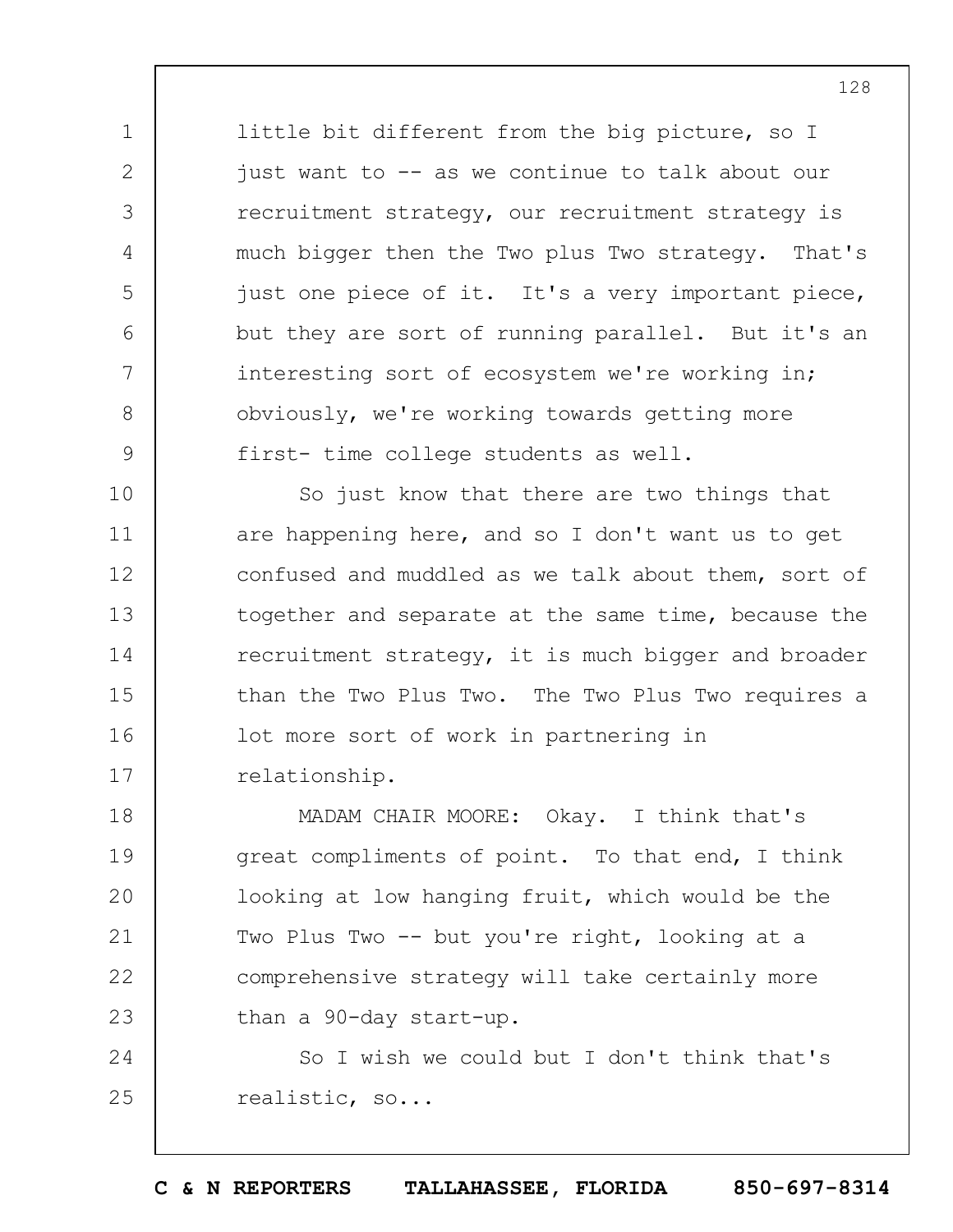2

3

4

5

6

7

 $20$ 

1

Trustee Grable?

TRUSTEE GRABLE: And that, really, I would like to support again that very important point mentioned by Trustee Washington and our chair, Trustee Moore, because I heard Trustee Washington say "building relationships." That's kind of a PR as well.

8 9 10 11 12 13 14 15 Then I heard marketing, which is different than creating relationships. So I think looking at Dr. Hudson, I see he's well aware of those differences, and what since our chair mentioned the things she would be looking for in terms of goals. I would be looking for us to be sure to bring plans to the board that show a real reliability in terms of its effectiveness.

16 17 MADAM CHAIR MOORE: Thank you. And I believe there was also someone on the phone?

18 19 TRUSTEE MILLS: Yeah. Trustee Moore, this is Trustee Mills.

MADAM CHAIR MOORE: Thank you.

21 22 23 24 25 TRUSTEE MILLS: And look, I -- so I agree with the previous comments, but I would also say this. We do have to make strategic investments to grow revenue and to continue to invest into the facilities, et cetera. But we're also in a place,

129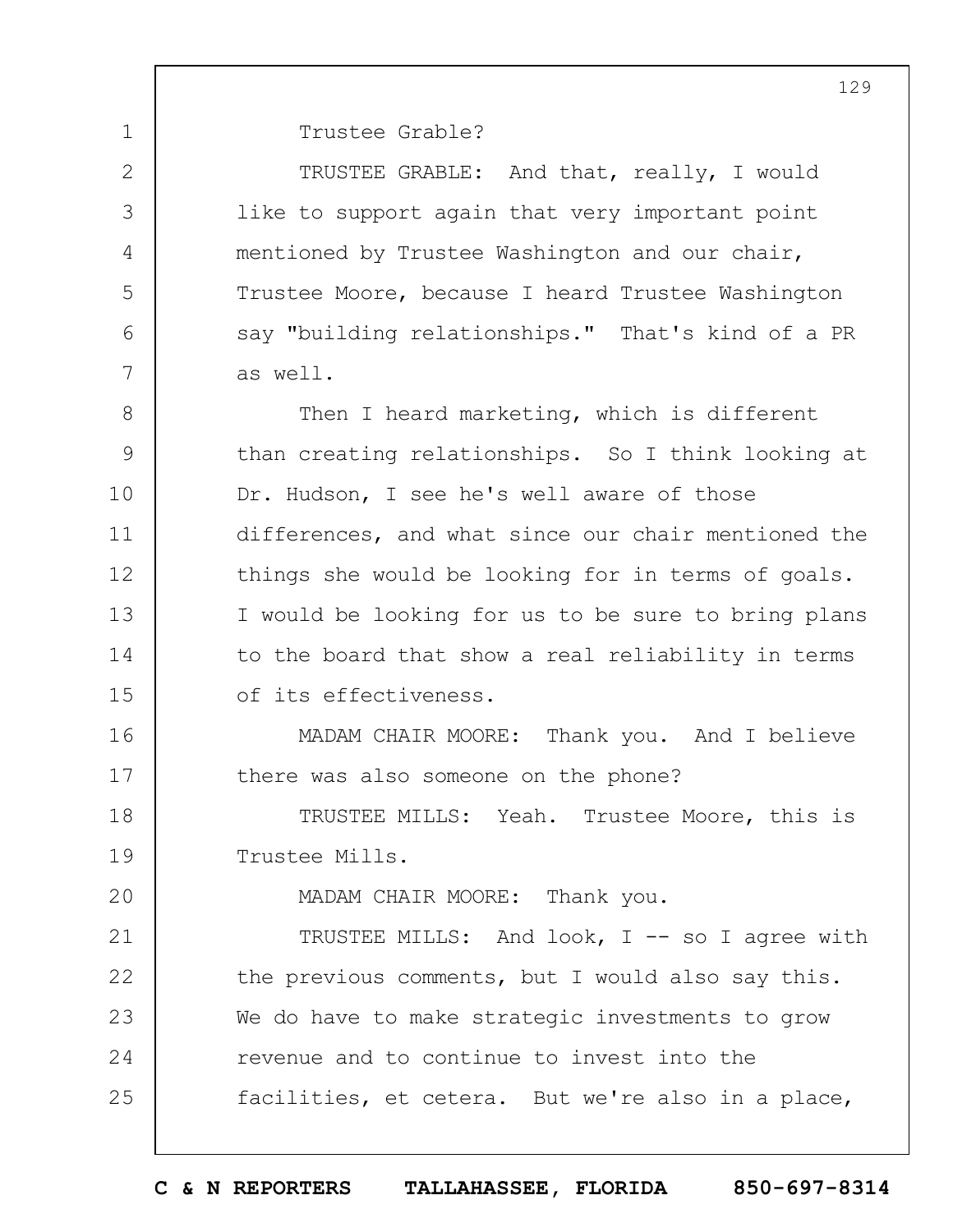candidly, where we are still living outside of our means, and we're basically spending more money than we're bringing in, and you know, we're using our savings accounts to try and make up for the gap of that, okay?

1

2

3

4

5

6

7

8

9

10

11

12

13

14

So I still don't get the sense that we're yet really addressing that fact and handling basically the tough decision to change the overall structure of expenses.

So even in the list of items we just talked about, or the initiatives that we talked about, or the initiatives we talked about a moment ago, there's not even an estimated savings listing for each one of them, which I think would be important.

15 16 17 18 19  $20$ 21 22 23 24 25 And then, we're also talking about  $-$  at least what I heard was -- sort of a temporary savings in the sense that if we reduce the head count or opens, it's \$5 million, but we're only going to do that until June or July. So I just don't feel like we're making the tough decisions to really address the underlying fundamental structure of our expenses to match where we are as an institution. I feel like we have an infrastructure built for 13,000 student or some other revenue model that you don't have today.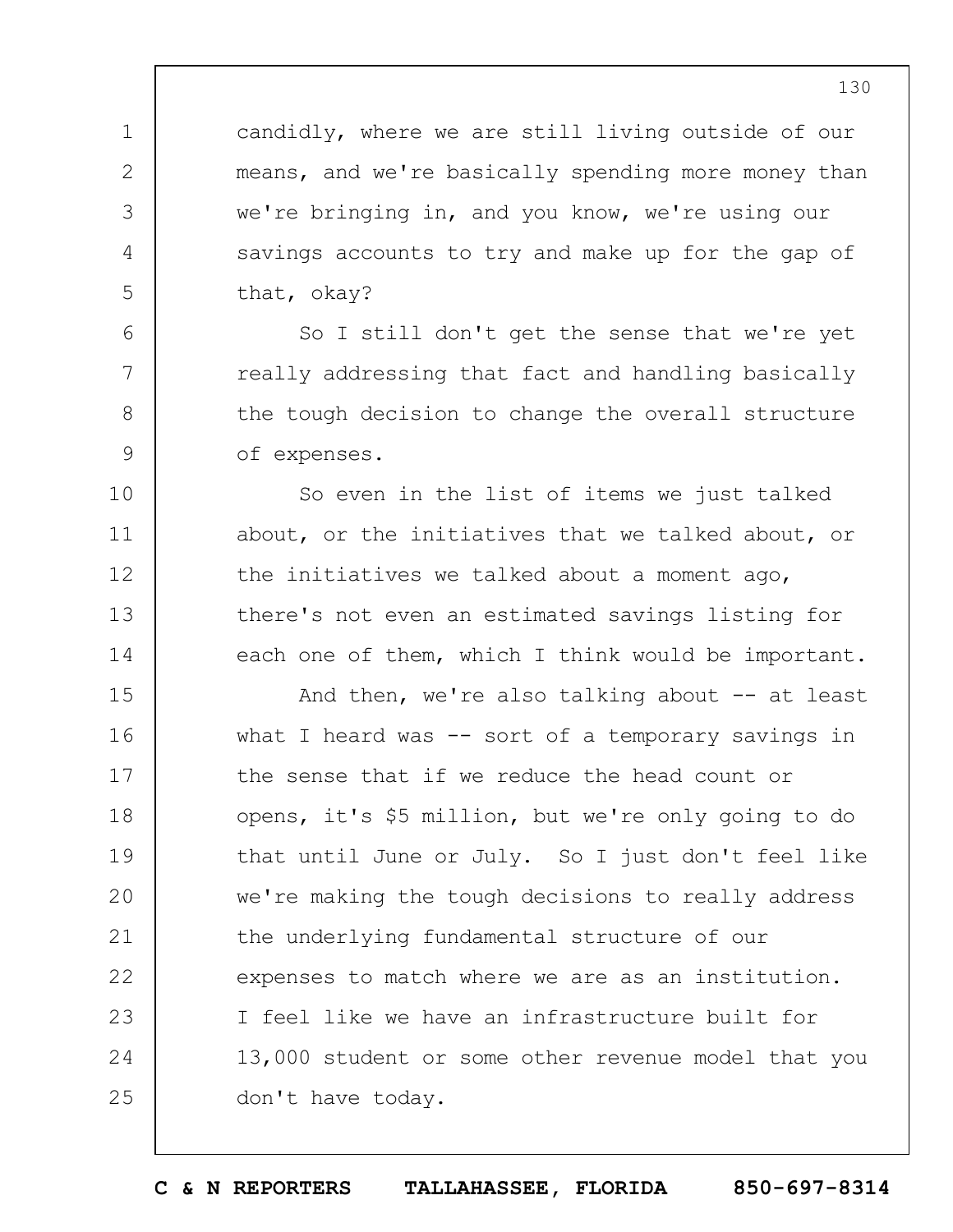And again, chasing revenue is going to be important, but chasing revenue is never an ultimate solution for any organization.

So I just  $-$  again, we have to make some tougher decisions here on how to reduce the expense base on a longer term basis, in my opinion.

MADAM CHAIR MOORE: Trustee Reed, you're recognized.

1

2

3

4

5

6

7

8

9 10 11 12 13 14 15 16 17 18 19  $20$ TRUSTEE REED: So maybe I think, just getting to Trustee Mills' point, VP Poole, what will probably help that discussion is I think your graph only shows the arrears so it doesn't show in terms of where you expect us to be at the end of the year. So you're taking some considerable actions this year to really have revenues exceed expenses, and that's why I noted on my dialogue here. For example, not taking the budget down to 2.5 and bringing it up with the funds coming in from the process we use now for the Board of Governors, I think, is one action.

21 22 23 24 25 The other action that we now expect to have, the tuition above the expected plan, just based on us having more students than we expected. So that would actually bring in additional funds. So I do think it's being represented that the University is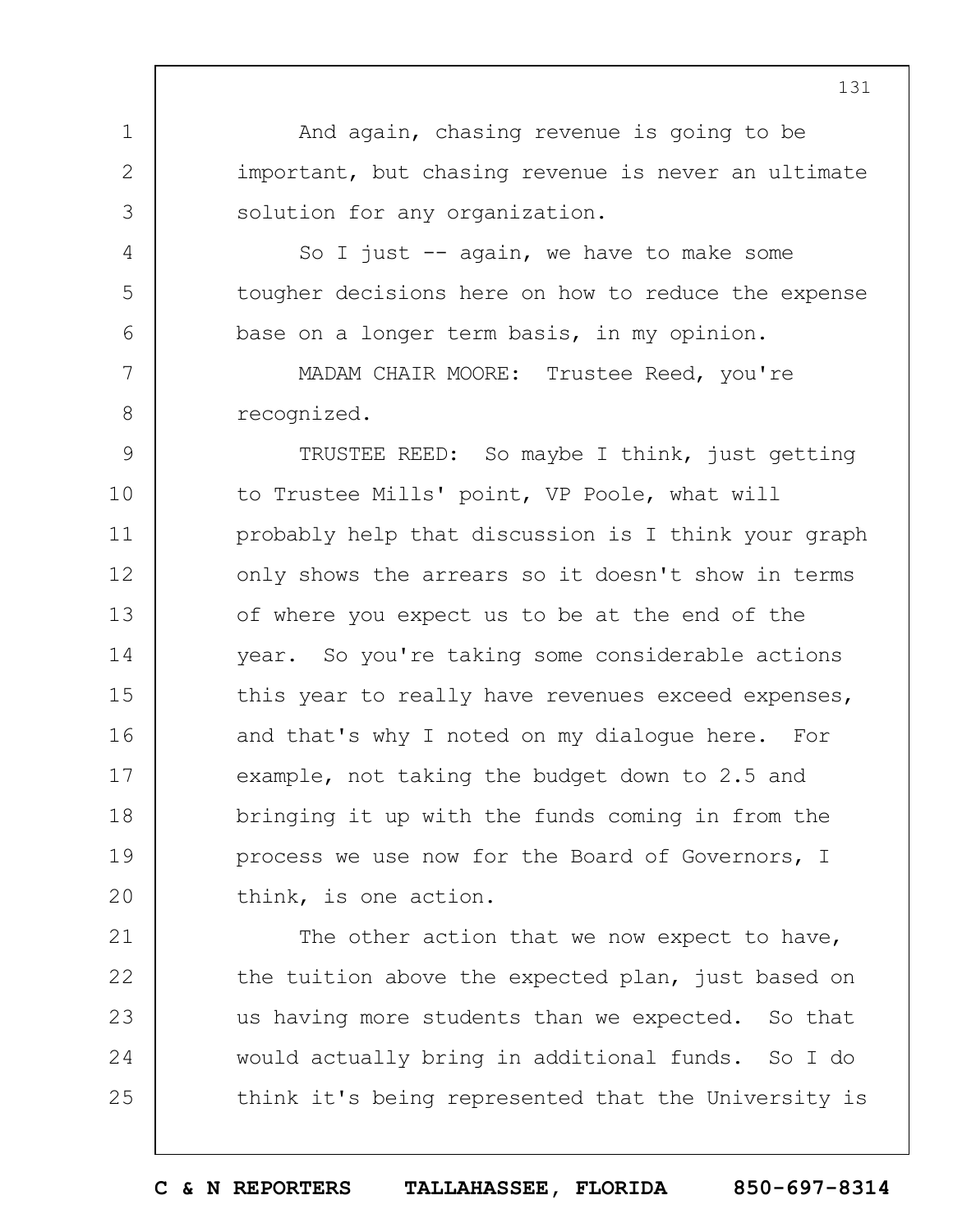taking some strong action; we just don't see it in the documentation today to get after Trustee Mills' point.

1

2

3

4 5 6 7 8 9 10 11 12 13 14 15 And I think that to the other dialogue here, I think some of these actions that we're stating, I've kind of seen them we have in the dialogue here, but not as we're talking about today, relative to the work that we're doing now and trying on recruiting. I see that showing up in some of the performance funding dollars, in terms of how you've allocated, or seeing that kind of show up in a different way. Maybe kind of outlining that for us, I think, there is a lot more confidence in the strong plans you have in place and what the expected end results are.

16 17 18 19  $20$ 21 22 23 24 25 MADAM CHAIR MOORE: I would concur as Chair, and I'll take you up, Chair Lawson, with your comment. But the two action items, in addition to others that we picked up, is that we capture a forward look of where we are going to be, where we anticipate being, and then as far as the central strategies, that we go ahead and apply or at least estimate anticipated dollars that will be saved as a result of these actions, and certainly we can true it up on the back end as estimates of those as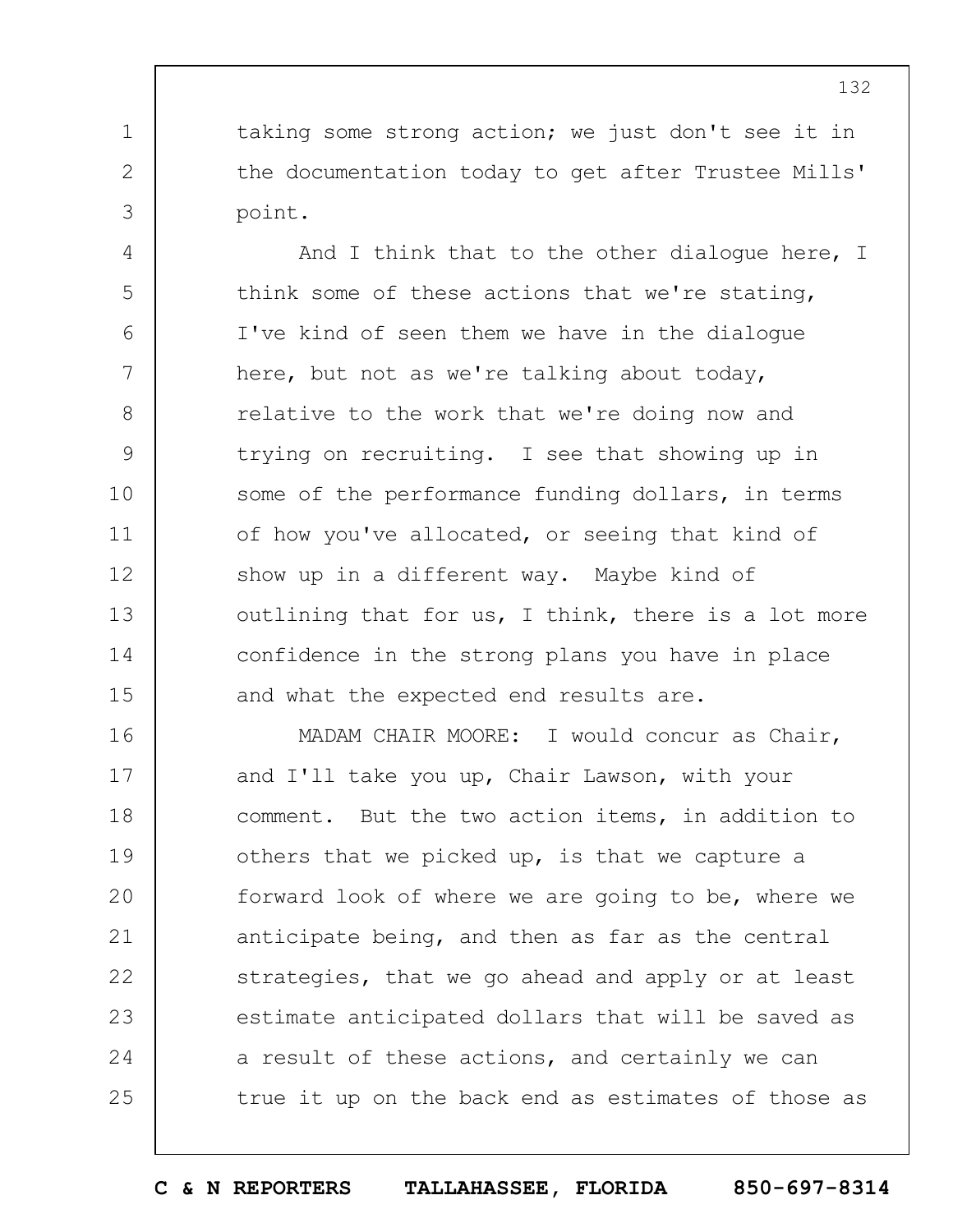our action items.

1

14

15

16

2 3 4 5 6 7 Chair Lawson, did you have a follow-up? TRUSTEE LAWSON: No. I honestly agree with all of the conversation. I think that we're in a situation where we're not bringing in enough dollars. We know why, but are we doing the right belt-tightening to make the numbers tie in.

8 9 10 11 12 13 Are we looking forward to say, *Well, to create more dollars, that means more students, and that has a cost of Y.* And if we incorporate that, but at the same time, tightening our belts enough so that you can spend against that without overspending.

> So I think that is where I was really going and  $I$  -- for Dr. Hudson's sake, I would say, let's see that broad-reaching plan sooner versus later.

17 18 19  $20$ 21 22 23 And I will say to all of us, we're not tied to a March meeting. We can meet whenever we need to meet to meet, telephonic, to review information if need be. So let's not wait for March to bring some of these bigger issues to the table that need to be agreed to. I will just leave that with Trustee Moore as the Chair of the Committee.

24 25 TRUSTEE WOODY: A point of clarification: Where are we with what Dr. Hudson recommended in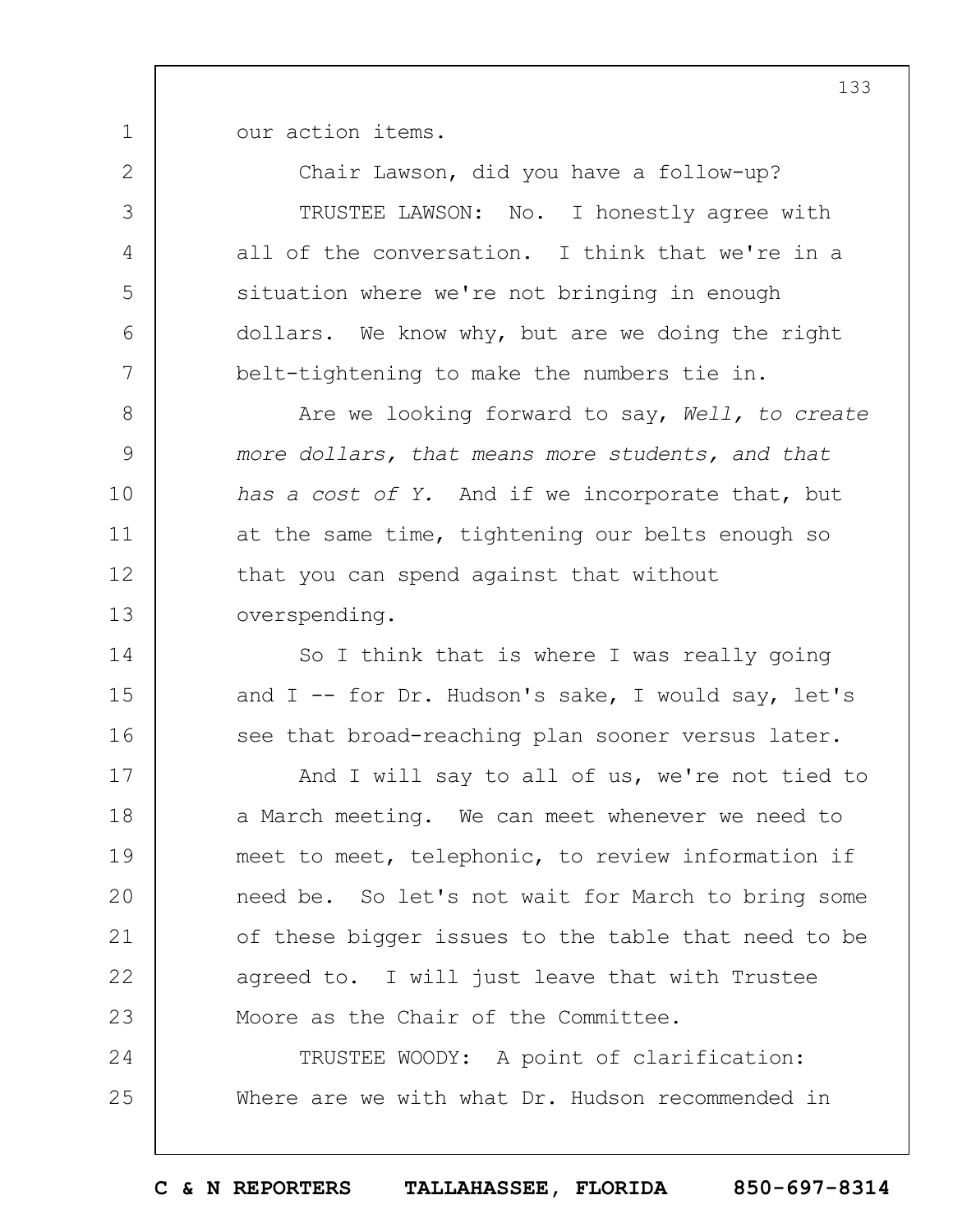terms of the \$312,000? Are we in support of that or are we going to see --

1

2

3

4

5

6

7

8

MADAM CHAIR MOORE: Well, we can't take any action here, so what we will do -- because we haven't even seen the documents -- is have them prepare a package plan, and allow that to be vetted out with the group and then respond to any questions that you-all have.

9 10 11 12 13 14 15 PRESIDENT ROBINSON: Madam Chair, we've already committed, based on previous discussions with the board, that we're going to implement the Two Plus Two strategy. We've also that we will have, of course, a more comprehensive recruitment plan. So we were just waiting on Dr. Hudson to come back with some concrete numbers.

16 17 18 19  $20$ 21 22 And we have clearly heard from this body that we need to move forward, aggressively, with implementation of this plan. We actually heard yesterday, and it's only yesterday because we had to -- from one of the consultants who will be working, on a little more comprehensive recruitment plan. So we're ready to go.

23 24 25 This is being brought to you in this meeting for information purposes, okay? Now, we've also started some no cost efforts associated with the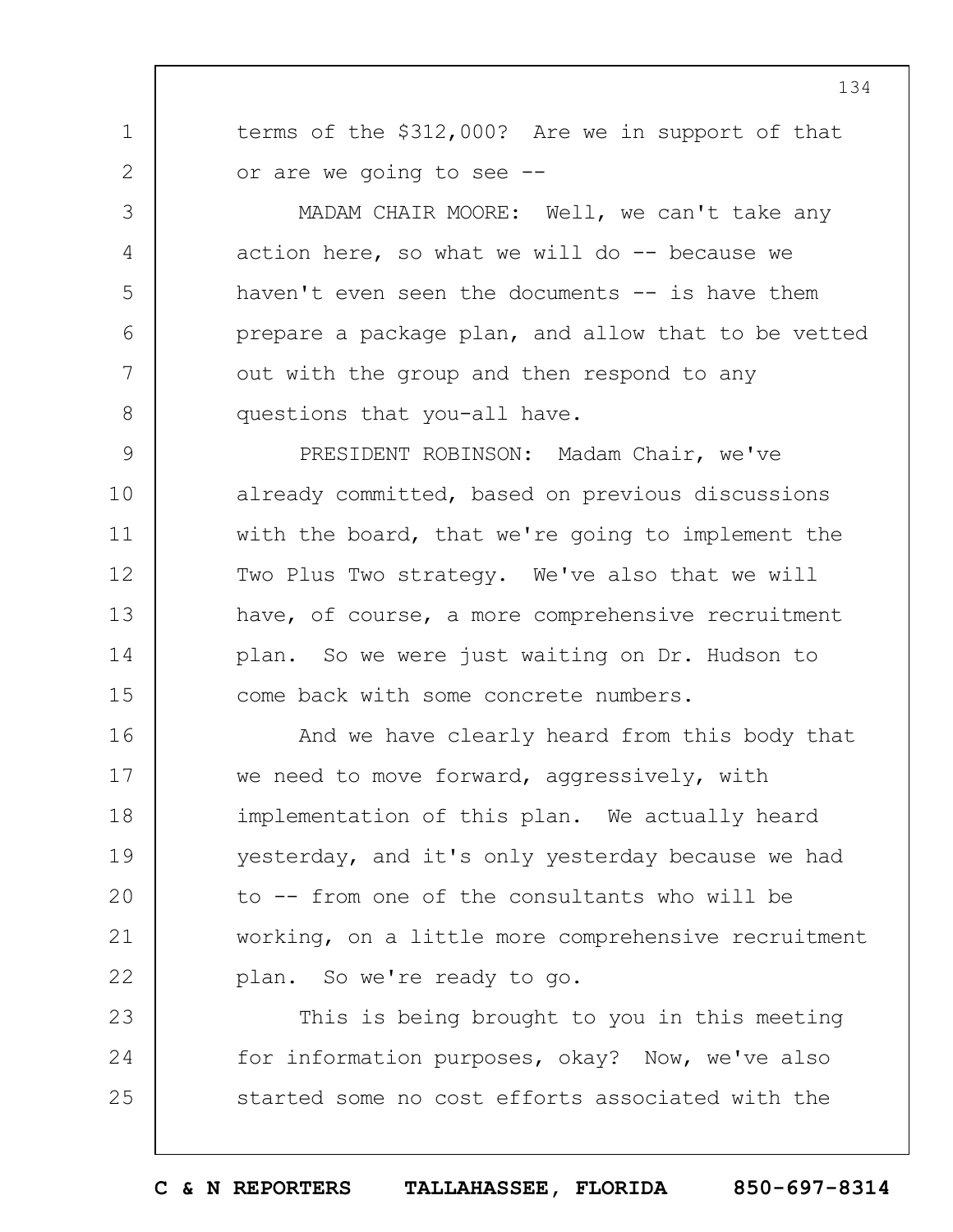Two Plus Two and the recruitment and what you have seen; for example, I'm at least -- two of those, Trustee Washington, that we've talked about some time ago, and Trustee Woody, we're working on contacting a couple more.

1

2

3

4

5

6

7

8

9

10

11

So those are the things that don't cost us anything, but it's about building those relationships and getting to that nitty gritty. The specifics of these, Two Plus Two, so when they do come, you know, it's really seamless, right, because it beyond just (inaudible) and so forth.

12 13 14 15 So we're ready to go, and we just want you to know that there will be a budget to this, but at the same time it has the potential to make great impacts on the revenue side as well.

16 17 MADAM CHAIR MOORE: Thank you, Dr. Robinson. Okay, we can proceed, please.

18 19 TRUSTEE MCCOY: This is Trustee McCoy. Can I chime in with a comment?

 $20$ 21 MADAM CHAIR MOORE: Absolutely. You're recognized.

22 23 24 25 TRUSTEE MCCOY: It seems to me that we have had this same discussion multiple times, and we keep coming back to some future point, we're going to bite the bullet and we're going to bring forward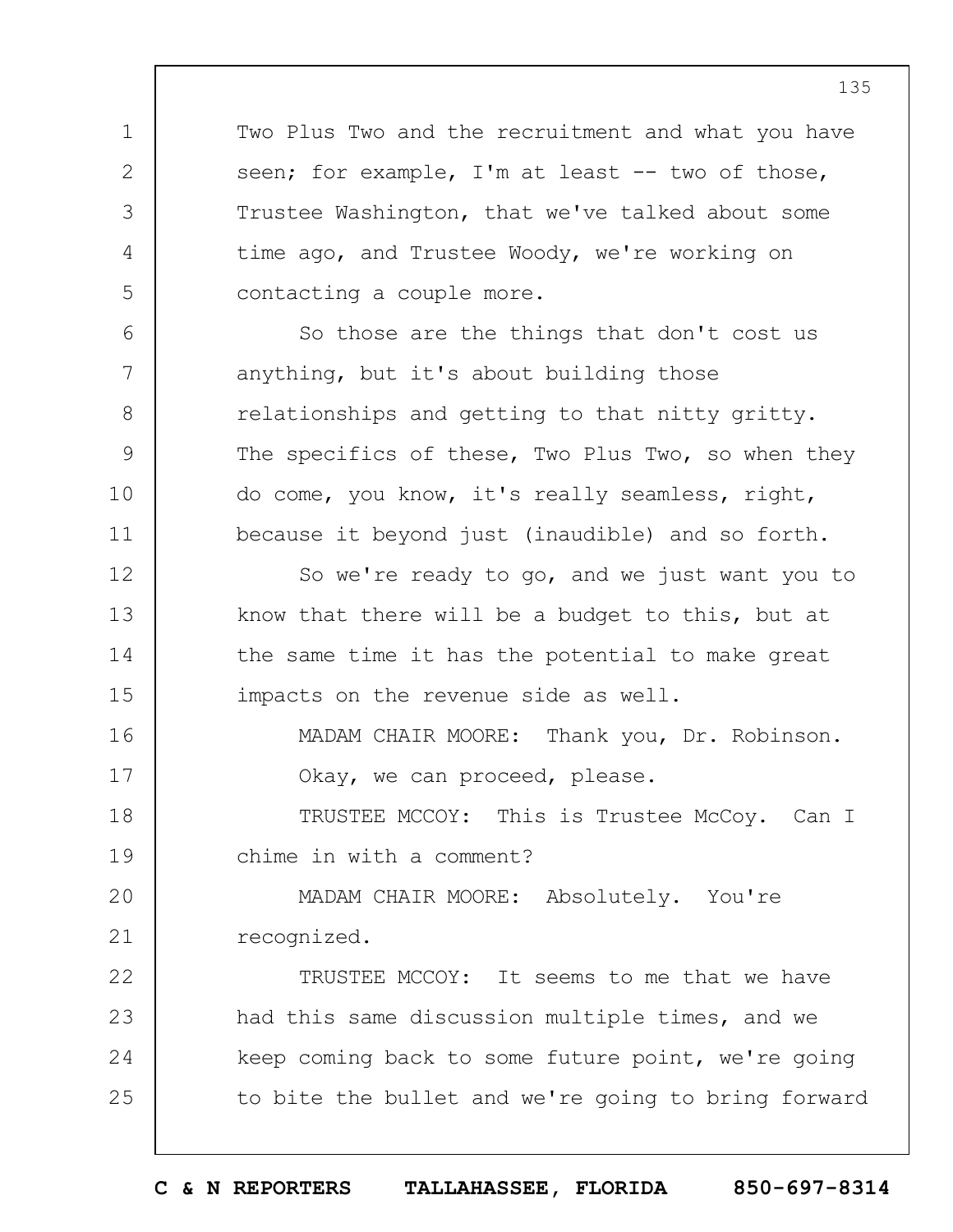programs that we can tie dollars to and looking at how we can cut expenses.

1

2

3

4

5

6

7

8

25

The points that Trustee Mills made -- unless my recollection is terrible, and I don't think it is -- on more than one occasion we have said we have got to nail this down, and we have got to make the hard decisions, and we have got to move forward.

9 10 11 12 13 14 15 I would like to see us absolutely tie down a date when we're going to come back with some specific numbers. Because, again, while I'm encouraged about all of the things you've talked about today, quite candidly, we've had this conversation before and I still don't see the numbers.

16 17 18 19  $20$ 21 22 23 24 If I'm in error in my assessment, please tell me. But at some point, we've got to have this or we will continue to have a discussion about how hard it is, and we will get there eventually, and we have ideas and plans, but that has to be referred to actual things and in dollars and cents, and I believe that's the point Trustee Mills was making and has made on two to three other occasions.

MADAM CHAIR MOORE: Trustee McCoy, just as a

**C & N REPORTERS TALLAHASSEE, FLORIDA 850-697-8314**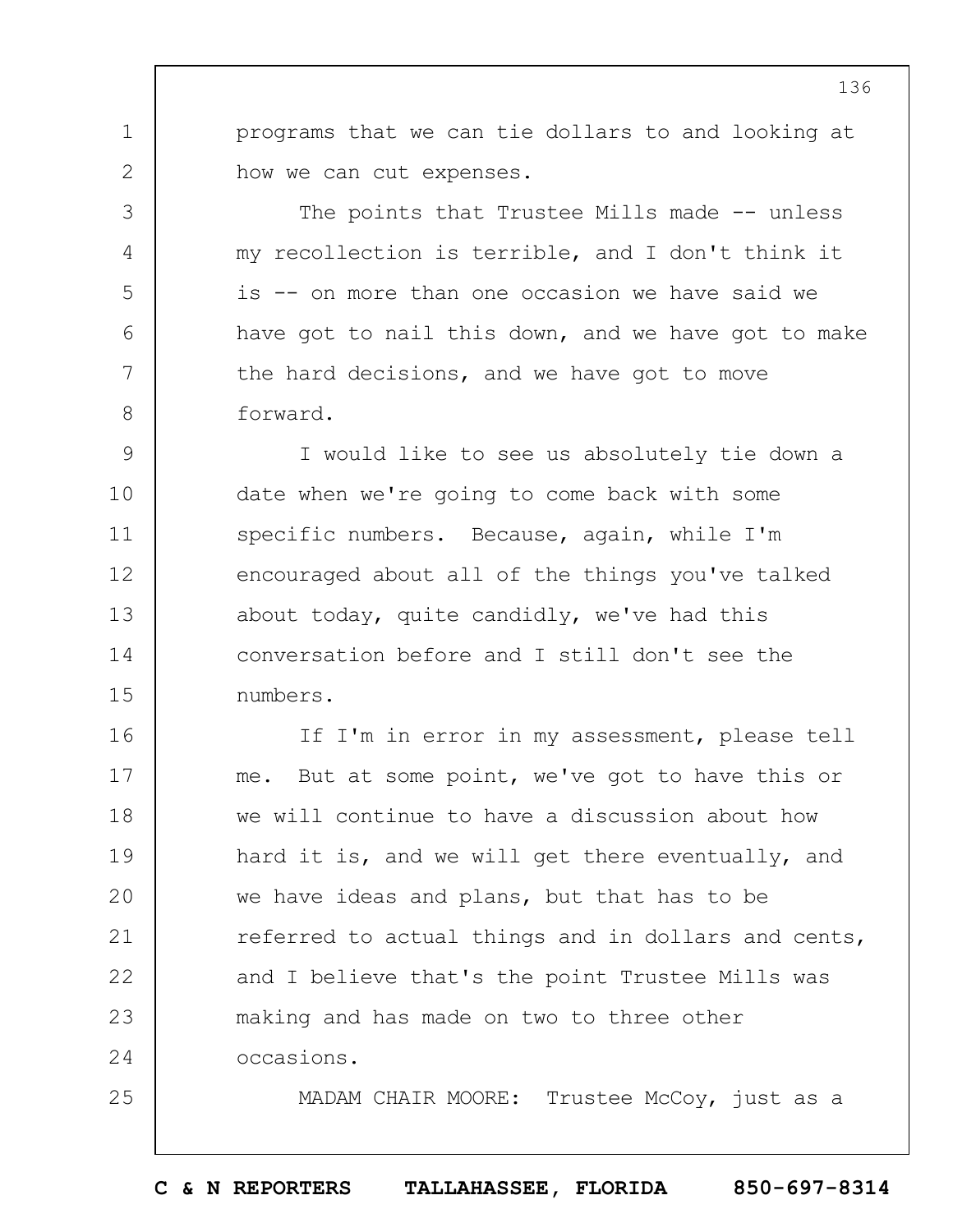point of clarification, is your question directed towards the enrollment number or strategy tied to that and what those numbers are?

1

2

3

4

5

6

7

8

9

10

11

12

13

14

TRUSTEE MCCOY: My question is related to cutting expenses, period, and I think I made a point in the meeting, or at least two meetings ago, cutting expenses is hard. That's hard. It's heavy lifting, and it's not -- it doesn't leave a good taste in anybody's mouth when you have to go and make some hard decisions. But unless you do and put some numbers to it and you go and follow up and review and track those numbers. Quite honestly, I believe we will be having this discussion for a long time.

15 16 17 18 19  $20$ So somewhere we have got to make this priority to review it often and bring forward to the Board some tough decisions. And I think Trustee Mills is right: These are tough decisions, but unless they're made, we will continue to be moving to the right with ideas and not with progress.

21 22 23 24 25 MADAM CHAIR MOORE: Certainly, this committee and the merged committee appreciate your comments on that. I believe that Trustee Mills in his role of Vice Chair for this committee is primarily focusing on budget will be instrumental in moving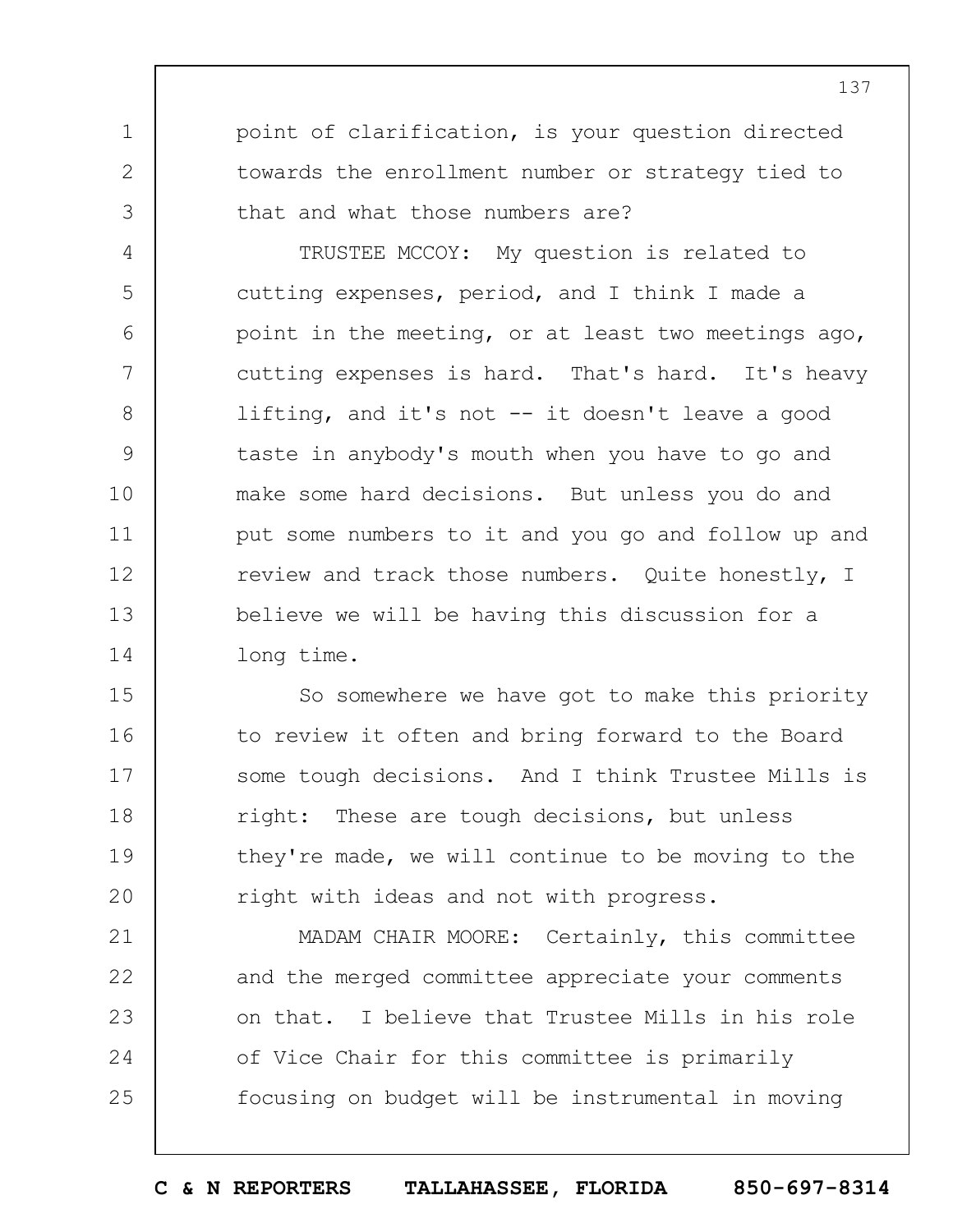these conversations forward. I think we have heard, and I've heard as the first day of Chair for this committee that you heard it three times, and that would mean that the others have heard it three times as well, so that means we need to come back the next time when we are presenting and having this information with numbers and with the plan that is one we can hold ourselves accountable to.

So, heard loud and clear and received.

1

2

3

4

5

6

7

8

9

10 11 12 13 14 15 16 17 18 19  $20$ 21 22 23 24 TRUSTEE WASHINGTON: I would just say, we do get plans, and we do cut, but it seems we're cutting just enough to stop the gap. And I think there's a difference between stopping the gap and looking that long, sort of big picture, and I think that is what you're hearing from a number of us, is, yes, I don't want to say that you haven't presented us with the cuts to the base that will get us to the point where we're okay for this year, but that doesn't put us in a position to be financially stable over the next five to ten years, and I think that's what we're sort of missing: To get into the actual meat and potatoes of what we will need for the next five to ten years.

25 TRUSTEE MCCOY: You are spot-on. You have said it much better than I did. Thank you.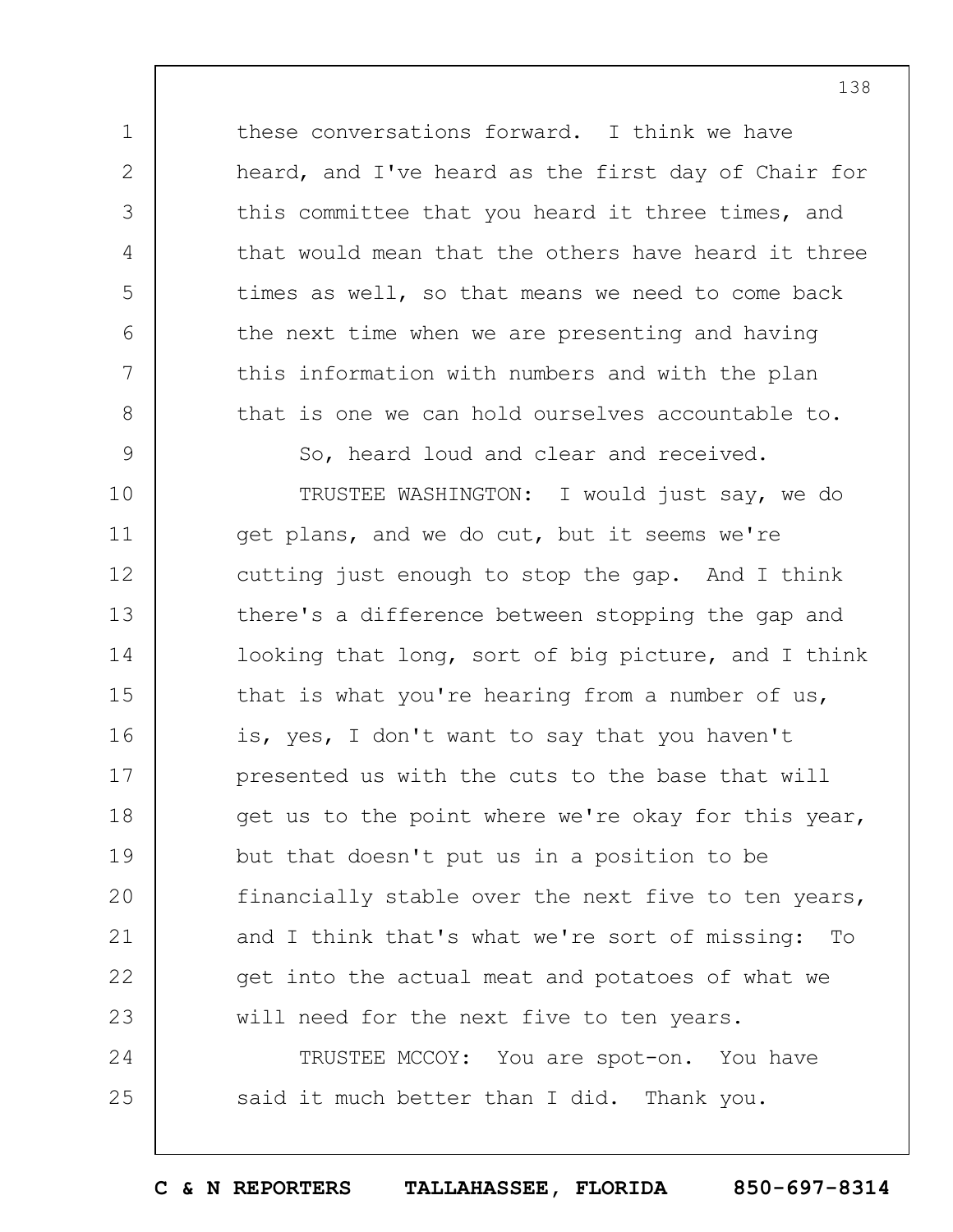VP POOLE: I agree. And I think the first slide that we looked at this morning said that our development strategy has to be based on the strategic plan. So we're basically going year by year until we update our plan, which we're doing. Everything will be based on the plan: Where our investment in facilities, what programs we should have, how many students we think we will have each year, because our current work plan may or may not be in alignment of where we want to go.

1

2

3

4

5

6

7

8

9

10

11 12 13 14 15 16 17 18 19  $20$ Whatever the enrollment strategy is will dictate how many students we're expecting and projecting for each year. That's going to be in line with the strategic plan and that's going to drive the budget. And so that's the only way we're going to be able to get forward on these statements based on what we think the enrollment strategy is going to yield us. So we can make some projections about what we think revenue growth can be looking out five years.

21 22 23 24 25 So it's critical that the strategic plan - all of the decisions that we are making are in alignment with the overall strategy of the University is going to be: Are we growing, are we strengthening, are we expanding; all of that will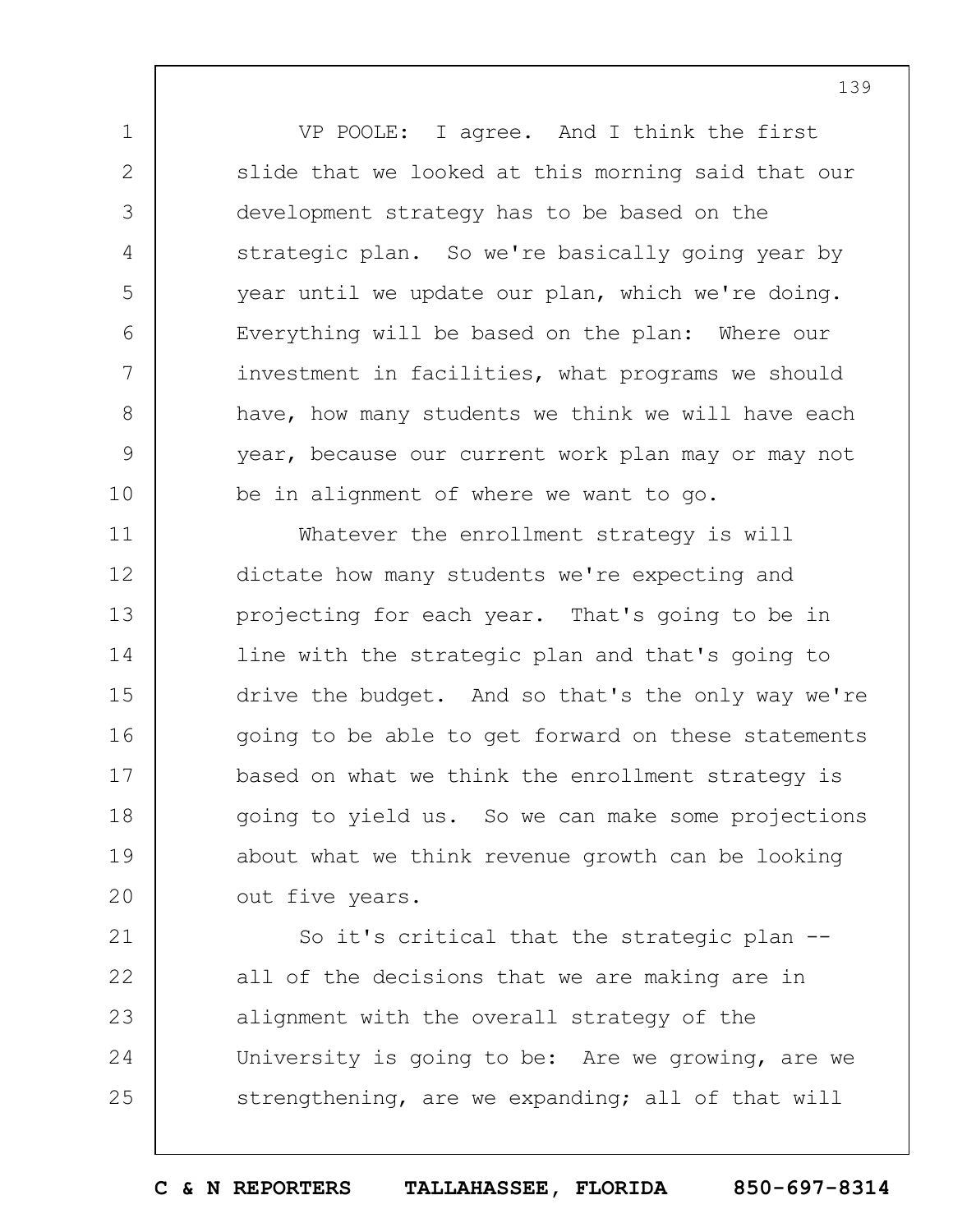1

2

3

4

5

6

7

8

9

tie into every decision we make.

MADAM CHAIR MOORE: Other comments? Okay. Trustee Grable.

TRUSTEE GRABLE: And just to, again, in regard to what Dr. Hudson's office is trying to do, that is an investment that we expect will pay off and lead to what Trustee Washington and others have said and will help move us forward in trying to address the financial issues.

10 11 12 13 14 15 16 17 18 19  $20$ 21 22 MADAM CHAIR MOORE: And I think -- I'll offer this comment, because hearing everybody wants to move into action and that action would be, you know, reducing some of the expenditures and some of the expenses coming out. We have to couple that with being strategic, and if we don't, then that may make us feel good that, yes, we've made it to the fourth meeting and we have announced these cuts and we're going to take them, but if they're not strategic in our thinking in how we move this University forward, I think we still fall short. It's my personal opinion, but I think that we will fall short.

23 24 25 So I think it's a combination of strategic thinking that has to happen, and it won't happen in one committee. I think it will be the whole of all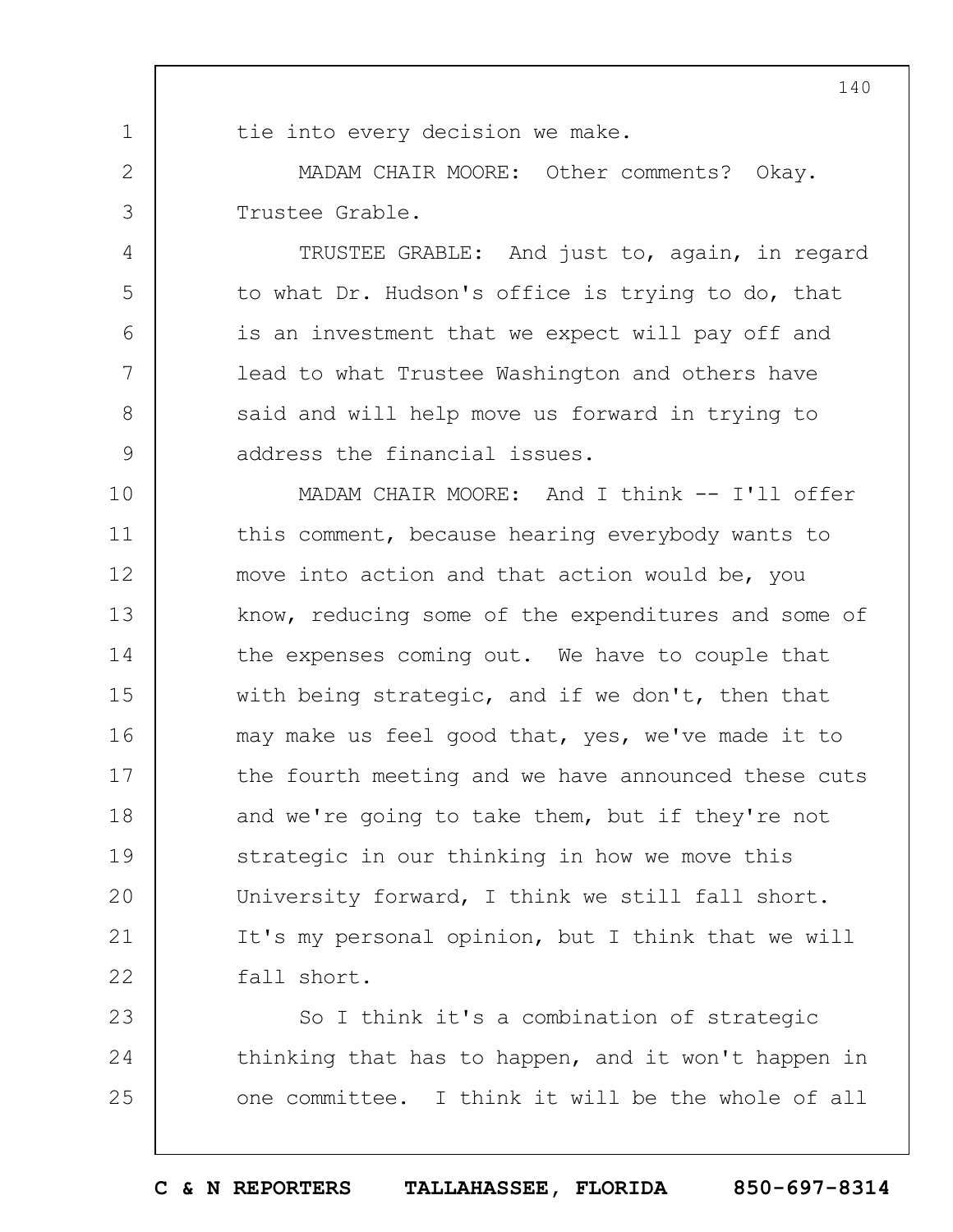committees and how we do in moving this university forward over a long term.

Just my comment on that. If we can move forward.

1

2

3

4

5

6

7

8

9

10

11

VP POOLE: Sure. The final slide is just an overview of our BOG and BOT timelines, as far as the budget process is concerned. We talked yesterday in our senior leadership team meeting about aligning our LBR process, as well to our budget timelines, because we want to be doing it kind of in conjunction with that same time frame.

12 13 14 15 16 17 18 19  $20$ 21 22 23 24 25 So we'll start in March when the legislative session ends, and in fact, we're starting sooner. It's already starting to meet. It already meets quarterly with each VP, but she says she's going to start sooner than March. Talking about the current budget, still incremental, but looking at the current budget and reviewing the cuts that were taken for '16/'17 looking forward for '17/'18, reviewing non-critical vacancies and deciding which ones we can hold back. So we're starting that so that when we come in March we can start to understand what we think our preliminary allocations will be from Board of Governors; that's when we will find out the amount of our performance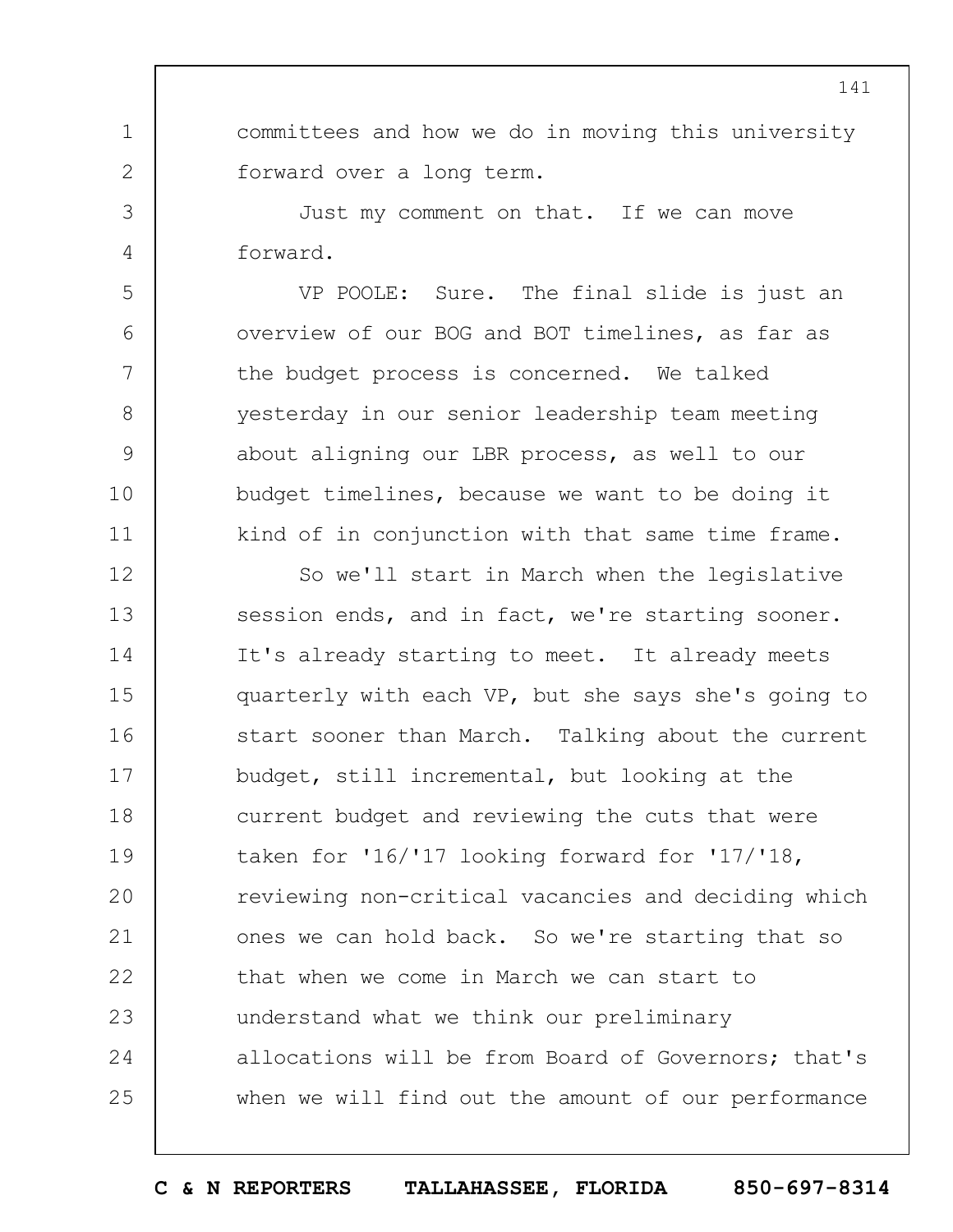funding that we expect to receive and what our ranking is.

1

2

3

4

5

6

7

8

9

10

11

18

22

And then, April forward, we start our University, kind of budget planning council process. Planning committee recommendations will start coming forth, so as you're setting your timelines going forward, be thinking and noting that this process is taking place parallel and primarily in the spring, and then we will come back in the summer with an operating budget for approval.

12 13 14 15 16 17 So the plan is to have the LBRs, strategic LBRs, with comprehensive strategies that we would like the Legislature to support in line with this process so that they're timely, we have time to review them prior to the June time that they're submitted. That's the last slide for this section.

Are there any questions?

19  $20$ 21 TRUSTEE REED: Just one question. In terms of the time, how does it correlate to the legislation review for the LBR?

VP POOLE: I'm sorry?

23 24 25 TRUSTEE REED: How does the timeline for our submission of the LBRs correlate to what happens in their schedule?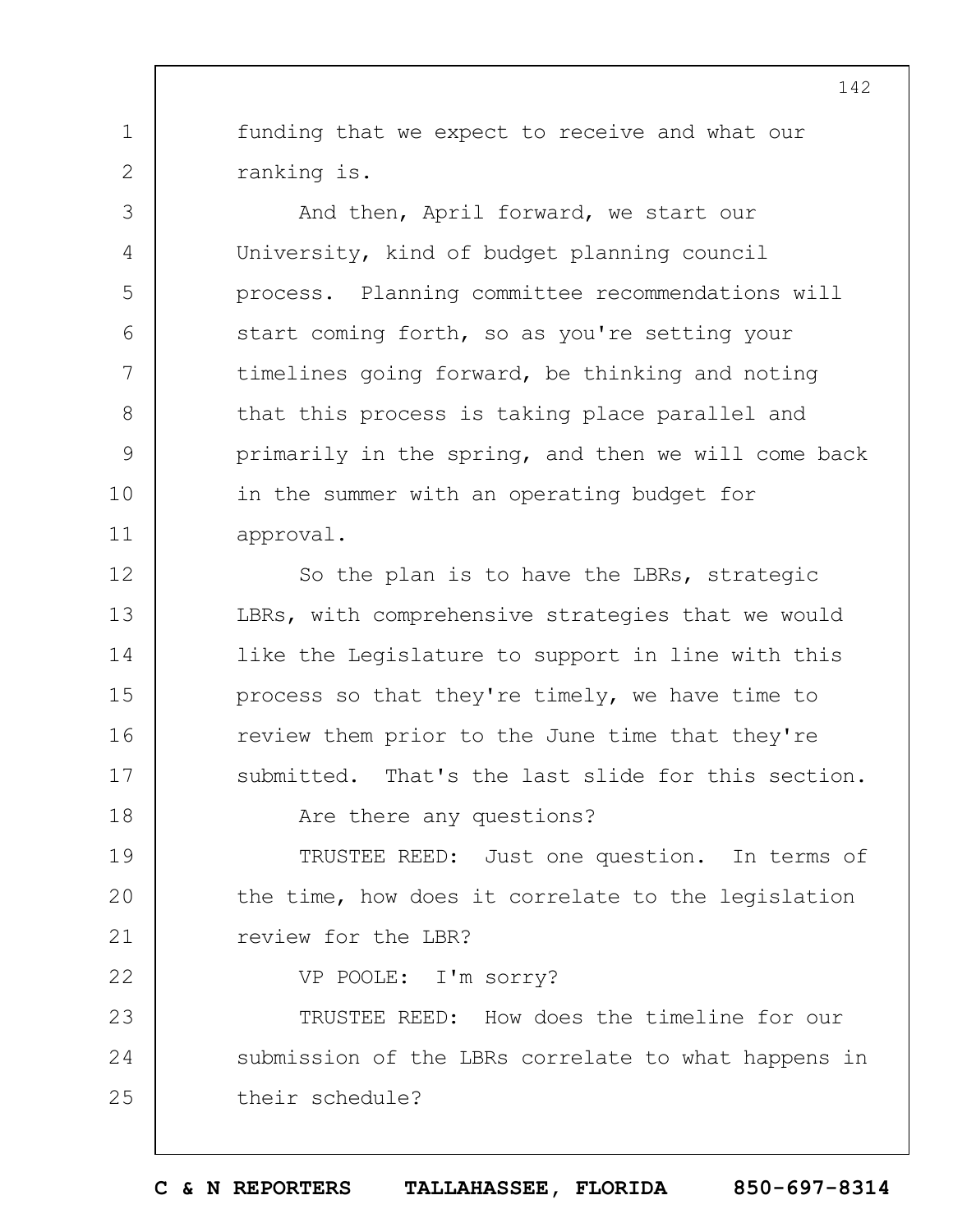1 2 3 4 5 6 7 8 9 10 11 12 13 14 15 16 17 18 19  $20$ 21 22 23 24 25 VP POOLE: So for the LBRs, the Board of Governors sends us the information and lets us know when they're ready for us to submit our proposals, and that usually is sometime in the springtime, mid-spring, because when they start getting closer to June, they're more concerned about our budget. And that's due in August, along with the final budget, so we don't want to be just presenting to you in August what the LBRs are. We want to be working on that. At the same time, we're putting together our budget making you aware in the spring -- and bringing those proposals forward so you know what we're planning to present to the Legislature in August. TRUSTEE REED: And is the LBR from a focus standpoint primarily one year or multiple? VP POOLE: One. PRESIDENT ROBINSON: It can be recurring or non-recurring based upon what we think is in the University's best interest. TRUSTEE REED: And when do we get feedbacks on LBRs from this year? PRESIDENT ROBINSON: I think we've gotten that. I believe -- so the two chambers have had meetings already and, you know, we'll be getting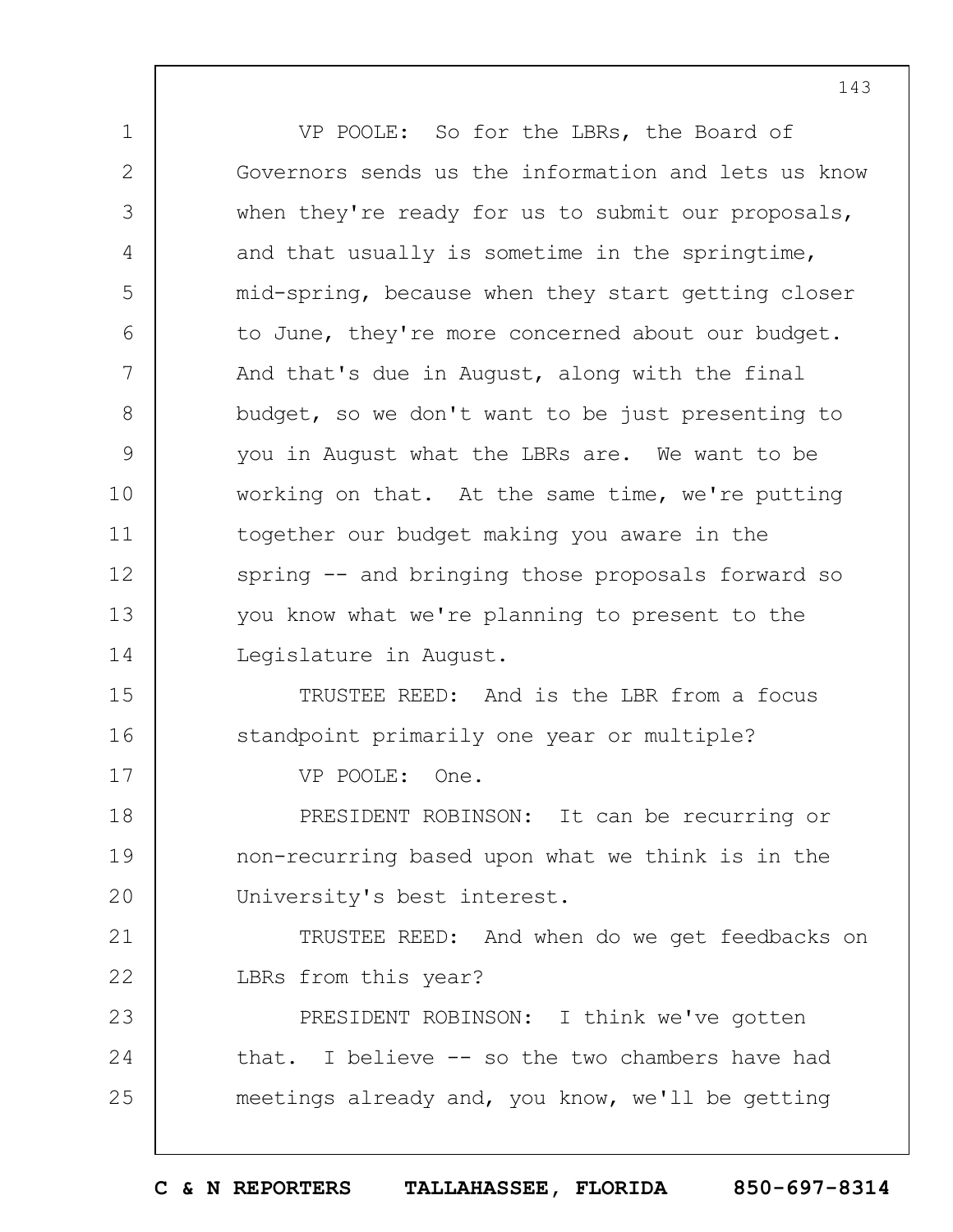additional feedback on all issues. But we just don't know yet, but we got -- maybe some, based upon the discussions that we have had around this table, other things (inaudible.) It will be a while before we know the whole story.

1

2

3

4

5

6

7

8

9

10

11

VP POOLE: At the last September of Board of Governors meeting, you could kind of get a feel for things that they are going to kind of push forward, to kind of give you a theme, but we don't know what the final amount will be. So that's when we can usually expect to hear from BOG.

12 13 TRUSTEE REED: How does that funding flow into our budget process?

14 15 16 17 VP POOLE: So the amounts that we submit as a legislative budget request, if they're approved, they become a state appropriation to our budget for that next fiscal year.

18 19 PRESIDENT ROBINSON: It would start July 1, 2017.

 $20$ 21 22 23 24 25 TRUSTEE LAWSON: So I just want to make sure we're kind of along that same line. As we're developing our budget here internally to submit to the BOG, it includes obviously, all of the things that we want or need, plus any new things that we want. I guess my simple question is how do we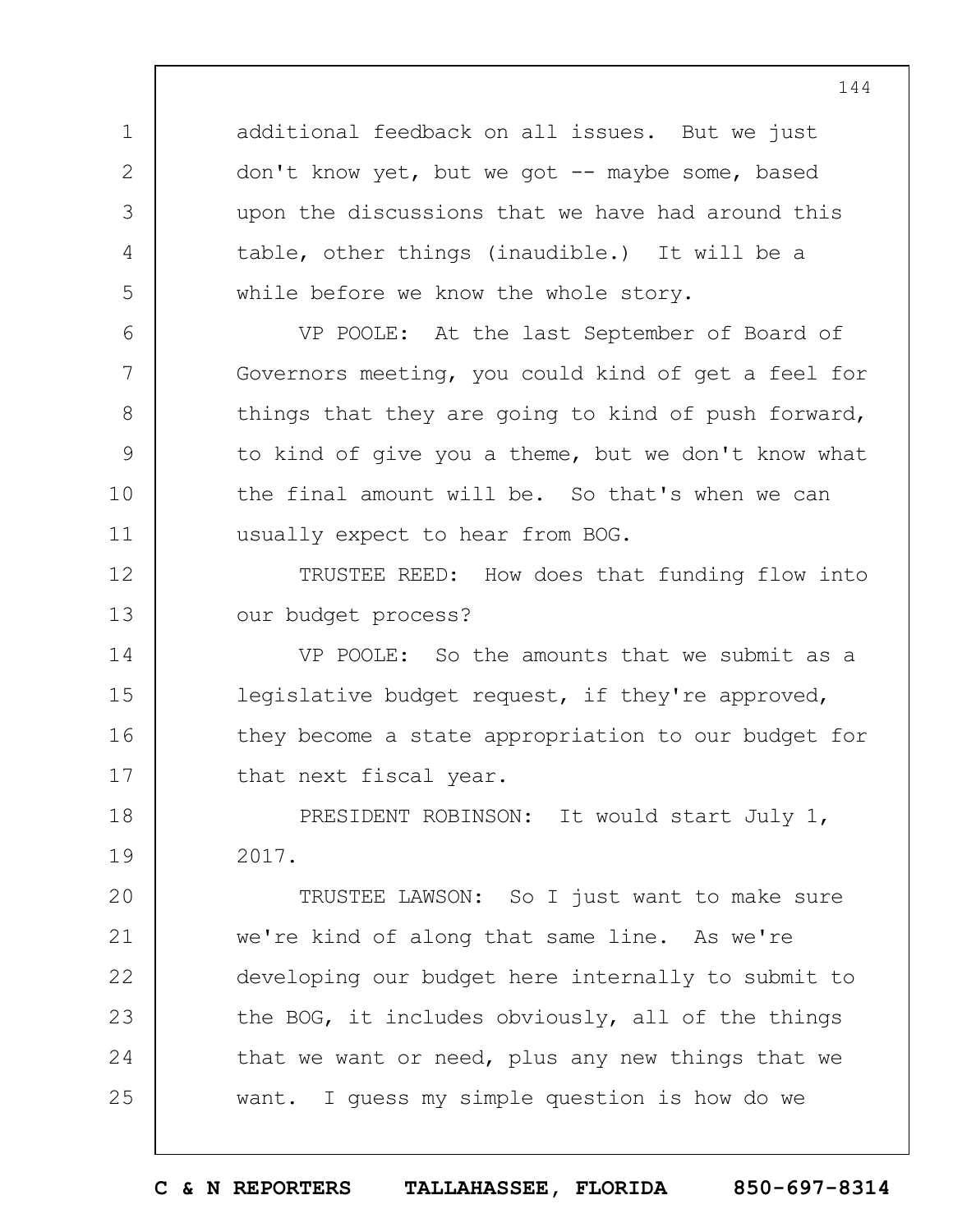infuse the new things that we may be looking for? And does that happen in April? And is that like a bottom up process in April?

1

2

3

4

5

6

7

8

9

10

11

12

23

VP POOLE: So we're preparing our recurring base budget in the March, April time period, kind of our cost to continue the BOG, and we're also at the same time, parallel, preparing a legislative budget request for the new strategic things that would like to be done in the two processes.

So we don't budget for the items for the LBR in our budget, because we don't know if those items will be approved.

13 14 15 16 17 18 PRESIDENT ROBINSON: I think the plan is for the base -- for the timeline for the base budget and what we need to do is be much more proactive in developing a plan for the LBR much further in advance when you need to approve it the summer of 2017.

19  $20$ 21 22 TRUSTEE REED: So just for me, the budget for March and April, this is the base budget, and then the LBR would be anything incremental. It's kind of not the needs but the wants.

PRESIDENT ROBINSON: Yes.

24 25 TRUSTEE REED: And if we don't get them, do we try and satisfy the requirements some other way?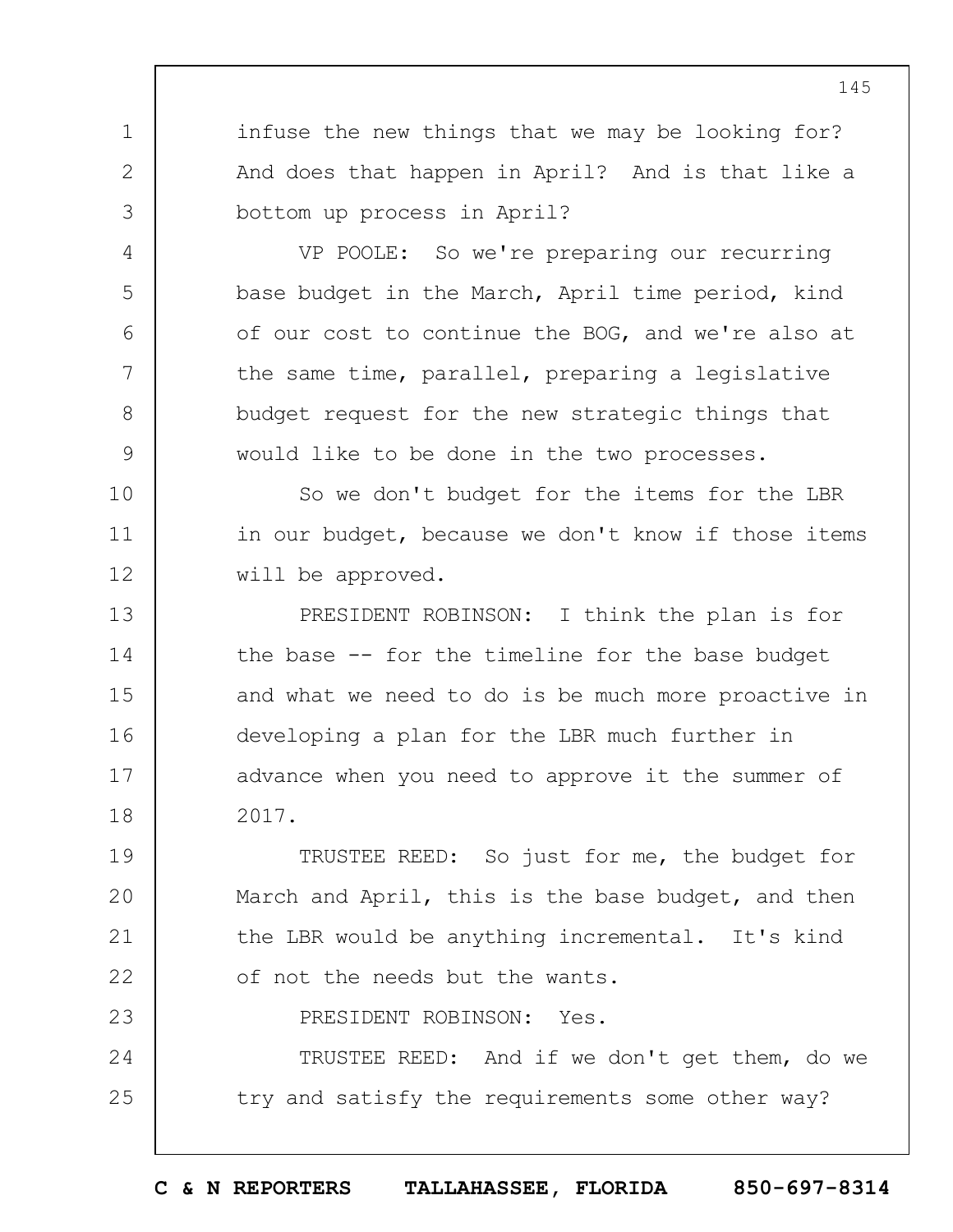Or is that something we do without and is it critical to the strategic plan, and if it is, how do we balance the process.

1

2

3

4

5

6

7

8

9

10

PRESIDENT ROBINSON: So you determine, based on the strategic needs what the LBR request. You may or may not get them, so in order to remain whole, you put in your operating budget based on what you know you're going to get, okay? If you don't get those additional dollars, then you make a way to get those.

11 12 13 14 15 16 17 18 19  $20$ 21 22 23 24 25 But in the case, of let's say Brooksville, it was one of those requests and we made a way to get that done, right? We didn't get as much money as we asked for. We commit some other resources to that effort, and that's sort of the way it goes. But what is important and what is the standard is the LBR request priorities need to be arrived at strategically, whether collectively administration work with this body, given enough time to hear the case, we're making these requests far enough in advanced so we can have the appropriate type of discussion about them. We're going to identify things, but that doesn't preclude anyone on this body from saying, here's what we need and because the development that you would have to approve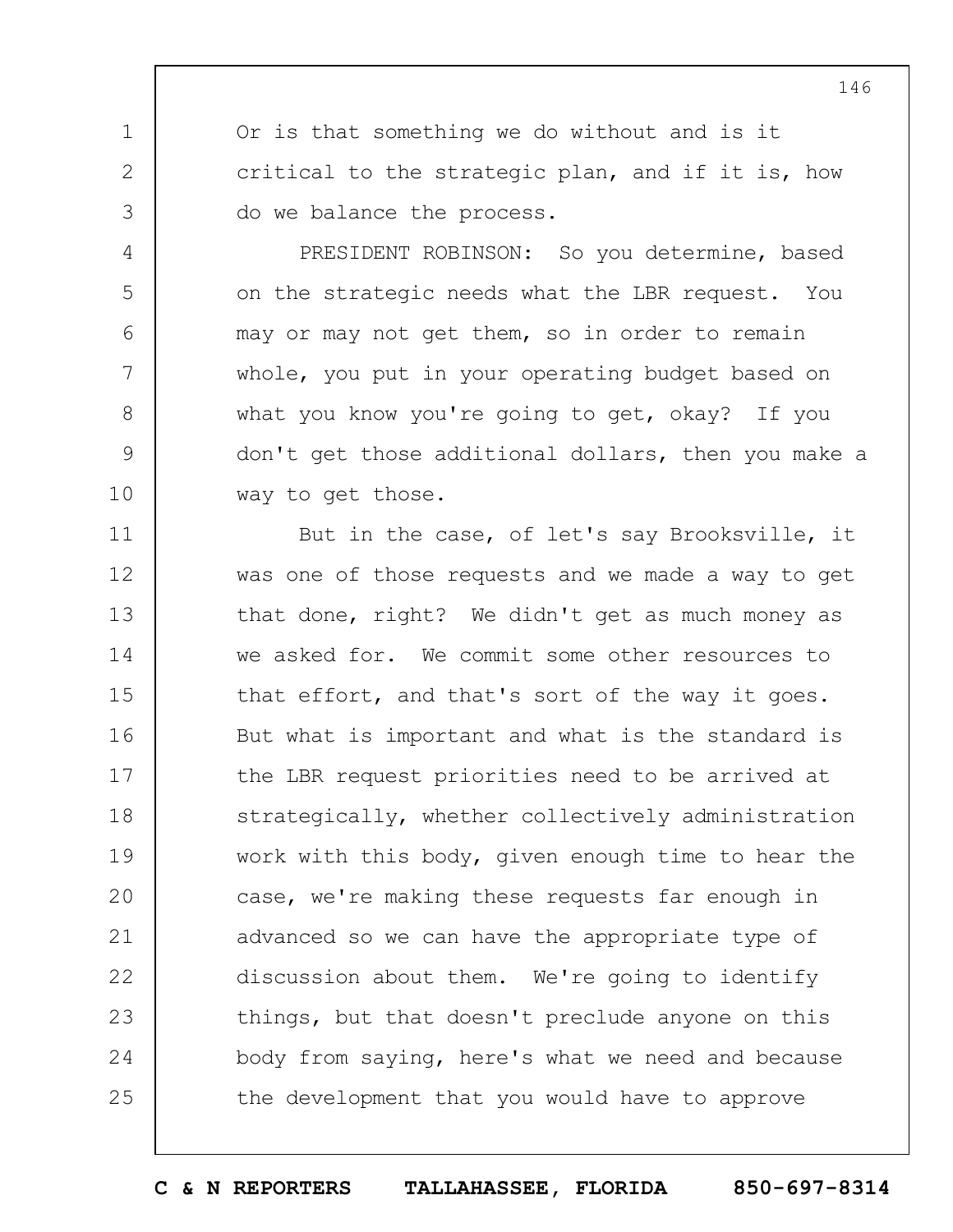1 2 3 4 5 6 7 8 9 10 11 12 13 14 15 16 17 18 19  $20$ 21 these items before they're submitted to the Board of Governors for consideration. TRUSTEE REED: So we consider, then we approve and Board of Governors approved, and then it goes to chambers and they say they'll approve or don't approve. PRESIDENT ROBINSON: There's another element to that, and that is, we like to be civil. That's the civil way, but we won't be sitting here waiting and hoping. TRUSTEE WASHINGTON: We advocate for our priorities in the legislative session. TRUSTEE LAWSON: I think, though, the LBR conversation, you know, with us, hopefully we can bring that forward. Because I think, at least this past time around, we saw the LBRs, we saw them somewhat late in the game and there wasn't a lot of time for discussion or debate on whether or not if we all agree with them. So Ms. Ford, I would ask that you work with the appropriate people, to give us early visibility

22 23 24 25 in what you guys are stating in your LBRs, because they become important, because to your point, Trustee Reed, if there's things you want in above (inaudible) they have to be in LBRs.

**C & N REPORTERS TALLAHASSEE, FLORIDA 850-697-8314**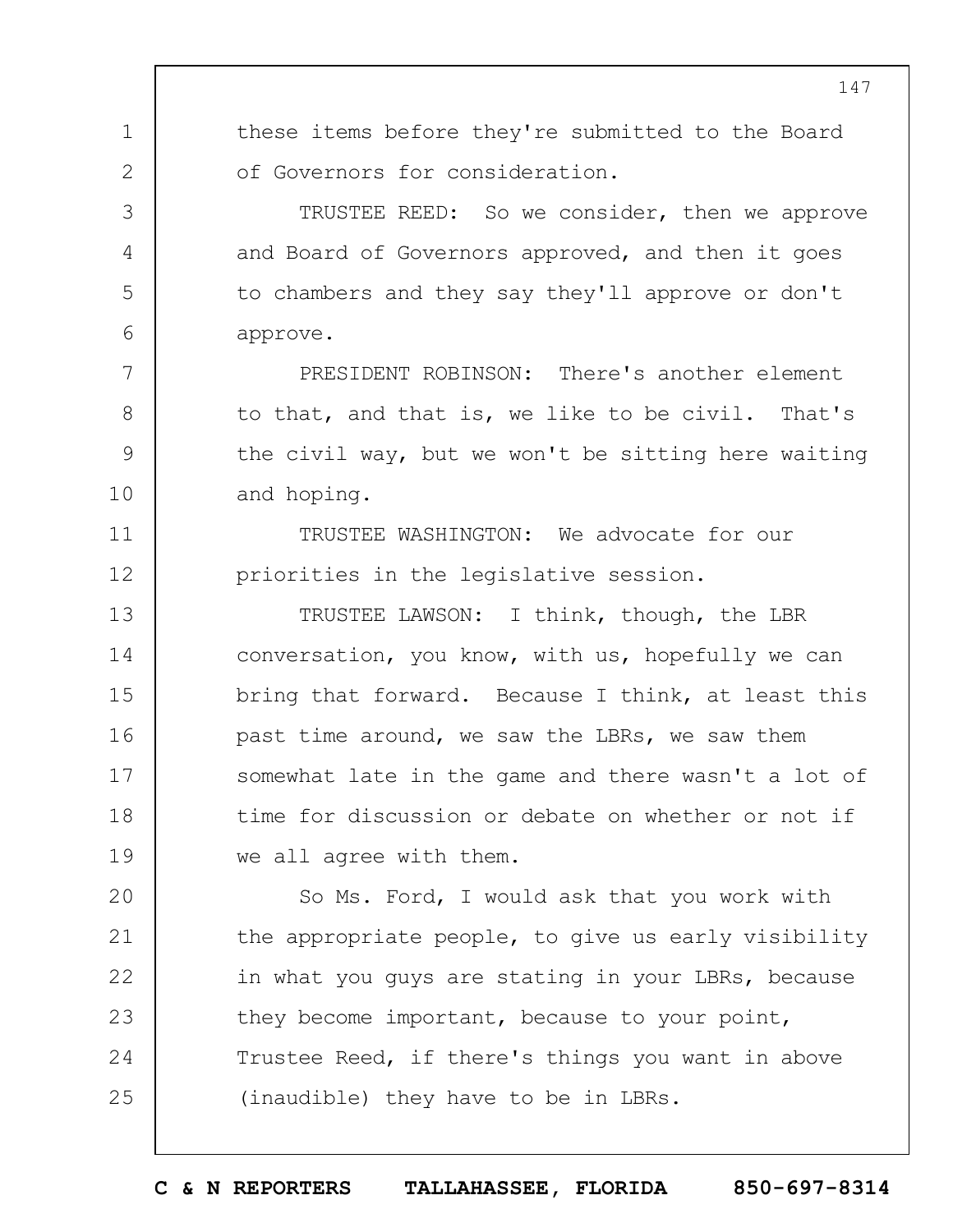And then to your point, also, if we don't get the money that way, are there other pockets then with the Board of Governors or go through other pockets within the state budget that we can find to fund those issues.

1

2

3

4

5

18

6 7 8 9 10 11 12 13 14 TRUSTEE REED: Right. And then, getting to the advocacy piece, I think, is also important. You've got to start the advocacy piece early. People can't hear about it the day you want them to make a decision on it. So who else has to make decisions on it, and how would we get that socialized so everyone is kind of in alignment with what we're thinking before we get to the table with what we're thinking.

15 16 17 PRESIDENT ROBINSON: Some of your colleagues are experts in that, so we will be calling upon their expertise.

TRUSTEE REED: Outstanding.

19  $20$ 21 22 23 24 25 TRUSTEE LAWSON: One other thing I just want to add in, Madam Chair. We've spent a lot of time on the budget and athletics and et cetera, and I just hope that the academic units are coming forward with incremental ideas or things that they want to push. Because I feel we've focused a lot on the business end unit in the last six months,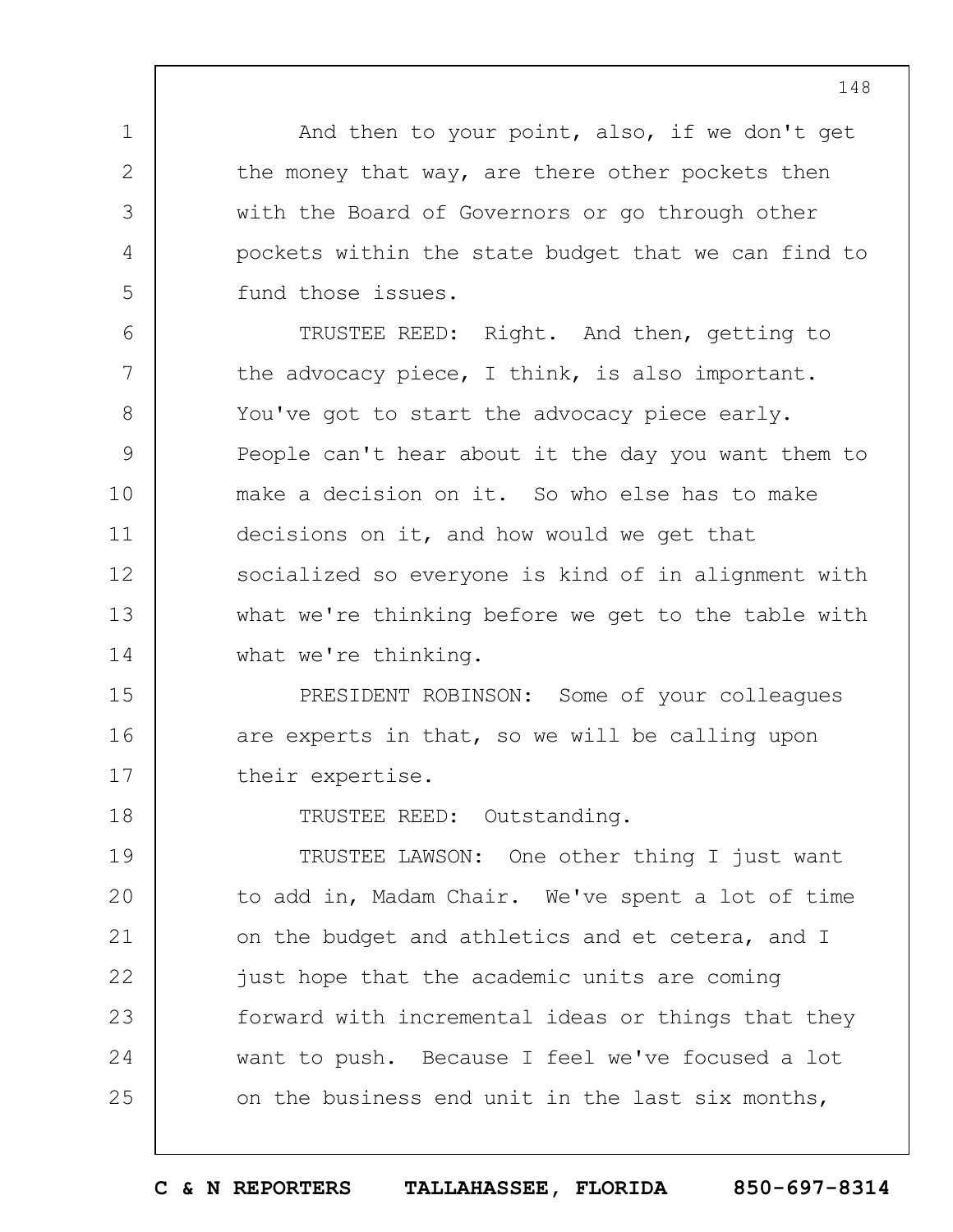and I'm not sure if we focused enough on the academic side -- Trustee Grable -- over the last six months, so I'm hopeful through the Provost and through the Deans that there will be things that they can they want to push.

1

2

3

4

5

6

7

8

9

10

11

12

You know, yeah we want buildings. Yeah, we want Brooksville to be up and running, et cetera, but maybe there is a program that needs to be expanded. Maybe there's a new program that needs to be reviewed, I don't know, but I'm hopeful through the Deans that type of information will bubble up as well.

13 14 15 16 17 TRUSTEE REED: And do we get any of that through the work plan discussion at the beginning of the year? Which is, we went to the Board of Governors meeting and that whole work plan session. Does any of that come out in that dialogue?

18 19  $20$ 21 22 23 24 25 PRESIDENT ROBINSON: The answer is yes. Because I guess, historically, the work plan was sort of the annualized or three-year average implementation of strategic plan is developed or allowed the BOG to see how well you're progressing, I guess, on key initiatives. So every year, you can define a new set of priorities in the workplace. That document also has to come before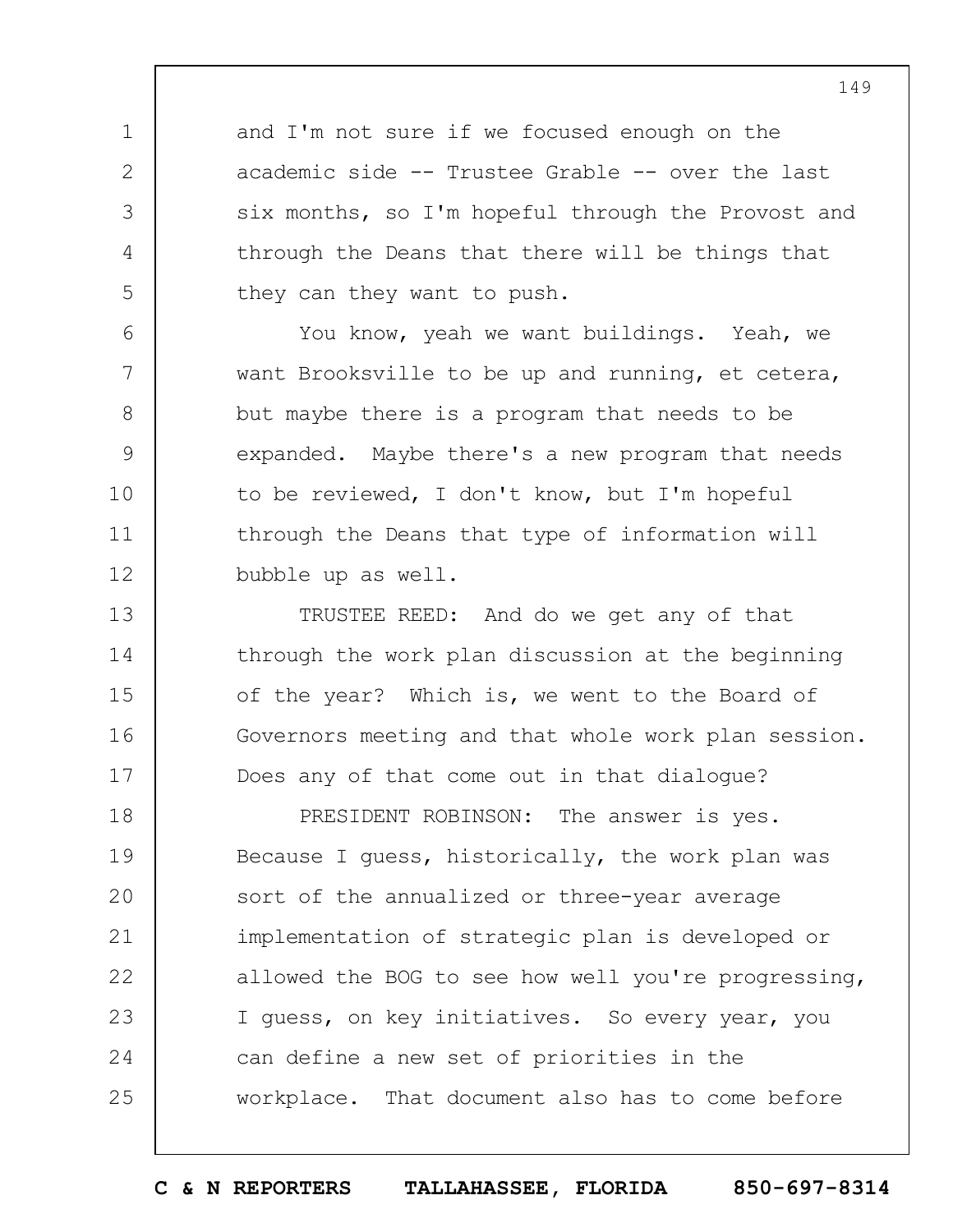the body to approve before we can move it all as one.

1

2

3

4

5

6

7

8

9

So all of these are tied together: The Strategic Plan, the work plan, the annual report, the accountability report. All of those are pieces of the system that's used by the BOG to measure how we're doing, in a sense, and it's very, very important for us to be strategic about what we include in those.

10 11 12 13 So each year we get to waiting five years in waiting to see our strategic plan in process, new efforts and some prioritize on these goals and the time frame, the annual time frame.

14 15 TRUSTEE MOORE: And VP Poole, can you touch on that?

16 17 18 19  $20$ 21 22 23 24 25 VP POOLE: Yes. I just wanted to give some more clarification on the dates. If you have this slide and you can make notes on it, we have a note from our Legislative Affairs Department that in March, Board of Governors sends us the LBR guidelines. And so they let us know what themes they're looking to push forward and with the Legislature is looking for. They will tell us, *We want to see LBRs that are based around STEM, or student success, or some other priorities.*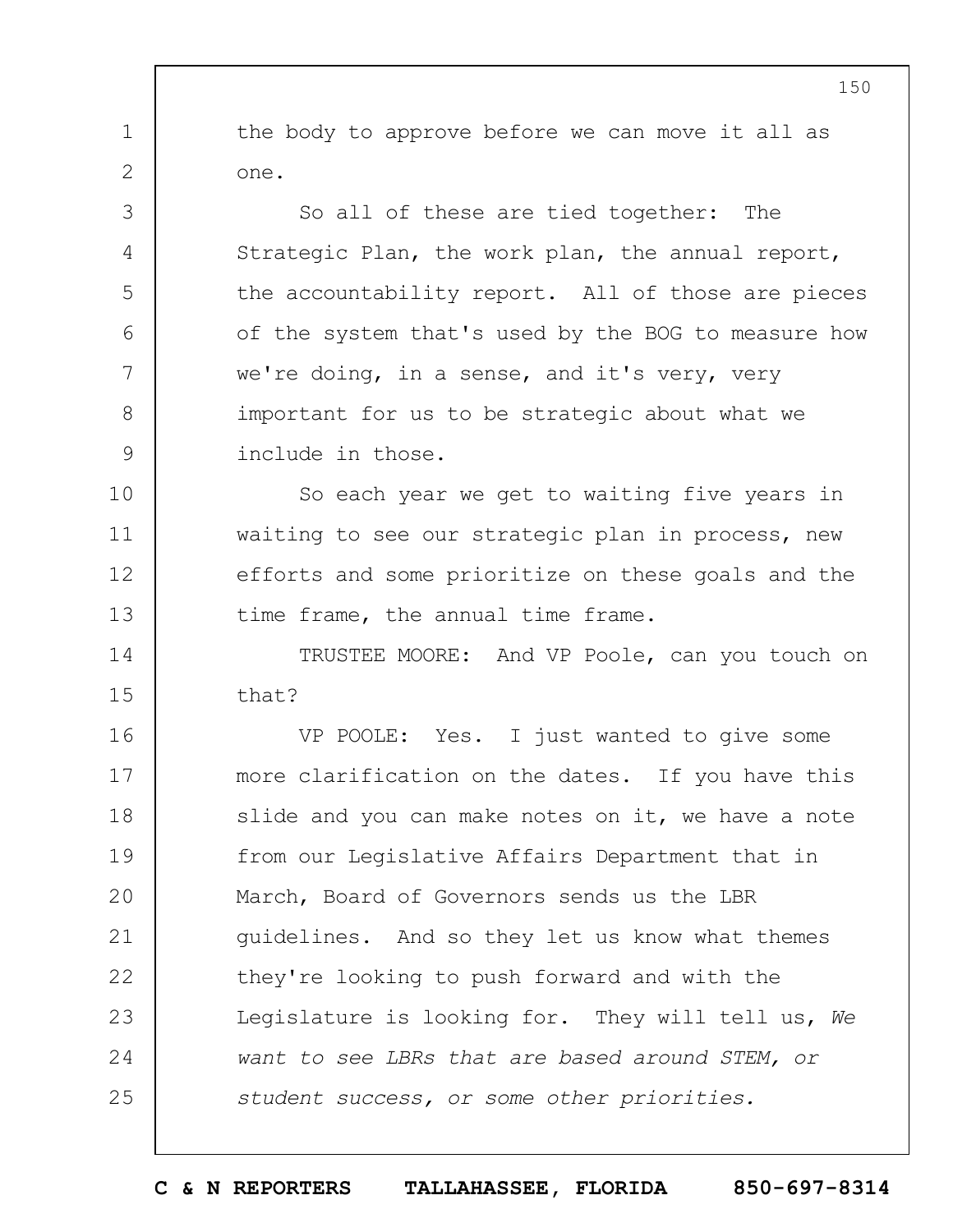So we need to be strategic even in that and ask in line with what the legislature is asking for. Then, at some point in spring -- usually in April -- there's a FAMU Day at the Capitol, and that's important because you'll know the guidelines, you'll kind of already know the themes, and that's a great time for reaching out on behalf of FAMU.

1

2

3

4

5

6

7

8

9 10 11 12 13 14 15 16 17 18 19  $20$ In June, there should be approval by the LBRs by the board, and so between March and June will be developing what programs or strategies we want to put forward. VP Cotton likes to use the term "bright shiny object," so we'll be presenting some bright shiny objects to the State to say, this is what FAMU is doing in line with these things that is going to be new, different and exciting. And it's above and beyond our cost to continue. We're not just asking to support our day-to-day operations; this is really something that's going to push us forward, right?

21 22 23 24 25 And then, August is -- the first week of August, the BOG approves what we have submitted for LBRs, and the 19th of August they approve our operating budget, so you will see that the operating budget and the LBRs are happening

**C & N REPORTERS TALLAHASSEE, FLORIDA 850-697-8314**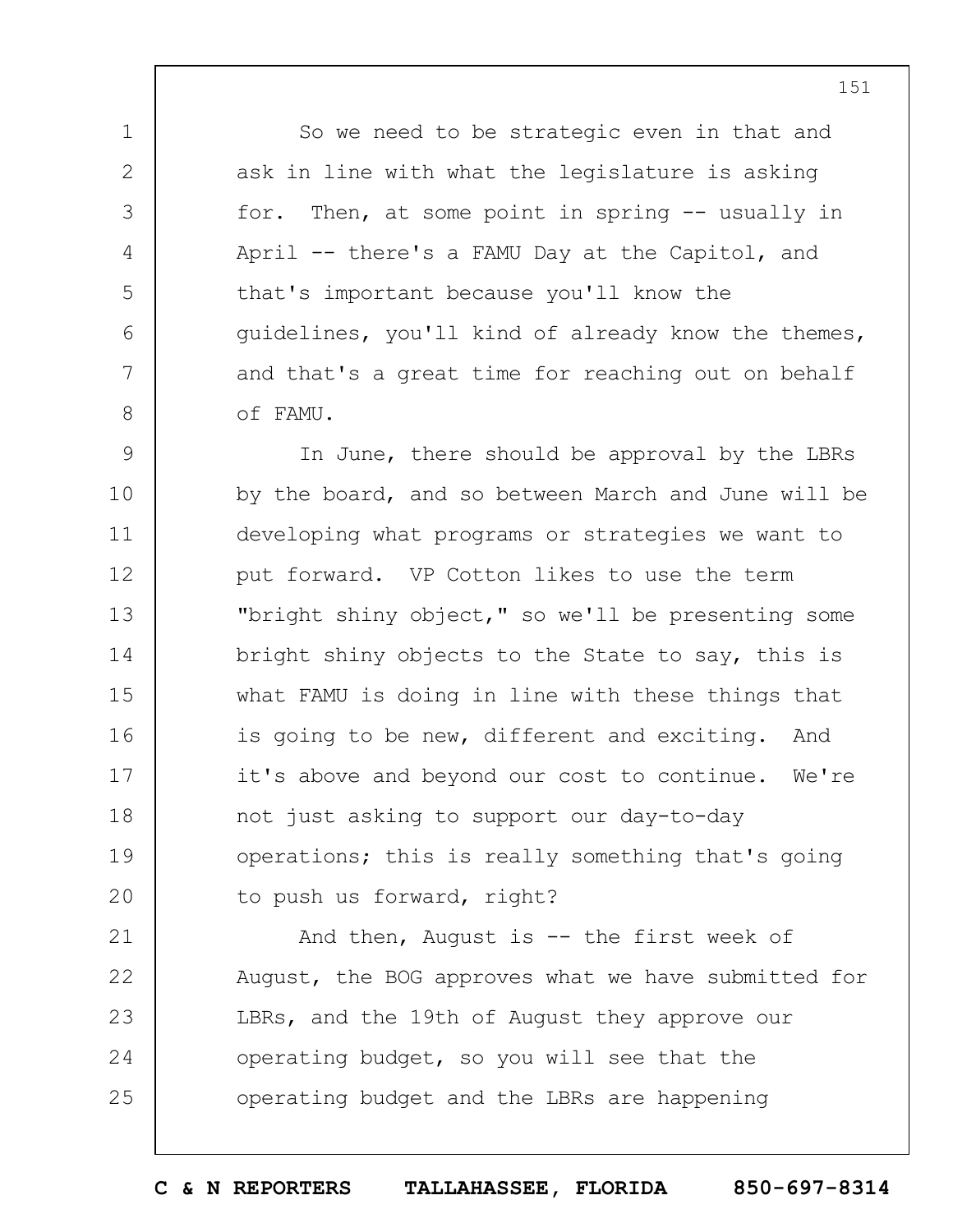1

parallel on the same timelines.

2 3 4 5 6 7 8 9 10 11 12 13 14 15 16 17 18 19  $20$ 21 22 23 24 25 PRESIDENT ROBINSON: And Madam Chair, just to make it clear that at the year requests are in place, and if we wait on April to start acting on those, it will be way too late. So we actually, you know, are working those issues now, right? So there's really, you ought to be working the current year and then planning for the next year. You see, all of this is going on simultaneously. MADAM CHAIR MOORE: I would ask staff if we could get an updated timeline to include those comments so we can distribute this and have it all in one place. We are moving fast and furious as far as through our schedule of activities. We are concluding the financial review component and bright transitioning to Athletic Facilities discussion. We are inside of 12:00, so if everyone is okay, we will proceed. It's 11:40, and we will likely see an earlier release time. So athletic conversation and staff associated with that. VP POOLE: AD Overton and VP Cotton? Madam Chair, would you like us to start before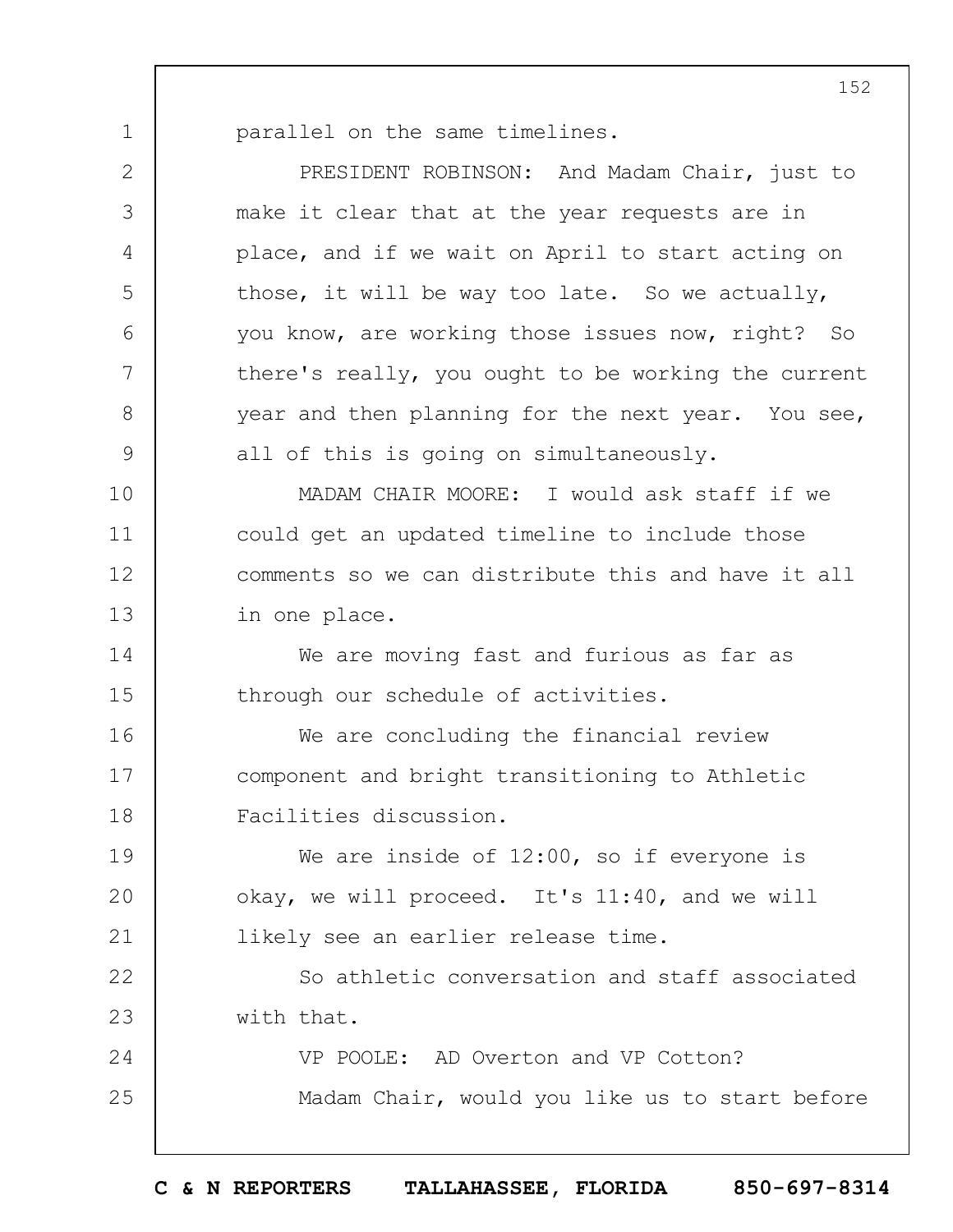1 lunch? After lunch?

| $\mathbf{2}$  | TRUSTEE MOORE: I believe, depending on the            |
|---------------|-------------------------------------------------------|
| 3             | conversation, we may be able to still end up around   |
| 4             | the $12:30$ time, so if everybody is comfortable with |
| 5             | that, then we can eat lunch outside of talking and    |
| 6             | discussing, all right? Because if it's any good,      |
| 7             | we'll get distracted. Yeah, we'll just move           |
| $8\,$         | forward. Especially, if it's the cobbler. We know     |
| $\mathcal{G}$ | how that impacts us, so let's go ahead.               |
| 10            | VP POOLE: And I heard it's fried chicken              |
| 11            | today, too.                                           |
| 12            | So with Athletics, we have had lots of                |
| 13            | discussions around the financial status, deficits,    |
| 14            | corrective action, and we'll talk about that today.   |
| 15            | We'll also add a new twist and talk about our Bragg   |
| 16            | Stadium repairs and the status of that.               |
| 17            | So we have our Athletic Director, Milton              |
| 18            | Overton here, as well as Vice President George        |
| 19            | Cotton for advancements.                              |
| 20            | I would like to show, as of December 1st,             |
| 21            | there was about 43 percent of revenues collected      |
| 22            | compared to budget. There's also another one          |
| 23            | percent or so if you look at the receipts. But as     |
| 24            | of December 1, we're looking at about 43 percent of   |
| 25            | revenues collected as compared to budget.             |
|               |                                                       |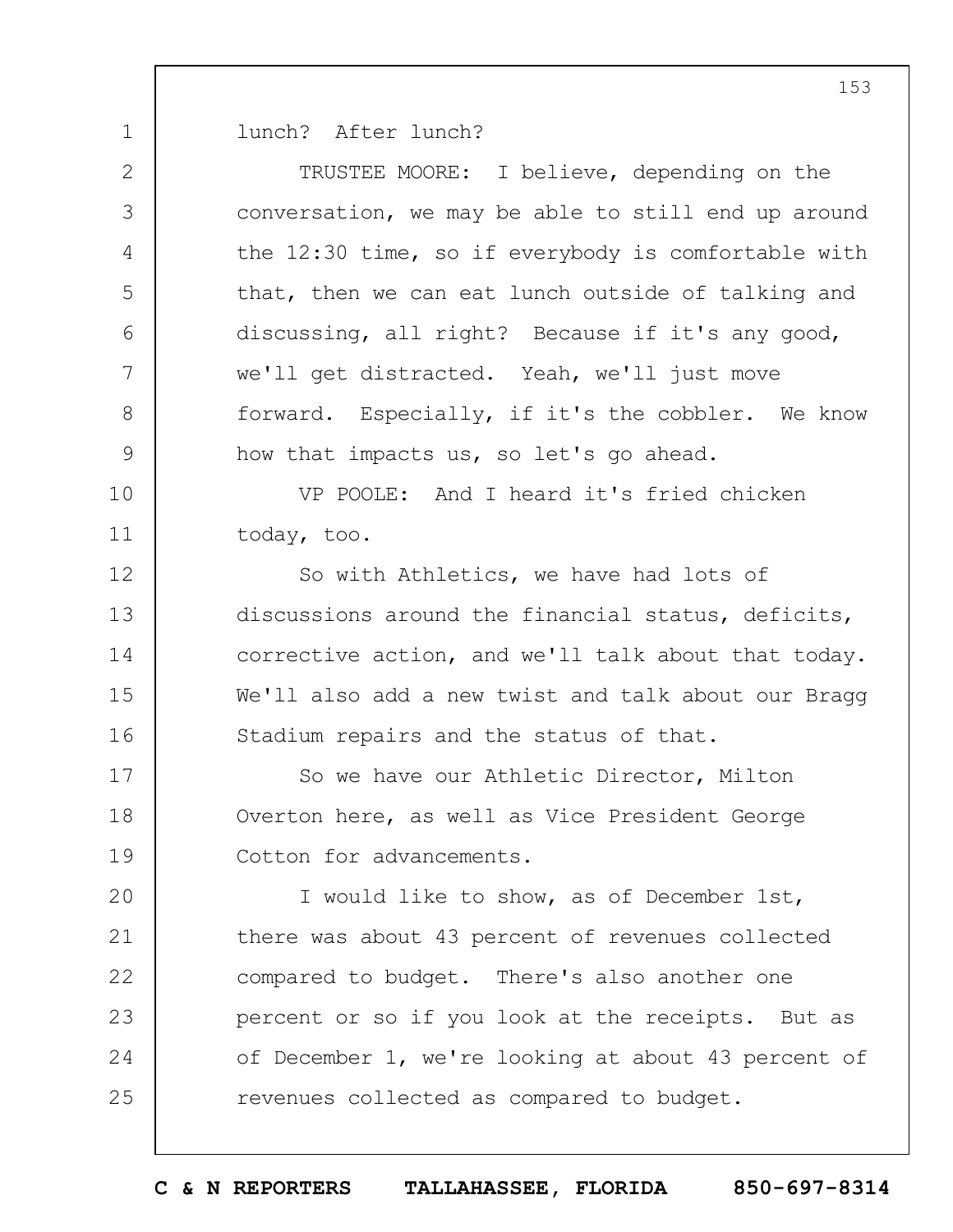50 percent is student athletic fee that is based on credit hours that students register for, and it's reasonable that half of is collected in the fall semester.

1

2

3

4

5

6

7

8

9

We're looking at like 99 percent of our gate receipts are strong. We're strong on program sales. We have exceeded ticket sales for away games. We're about 1400 percent above what we estimated.

10 11 12 13 14 15 Where we're falling a little bit short -you'll see on our projections in the next coming slides -- we're falling short in the areas of fundraising and other revenue that we anticipated to come from parking and game-based sales related to Boosters.

16 17 18 19  $20$ 21 22 23 As of December 1st, our expenses are running 78 percent of the budget, and note that the salaries have -- there have been shifts in the budget just due to restructuring, compliance, function, implementation. Also, you'll see that scholarship -- also, let me tell you that salaries are encumbered for the entire year, so there's a hundred percent there.

24 25 Scholarships. What you see here is just fall awards and so we're looking at 78 percent of total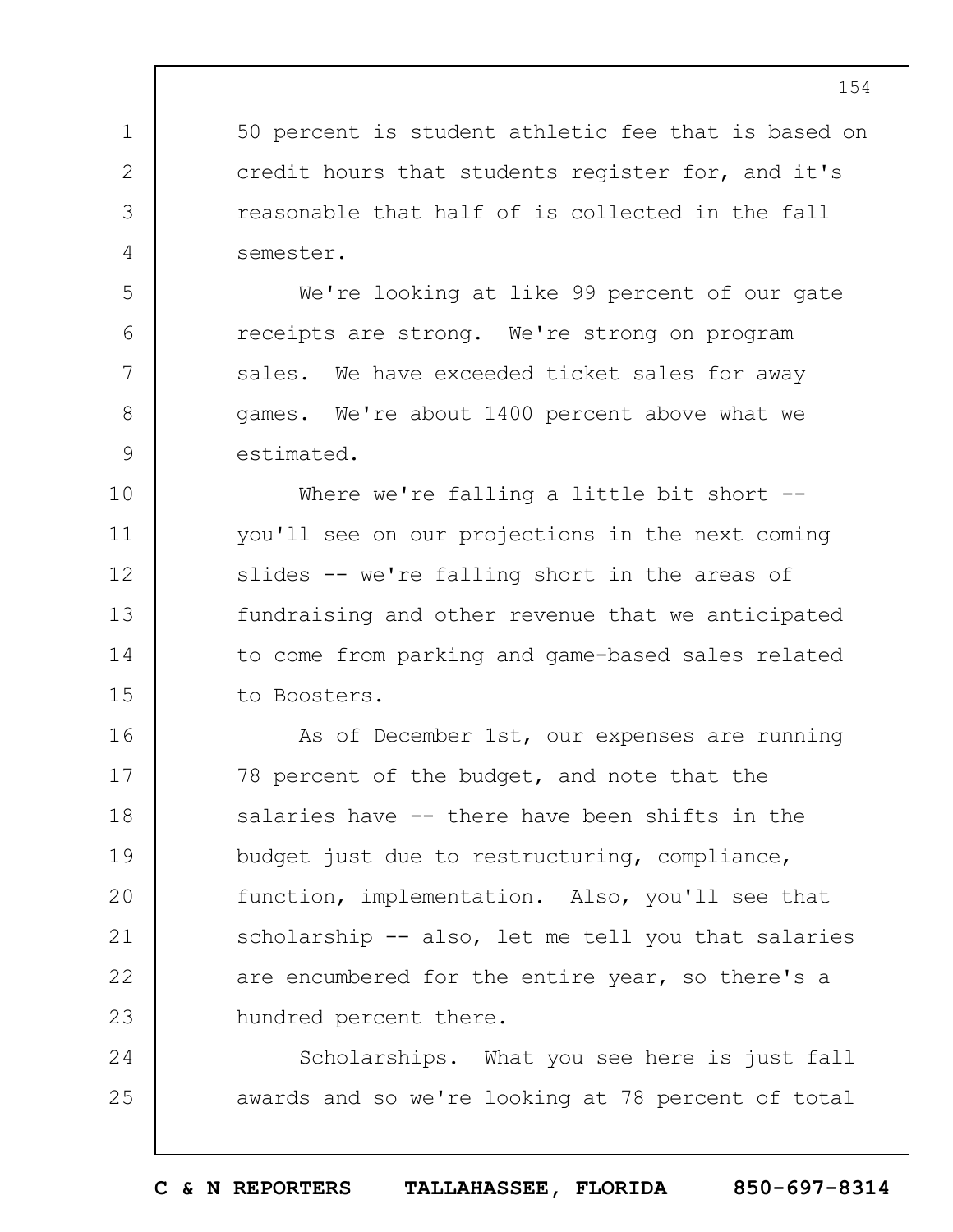expenses. So at the current rate, our athletics encumbrances and expenses exceed cash collections by 3.1 million. In order to remain in compliance with our Corrective Action Plan, we have limited budget authority, which is spending authority, for Athletics, for no more than 75 percent of the projected revenues. So we'll look at the projections on the next slide.

9

1

2

3

4

5

6

7

8

Is there a question?

10 11 12 13 14 15 16 17 So the next slide shows where we budgeted to be at June 30th and where we're projected to be at June 30th, and the difference. So I've based on what we're anticipating to collect from student fees, what we're anticipating to collect from season tickets and other revenues that we're anticipating for parking, other game day assets and fundraising.

18 19  $20$ 21 22 23 24 25 I'm anticipating a deficit of \$650,000 if we continue spending at the same rate we are. Now, one of the things we did for corrective action purposes has limited our spending so we would not have deficits, which makes us have to make some difficult decisions and what putts need to be made to insure -- or changes or adjustments need to be made to insure that we remain within our budget.

**C & N REPORTERS TALLAHASSEE, FLORIDA 850-697-8314**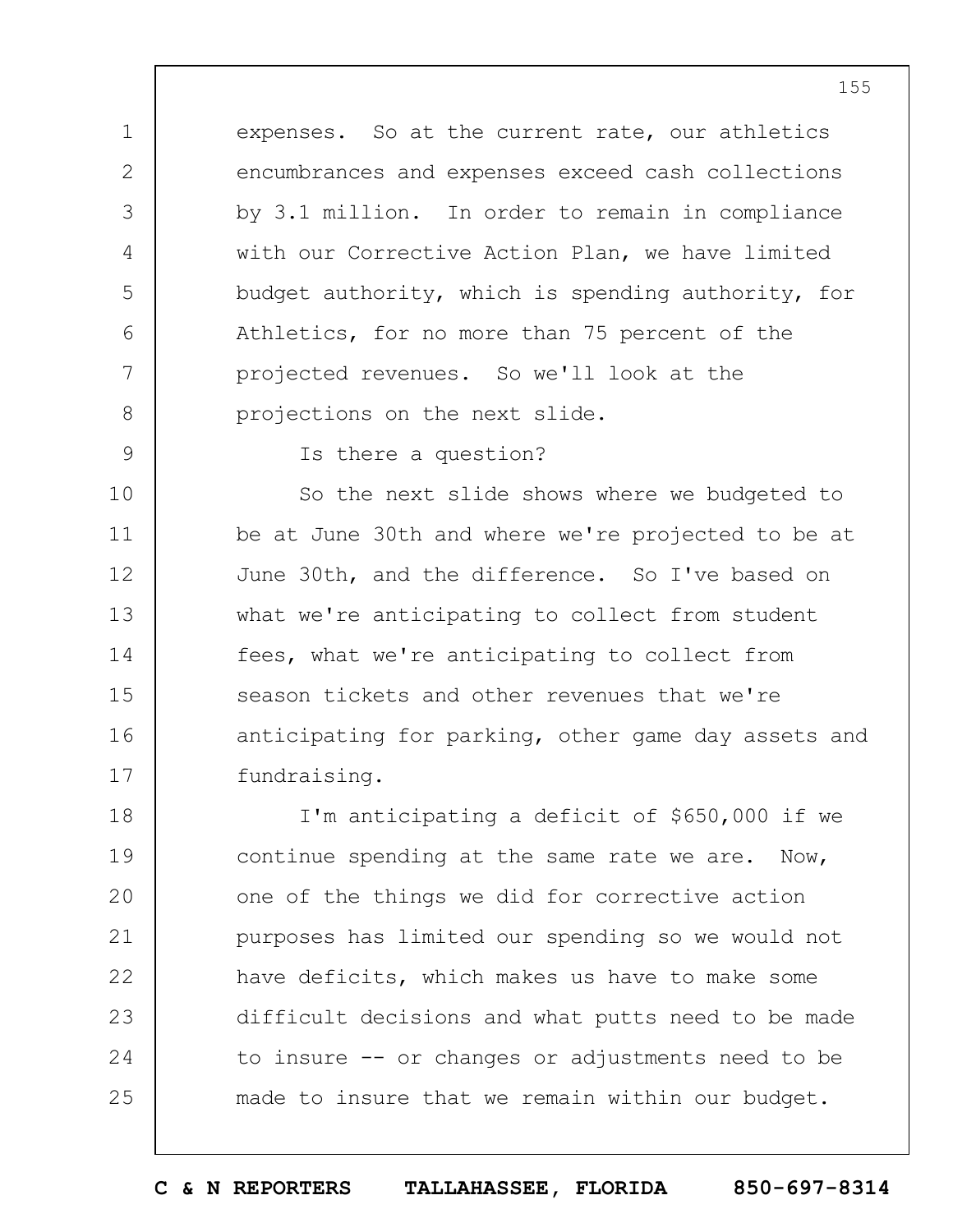I will tell you that this projection of 8.2 million is a little bit above last year's actual revenue collections; was about 7.9, so we have seen an increase in the fundraising but it's not quite enough to meet what we budgeted.

1

2

3

4

5

6 7 8 9 10 11 12 13 14 15 16 17 18 19  $20$ 21 I wanted to give you an update on where we are with the corrective actions with Board of Governors. I think you have seen this a couple of times now, but I just wanted to refresh your memory that we have reported our payable of \$7 million from Athletics to the identified auxiliary funds. We have obtained support from our Foundation to help repay back those auxiliaries. We established a repayment plan of 12 years which has been approved by the Board of Governors, and we have developed a Corrective Action Plan with more detailed activities, where we are meeting monthly with the Board of Governors, with the President, with the Athletic Director, with the chairman of the board, with the chairman of the athletics committee.

22 23 24 25 We're requiring approval from the CFO and president of any auxiliary transfers to Athletics to make sure all allowed sources are used. You are allowed to use the interest earnings on auxiliary

**C & N REPORTERS TALLAHASSEE, FLORIDA 850-697-8314**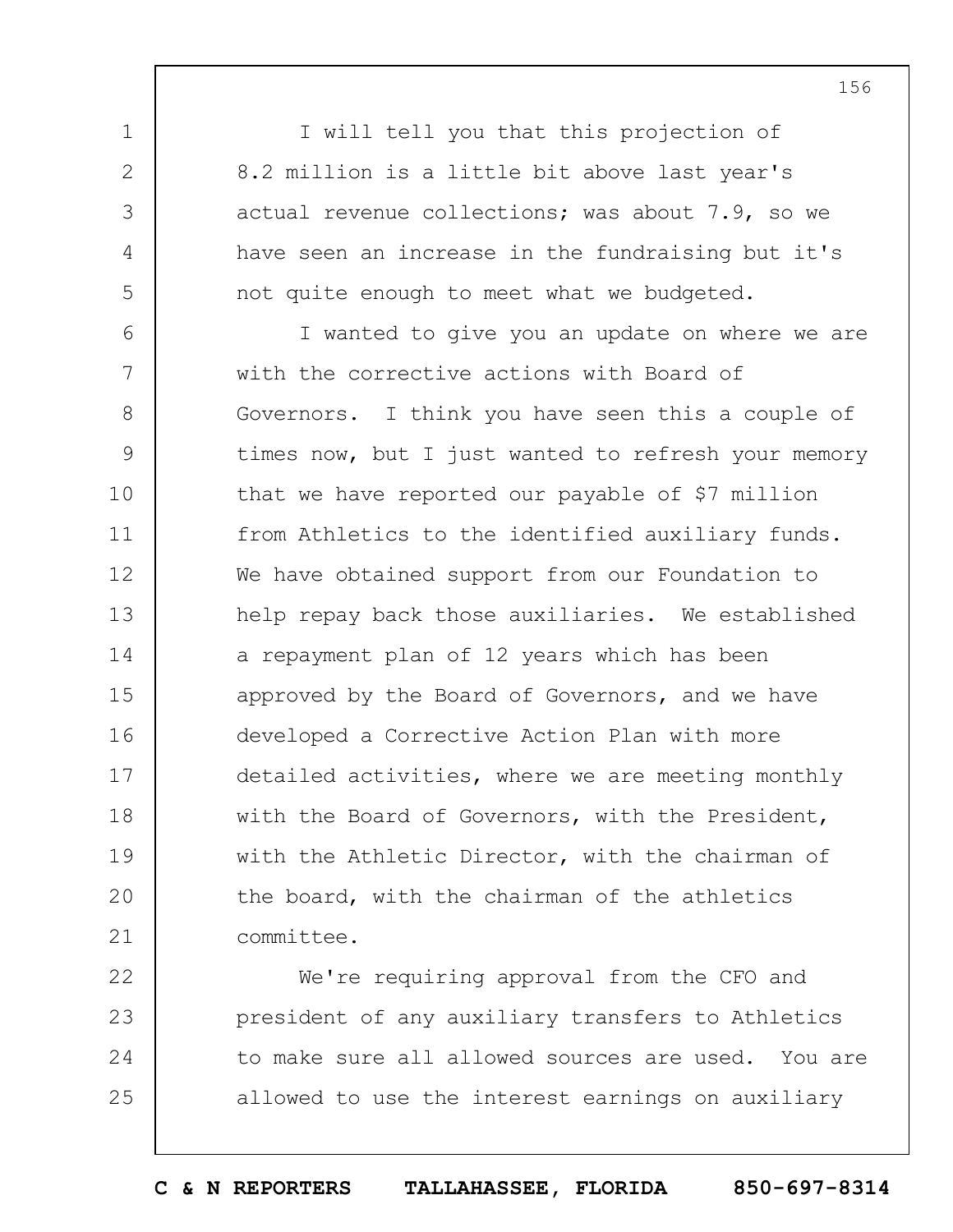funds but not the auxiliary funds themselves, so we will be very carefully monitoring that.

1

2

3

4

5

6

7

8

9

25

I mentioned earlier they have restricted the spending authority to no more than 75 percent of collective revenues. We're looking at monthly reconciliations of purchase orders, winter invoices. We've been reducing team expenses and just implementing an aggressive fundraising strategy.

10 11 12 13 14 15 16 With that is kind of where we stand to date on our corrective action. It's important to note that the Bragg Stadium repairs that we talk about next are not included in our budget? Neither is the auxiliary repayment, because that was not anticipated until June 30th, so we're raising money for those items. They're not budgeted items.

17 18 19  $20$ 21 22 23 24 The auxiliary repayment support is being processed by the Foundation. We have been meeting with the Board of Governors; in fact, introduced Dr. Ford to the Inspector General last week and had a very lighthearted, fun and productive meeting with them. Chairman Lawson noted that we seemed to have more fun in our meetings with the BOG than he does.

We are also conducting weekly meetings with

**C & N REPORTERS TALLAHASSEE, FLORIDA 850-697-8314**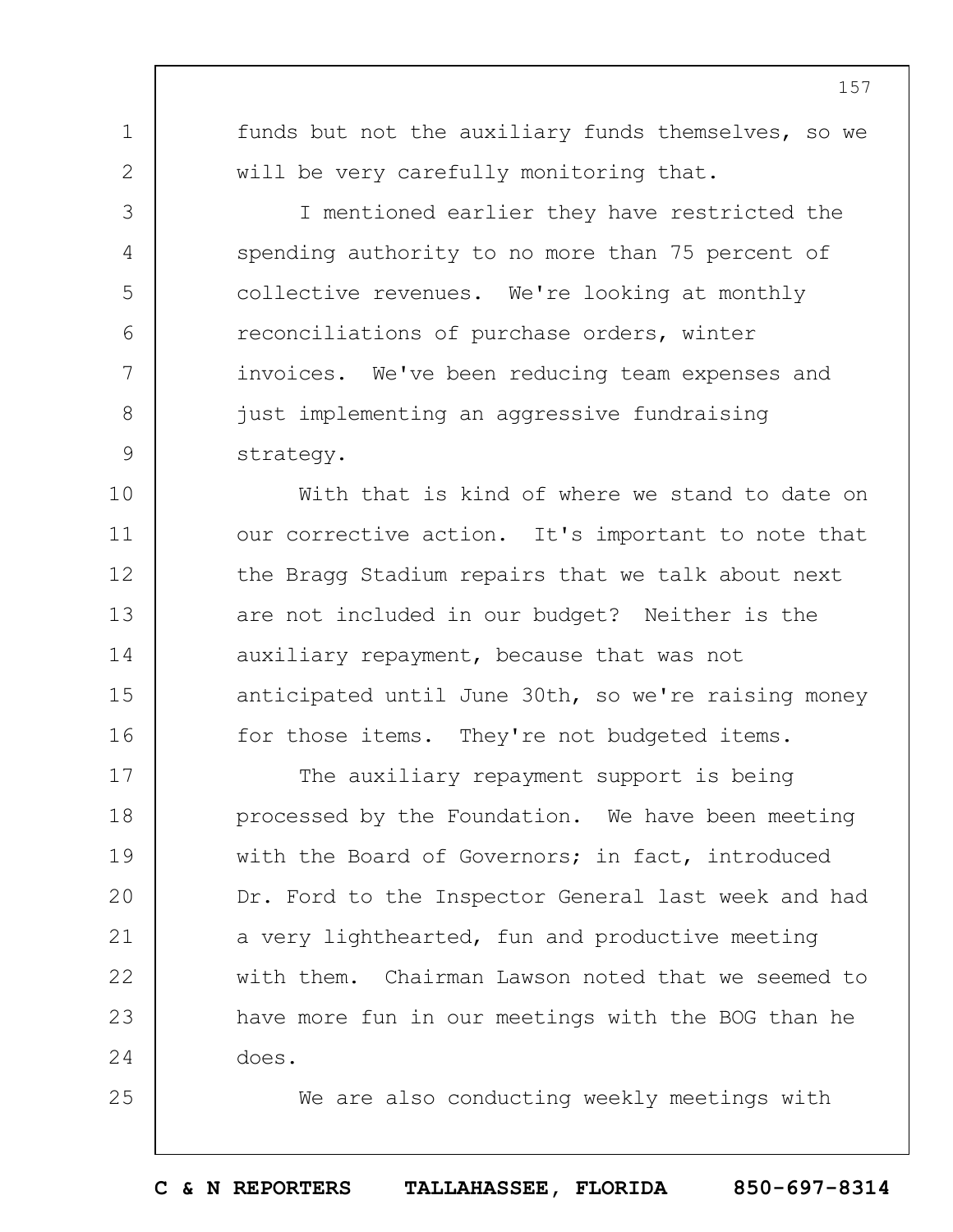1 2 3 4 5 6 7 8 9 10 11 12 13 14 15 16 17 18 19  $20$ 21 22 23 24 25 the budget offices and the Athletics business office, but there's still some areas that need to be strengthened. We need to strengthen cash collection and management. There was a  $-$  not a vacancy, but an employee that was out on extended leave for an extended time and that made cash collections get a little bit behind, so we need to catch that up. We need to strengthen purchasing and accounts payable controls; make sure we're monitoring close use of the P cards that's only used for approved and only budgeted expenses are charged to the P card. We need to strengthen employee on-boarding process make sure employees are approved before starting -- just a little tighter internal budget monitoring and fundraising. So let's talk about Bragg Stadium. MADAM CHAIR MOORE: So comments? Chairman Lawson? TRUSTEE LAWSON: Yes. Before we get to Bragg Stadium, if we can go back to just the page that has the Athletics Financial Projections, June 30, 2017. I just focused in on the very bottom number, so 651. TRUSTEE WOODY: What page are you on? TRUSTEE LAWSON: It is the Athletics Financial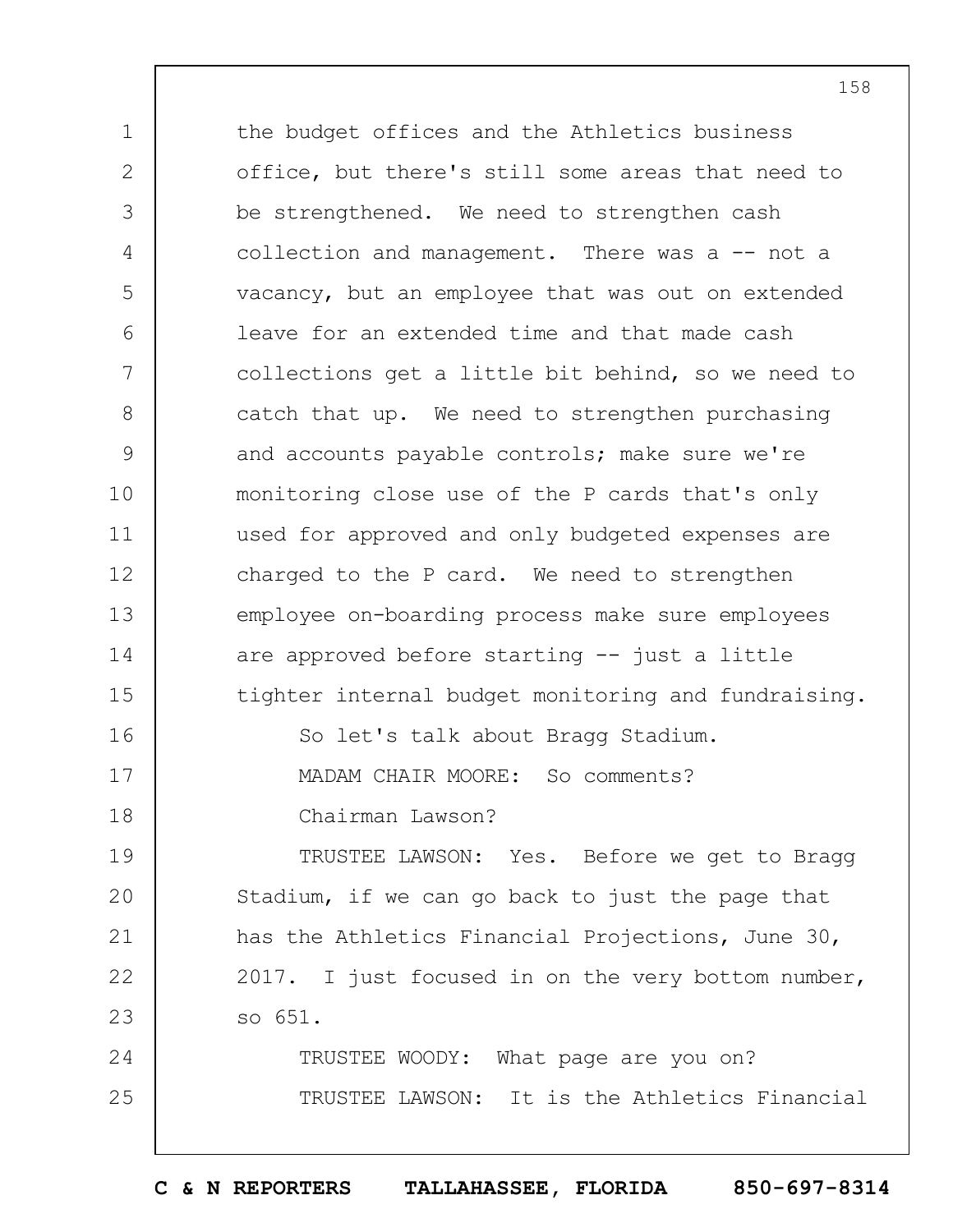Projections.

1

7

8

9

10

25

| $\overline{2}$ | TRUSTEE WASHINGTON: 75.                       |
|----------------|-----------------------------------------------|
| 3              | TRUSTEE WOODY: Okay.                          |
| $\overline{4}$ | TRUSTEE LAWSON: Or 73. Yes, 73.               |
| 5              | TRUSTEE WOODY: Got it.                        |
| 6              | TRUSTEE LAWSON: So there's some news in here, |
|                |                                               |

and there's some not-so-good news, around fees and those things that we talked about at the beginning of the year's budget that we were banking on, but we still are 651 over on expenses.

11 12 13 14 15 So, I guess, just some commentary from AD Overton around  $--$  I just focus on the big gaps, the 494 and the, call it, the 200  $-$  and is there any good news on the horizon that's not captured here in these two buckets that might shrink the 651?

16 17 18 19  $20$ 21 22 I don't want to be overly optimistic, but at the same time, I just want to get a sense for it. So for one thing, Ms. Poole and I talked about looking these projections at a point in time, and in some cases there's more news beyond the projection. So is there any more news on these two that might make them more favorable?

23 24 AD OVERTON: Absolutely. And in fact, I'll give you three.

So when it comes to football season ticket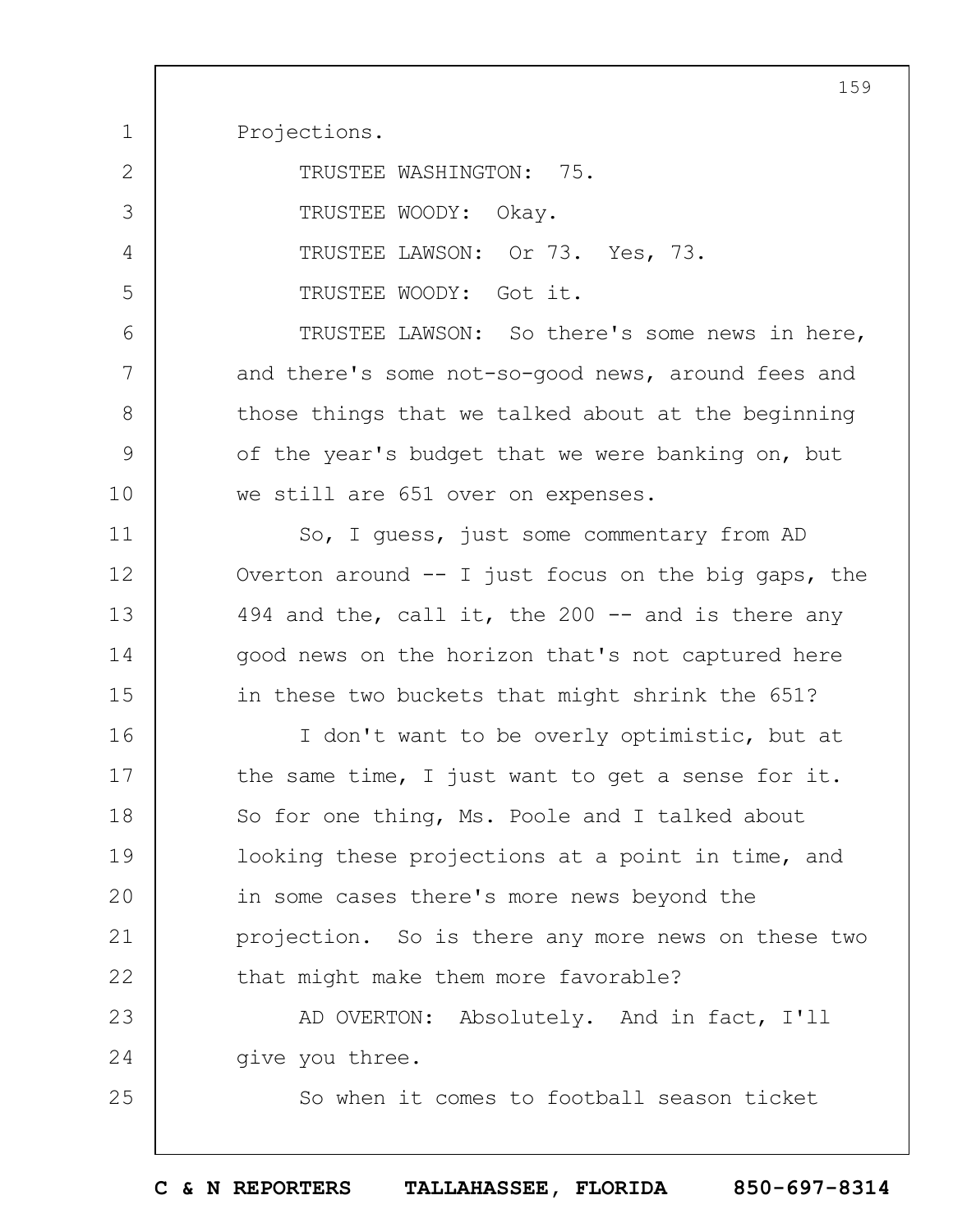sales, you know, we obviously  $-$  the Investment in Champions campaign was annual giving/football season ticket campaign. We plan to transfer, you know, transfer that amount of money by the January 15th or so, that \$131,000, and that's because our fundraising is up by 51 percent from this time last year.

1

2

3

4

5

6

7

8 9 10 11 12 Last year, we had collected \$129,000 between June and December 12th, and today we're at 305. That's before we lost our Investing in Champions annual renewals, and that will start around the 2nd or 3rd of January.

13 14 15 16 17 18 19  $20$ 21 22 23 So the reason we haven't done that yet, in terms of transferring over, we want to make sure - a hundred percent sure that all of the accounts - because we have both  $--$  we have fundraising  $-$ actually, gifts and tickets, obviously, in that amount. We want to make sure every single person takes advantage of the Invest in Champions campaign and received all of their credit and we gave a little bit of an extension up until September to make sure that folks get paid into it and before football season.

24 25 And I think our first installment of moving ticket funds over was \$72,000 in October, and so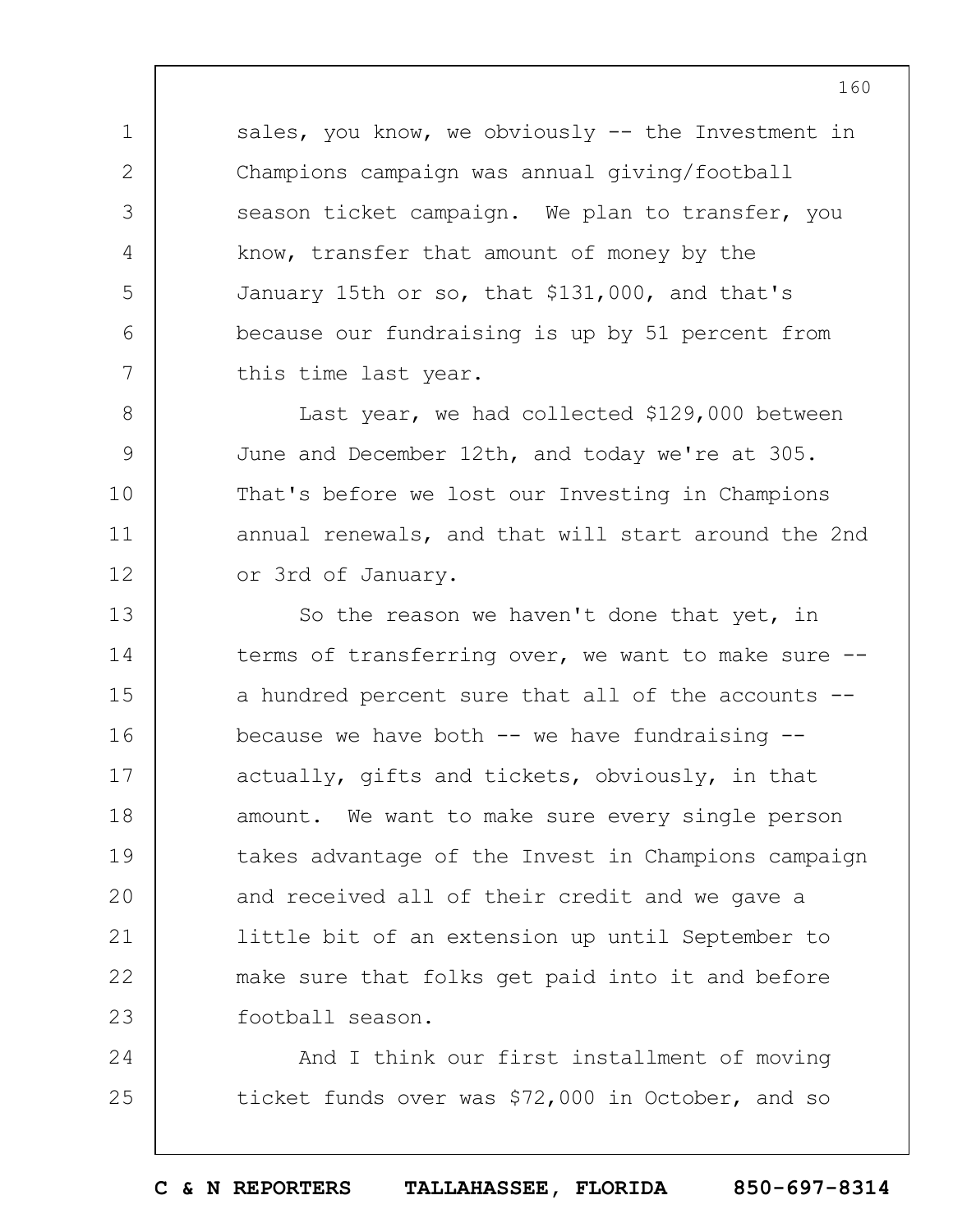1 2 3 4 5 6 7 8 9 10 11 12 13 14 15 16 17 18 19  $20$ 21 22 23 24 25 we'll add to that 132 in the spring to make that whole. So I believe that number, we anticipate being correct, and in terms of football season tickets, so that's the first one. The second one, in terms of the annual fundraising piece, is very similar in that we believe that once we start our annual season ticket and giving campaign, in January, that we'll get that number. So what I feel and anticipate is that we'll get about 295. The other piece -- and again, we're just in agreement terms of where we were this time, with regards to royalties, because we went to Nike. The other good news is that we're actually ahead by \$76,000 of where we were last year relative to that category. We just received a check for \$50,000 from CLC that's partly receivables that doesn't show up here. So I feel like of the \$651,000, that we have a really good shot in getting it down to 295, and so that's \$159,000 be made up in fundraising. And I think VP Cotton and I have a pretty aggressive campaign in the spring to address the Bragg Stadium repairs, plus account for the negative that you see right here.

**C & N REPORTERS TALLAHASSEE, FLORIDA 850-697-8314**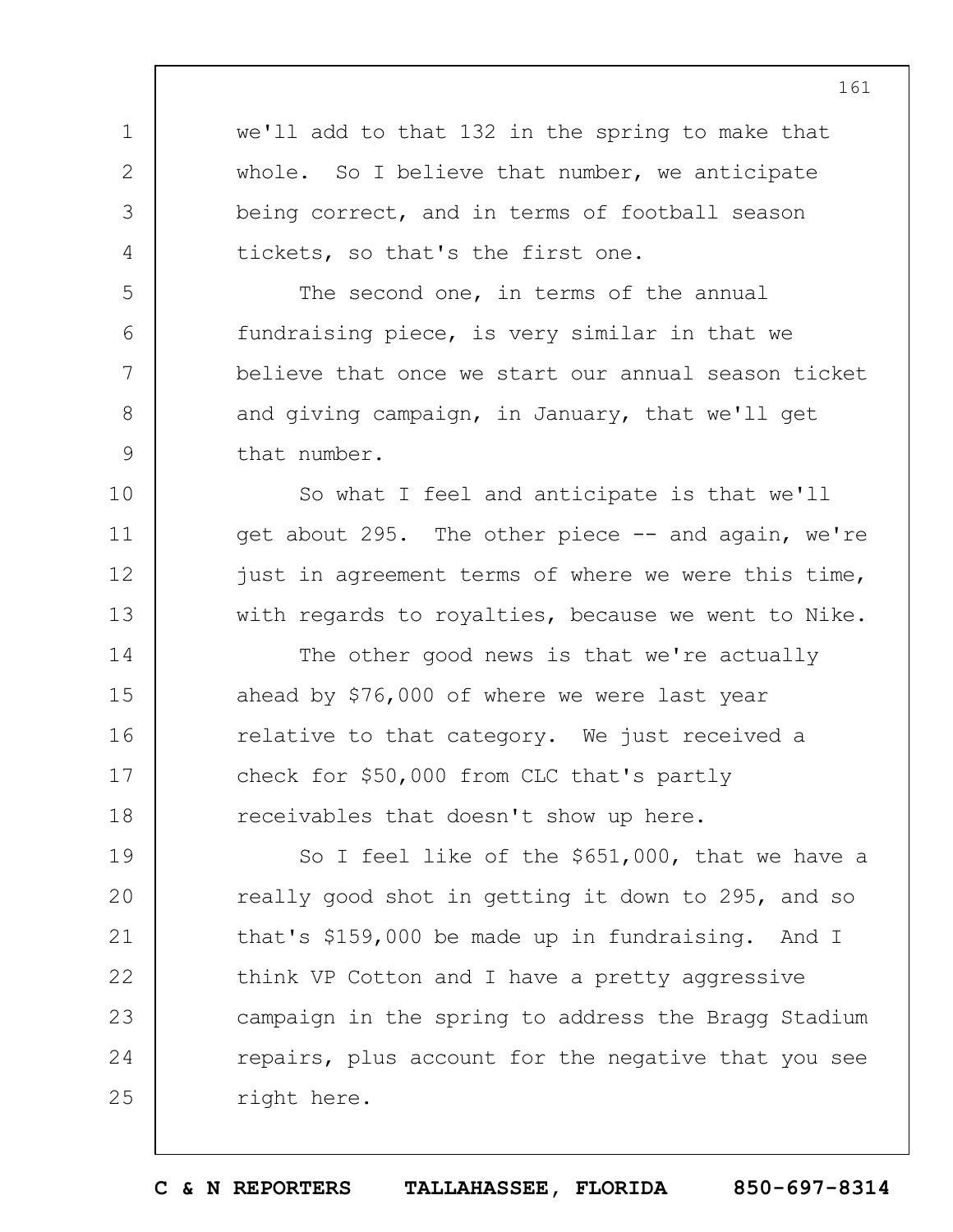1 2 3 4 5 6 7 8 9 10 11 12 13 14 TRUSTEE LAWSON: So I know Ms. Poole hates this, but those are updates from the date that we cut this off. So right now -- and we don't have to do it this very second, but before Thursday, we need to validate whether or not we believe the 295 is a new deficit. And the reason why I say before Thursday is we have a meeting with the BOG on Thursday morning to review the budget, so I would like to -- as long as all three of you guys are confident that the new deficit is looking more like 295, I'd like to update the spreadsheets with the new intel. But again, I don't want -- it pushes back on this so I don't  $--$  I want to make sure you guys are comfortable with that.

VP POOLE: I would just like to clarify.

16 17 18 19  $20$ 21 22 MADAM CHAIR MOORE: He's talking about the fundraising through June 30th, so that will be planned, not actual dollars. The only dollars that you actually have are the 76,000 for royalties and 130-something thousand that you believe you could make whole and transfer, right? That's what we have right now.

15

25

23 24 AD OVERTON: We have \$35,000 in the Foundation Athletics account.

MADAM CHAIR MOORE: Okay, so 305.

**C & N REPORTERS TALLAHASSEE, FLORIDA 850-697-8314**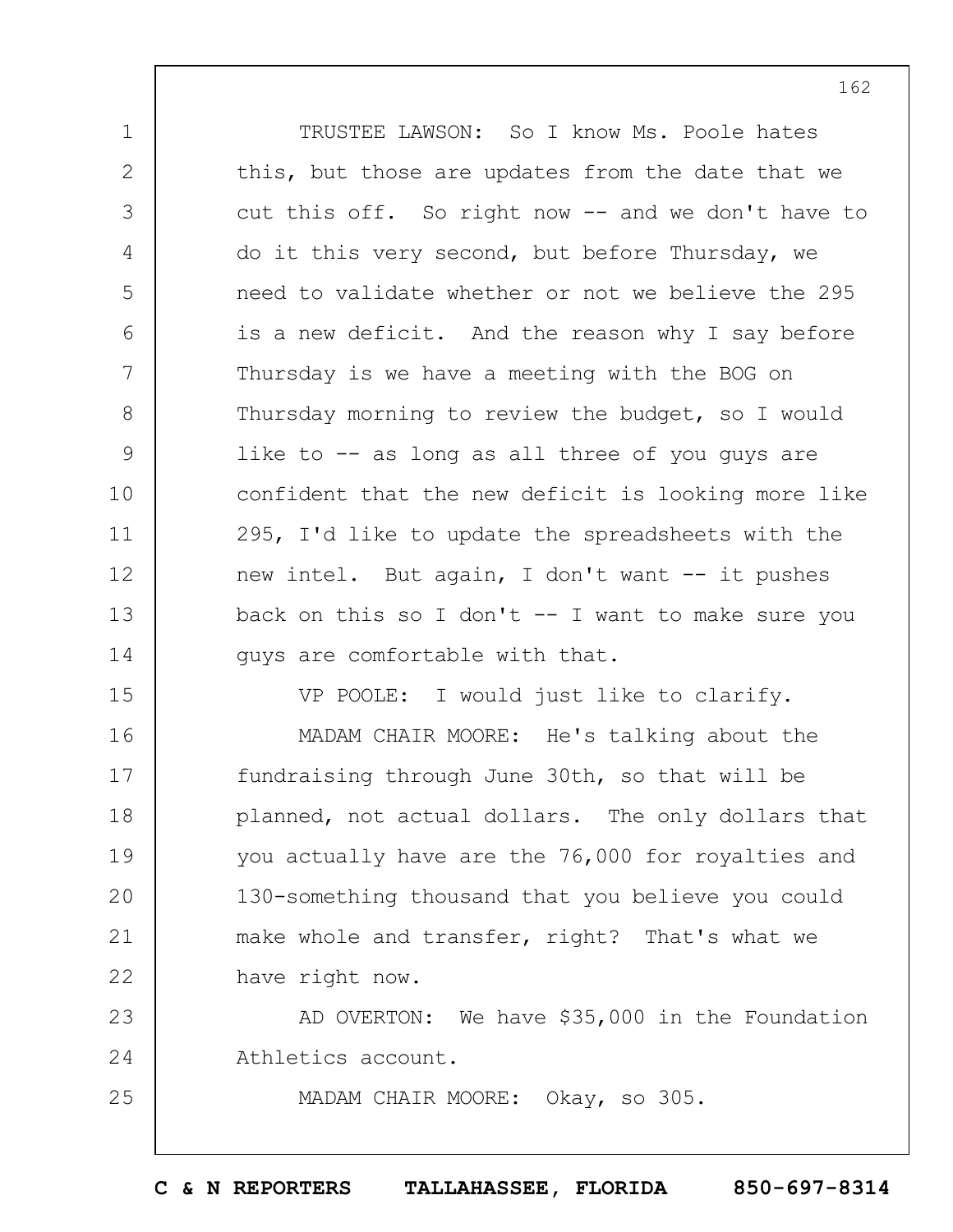TRUSTEE LAWSON: I just want to make sure we don't mix things up, because there were dollars in the Foundation that were to go to auxiliaries, and auxiliaries were to start paying down the deficit. So I just want to make sure we don't mix things up.

1

2

3

4

5

6

7

8

9

10

11

12

13

14

15

16

17

25

VP POOLE: Just to clarify. So three things. I respectfully disagree with the amount -- the new deficit number. I still think it's 650 and I'll tell you why. I'll get with Milton again and we'll go over it, because I want us to be in agreement.

But what I will tell you is, where I think the confusion is, this is where we stand as of December 1st, okay? So 43 percent. We have raised actually raised \$3.8 million. There's maybe another percent in collections and waiting to post and all of that, but as of December 1, 3.8 million.

As of December 1st, expenses are 6.9.

18 19  $20$ 21 22 23 24 So as of December 1st, we're 3.1 difference, okay? I've taken this information, along with last year where we ended up for the year where we actually collected, because I know we're going to get more guarantees. We're still going to have a spring season, and I'm accounting for all of that. We're going to collect student fees.

So what I've done is a projection of where I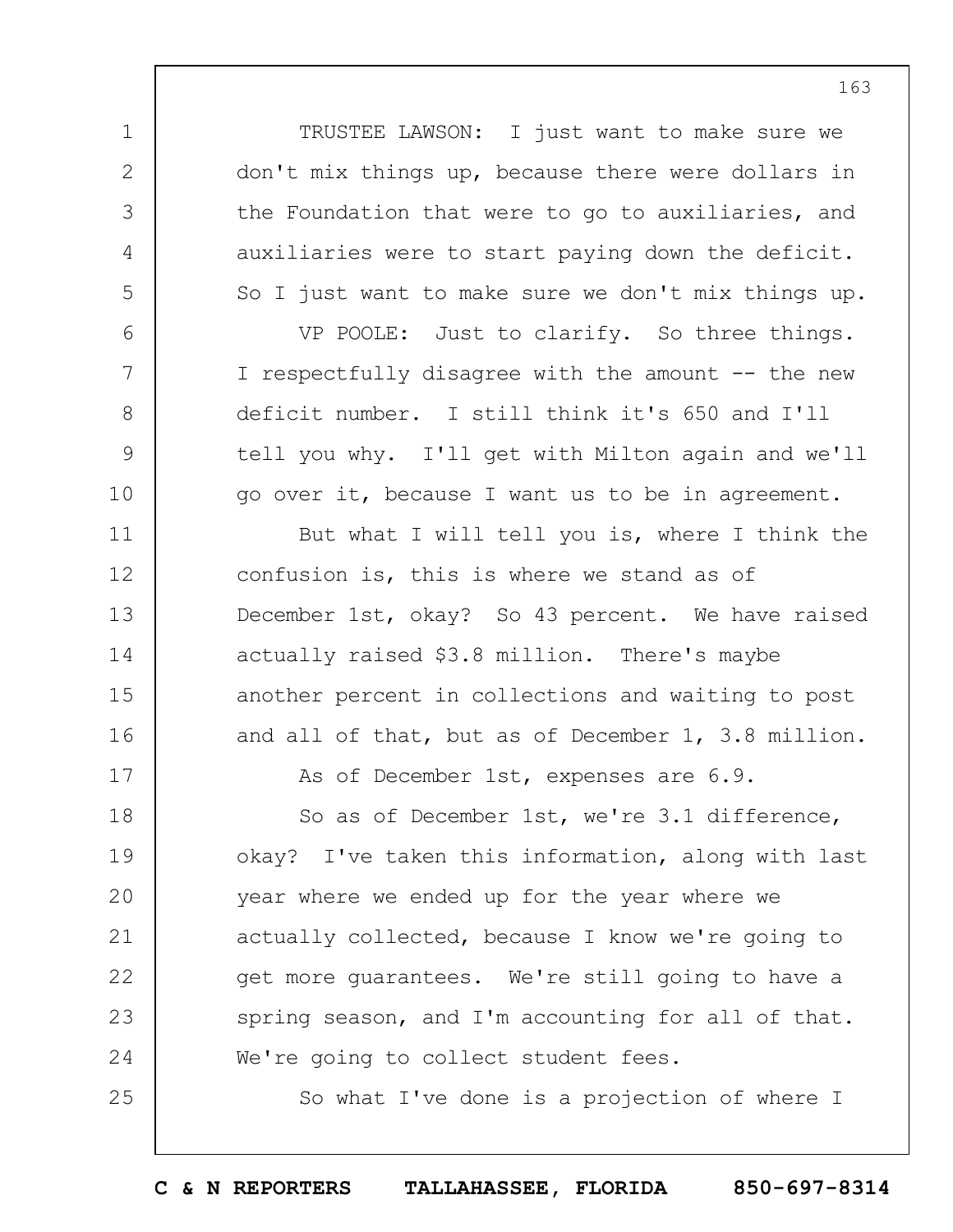think we'll be in June, and I've accounted for what Milton has or what AD Overton has explained. I have looked at what actual season tickets were in the past year, compared to our projection. I looked at the total royalties we raised last year, compared to the projection.

1

2

3

4

5

6

16

17

18

7 8 9 10 11 12 13 14 15 In my estimate, I still think we'll be 650 short. That's as of where we stood at December 1st looking forward to June, based on everything we knew about the prior year and based on everything we knew through the end of this football season. Now, there might be some outlier that we don't know about, some extra Classic basketball game or something we just didn't plan for. Something like that I would add in.

But the items at the Foundation still need to be reconciled. We've only received about 70,000 of the 330 that we need to collect.

19  $20$ 21 So when I'm saying 131 deficit, because I'm giving credit for the 205, in my projection based on what we tend to collect, right?

22 23 24 25 So this is taking into account trends, as well as some of the increased fundraising. And I will say, to Milton's credit, in past years this deficit was a million every year, and we're only looking at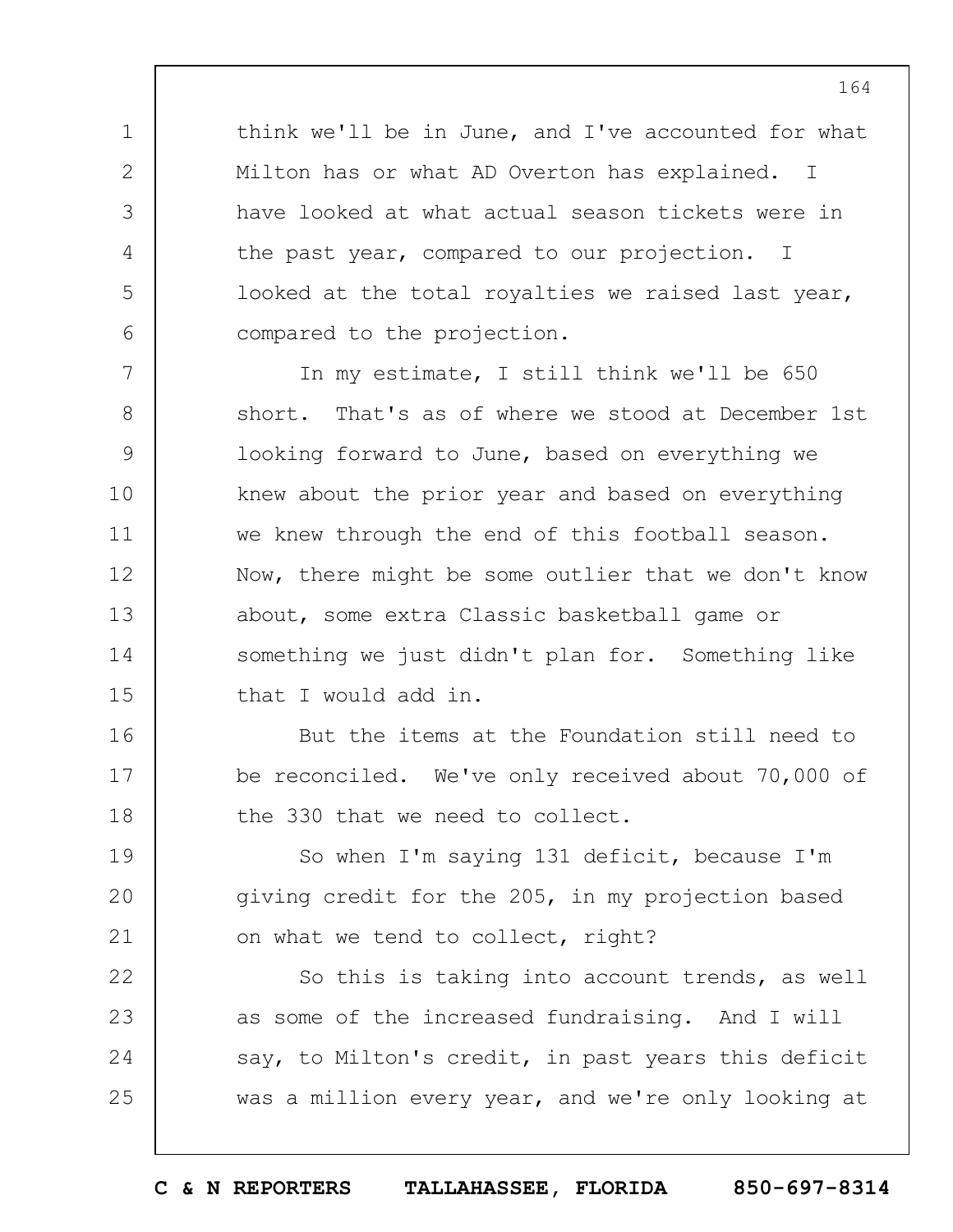1 2 3 4 5 6 7 8 9 10 11 12 13 14 15 16 17 18 19  $20$ 21 22 23 24 25 165 650, and that's because of the increased fundraising and increased Classics. And so it's not as bad as it has been in the past, but I still think we're going to need looking of being short about 650. And I'll be happy to meet with you again, Milton, to see if there's something we have not considered, but I update this every month and that's pretty much what I think it will be. TRUSTEE LAWSON: So again, Ms. Poole, you opinions are all based on actual -- VP POOLE: Actual and expected. I've accounted for what we expect to collect as well. TRUSTEE LAWSON: Let's just get the three of you guys to connect, because right now it's 650, which is an improvement. But still, again, is not close enough to the balance. VP POOLE: Right. TRUSTEE LAWSON: So I guess two things kind of come to mind: One, for you three to have a second conversation; and then the second thing was, what could be done to get closer to zero and in the time frame that we have to work with? And that's not a -- we don't have to talk about it now, but I would ask you all to think about collectively what could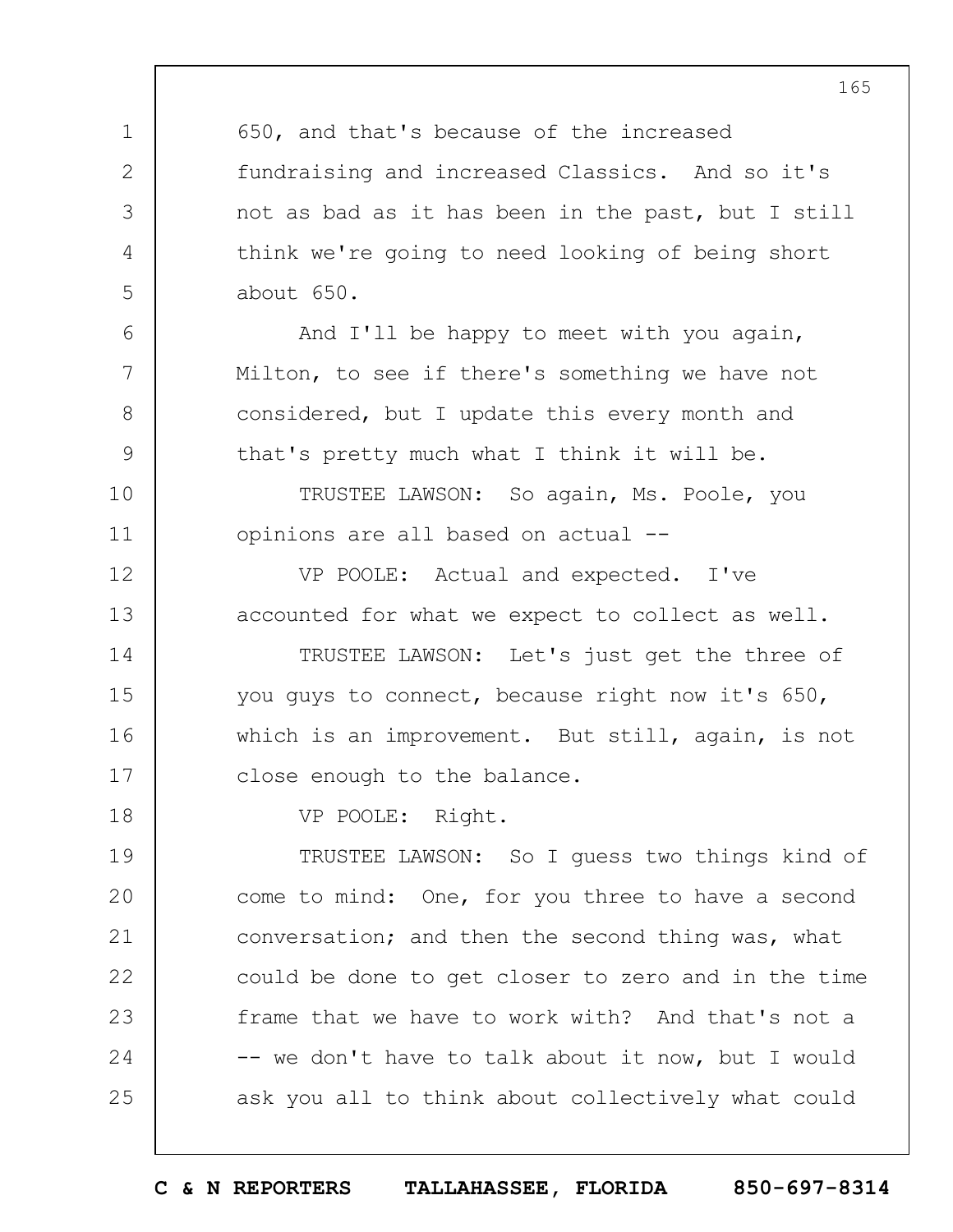1 2 3 4 5 6 7 8 9 10 11 12 13 14 15 16 17 18 19  $20$ 21 22 23 24 25 be done to get us closer to  $-$ - I mean, zero is probably not realistic, but within a smaller range -- much smaller range than 650. VP POOLE: One of the major things that you don't see on here that we built in here is kind of a failsafe in the corrective action plan, and not allow spending to exceed 75 percent of the actual collected revenues. So this is projecting if we were to spend on the same pace as with the full budget authority of 3.9, we'd fall a little short, but we've already put a little failsafe in there to not even let us be able to do that. But the issue it creates for Milton is how to manage his rest of his season -- spring sports and all that -- and get through the fiscal year without having his other 25 percent of the budget being able to spend. So we're balancing that, and that's where the decisions need to be made. TRUSTEE LAWSON: So this assumes a full budget. VP POOLE: Full budget authority, right. And then at some point, we were told to release the balance of his budget and then I'm projecting it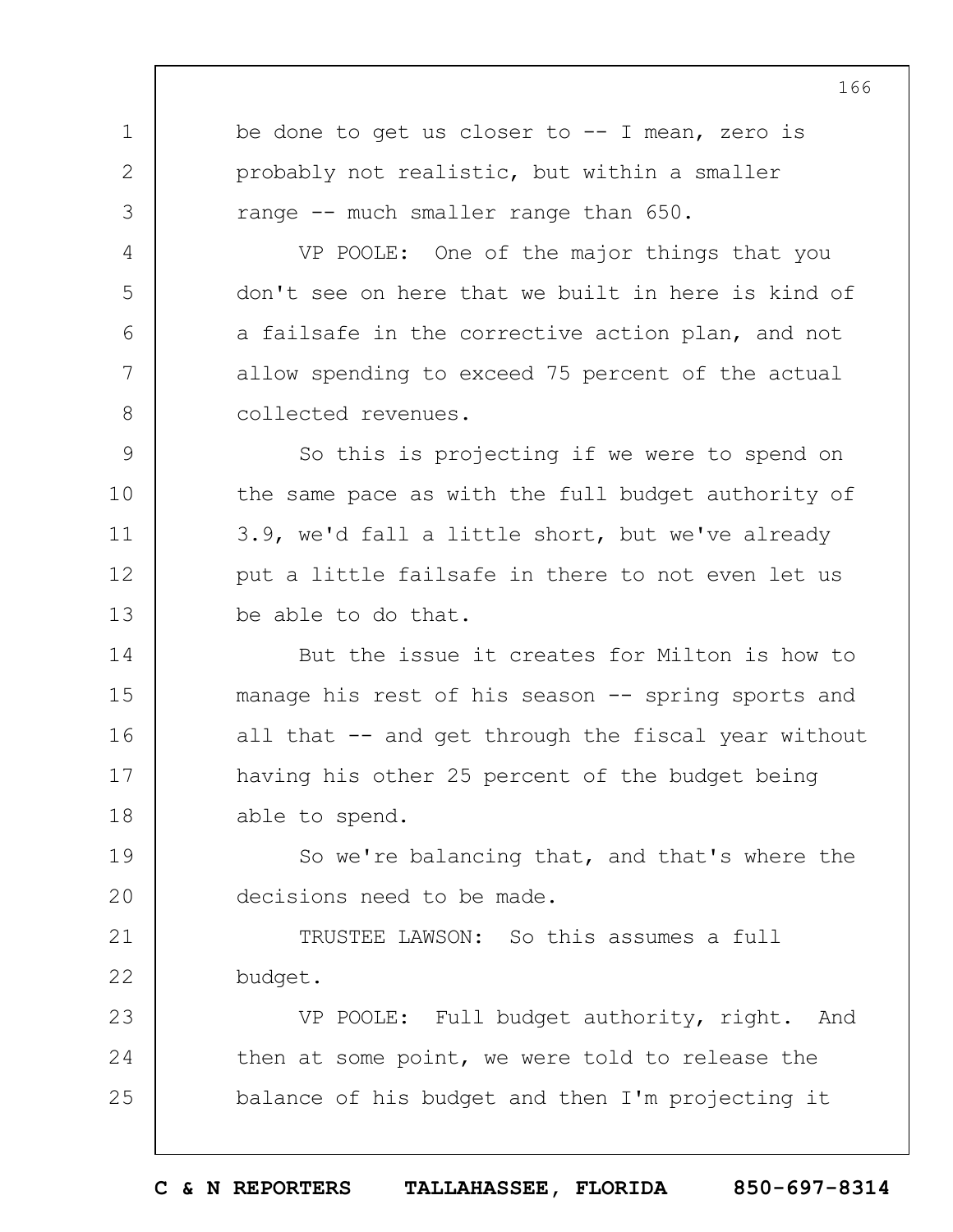will be this.

1

2

3

4

5

6

7

8

9

10

11

TRUSTEE WASHINGTON: So to piggyback on that comment, I think that's the conversation that needs to be had about what happens when or if we get to that 75 percent, because, to not plan for it means that we're going to have to make some serious decisions one way or another, and it's not going to be strategy. It will be just, *here's the cut off*, and then what? And then we try and spend things that we don't have and it's not going to be strategic.

12 13 14 15 16 17 18 19  $20$ 21 I think that the conversation that needs to start to percolate amongst that group is, when you get to 75 percent, if it's the middle of track season, what does that mean and what does that look like for our students? Because to sit here and pontificate on what our projections are is fine for us around the table, but when those kids are out in a track meet and you hit your percentage, what does that look like and how do we balance and manage our way out.

22 23 MADAM CHAIR MOORE: I concur. I think that's a great point.

24 25 AD OVERTON: If you wouldn't mind, can we go back here to the financial update? Just to get to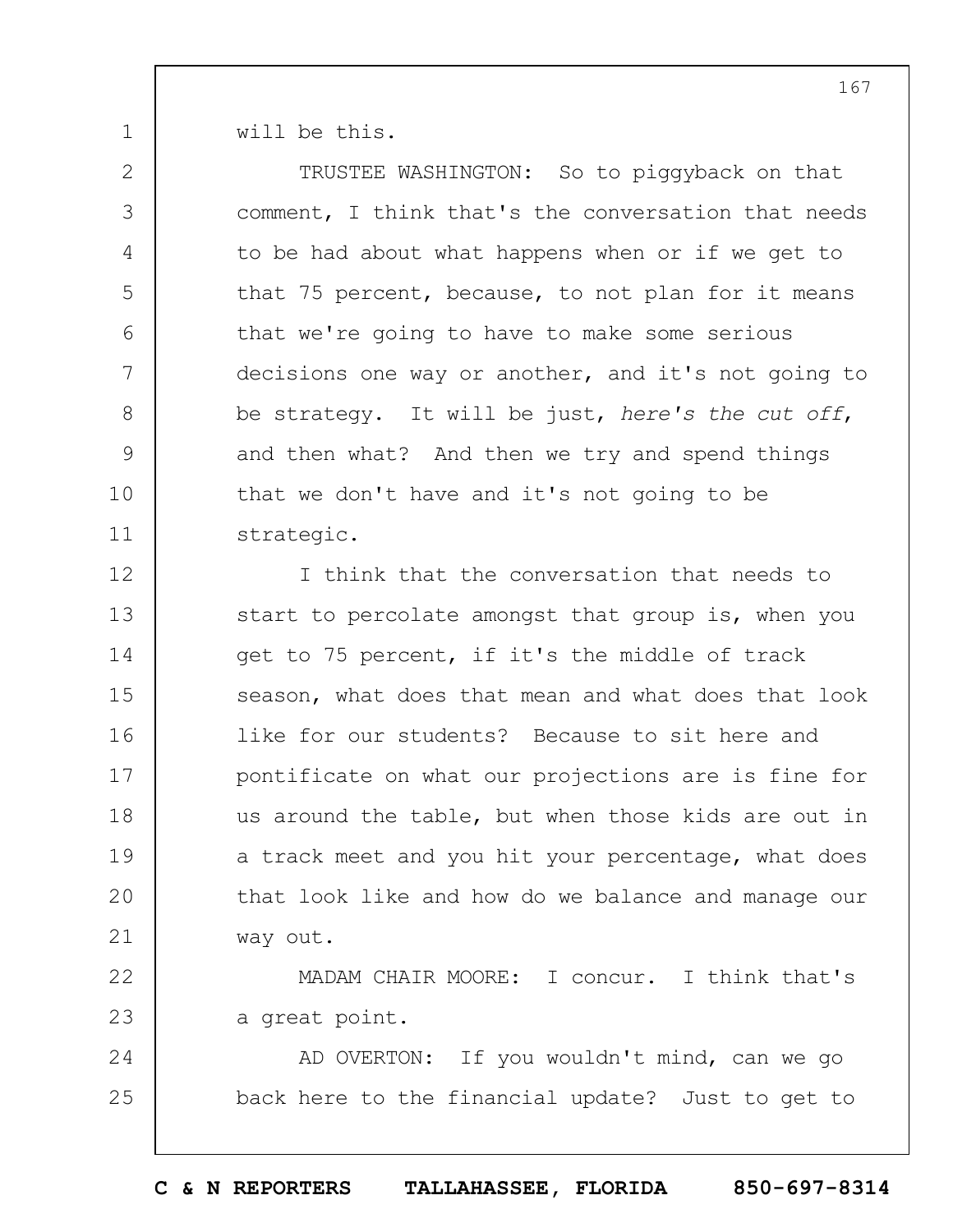75 percent, just to show you where we get there. So if you look at 50 percent in the student fees, okay, so I'm not sure exactly when that comes in but obviously we have to count on that. That's 1.8. Once that comes in, that takes us from 3.856 to 5708, okay? That's 65 percent.

1

2

3

4

5

6

7

8

14

MADAM CHAIR MOORE: Where's that at? What are you looking at?

9 10 11 12 13 AD OVERTON: What I'm doing is if you take this sheet  $-$  and what I'm doing is saying that once the actual comes in for student fees, which those actuals are coming in for student fees at 1.8 and that's the financial update as of December 1st.

Yeah, that one. One more. One more.

15 16 17 18 19  $20$ So I'm just trying to get you to, in a relatively short period of time, how do we get to 76 percent of our budget. Once we get to 1.8, okay, that takes you to 5.708, which is 65 percent of the budget. And obviously, when we will start in the spring that should occur.

21 22 23 24 25 And then we've got guaranteed revenues that are in this amount and that's the HAA revenues at \$450,000. You've got the Classic at \$400,000. We're at 325 right now. We know we perform better in the Classic than last year. We did 870 last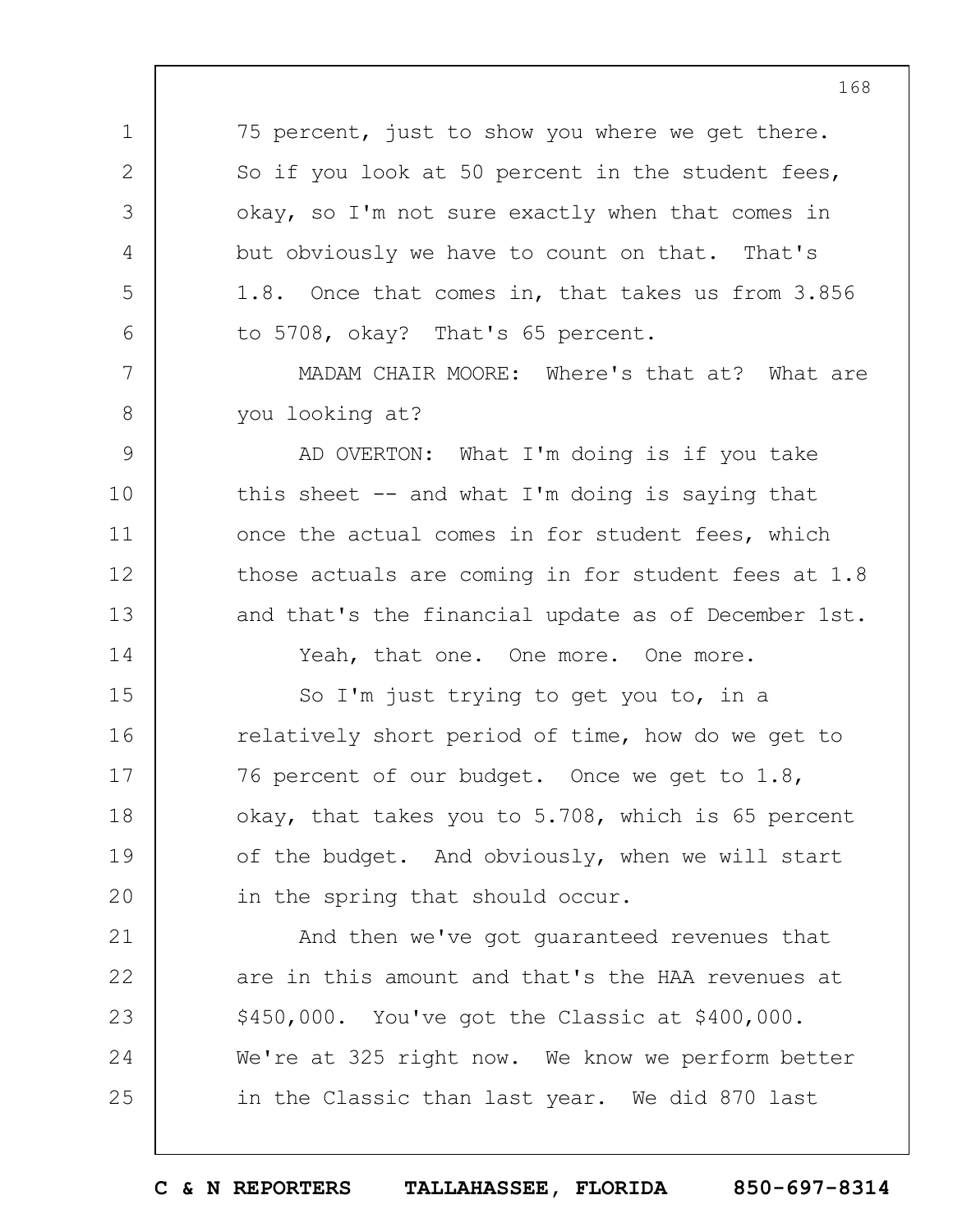year and so we're budgeting conservatively is 800, and so we know that 400,000 is coming in, and then we've got \$216,000 in receivables that's already in the door. That takes you to 76 percent pretty quickly. So I wanted to make sure --

1

2

3

4

5

6

7

8

9

10

11

12

13

21

22

23

24

25

TRUSTEE WASHINGTON: I think that's a different conversation. I think the issue is you can't spend more than 75 percent of your budget.

So if you get to the "spent" before you get to the "revenue", then there's a cut-off, and that's the issue. It's not about -- it's about managing what you're spending against what you're bringing in. That's what the failsafe is intended to do.

14 15 16 17 18 19  $20$ So regardless of what you bring in, you can't spend more than 75 percent of that. And so, if you get to a point where you're getting into that space that it doesn't look like you're going to collect what you need to collect, and that failsafe pops in, what does that look like and how do we manage out of that.

I think -- I know that we can make, based on what we have, we can make 75 percent of our budget. That's not the question. The question is the expense track against the actual revenues.

MADAM CHAIR MOORE: Yeah. How you go from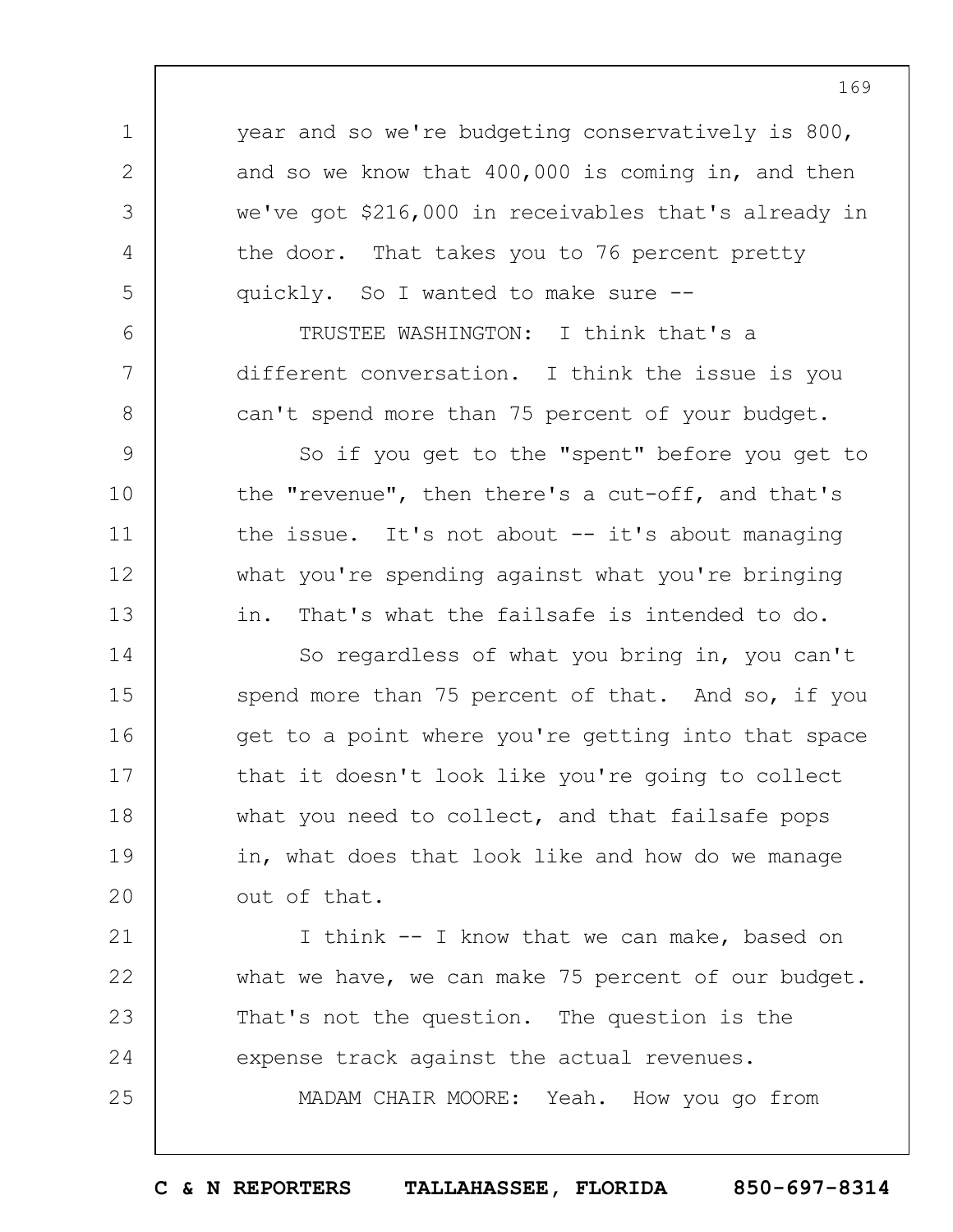operating with the ability of hundred percent of your budget to 75 percent, and what does that look like and what changes.

1

2

3

4

5

6

7

8

9

10

11

12

AD OVERTON: It's extremely difficult, I'll tell you that, because with intercollegiate athletics, I realize we have to do this. I always tell our team we are here at the top snowball. We got to the top of the snowball before we came in. And so, what does that mean?

That means that we can't put in these  $-$ - we had addressed issues of how athletics is funded and so, you know, we are where we are.

13 14 15 16 17 18 19  $20$ 21 So as you applied the 75 percent protocol in, it really needs to track against the scheduled payments. So Athletics, you have scheduled payments in terms of game guarantees. Let's say in basketball, you get paid after basketball season. That doesn't match up. Basketball season ends in February. There's -- those revenues, those payments don't go in until May, and some payments we get with CLC, we don't get until June.

22 23 24 25 So these are guaranteed payments coming in that are either a contract or required by HAA, and again, if you're hard deadline and your payments that we know have a schedule don't match up, it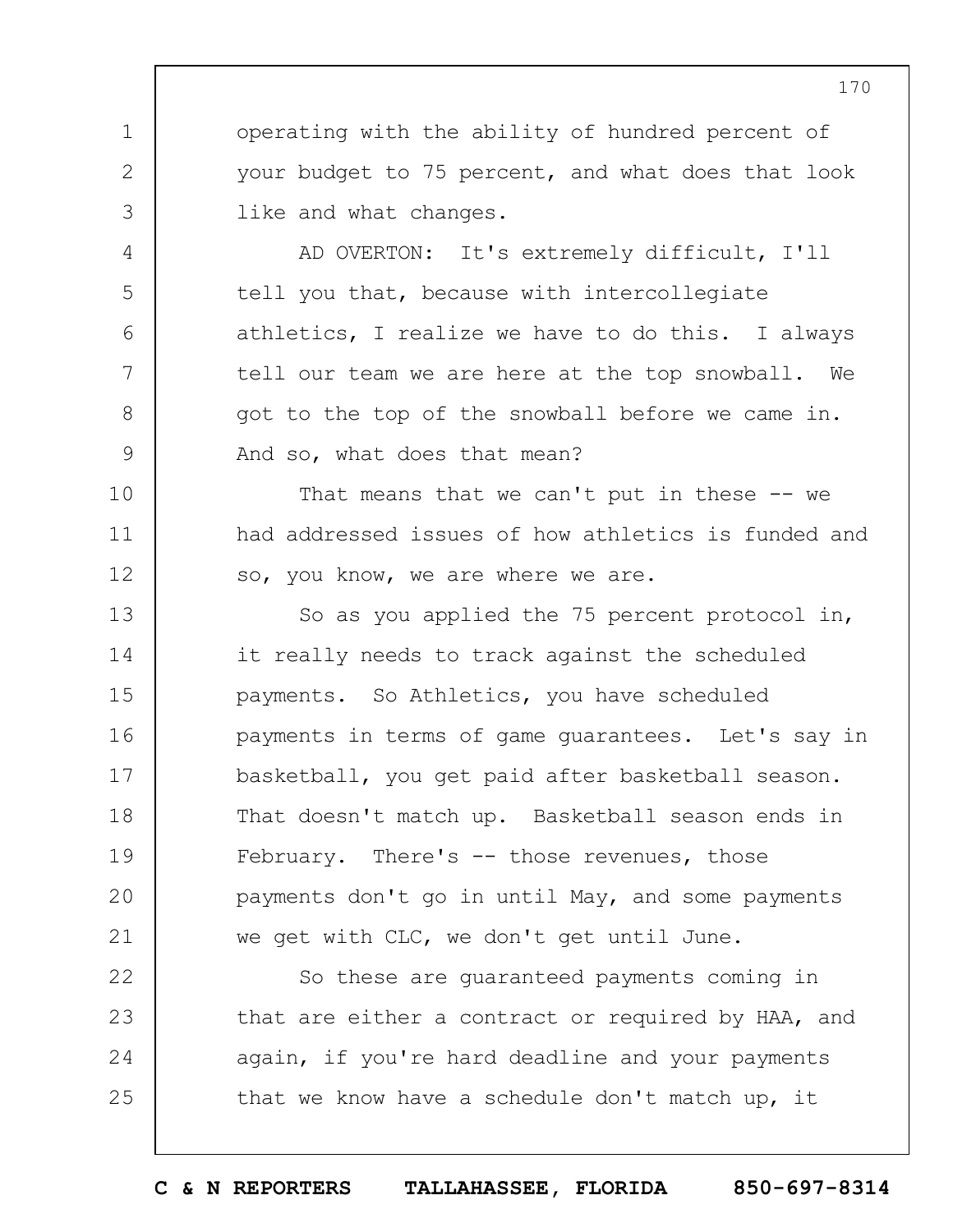becomes very difficult. And we're there now. That's where we are.

1

2

3

4

5

6

7

8

MADAM CHAIR MOORE: For clarification, VP Poole has taken that into account, correct?

VP POOLE: Yes. On this projection, when I projected June 30th, I took into account everything we expect to collect. That includes all of those guarantees and revenues.

9 10 11 12 13 14 As a quick and dirty back-of-the-napkin calculation, you could take this 8.2 million projection, and take 75 percent of that, that's about 6.9 million. That's the most, at this point, by this point, that system will allow to be spent, okay?

15 16 17 18 19  $20$ 21 22 23 If you come back to this slide, we're there: 6.9. So that's why I'm saying, we're at that point where the expenses have met that failsafe and we need to decide how to get through the rest of the season, because I have already projected for what we expect to collect and although if we do give additional budget authority, the question is how much; up to what amount because we're projecting that 650.

24 25 So maybe we only release authority up to the 8.2. That's what we will have to decide, because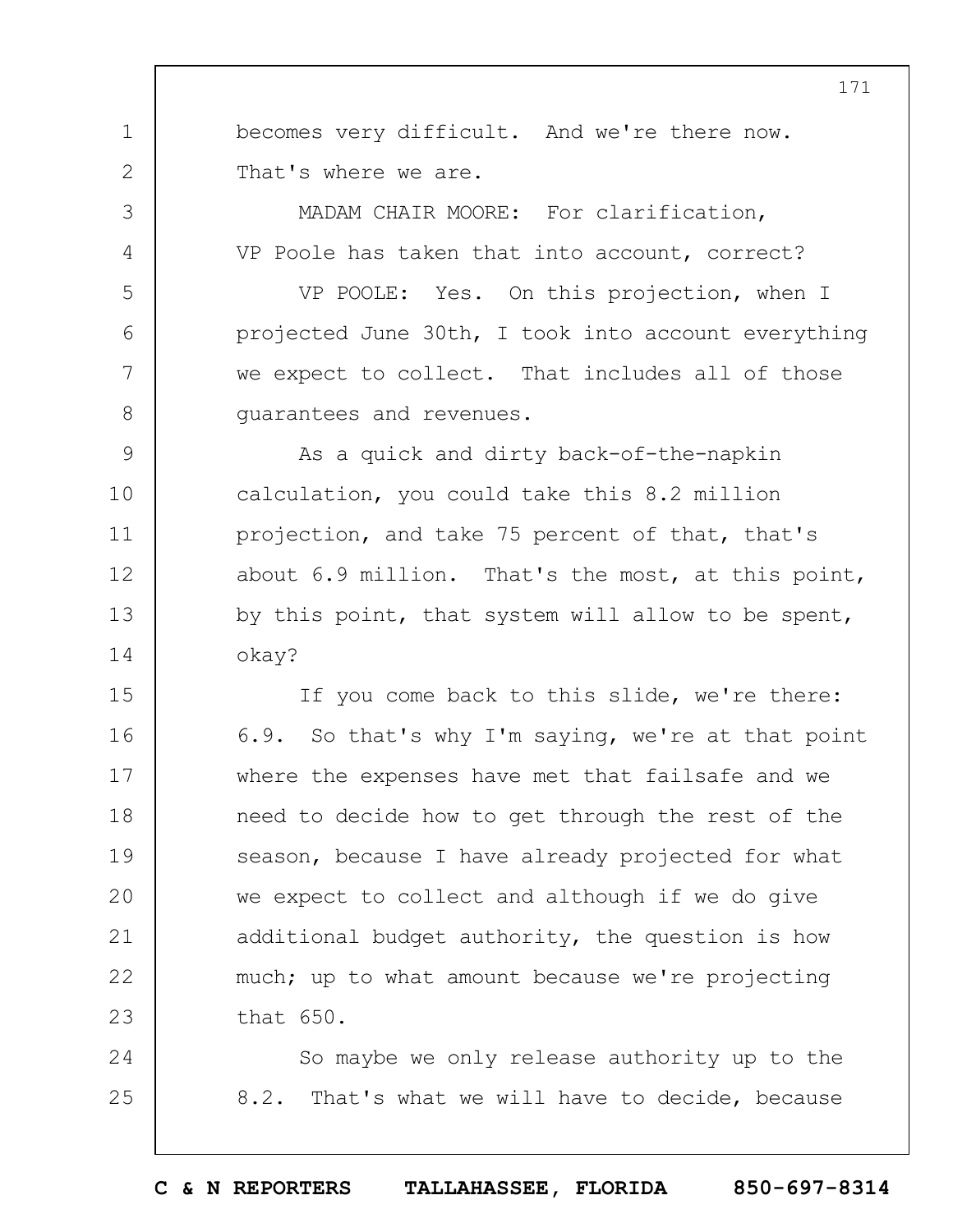something has to limit us and not allow us to go into deficit position. If we can exceed with fundraising or other things, great, but I've already kind of taken that into account.

1

2

3

4

5

6

7

8

9

MADAM CHAIR MOORE: Dr. Robinson? PRESIDENT ROBINSON: Thank you, Madam Chair.

I just think we obviously need to go back and develop a strategy for moving forward under the circumstances we have at hand.

10 11 12 13 14 15 16 17 18 19  $20$ 21 We want to commend AD Overton and his team for the work that they've done in increasing the size of the deficit, but we are projected to still have one. And I think it ought to be looked in context of the decline and end the deficit also occurred as sort of a parallel decline in student fees and enrollment. So the impact or the work they've done is probably even reflected in the amount from a million to 600,000. It's probably more impactful than suggested. However, we have a reality of the projected \$651,000 deficit. We need to develop a plan.

22 23 24 25 But how do we move through the rest of the academic year, spring sports, keeping in mind that at most the impact on our student athlete where do we go now.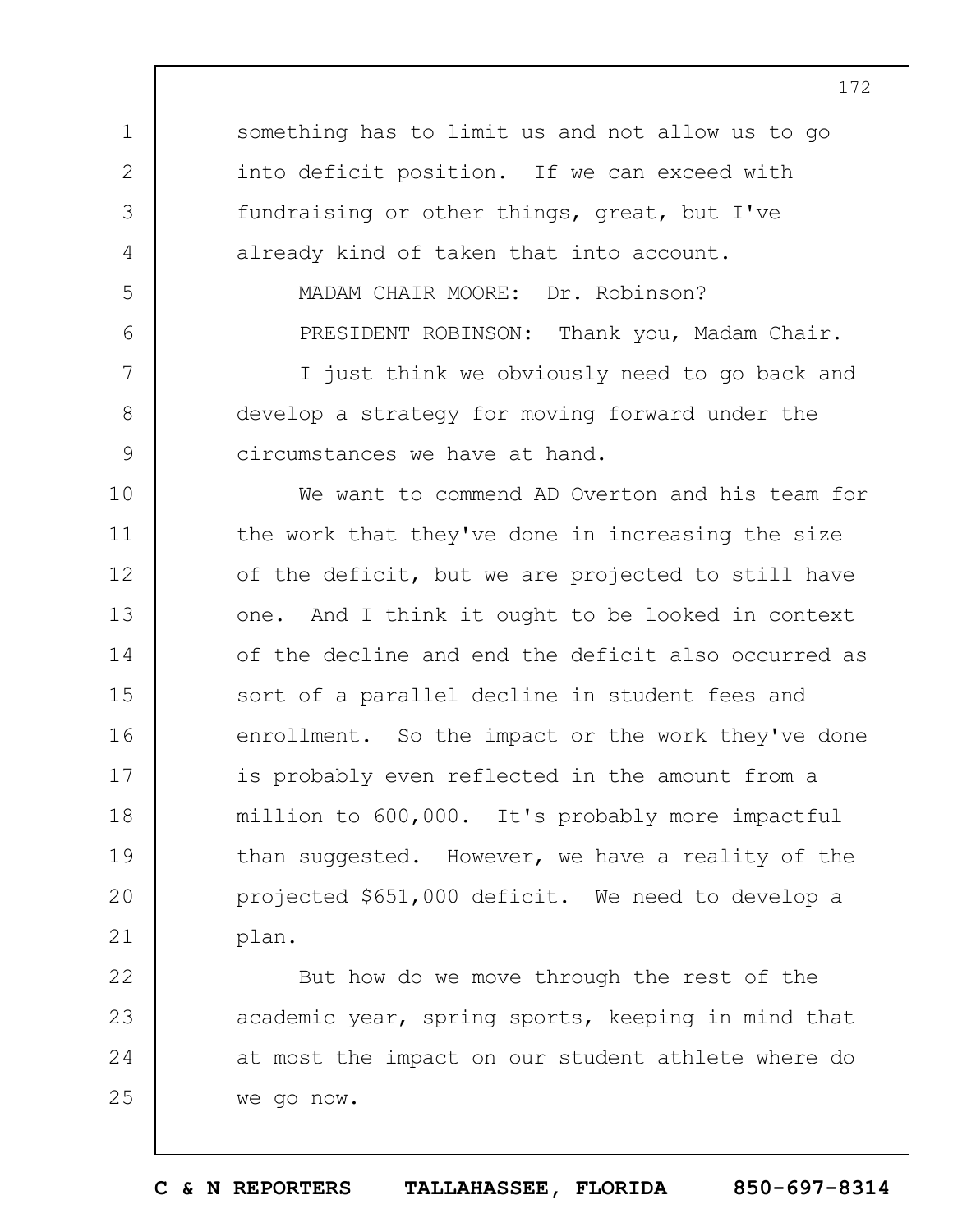1 2 3 4 5 6 7 8 9 10 11 12 13 14 15 16 17 18 19  $20$ 21 22 23 24 25 So that's the plan. We need to do that and come back and present to the Athletic Committee, Madam Chairman, a plan for moving forward in these circumstances. MADAM CHAIR MOORE: Absolutely. Other comments? Trustee Smith? TRUSTEE SMITH: I have a question in regards to reclassification the Rattler Boosters to other revenue. Does that take into consideration the amount still owed to Athletics by the Rattler Boosters as well? VP POOLE: Yes. These were amounts we expected to collect if Boosters had come under Athletics at the beginning of the year, which I think was what the plan was, but it didn't quite work out that way. So that was the amount that was budgeted for what we anticipated  $--$  for what we felt was being collected from the Boosters for parking and game day assets that they were holding. To date, we have only received what's showing there, plus other revenues. So we're projecting to be short 494,000 from what we thought we'd collect from Boosters, and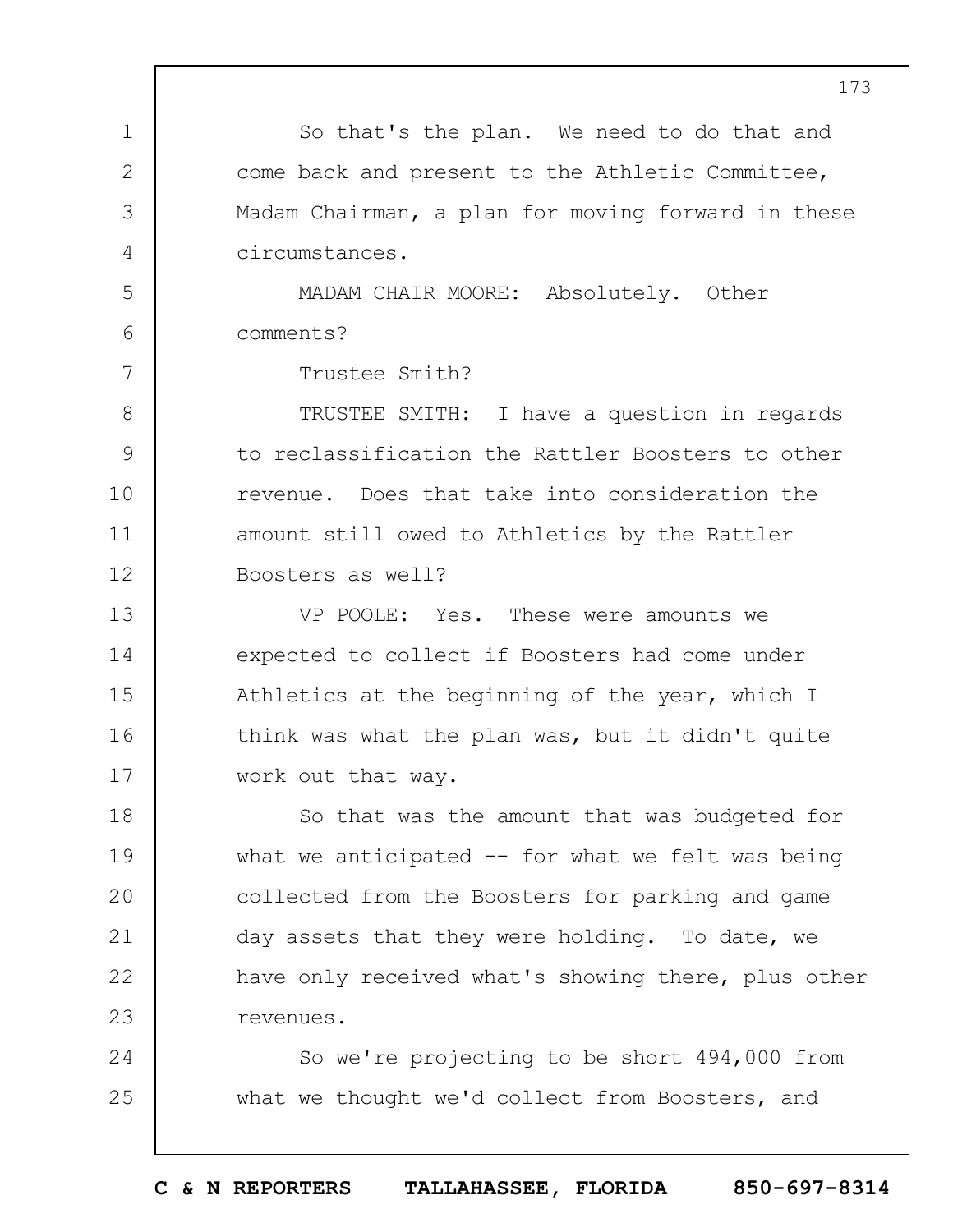1

2

3

4

5

6

7

8

9

10

11

12

13

21

22

23

24

25

that's a big chunk of what's causing this.

TRUSTEE SMITH: Where are the funds for that?

VP COTTON: Madam Chair, if I could? Simply put, Mr. Director, there are no additional funds. We have met with the Boosters and with their Executive Committee, and really worked with them, and to their credit, I would be remised in not saying I think they work with us, too. They provided, quite frankly, an answer that pretty much said the funding that they had at the time was the funding they provided. As I think I've mentioned to the Board the last time they came before you that they provided us with a check for \$30,000.

14 15 16 17 18 19  $20$ Their answer, simply put to your question, is there just simply isn't any additional money. I'm not prepared to say, because I don't know the full answer to what happened to all of the money. My general response is that they managed it as best they could. They provided us with what they had, and we have decided to move forward from there.

There is no additional money that is to be coming from the Boosters. I can say that to you.

TRUSTEE SMITH: Last follow-up. Being that fundraising does play a huge role in getting us out of this deficit, has there been a new executive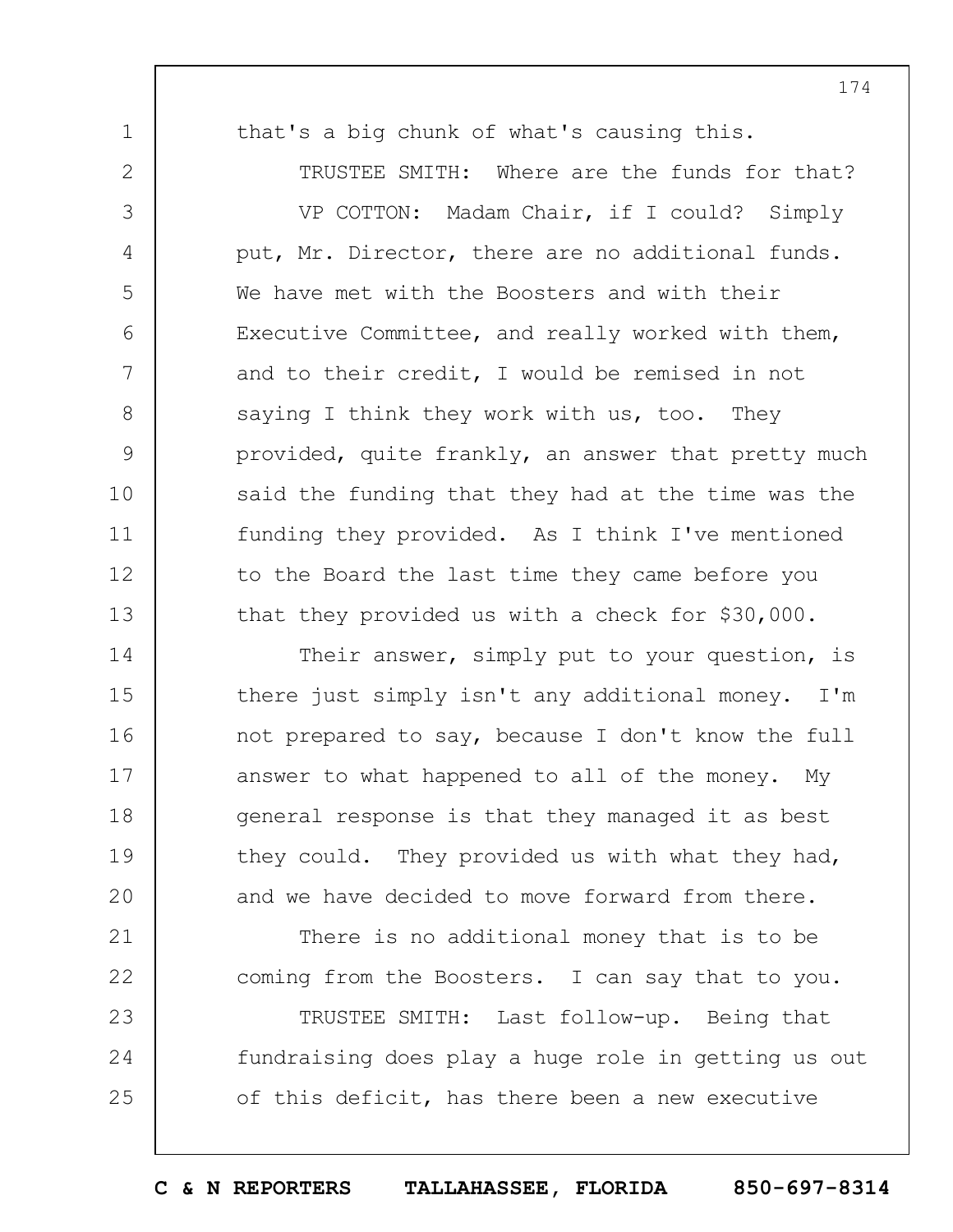director appointed?

1

2

3

4

5

6

7

8

AD OVERTON: Not at this time. I know that they're working towards doing that, and we'll working together on it. And I'll say for the first time, I know that we've got some major input on that as well, so I do feel good about the direction. I know where we were, but I feel about where we're going moving forward.

9 10 11 12 13 14 15 16 17 18 And I also kind of just want to follow up by saying there are a couple of initiatives, in terms of saving strategy that we have. We've tracked about \$50,000 on travel and that comes from saying, hey, guys, we can't rent busses anymore. That's why we put our busses back on the road, so just those savings alone, at least right now is 50, and we anticipate at least another 50, if not more, based on what trips we've got for baseball, softball and all of the other teams.

19  $20$ 21 22 23 24 25 In addition to that, there are salary savings we will show. It shows 105 percent in salaries but that's all encumbered. There are positions that we have not hired and don't anticipate hiring and there are some folks that left over a period of time, and so we want to experience full 12 months, you know, of those salaries. So we'll reduce in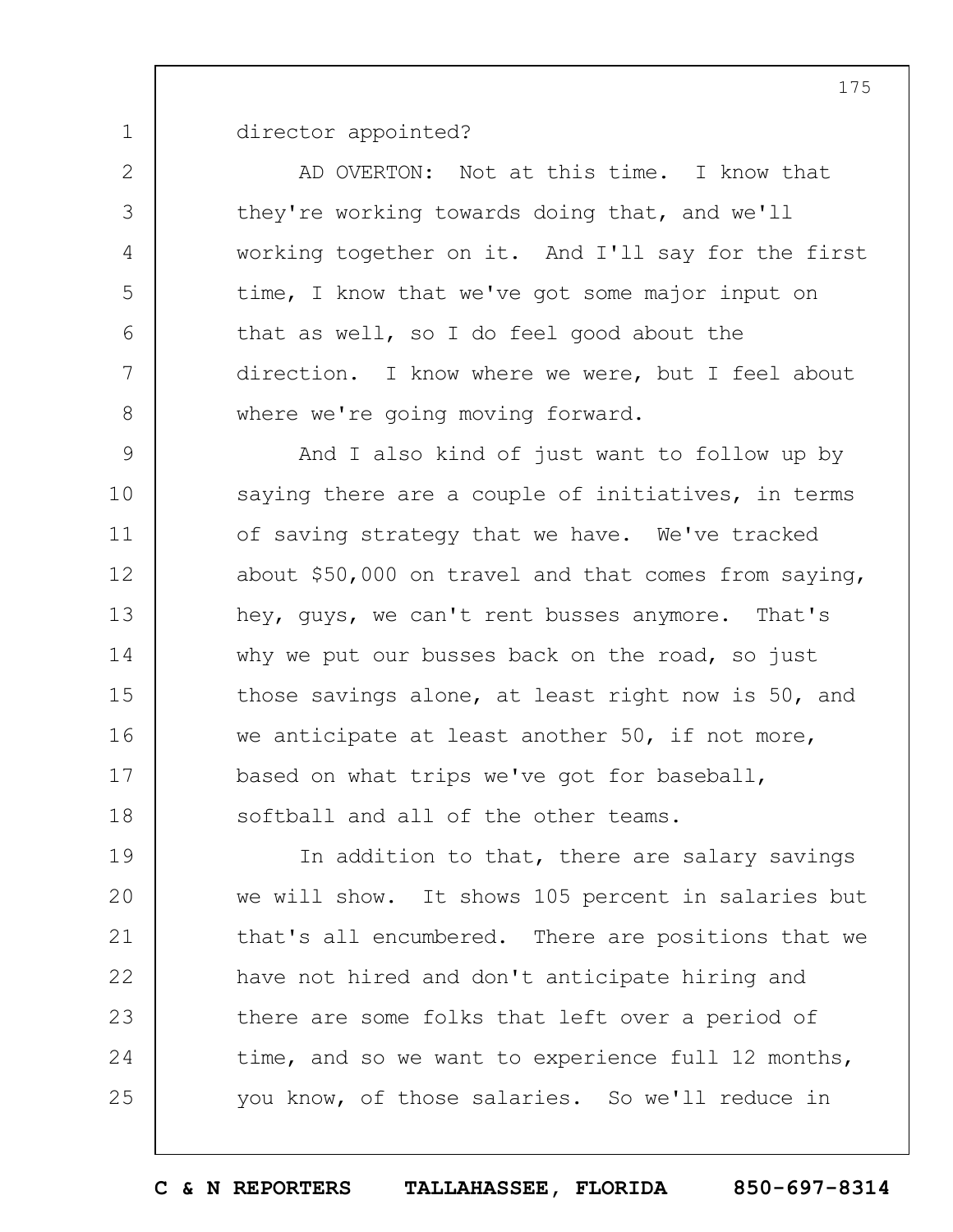that area as well.

1

2

3

4

5

6

7

8

9

10

We have saved about \$30,000 on books because we've bought used books. So we're going down the line; I mean, section by section. You know, at tend of the day, it's just not enough without something more aggressing. I just want to assure the board we have some costs and savings strategies in place and we're taking a swing at it and we'll continue to do that.

MADAM CHAIR MOORE: Chair Lawson.

11 12 13 14 15 16 17 18 TRUSTEE LAWSON: This has been good commentary. I would like to comment as chair of the committee on Athletics, and having sat around the table with Ms. Poole and Mr. Overton and folks at the BOT office, and what I would say is a lot of work and a lot of heavy lifting has been done, but because our revenue line isn't growing as fast as we would like it, we still are at a challenge.

19  $20$ 21 22 23 24 25 So what I would encourage us to do is, let's really get comfortable with this page. If we all agree or if we don't agree, let's try and reconcile that by Wednesday. And the third thing is, we've got the phase into what is the most difficult situation of the day, and that is, how do we get to the 75 percent; what is the plan to get there. We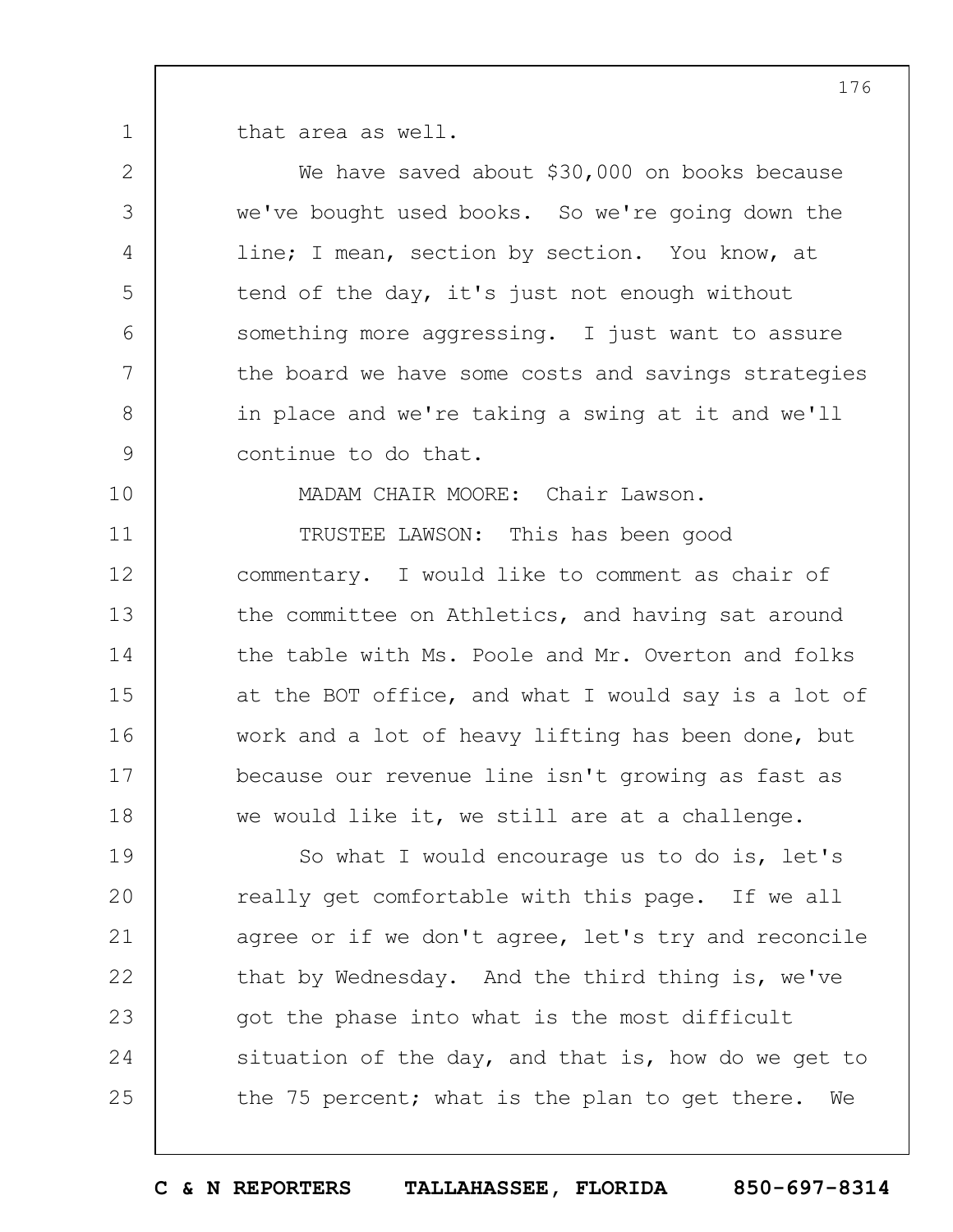hope never have to pull that plan off of the shelf because we hope more money comes in fundraising and key one of the calendar year that will go against this number. We hope to never use that plan, but I think we have to have a plan to get to the 75 percent, which is the challenge and the difficult decision to be made with the understanding that we don't want to use that plan unless we absolutely have to.

1

2

3

4

5

6

7

8

9

10 11 12 13 14 15 16 17 18 But I think to a large degree, our credibility is on the line to manage the number, right, and I think it's imperative that we with good stewardship manage to the number; don't do anything Draconian, but at the same time do our best to manage as close as we can to the number. Now, if it's not in zero and it's a couple hundred thousand, maybe that's acceptable, but I think we need a big plan that says we're going to get to 75 percent.

19  $20$ 21 22 23 If we don't bring in more revenue, we'll already know tough decisions that we'll have to make. If we do bring in more revenue, via these other sources in early 2017, then we never execute that plan, if that makes sense.

24 25 MADAM CHAIR MOORE: I understand what you're saying, but based off of the math and the numbers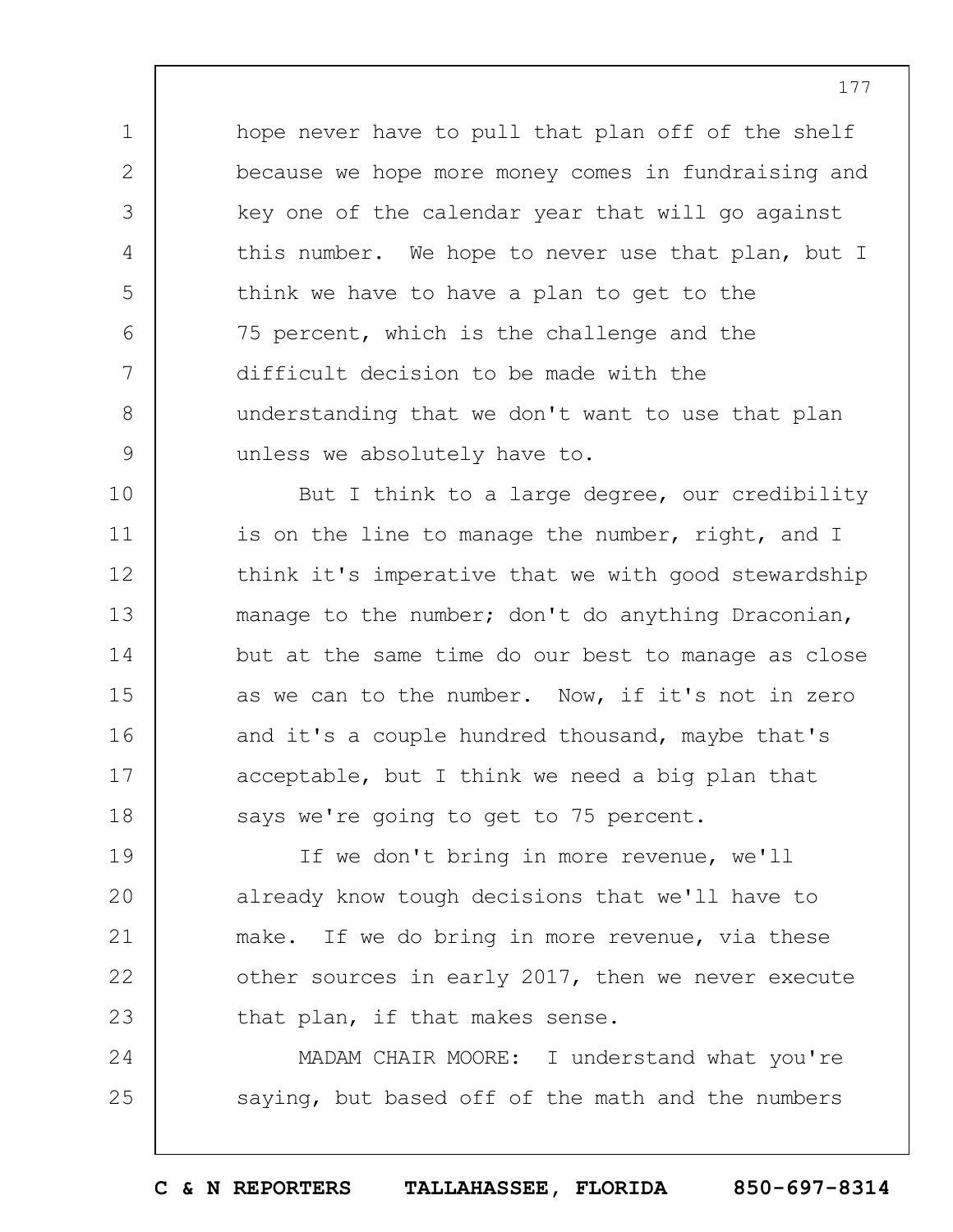1 2 3 4 5 6 7 8 9 10 11 12 13 14 15 16 17 18 19  $20$ 21 22 23 24 25 that VP Poole has shared with us, the 75 percent, is here. So Dr. Robinson is saying the development of a plan of what it will look like, yet there is the anticipated thought that there be some other dollars coming in, but in terms of the 7 percent, if we're using that as a trigger, that's here. VP Poole, am I correct? VP POOLE: Yes, I agree. TRUSTEE LAWSON: I think it's here pending there are no other revenues coming in, and I think that's still my question. VP POOLE: I've accounted for all of the revenues moving forward. TRUSTEE LAWSON: You've accounted for everything you believe to be coming in? VP POOLE: Yes. VP COTTON: If I could, Madam Chair, I think one of the variables that we have not discussed is where VP Poole has led us, which is, we are at the preface, if you will. So now what? And what we're saying -- and this is what AD Overton and what I talked about earlier -- we have taken Ms. Poole's number, and we're saying we're at 651. What now should Athletics do? One of the fundamental differences between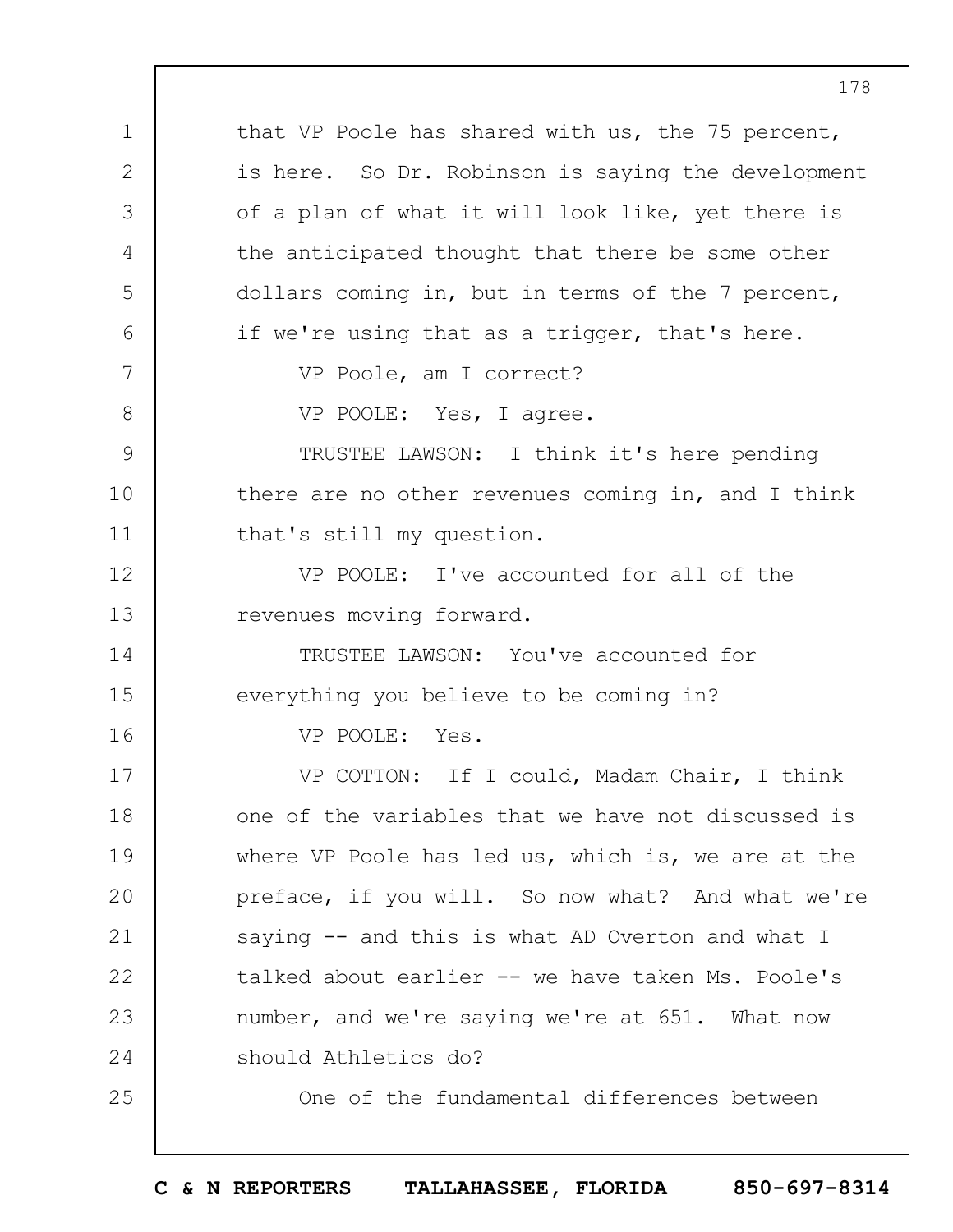where we are now compared to where we have been previously is until AD Overton and I met, I think last Monday, there had never been a comprehensive discussion between Athletics and Advancement in what to get out of that.

1

2

3

4

5

14

15

16

17

6 7 8 9 10 11 12 13 So what we have done is Athletics and University Advancement has put together a plan to raise the additional funding that gets us out of the mess that we're in. Quite frankly, we have not done that previously. Athletics did its fundraising. I think AD Overton shared with you that they raised close to a half-a-million dollars last year.

You heard me say that we had a record year last year. But we have not had that comprehensive plan that says, how do we raise \$1 million between now and June for Athletics.

18 19  $20$ 21 22 I just slipped Ms. Poole a note to get clarification that if we raise \$651,00 between now and June, just for Athletics, what does that do? And I think she shared that, if, in fact, we do that then this is a moot point.

23 24 25 So I'm saying to you the answer  $-$  and I don't make a habit of sticking my fingers in electrical sockets, but I'm going to go ahead and do it  $-$  the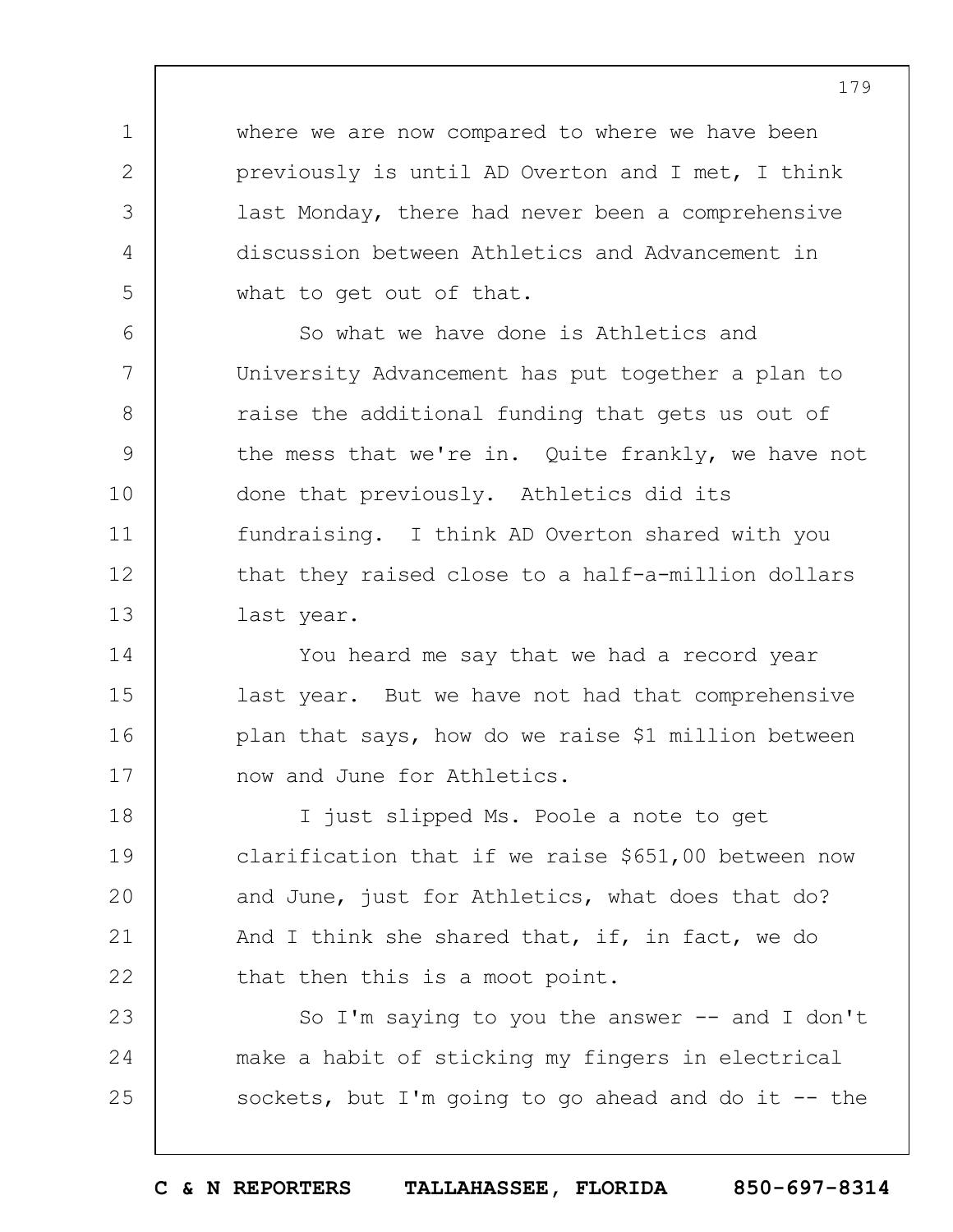1 2 3 4 5 6 7 8 9 10 11 reality is what we need to do, is we need to raise between \$651,000 and a million dollars, specifically for Athletics, between now and June, and AD Overton and I should be charged with the responsibility of doing that. I don't mean to say it's simple, but it does come down to that. That's the answer that goes back to the Chairman's point: How do we do that. And keep in mind, a apart of that is the Foundation also stepping up and filling some of those gaps while the money is being raised that we have already committed to.

12 13 14 15 16 17 18 19 TRUSTEE LAWSON: I think, Madam Chair, and Chair of the Foundation, Mr. Jones will probably call in about five minutes. But unless the Foundation can guarantee that, I don't feel comfortable leaning forward to say we're going to bet on that. I think Trustee Moore and I think Dr. Robinson have both said it best, we need to plan for the 75 percent, as tough as that is.

 $20$ 21 22 23 24 If you guys can't come forward with the other 651, the plan stays on the table or off of the table; we never execute it. But unless the Foundation is willing to commit to 651, I know I personally lean forward on 651.

25

TRUSTEE REED: What other sources of income?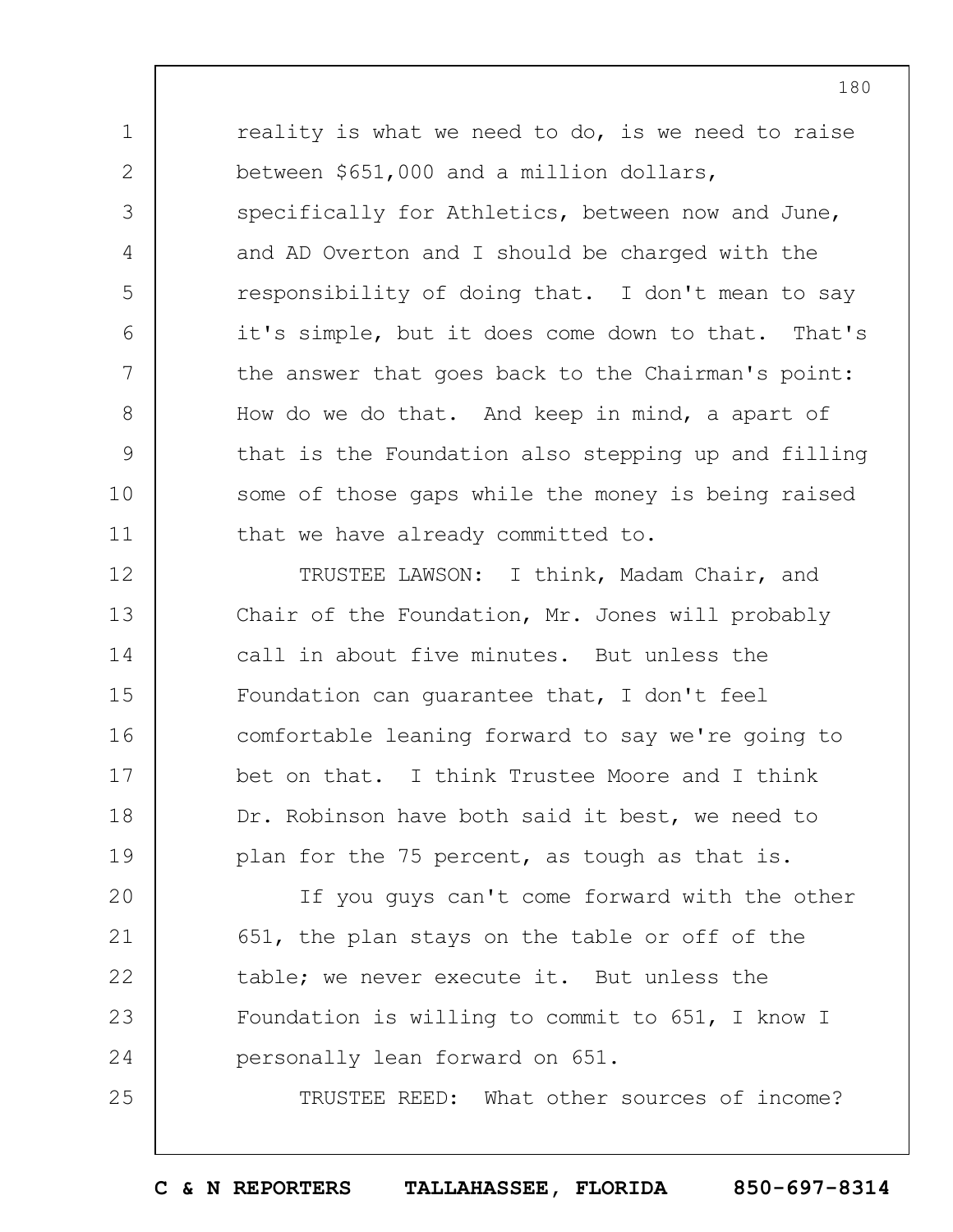If the Foundation is not, what are the potential sources of and other funds across the University's budget?

1

2

3

4

5

6

7

8

9

10

TRUSTEE LAWSON: No. Athletics.

VP COTTON: And Mr. Chairman, as a point of clarification, I was not committing 651 to Foundation funding. What I'm saying is there have been discussions about the Foundation assisting with other portions of this discussion, Bragg Stadium and that sort of thing.

11 12 13 14 15 16 17 TRUSTEE LAWSON: And I think that -- don't take it the wrong way on this, because Milton has been an outstanding partner to work with us on this issue, but we can't continue to operate in the red. We just can't. And unless the Foundation is willing to commit to the 650, I have a little heartburn with the plan.

18 19  $20$ 21 22 I think where Dr. Robinson and Trustee Moore was going is the right place to go. My hope is that we can figure it out with that plan with other things to come up with half, 3/4, all of that money and we never have to execute those things.

23 24 25 And I know Ms. Poole has been really vigilant, so all I would ask moving forward -- and I know we can't vote -- but before Wednesday, you three get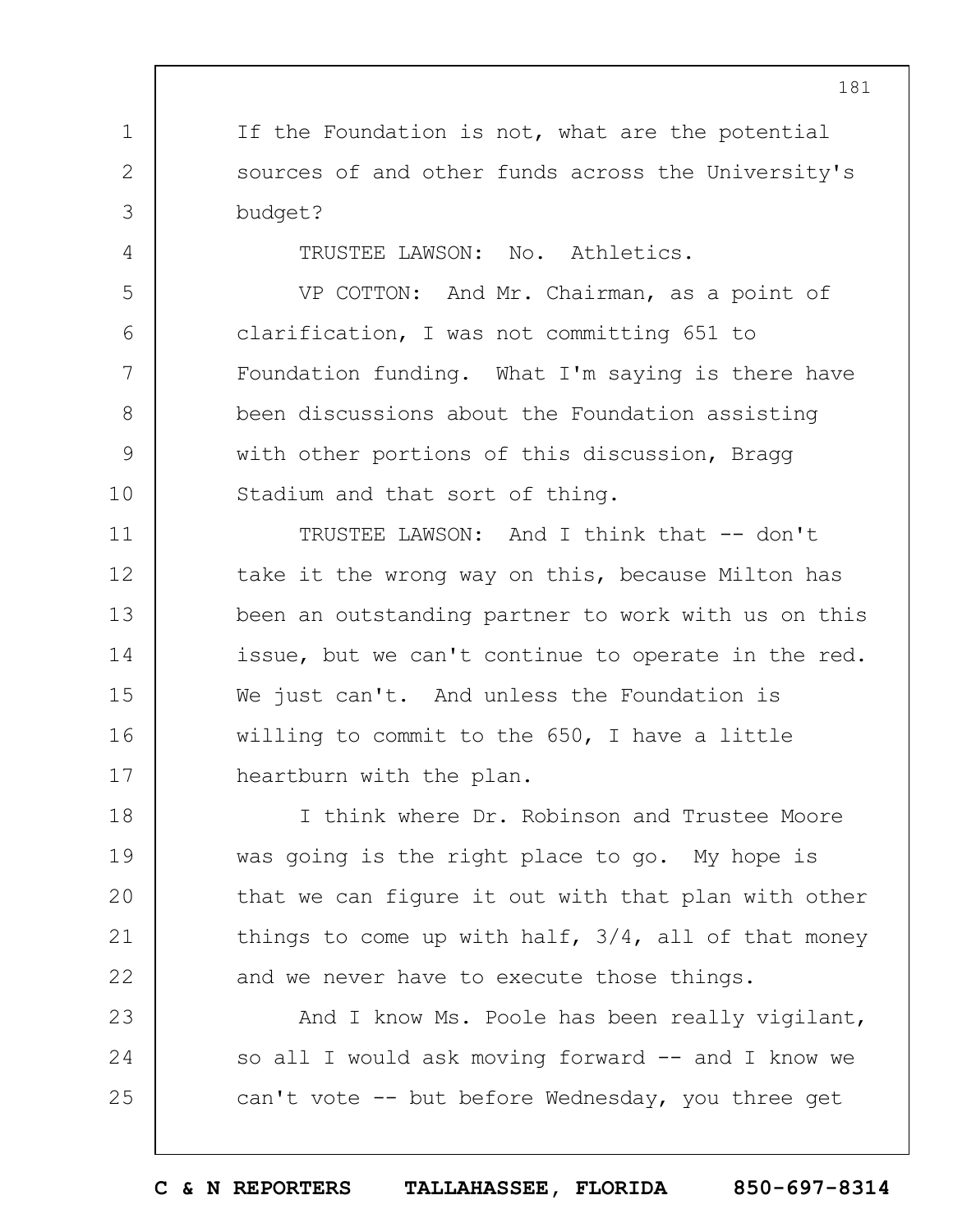1 2 3 4 5 6 7 8 9 10 11 12 13 14 15 16 17 18 19  $20$ 21 22 23 24 25 182 aligned on the numbers and that's the number we will support with the BOG. And then, unfortunately, AD Overton, share with us how you get to 75 percent -- and that's not a pretty sight, I get it -- and we will hold high hopes that you can raise the 651 but we'll budget to the 75. TRUSTEE REED: You can make 650. I'll give you the first thousand. VP COTTON: 650? Done deal. Mr. Chairman, are you down for the other six? TRUSTEE LAWSON: How about I match Trustee Reed? PRESIDENT ROBINSON: I don't want the laughter to overshadow what you just heard. Could you repeat that? TRUSTEE REED: I said, I'll give you the first thousand. TRUSTEE LAWSON: And I'll give you the second. MADAM CHAIR MOORE: I'll give you the third. VP COTTON: Wonderful. Thank you. PRESIDENT ROBINSON: I'll give you the fourth. VP COTTON: And Madam Chair, if I could? And I don't mean to make this too simple, but what just happened is why I'm saying to you that AD Overton and I can raise the \$600,000, just as we had that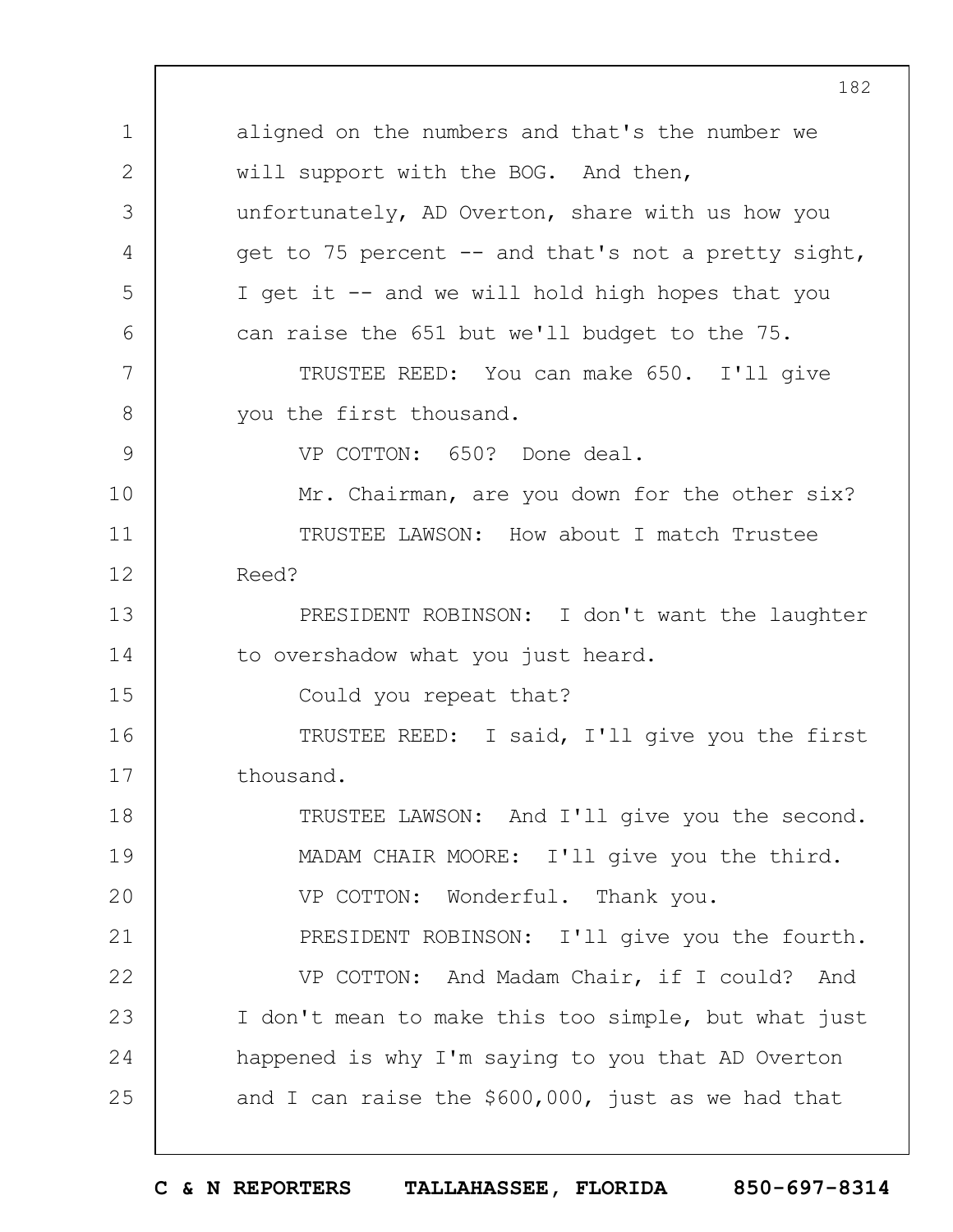commitment, and we will honor the suggestion of Mr. Chairman. But I'm comfortable -- he and I have talked about this -- that we can raise that money.

1

2

3

4

5

6

7

8

9

10

11

19

TRUSTEE LAWSON: What I think is important for Mr. Overton to hear is the commitment that we want to make to Athletics; however, we have a commitment of balancing this budget at the same time.

We believe in the programs. We believe in the people running the programs, but at the same time, we have to operate in a world with a balanced budget.

12 13 14 15 16 17 18 TRUSTEE REED: And I think it's important to realize that these programs are for the students and we have already made commitments to students to come here and be a part of these programs. It's part of the experience of going to a university, and so we have to keep our bargain to whatever end that is. So it's our responsibility.

MADAM CHAIR MOORE: Totally.

 $20$ 21 And Trustee Smith, you've been waiting patiently.

22 23 24 25 TRUSTEE SMITH: Yes. One of the commitments we have made is to further investigate the \$400,000 from the Rattler Boosters. I hate to beat a dead horse, but there has to be some reasoning behind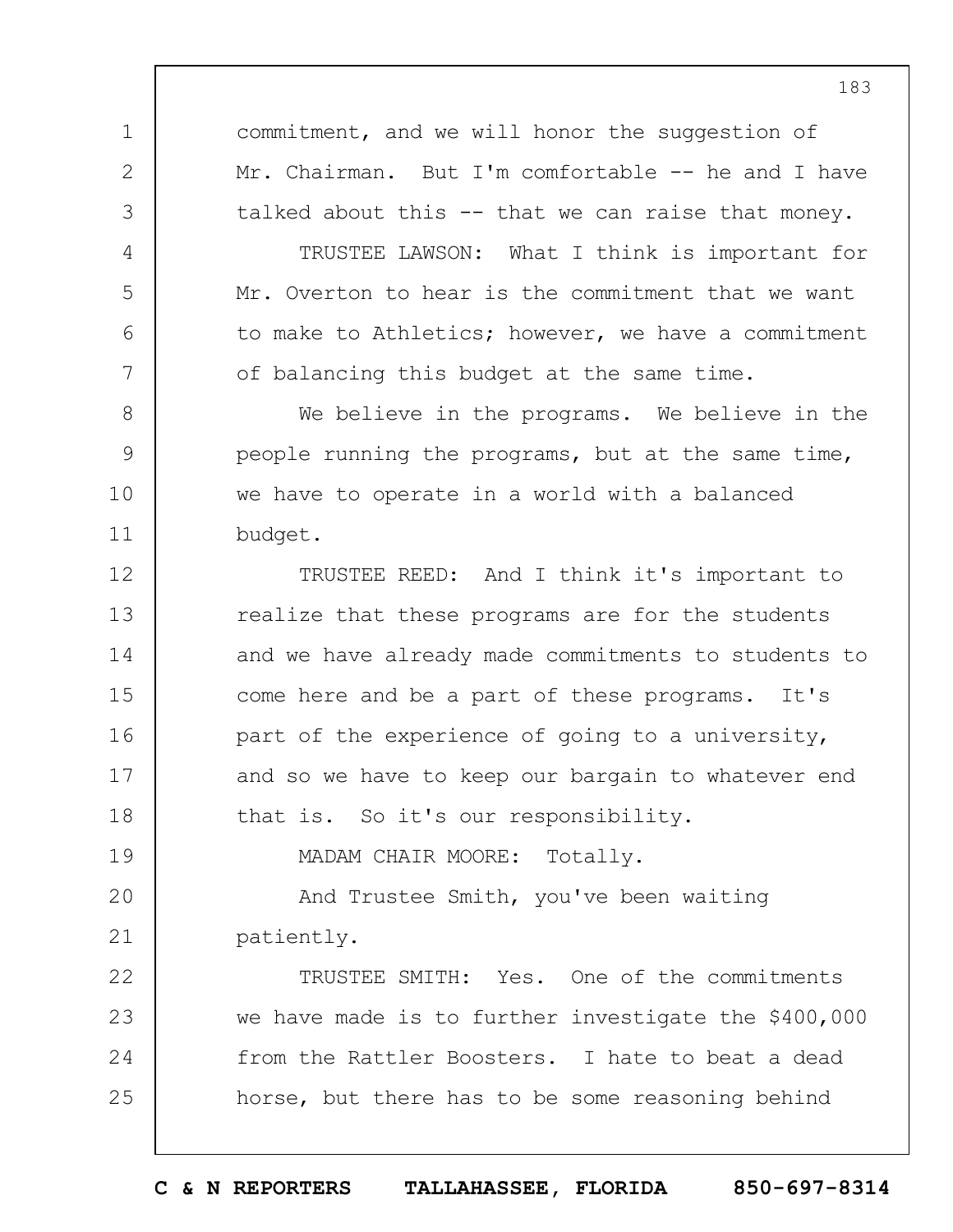why those funds aren't here anymore, and I still have not received an explanation. It just baffles me. 400,000? That's over half of our deficit and I don't have an answer.

TRUSTEE LAWSON: I'll address that in my capacity as Chair and as a committee member. When we talked about Athletics in the DSO, there was discussion -- and Trustee Washington is not here. Trustee Reed now assumes the mantle of that committee about an audit to make sure we understood where all of the funds were.

12 13 14 15 16 17 So that opportunity is still on the table. It will come through the Audit Committee, and if they decide to bring that record to the board, then that's what we'll move forward with. Because you have raised that question on several occasions, to your credit.

TRUSTEE SMITH: Yes.

1

2

3

4

5

6

7

8

9

10

11

18

21

19  $20$ TRUSTEE LAWSON: So I think we need to decide specifically what we're going to do.

TRUSTEE SMITH: Thank you.

22 23 24 25 MADAM CHAIR MOORE: Okay. Are there questions? Those on the phone? Okay. Let's proceed. VP POOLE: The next item is Bragg Stadium. So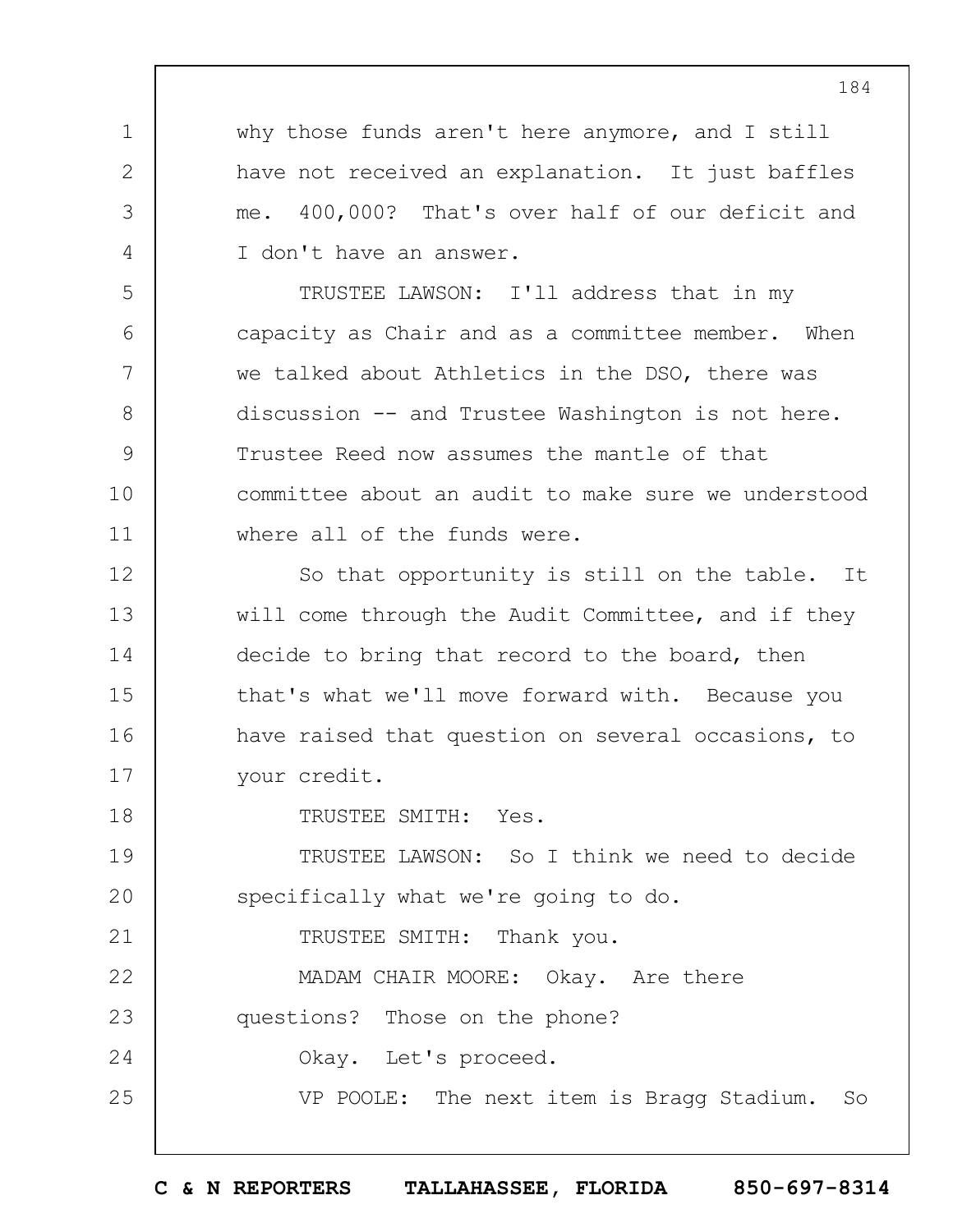Bragg Stadium has been in need of repair for many years. The current year, '15/'16 budget year, and the 2016 football season, we were able to make minor repairs, just enough patchwork to get through some life-safety issues, but our engineers and architects have assured us there's more work that needs to be done, and so they have given us a five-year approach to fixing the stadium and renovating the stadium with more focus on life safety and more immediate needs first.

1

2

3

4

5

6

7

8

9

10

11 12 13 14 15 16 17 So each of the phases represents a year, and so we're facing structural -- additional structural repairs, internal stair replacement work that needs to be completed prior to the fall of 2017 season. They have made it clear to us they will not approve us being in Bragg Stadium this fall if we don't have those repairs.

18 19  $20$ 21 22 23 24 25 So the first phase is 600,000, and then you'll see the other that make up a total of \$5.4 million. And so this  $600,000$  -- and this is an amount not to exceed. So we're working with our contractors to get it to be the least amount that it needs to be, but once we do the designs we'll have the final numbers. But this has just come back from our procurement process, and so we are needing

**C & N REPORTERS TALLAHASSEE, FLORIDA 850-697-8314**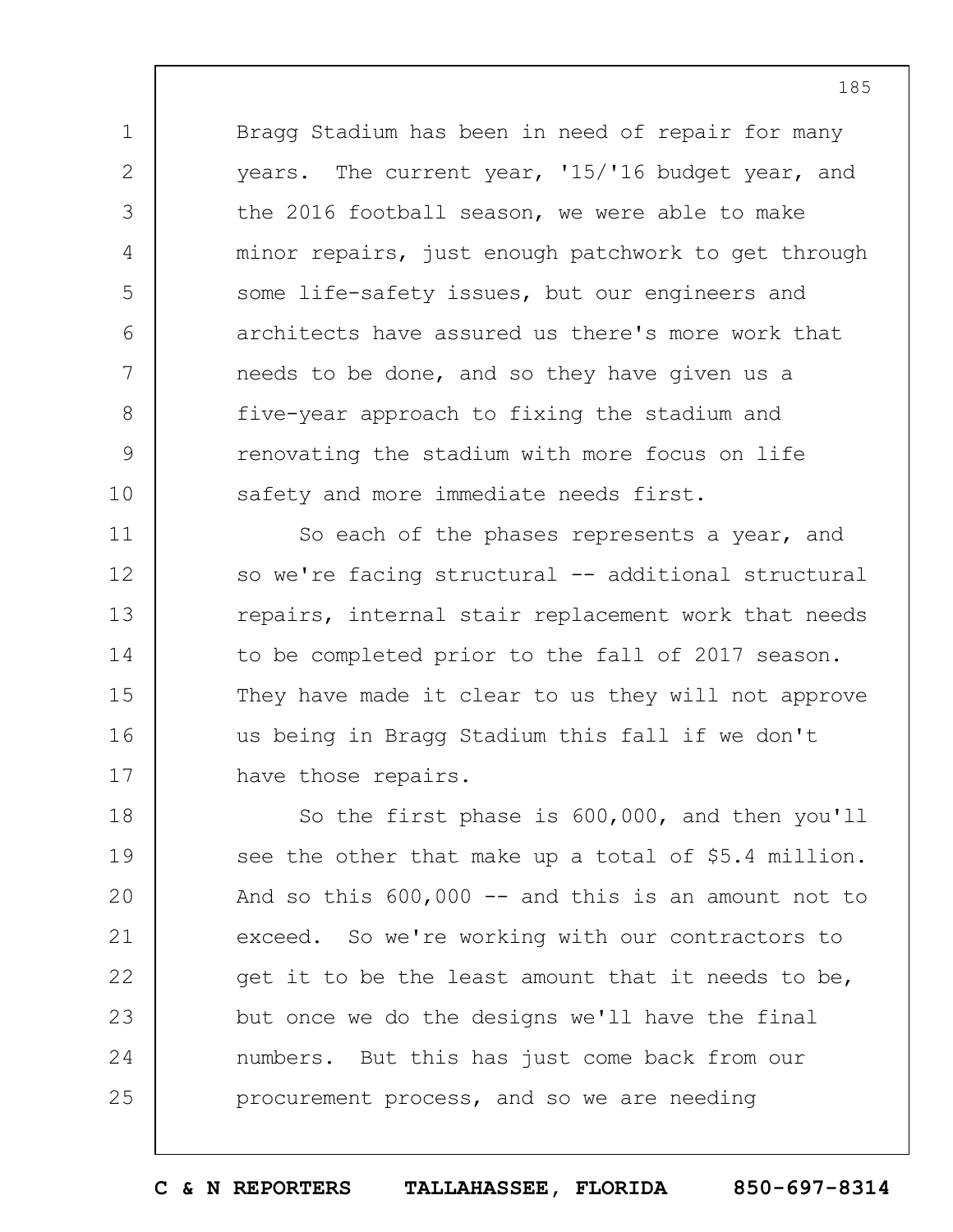additional 622,000 to be given to Athletics to make repair to Bragg Stadium in order to have the season this fall in Bragg Stadium.

1

2

3

4

5

6

7

8

9

10

This is not in the current budget that we just looked at, and so this will be another aggressive fundraising strategy that we're recommending, as well as developing a contingency plan. We've been dealing with working closely with AD Overton and the engineers to figure out what a contingency plan could be.

11 12 13 14 15 16 17 18 19 Now, also, that the P3 discussion is on the table and you've kind of given us the nod to move forward, this is something that's already in our ITN to deal with the Bragg Stadium, so we need to talk with our partners to see what role they could play in getting the rest of this work done. So that's on the table and we will work that as well, but the more immediate issue is we need to have that \$600,000.

 $20$ 21 TRUSTEE WOODY: You won't have to put down the bid again?

22 23 VP POOLE: We will not, because its already included in the ITN.

24 25 TRUSTEE WOODY: Great. That's good. VP POOLE: So VP Cotton would like to share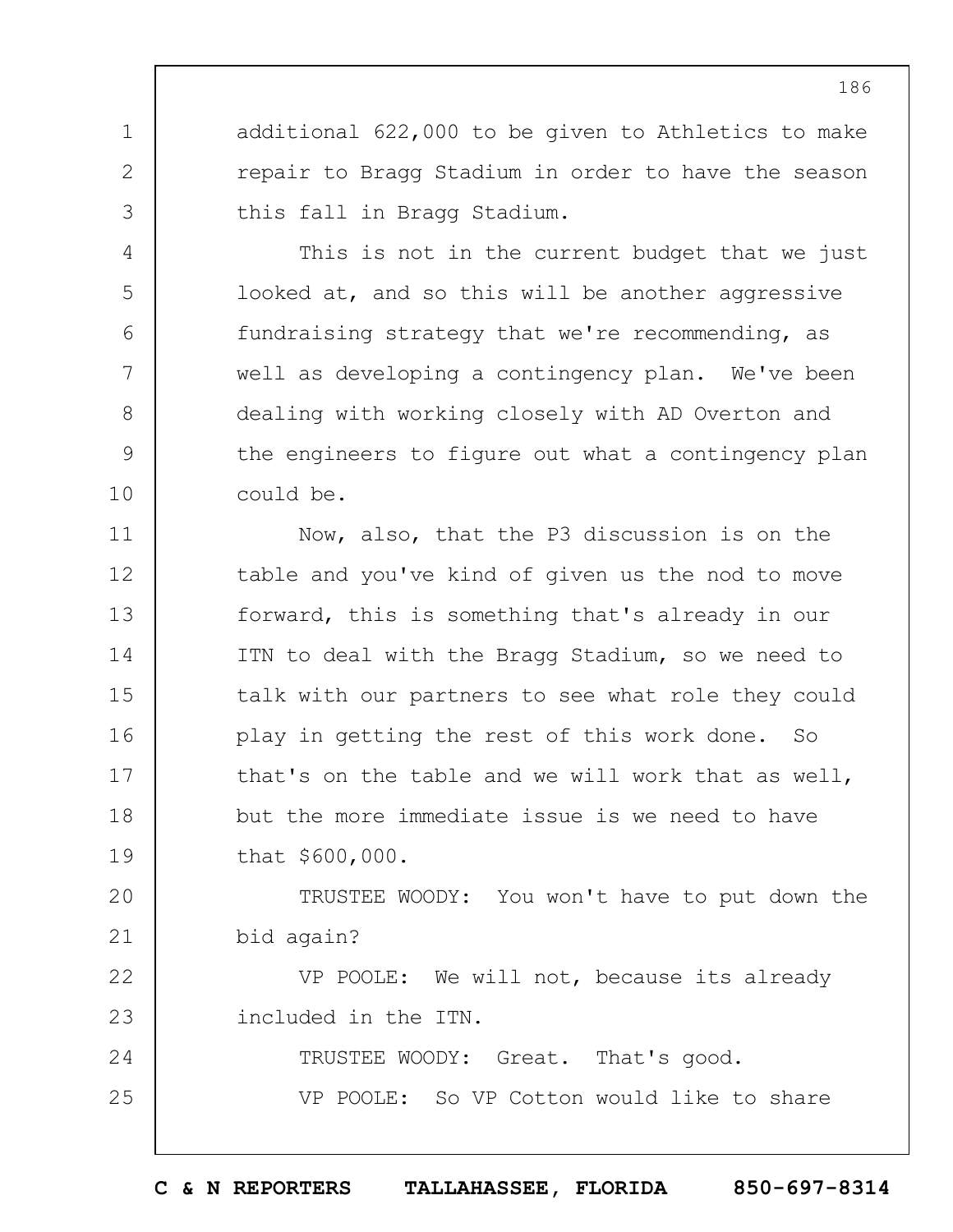1

2

3

4

5

6

7

8

9

10

11

12

13

14

15

16

his aggressive fundraising strategy for Athletics.

VP COTTON: And we kind of began discussion a few moments ago, but let me back up by asking you to take a look at kind of a snapshot, and it will help you understand why we're suggesting the strategy that we're suggesting.

If you will look, you will see that over the past ten -- but if you will look at 2010, basically we've raised \$3.2 million.

Starting in 2015, that tipped up, and last year you heard me talk about the record fundraising year. We are already almost at the level by halfway point of where we have been for the past 10 or 15 years with about \$2.5 million of gifts that are in the pike line that we're waiting to be closed and booked.

17 18 19  $20$ 21 22 23 24 25 So we are almost already at last year's total. As a matter of fact, Ms. English and I were talking, so we're confident that we're going to beat last year's total. I give that to you as a snapshot because I want you to kind of  $-$ - I want to frame this by having you understand that when you look at that, that is not fundraising specifically for athletics. That's general campus fundraising. So what we're being asked to do now is being asked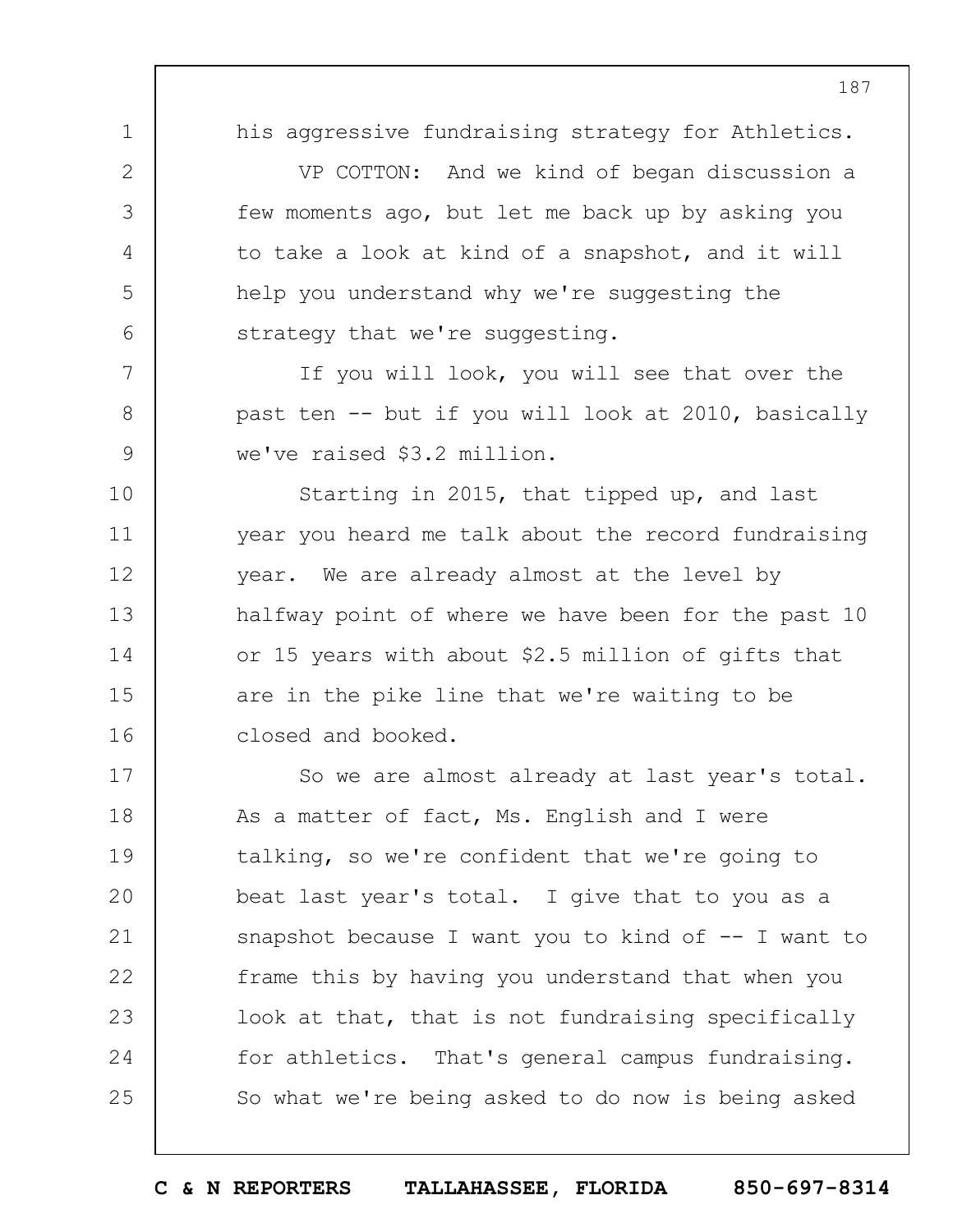to figure out a way of how we focus on fundraising specifically targeted for Athletics.

1

2

3

4

5

6

7

As kind of a backdrop, we have provided roughly \$2.5 million in athletic support over the past 15 months. So just in case we're saying, Well, why doesn't the Foundation provide the \$600,000 that's needed?

8 9 10 11 12 13 Well, the reason is because what I just said: We have provided over \$2.5 million in athletic support, and we're also going to be providing additional amount for the next seven years to pay back auxiliaries. So there just isn't money to write another check to bail us out.

14 15 16 17 18 19  $20$ 21 22 23 24 25 How do we address this? What I'm suggesting is that we take a look at doing something that we have not done in years, which is to realize that we have a wonderful commodity here at this university and an athletic program with a tremendous history. And we call the Rattlers home, and we say to Rattlers nationwide, "We want you to go big, and we want to redefine what it means to be a supporter of the athletic program here at Florida A&M University." And rather than just try and raise the \$600,000 in repairs, what we do is go back to AD Overton's challenge to us where he's saying he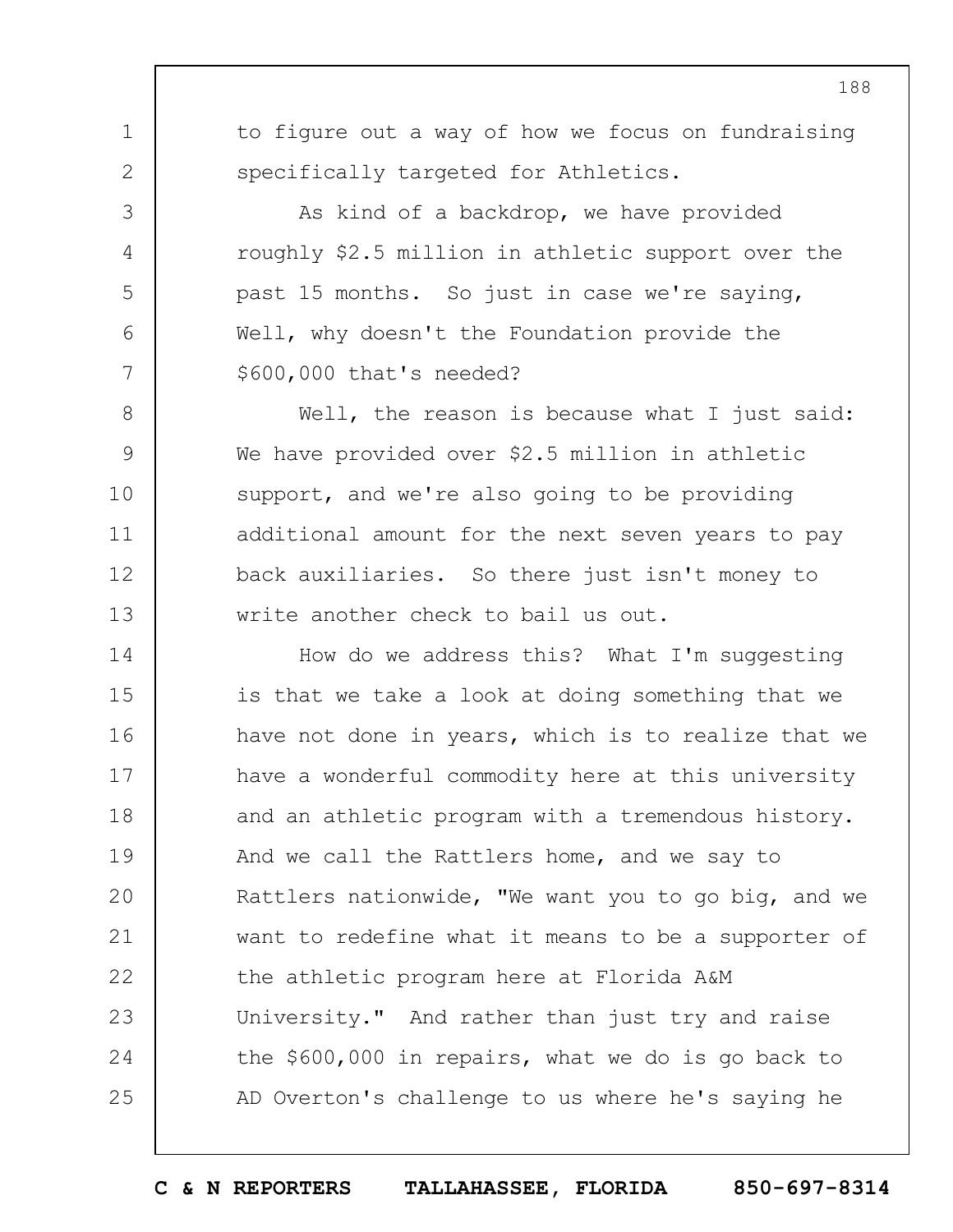needs \$5 million to retrofit and redefine athletics here at Florida A&M University.

1

2

3

4

5

6

7

8

9

10

11

So we're suggesting three things: One, that we implement a national Rattler challenge that will raise \$2.5 million, that we identify 150 donors who have the capacity to give or pledge \$10,000 over the life of a three-year campaign, and we reach out to our corporate community and implement a strategy that will help us raise the additional one million dollars. Of that would include the \$600,000 that we're talking about needing.

12 13 And if we can take a look at the last slide here.

14 15 16 17 18 19  $20$ 21 22 23 How do we get to the 600,000? What we now realize is we don't need the 600,000 all by January. What we're saying is -- and we've been told and I think Ms. Poole can correct me here - that we have a window that allows us through March to raise the first 225. So we're saying to you as it relates to Bragg Stadium alone -- not the entire 5 million, but as it relates to Bragg Stadium alone, our strategy for addressing that is AD Overton and I will raise the 225,000 by March.

24 25 We don't have to do 225 now. We only have to do 221, because four of you have already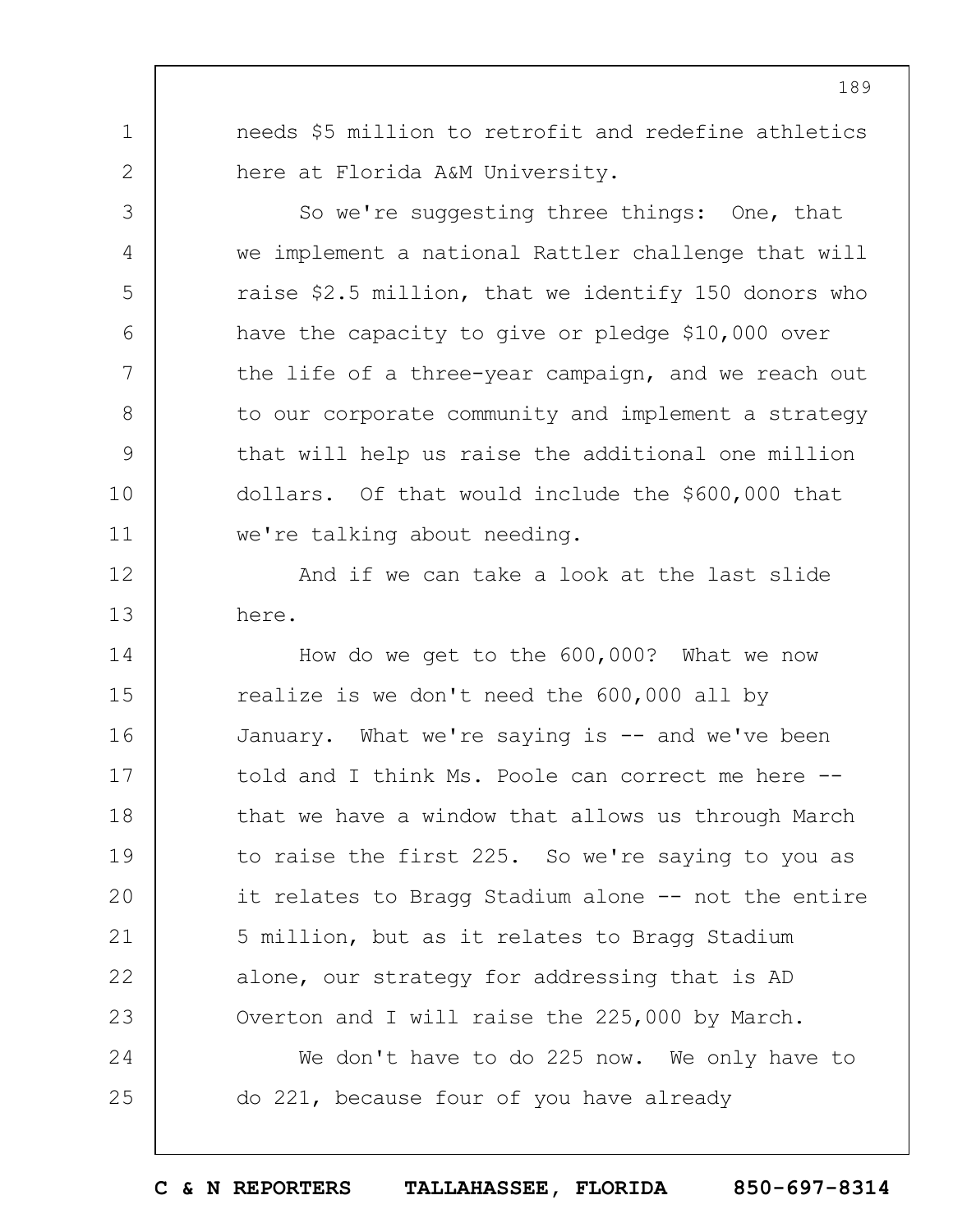contributed a thousand dollars a piece, but my point is, we can raise you the 225, which is what we've been told is required by March. We then have until June to raise the additional four. Once we do that -- and we're going to do that and we have the capacity to do that  $-$  that addresses the outstanding Bragg Stadium issue.

1

2

3

4

5

6

7

8

9

10

11

12

The broader issue that we've been talking about as it relates to fundraising needs for Athletics, we're suggesting that carve that out of a Capitol campaign. We're saying that we implement a \$5 million targeted campaign for Athletics.

13 14 15 16 17 18 19 If we follow that strategy, we address two things at once: One, we address the \$625,000 for Athletics that is needed by June, and we address the ongoing financial needs of Athletics. Because I'm sure AD Overton has heard us say we need to tighten or belt and address all of those other issues, and we're doing that.

 $20$ 21 22 23 24 25 Last thing I'll say, is, that in order for us to do that, we think that there are really four things that we have to do: One is we have to depart from this fundraising practice for what athletics does its own fundraising and the university advancement does theirs. I sent an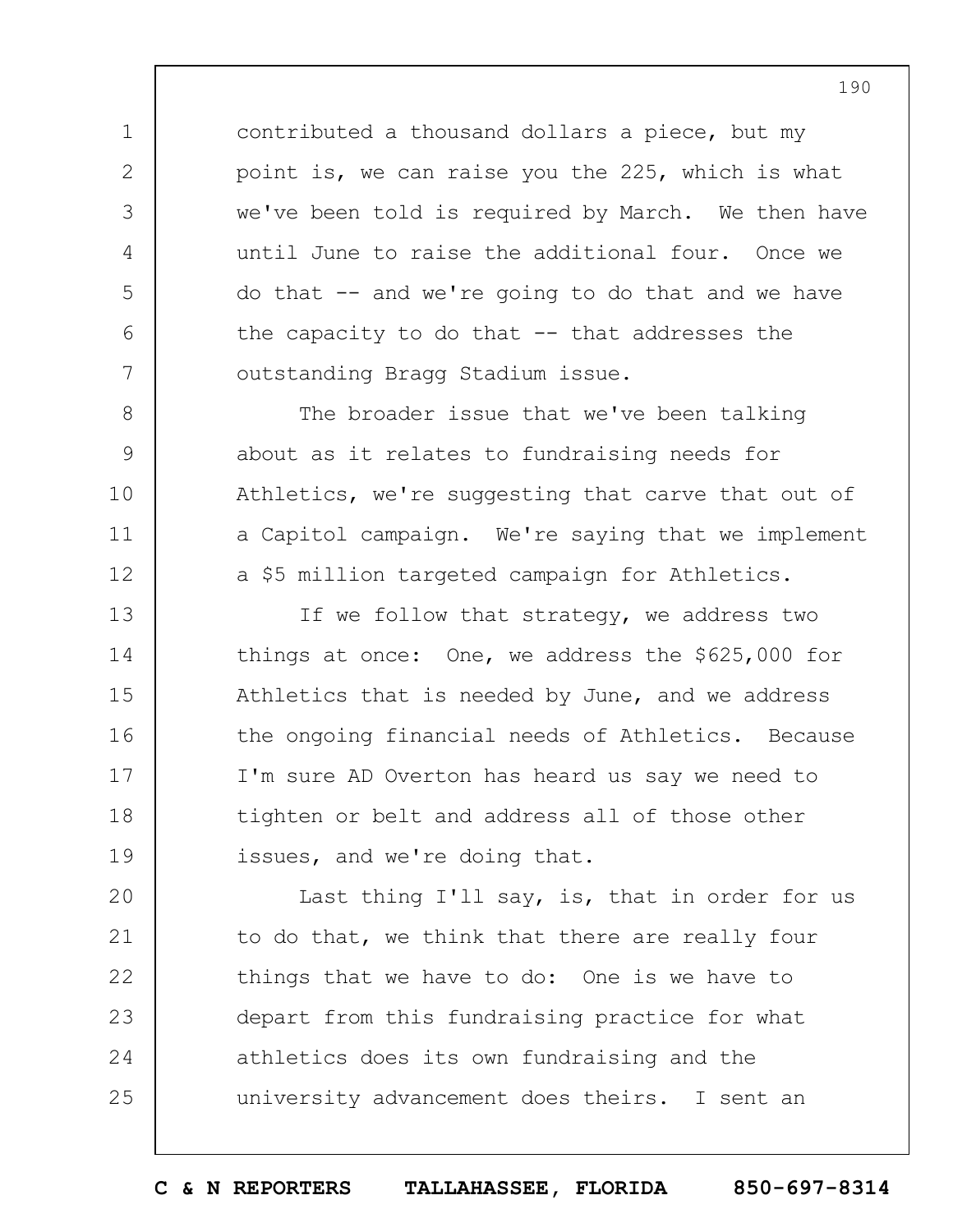e-mail, I think yesterday  $--$  maybe this morning  $-$ where our teams are going to be meeting to plan out this strategy.

1

2

3

4

5

6

7

8

24

25

The other thing is we need to increase outreach to those Rattler Athletic Alumni across the nation and convince them to start giving. That is not just general alum; those are those athletes who have benefited from a wonderful program.

9 10 11 12 We also have to redefine our corporate giving opportunities here. We have got to insist that corporations start reinvesting in the athletic program at Florida A&M University.

13 14 15 16 17 18 19 And then the last thing is we have to go back to AD Overton's five-year plan that he's already put on the table, where he's said this is what they need to do to rebuild Athletics. Once we start fundraising to that vision, I'm convinced we can raise the money. But to me, Chairman, all of those things have to be done.

 $20$ 21 And again, that's what we think can be done to address the six and the long-term gap that we have.

22 23 MADAM CHAIR MOORE: Comments related to VP Cotton's presentation?

Trustee Reed?

TRUSTEE REED: I think you have to account for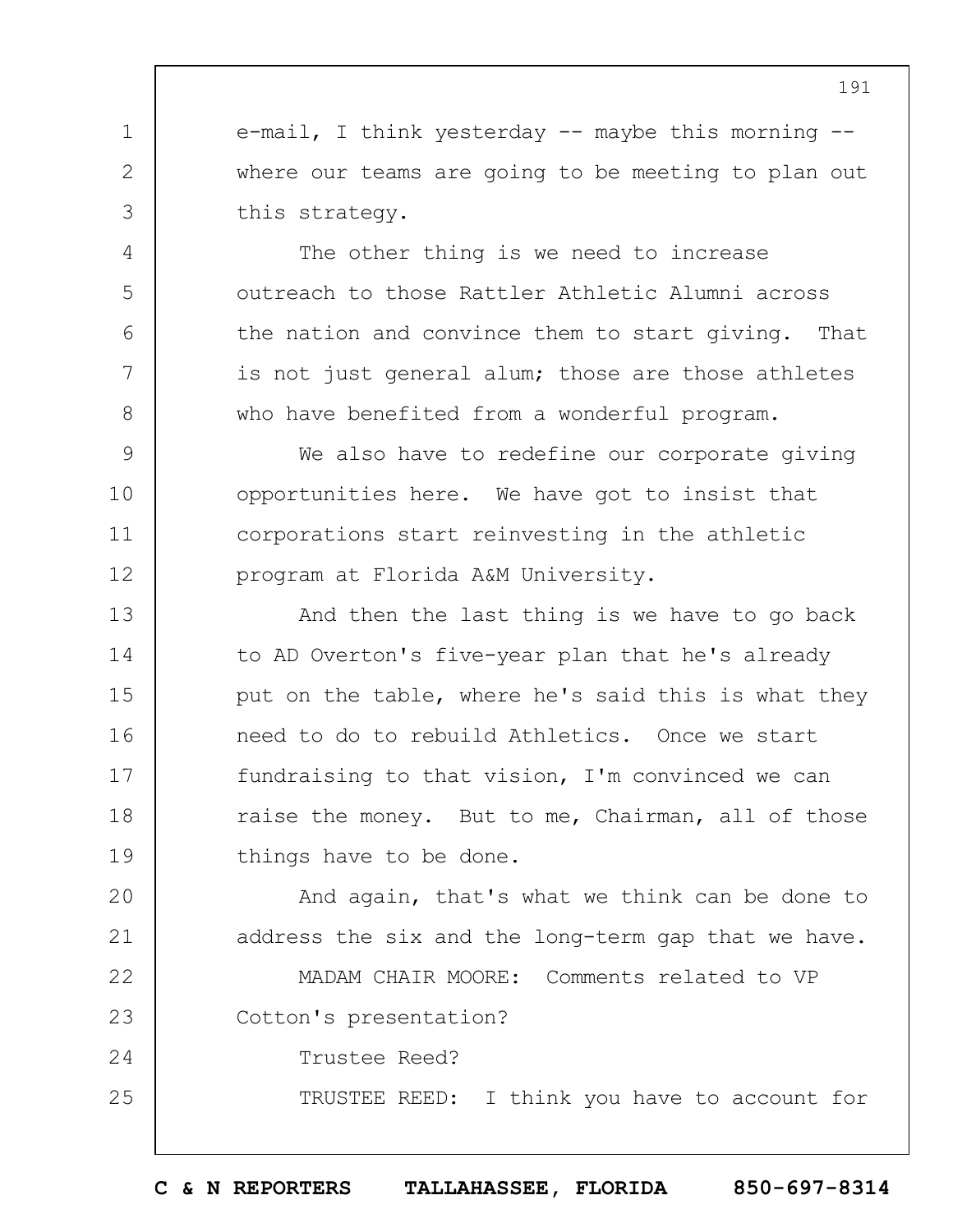1 2 3 4 5 6 7 8 9 10 11 12 13 14 15 16 17 18 19  $20$ 21 22 23 24 25 192 the 651 you are talking about as well. I think you have to double your numbers, the 225 and 400. VP COTTON: Yes. VP Poole corrected me about that as well. TRUSTEE REED: To 1.2 million is what you need. VP COTTON: Done. Seriously. We can do that. But yes, she did correct me that 651 was not factored in. MADAM CHAIR MOORE: You're recognized. TRUSTEE LAWSON: I think the fundraising plans are aggressive, and they look good, but what would be our alternative plan if the fundraising plans don't come to fruition? This six-plus-hundred thousand for Bragg is a necessity, right? We have to do that to run football season next year. We will probably get a lot of this through fundraising, I'm sure, but I would love to just look at what are our options. I know our bond rating isn't great, but could we borrow money? Could this become a PECO expense? Is this a deferred maintenance expense that we can leverage in some other way? I just want to look at other options to get the 620-plus, because we have to have football next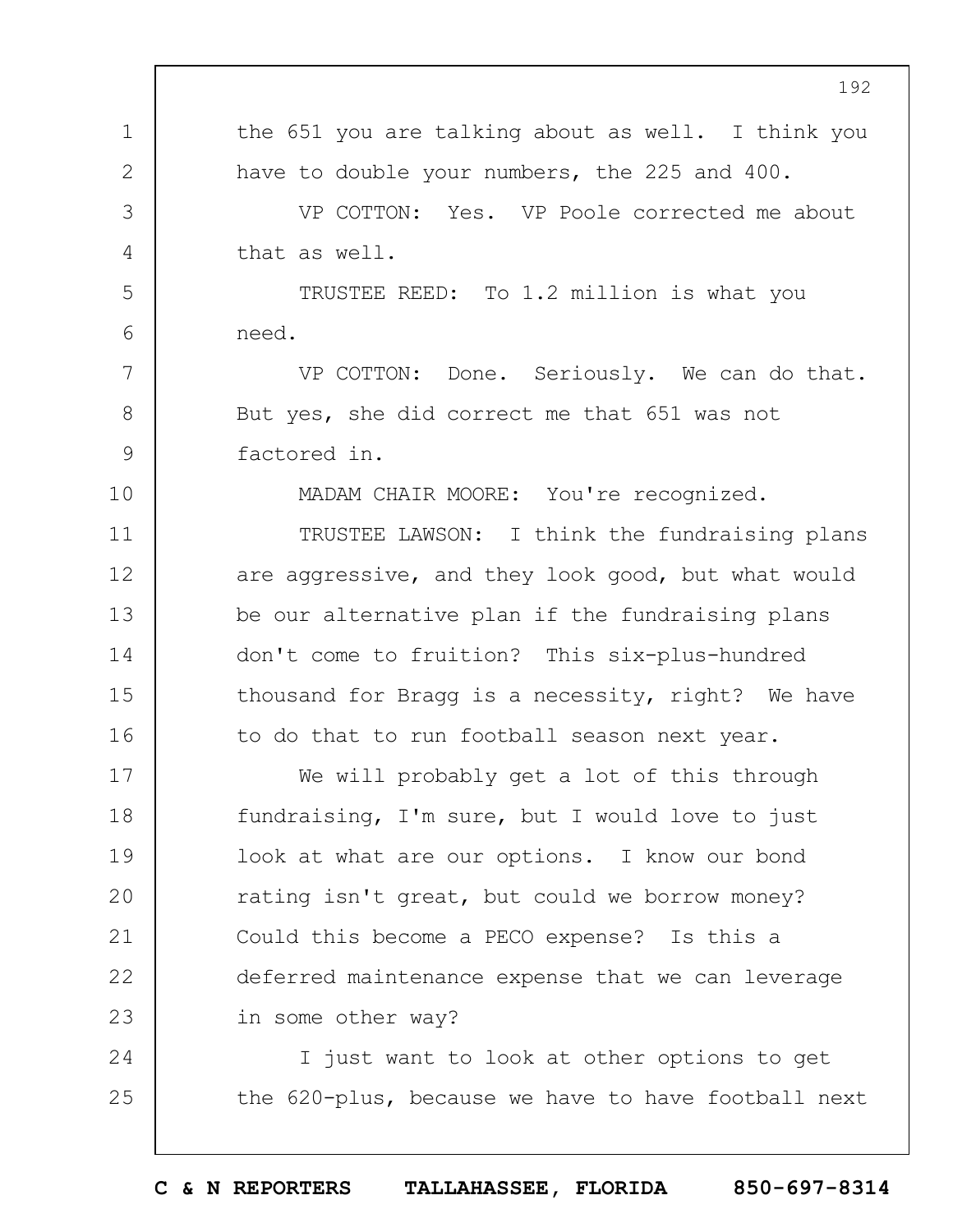year. That's a given. And we have to do 600-plus to make the stadium safe. That's a given. Fundraising is one way, but what are a couple of other options so that we are guaranteed if plan A doesn't work, plan B fills in the gap, et cetera, to get us to the 622 or whatever it is.

1

2

3

4

5

6

25

7 8 9 10 11 12 13 14 15 AD OVERTON: Let me start, if you don't mind. First off, we're going to continue to work with facilities planning and engineers to have a design done so that if there's an opportunity to sharpen pencils and extend the amount of years that we have in order to do the repairs, then we're going to do that. So we have already initiated that process. And we walked yesterday with the engineers and construction company.

16 17 18 19  $20$ 21 22 23 24 TRUSTEE LAWSON: I think you have to continue that work, like you said. But I just want to look at a couple of other options to get to the 600,000, because in my mind, that's a must-do. We have to be ready to open Bragg Stadium for football season, safely, right? So whether that's borrowing money, or what have you, you know, I just want to make sure we have a plan B to get there because that's a must-do.

VP POOLE: So our contingency plan is if we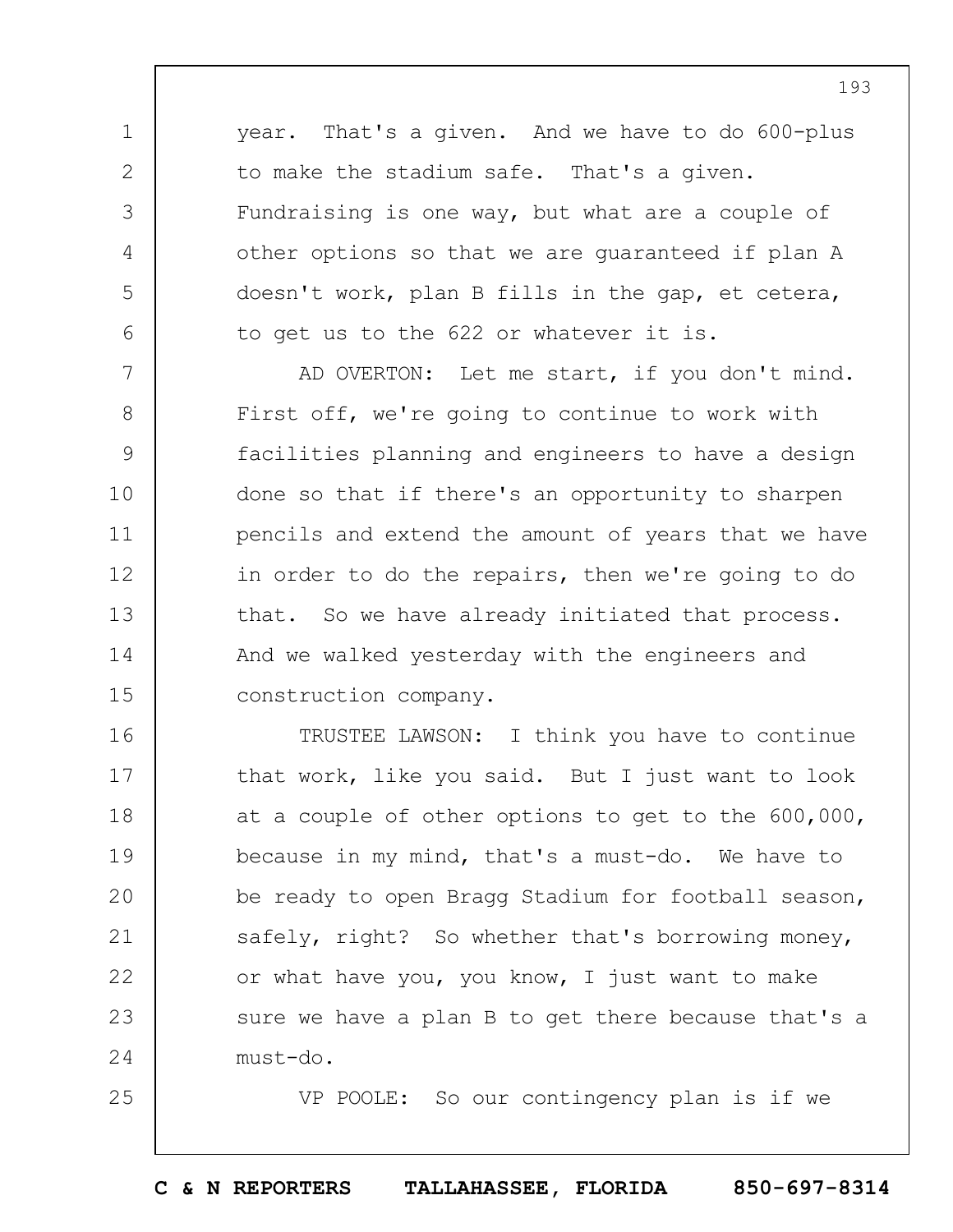don't raise -- so there's two pieces. There's the budget deficit piece, which is now 647. So we need to raise the 647 for the operating of the budget, and you'll need to raise the 622 for Bragg and hope that it's less.

1

2

3

4

5

6

7

8

9

10

11

12

We have to have a back-up plan. If we don't raise the 622 for Bragg, we've been working with engineers to locate zone, and if we need to move patients to safe zones or install portable seating, that's something we can do just to get through the season. But I think in terms of financing, our P3 option is going to be our best option.

13 14 15 16 17 18 The climate, I don't think now is the right time to go get a loan for Athletics because our financial statements aren't strong for athletics. And with everything else, we can't use a self supporting auxiliary. We can't use PECO dollars or any E&G or auxiliary funds for Athletics.

19  $20$ 21 22 23 24 25 But I think a P3 option could be viable, and we can work with the partner to work us through the final phases of that 5 million; even maybe come up with the 622 that we need. We never really know until we negotiate. So I think that's all on the table and that's probably the immediate plan that we have.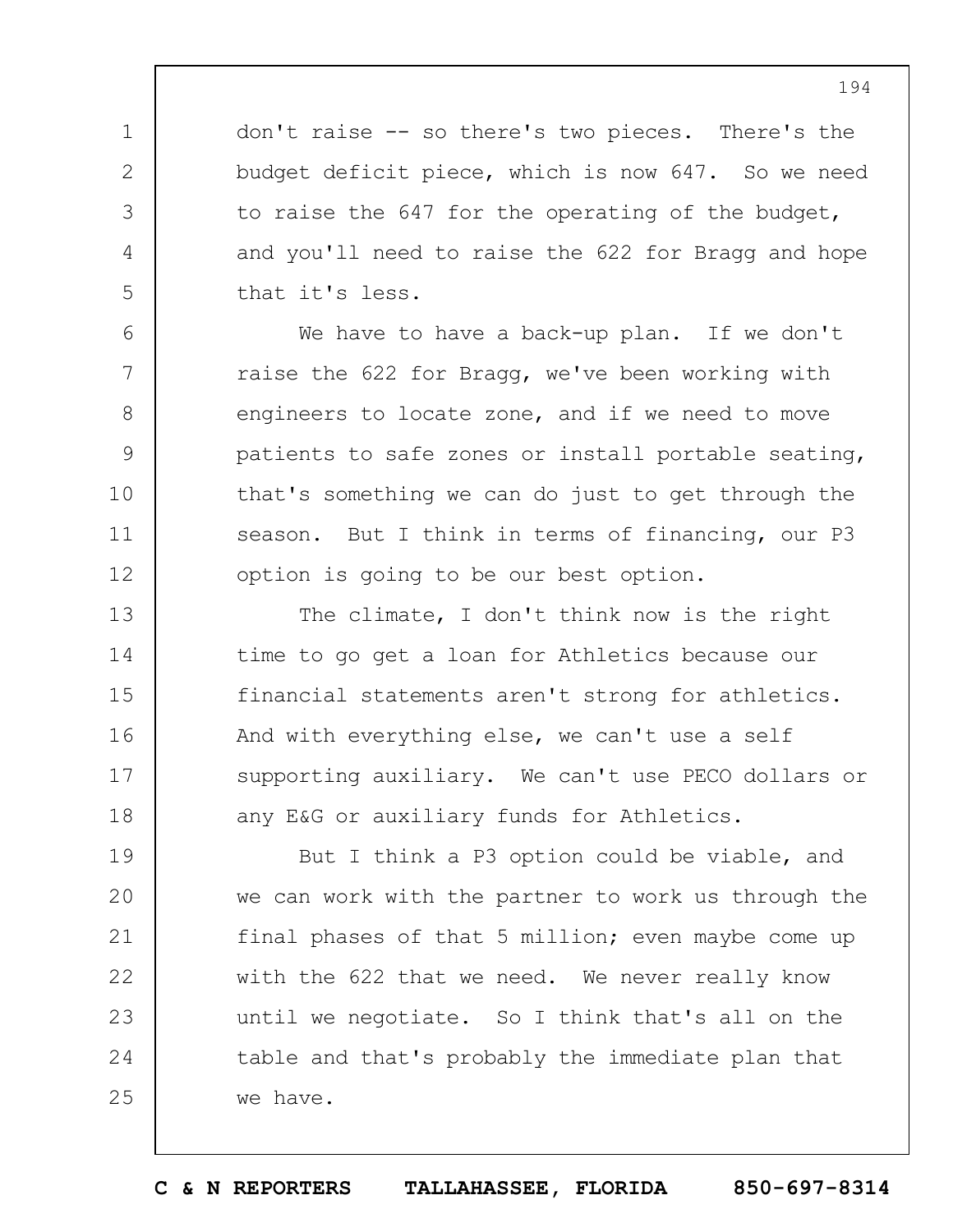TRUSTEE LAWSON: I'm just saying to give us a comfort level. I think we need to see multiple options so we can sleep at night knowing that we'll open Bragg Stadium for football.

1

2

3

4

5

6

VP POOLE: That and fundraising for football so we can plan.

7 8 9 10 11 12 13 14 AD OVERTON: And I'm going to ask you to believe as well. I'm going to put it out there and here's why. This is not a fantasy. We're up in just about every measurable thing that we have. We're up in fundraising. We're up in season tickets significantly. You know, this has been tracking for the last two years. Even when we won one game, all right?

15 16 17 18 19  $20$ 21 So our metrics are up. And we do have some excitement around the program. Even our winning percentage is up, and not where we need to be at all, but if we look at how our Rattlers have responded to just a small difference -- just to the small steps that we've taken, they have responded quite well.

22 23 24 25 Because again, I want to put this thing in perspective. We were in a hole and we didn't get here over night. And so what I'm asking of the Board is to have the faith that, look at the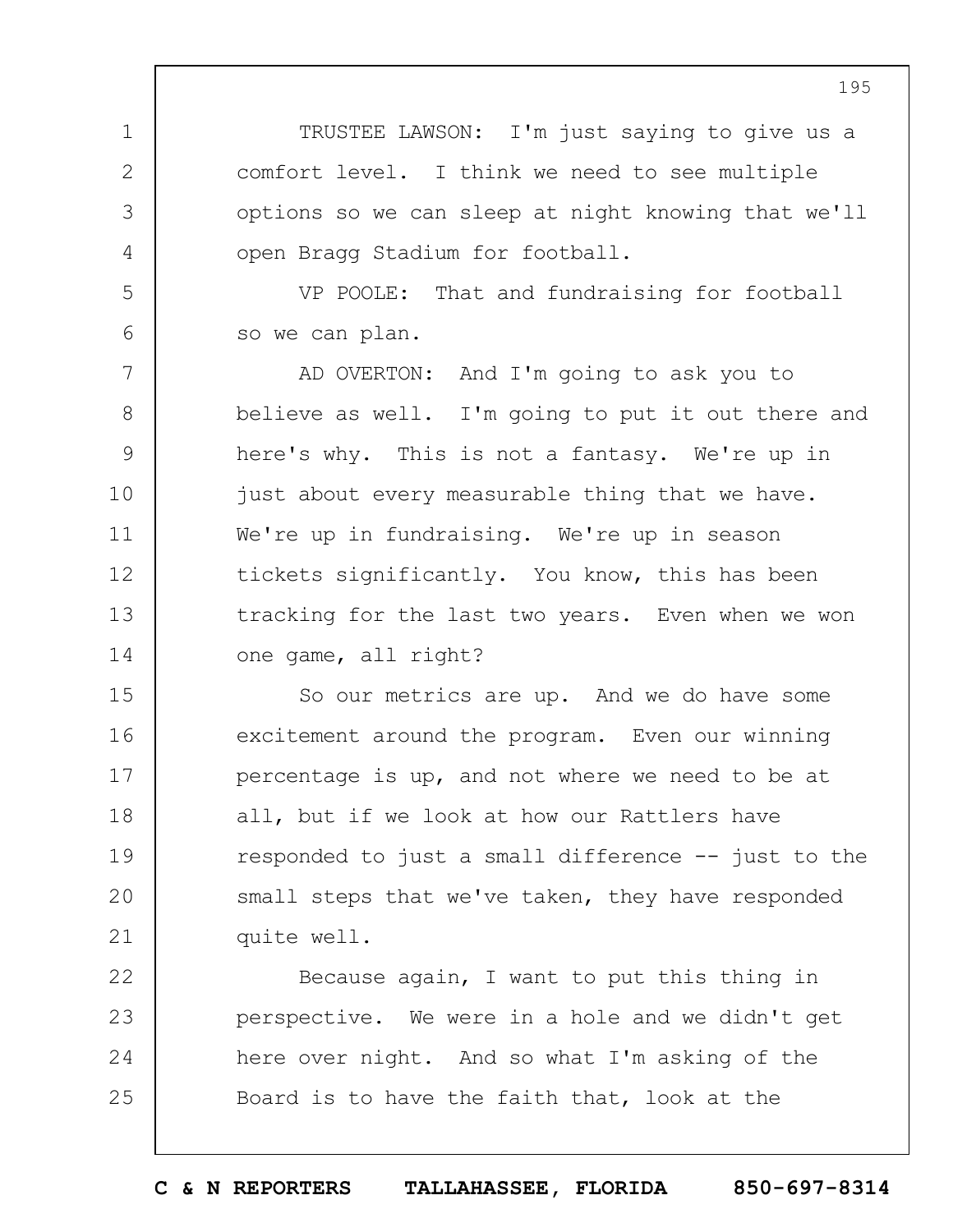1 2 3 4 5  $6\overline{6}$ 7 8 9 10 11 12 13 14 15 numbers. They're not exactly where you need to be, but we started the season not quite knowing that these have this level of issues relative to the Stadium. So even though, we're going to make it, and Rattlers have to believe that we're going to make it. From this route, that's what we have to believe. I really understand from a business perspective that we have to understand the contingencies. But that is not an option not to play in Bragg Stadium, so we are going to make sure we hit the ground running and we make it happen. MADAM CHAIR MOORE: Thank you. Other comments? Ouestions? Okay. VP Poole, we will transition to the last section.

16 17 18 19  $20$ 21 22 23 24 25 VP POOLE: The last section is high level issues. So these are issues that we just want to put out on your radar; things to just kind of be aware of. They are out there on the horizon. So we talked earlier about P3s potentially being rated as separate indirect debt issuances. That's something we will be watching with the Board of Governors and Division of Bond Finance. They'll be providing guidance on how to respond to that. We don't have a P3, but we'll see what happens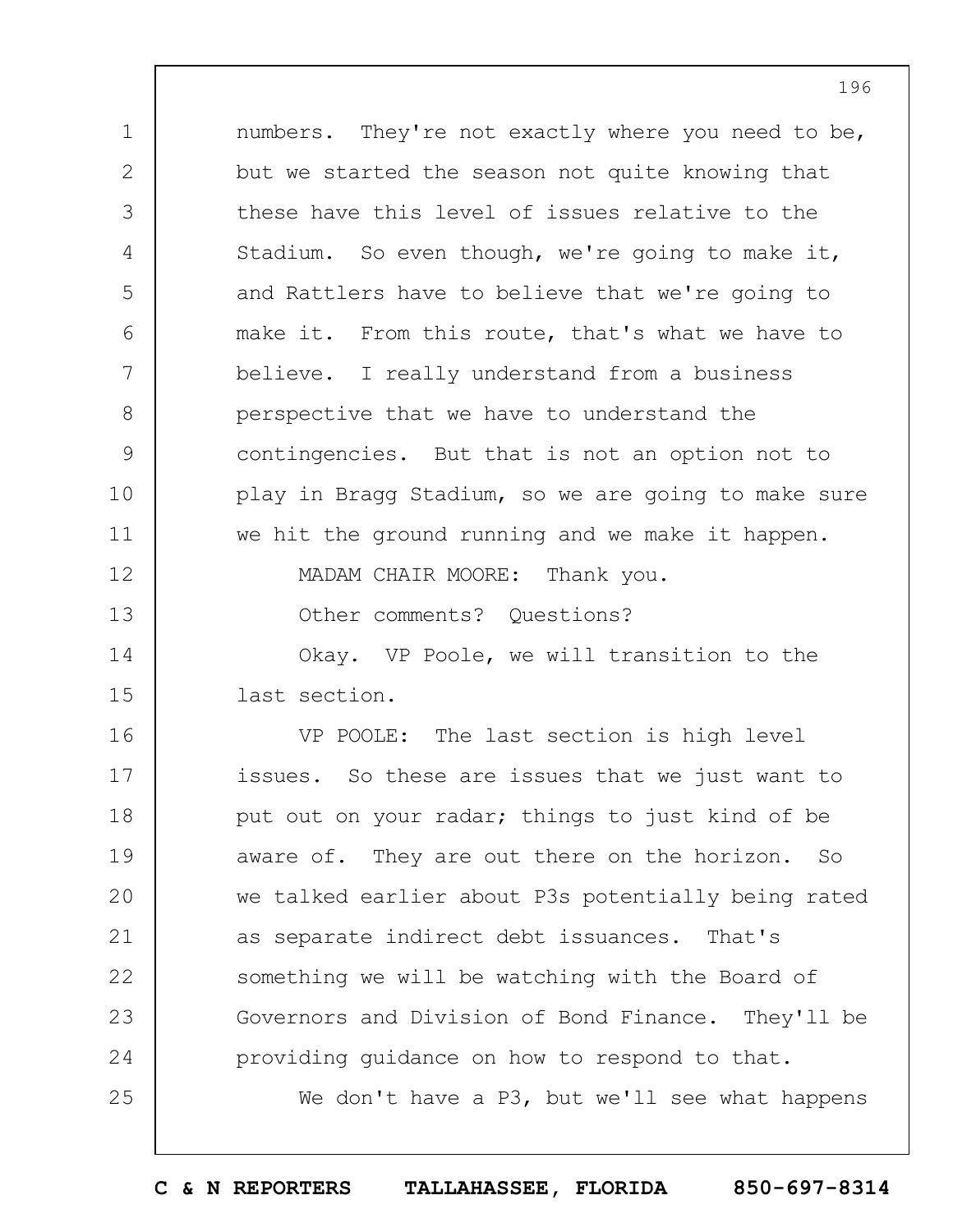to our sister institutions that have P3s that are more than one year. They can be rated, and we'll see what effect that has on us.

1

2

3

4 5 6 7 8 9 10 11 12 13 I have in your resource materials an article about the Moody's Higher Education Outlook. It just came out this month and just wanted to tell you there is expected revenue growth and there is expected strong demands, and Moody expects to see growth about three percent for tuition revenue. And total enrollment growth about -- being modest -- about 1.5 percent, so just kind of keeping that in mind with our enrollment trends and our budgeting.

14 15 16 17 18 19  $20$ 21 22 23 Also, wanted to let you know that we need a consistent peer group, and we have been talking about this with our Provost and Dr. Robinson as well with preparing the strategic plan and work plan. If you notice for facilities purposes, we have a group of peers. For strategic plans, we have a group of peers. When we go to  $-$ - there's a different group of peers, so, and we just need to make sure we're consistent in how we're defining our peers.

24 25 Also we'll talk more about enrollment trends and we'll get the strategy from Dr. Hudson.

**C & N REPORTERS TALLAHASSEE, FLORIDA 850-697-8314**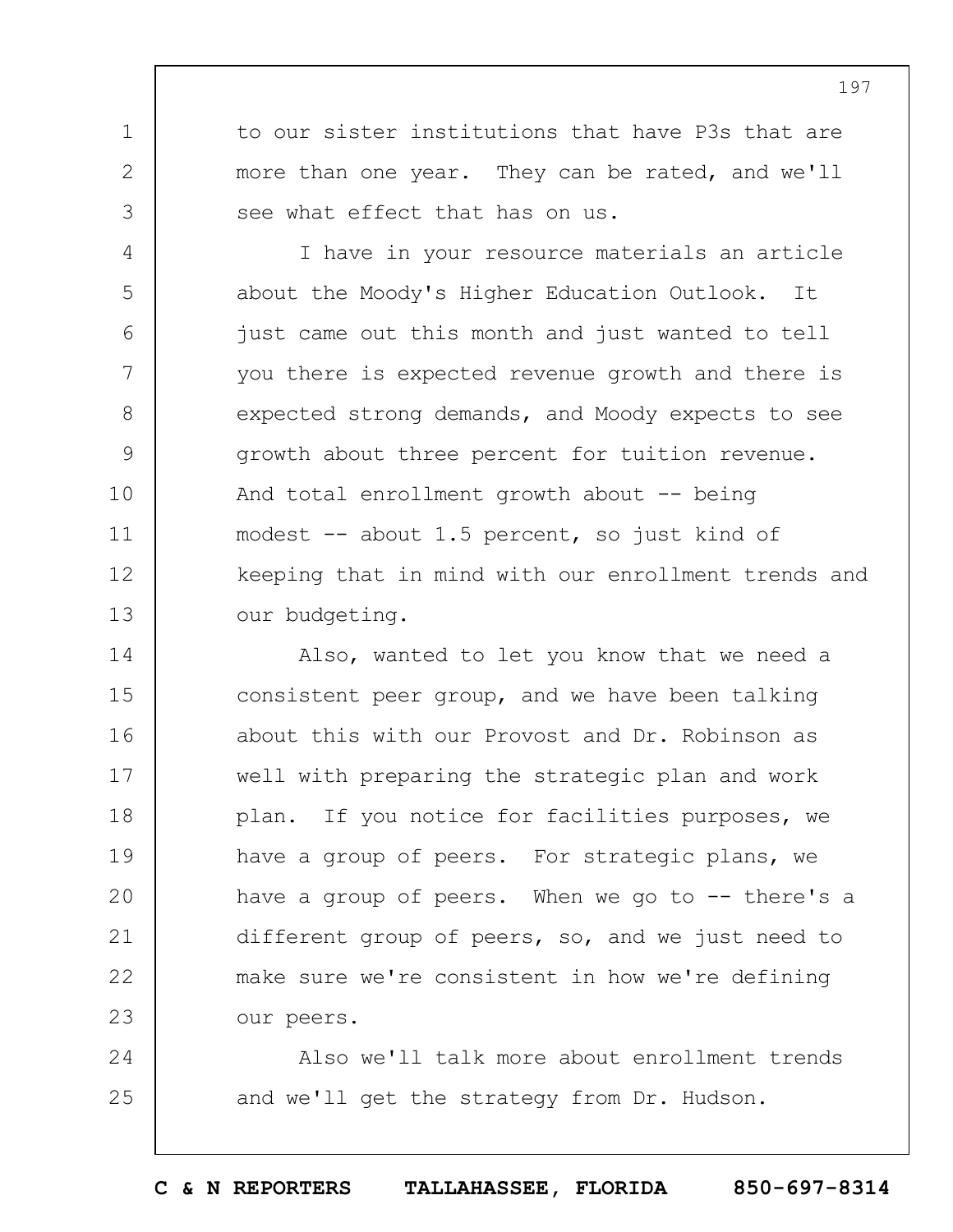And then, we just came back from the SACs conference, and there are some core principles and comprehensive standards that relate directly to this committee, so I just wanted to bring to your attention, this is what SACs will be looking at: Control of finances, financial stability, financial resources, control of fiscal resources and that we're operating and maintaining appropriate fiscal resources for the needs of our students. So those are things we need to be monitoring going forward.

1

2

3

4

5

6

7

8

9

10

11

12

13

14

15

16

MADAM CHAIR MOORE: Are there comments or questions related to those things on the horizon or things we need to be aware of?

If not, then what I would offer -- and I'm sure you all would be in agreement -- our thanks to VP Poole as she makes her transition.

17 18 19  $20$ We had identified this as a task and/or goal to have this workshop to make sure that we were able to establish a foundation for those that were new as well as a refresher for veterans.

21 22 23 24 25 But I thank you. I know your last day is around the corner, but for committing and actually taking this on, and I think, doing it in a great way. So we appreciate your service, as well as everybody else that played a role in pulling this

198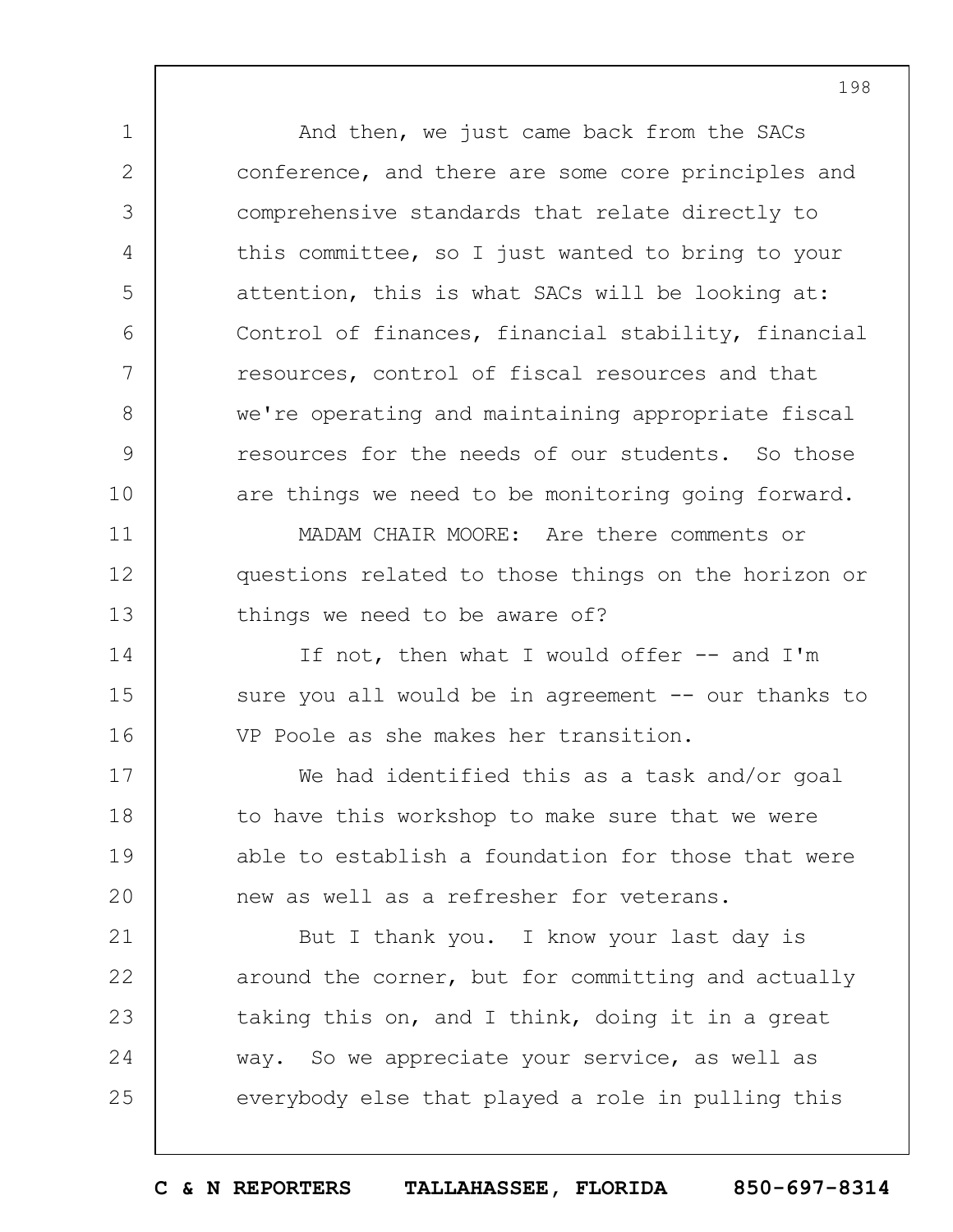1

2

3

4

5

6

7

8

all together.

Dr. Robinson?

PRESIDENT ROBINSON: Yeah, I also want to thank VP Poole for her service to the University. I've got a chance to work with her since 2012. I don't know what attracted her to those kitty-cats down there in Daytona Beach, but anyways, I think you prepared her well for the job.

9 10 11 12 13 I want to thank you for taking the time, as much time as I know you could have been dedicated to leaving, and you dedicated to working with Dr. Ford in transition. So I just want to extend to you my special thanks for doing that.

14 15 16 17 And I also want to welcome, officially, Dr. Ford, who will be take the hammer in just a couple of days, and welcome you in to the fold as well.

18 19  $20$ And thank you for your entire team, and AD Overton, VP Cotton and others who have contributed to the success.

21 22 23 I'm a little bit jealous, Trustee Moore, because it took us five hours to get through this yesterday.

24 25 MADAM CHAIR MOORE: I've got the velvet hammer over here.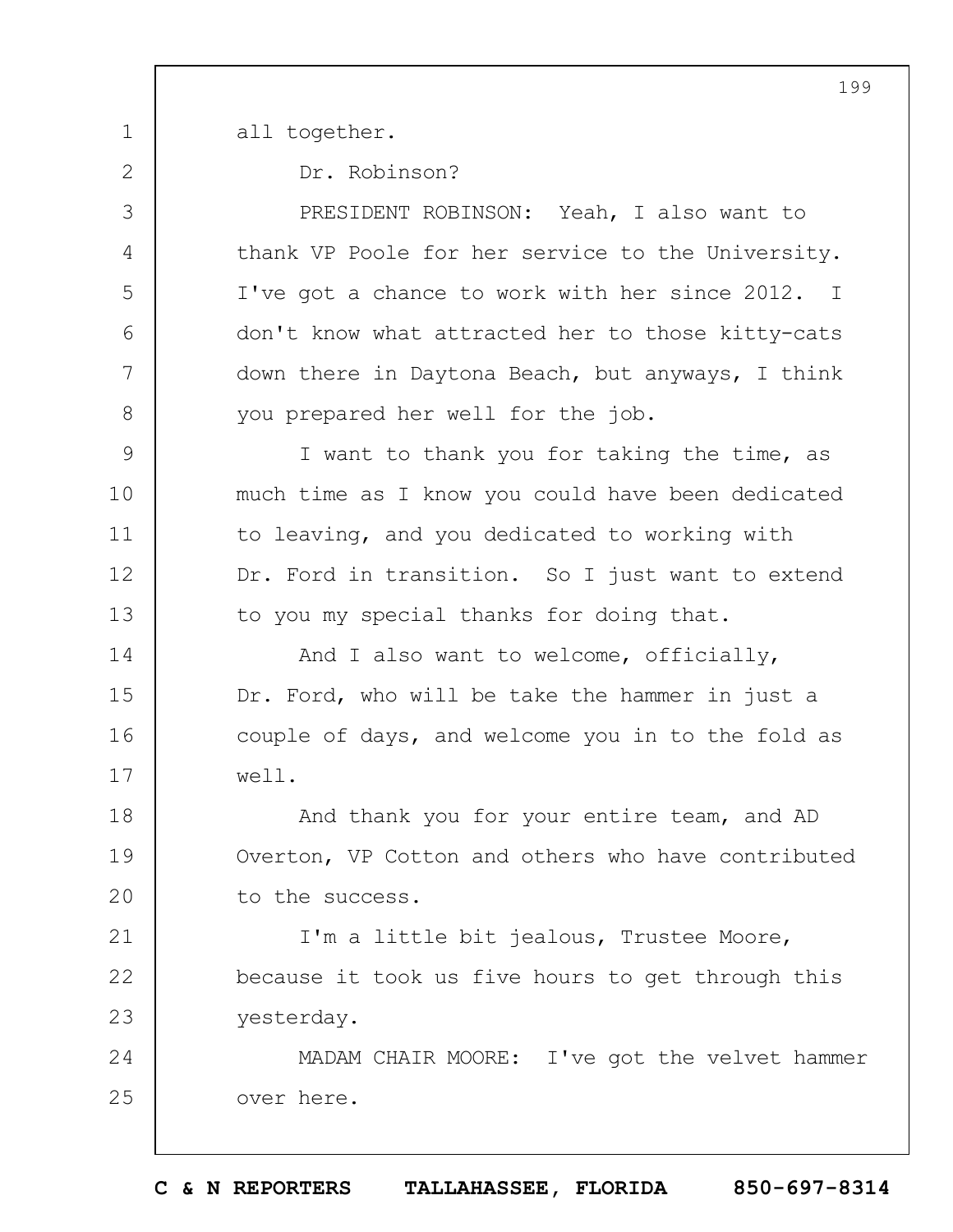TRUSTEE LAWSON: I just had a couple of comments: You know, one, the workshop was very well done, so Trustee Moore, complement you on the work behind the scenes that I'm sure you did with the staff. There were a number of issues I wanted to talk about: Everything from deficit, to P3s, to athletics, to occupancy rates in the dorms, and I think we covered literally all of them with maybe one exception, so I think this was a good workshop.

1

2

3

4

5

6

7

8

9

10 11 12 13 14 15 16 17 But I also want to go on record of thanking Ms. Poole for her service to the University. She called me a week or so ago and told me about her resignation, and we had an interesting conversation over the phone that night. But she went home and she thought about it and she came back, and she stuck with her original decision, of which we respect.

18 19  $20$ 21 22 23 But I just want to let her know as a board and me as an individual and former chair of the Budget Committee, I have appreciated the knowledge base you've given to all of us and the level of transparency you have given to us on financial issues, and your service will be missed.

24 25 And we wish you all the best. But they can't beat us next year in the Classic. But we wish you

200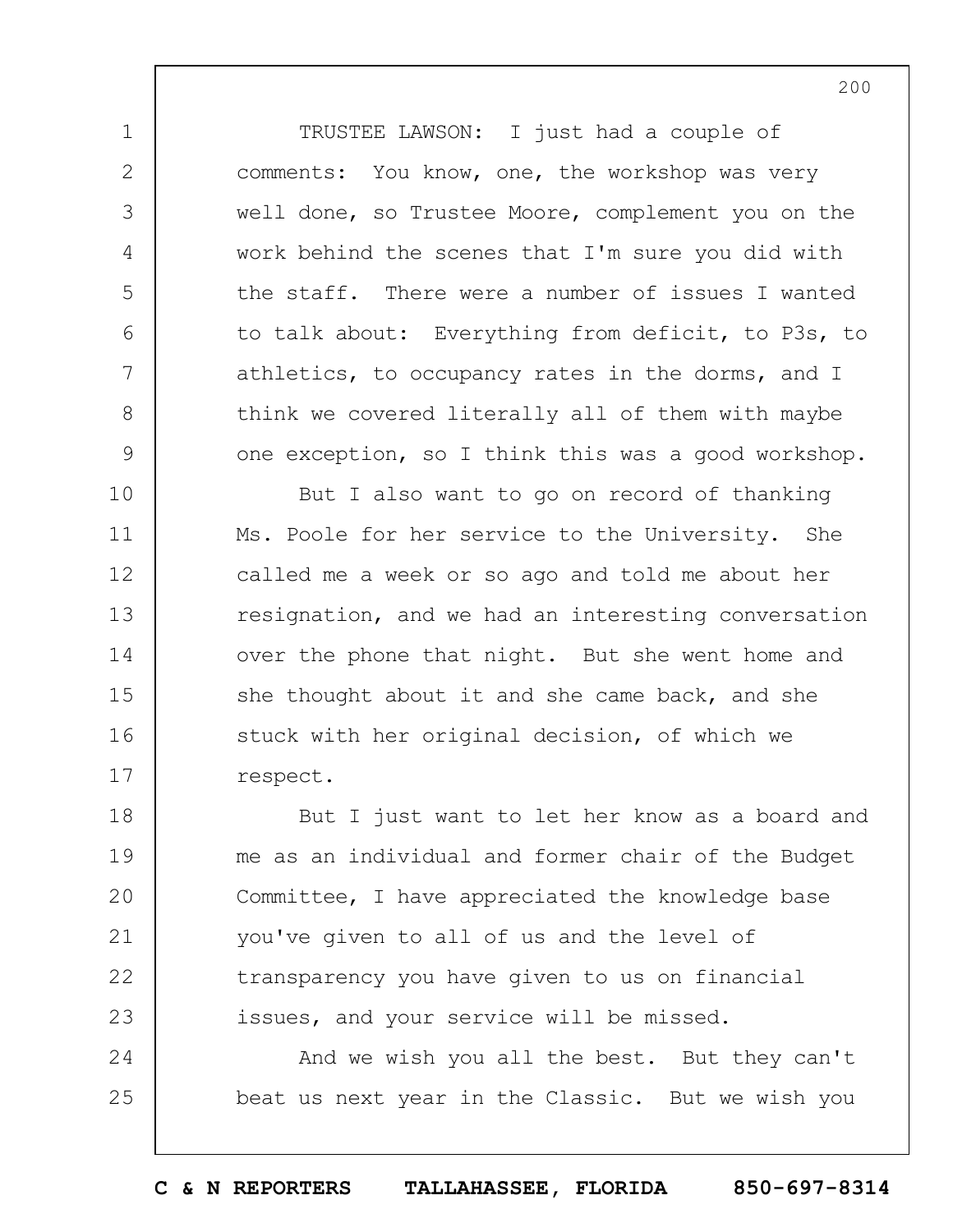1 2 3 4 5 6 7 8 9 10 11 12 13 14 15 16 17 18 19  $20$ 21 22 23 24 25 201 all the best as you transition to BCU. And I also want to welcome officially Ms. Ford. We really look forward to her trying to engage. And I'll try not to text you at 10:00 at night, like I've been doing. And we look forward to you continuing to further engage this board. And I think this has been a good few hours spent, and I think we all have some follow-ups and to dos, and I know our chair will get behind us on those. MADAM CHAIR MOORE: Absolutely. Okay. No other comments? VP POOLE: May I make a concluding comment? I will try and do it without crying. I would just like to thank you, Dr. Robinson, and the Board of Trustees, Chairman Lawson, Vice Chairman Moore. All of you. This has been a great experience, and I appreciate the opportunity to work for FAMU and to serve my alma mater. It has been challenging, but no challenge was too big. We just rolled up our sleeves and got into it. So I appreciate the opportunity to be exposed to the challenges and to learn. And I'm just deeply humbled and very honored by the opportunity, and I look forward to continuing to grow. Of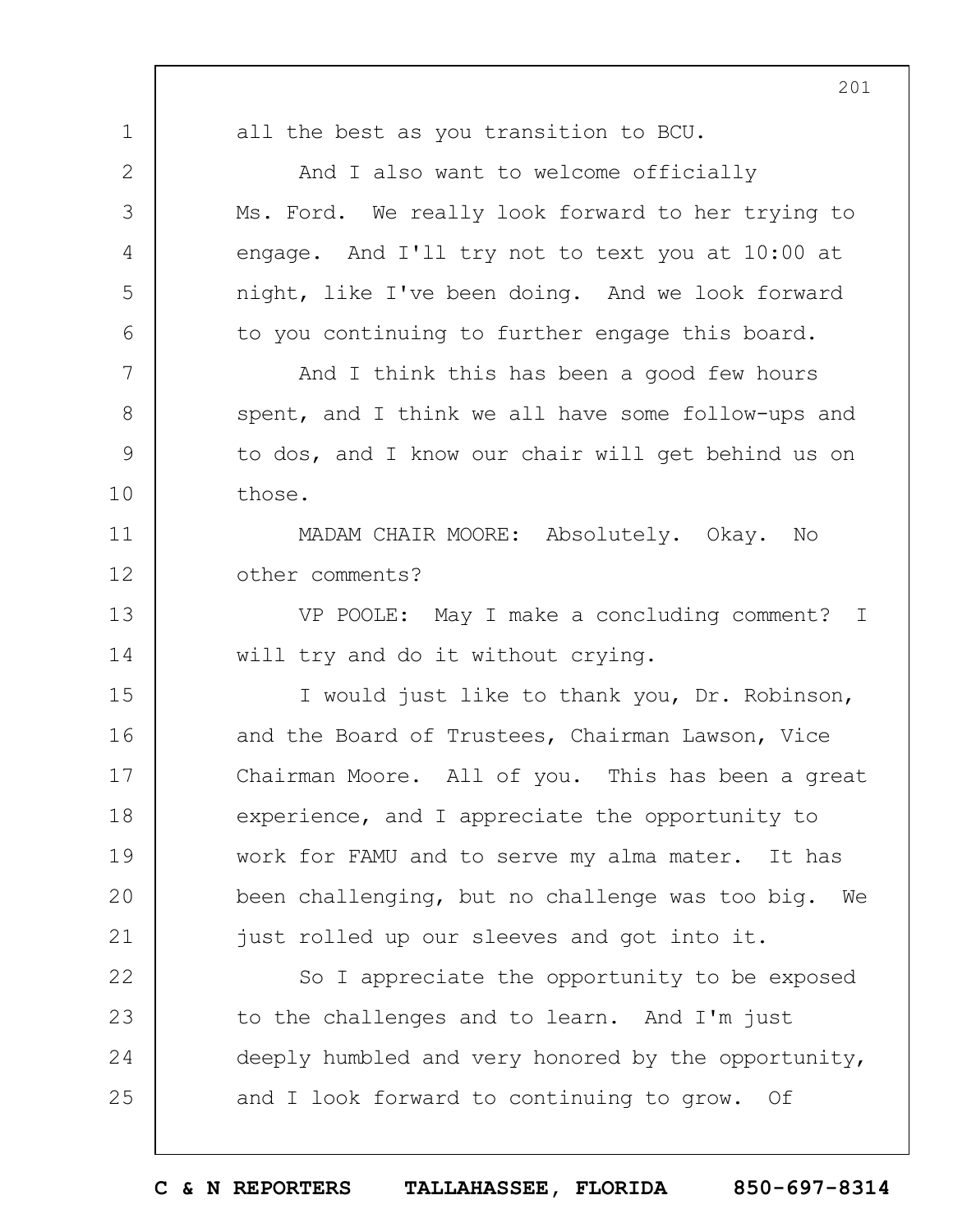|               | 202                                                 |
|---------------|-----------------------------------------------------|
| $\mathbf 1$   | course, I'll be a lifetime Rattler, and I'll always |
| $\mathbf{2}$  | be a trusted advisor and engaged alumni.            |
| 3             | So I already received my charge from                |
| 4             | Lieutenant Colonel Clark to join the Volusia County |
| 5             | Alumni Chapter, so I will be joining that, and I    |
| 6             | just really appreciated the good working            |
| 7             | relationship. And please keep in touch.             |
| $8\,$         | MADAM CHAIR MOORE: We will. Absolutely.             |
| $\mathcal{G}$ | We'll consider the workshop adjourned then.         |
| 10            | Thank you.                                          |
| 11            | (Workshop concluded.)                               |
| 12            |                                                     |
| 13            |                                                     |
| 14            |                                                     |
| 15            |                                                     |
| 16            |                                                     |
| 17            |                                                     |
| 18            |                                                     |
| 19            |                                                     |
| 20            |                                                     |
| 21            |                                                     |
| 22            |                                                     |
| 23            |                                                     |
| 24            |                                                     |
| 25            |                                                     |
|               |                                                     |

 $\Gamma$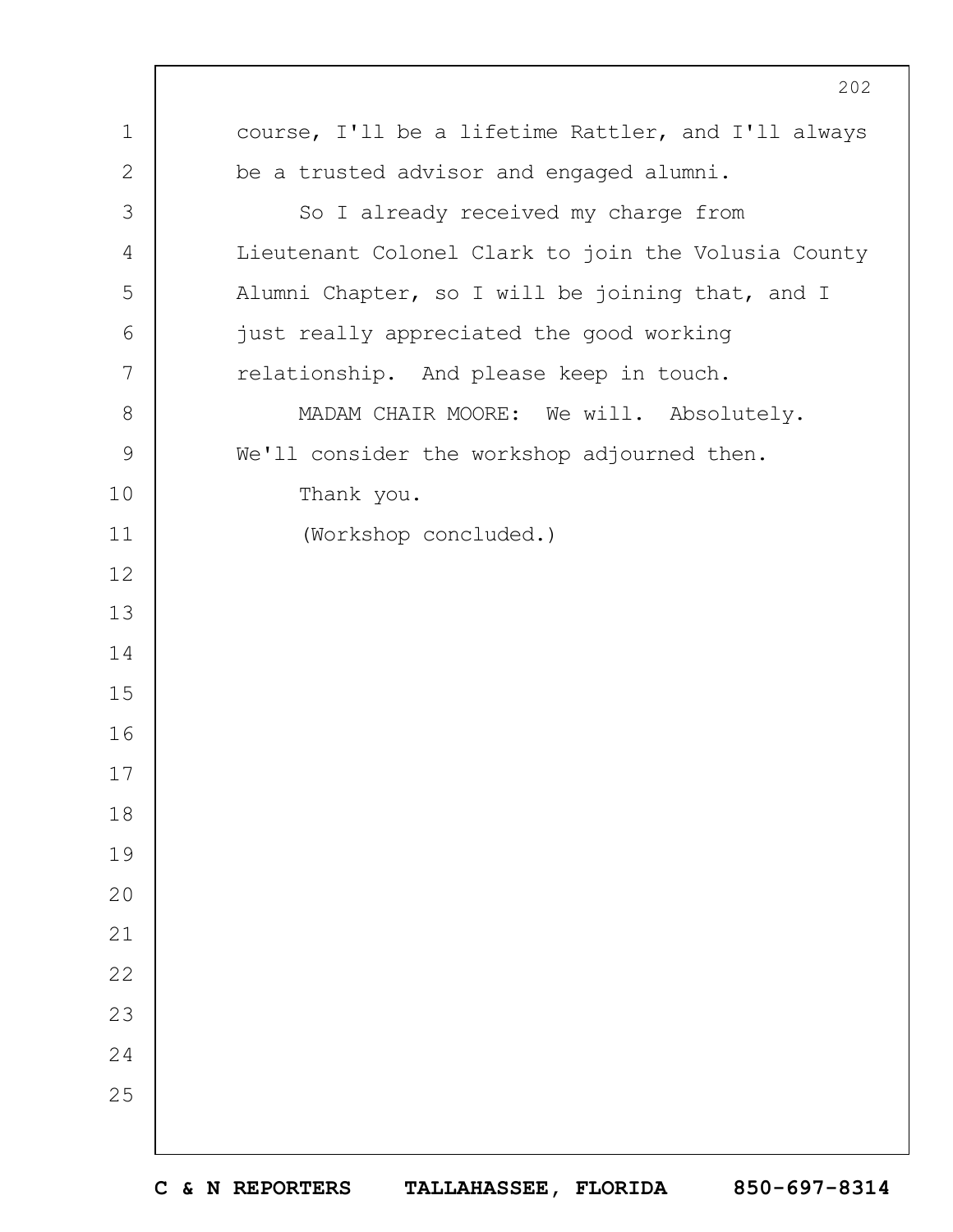1 2 3 4 5 6 7 8 9 10 11 12 13 14 15 16 17 18 19  $20$ 21 22 23 24 25 203 REPORTER'S DEPOSITION CERTIFICATE STATE OF FLORIDA ) COUNTY OF LEON ) I, YVONNE LaFLAMME, FPR, Court Reporter, certify that I was authorized to and did stenographically report the foregoing proceeding; that a review of the transcript was requested; and that the transcript is a true and complete record of my stenographic notes. I FURTHER CERTIFY that I am not a relative, employee, attorney or counsel of any of the parties, nor am I a relative or employee of any of the parties' attorney or counsel connected with the action, nor am I financially interested in the action. DATED this 26th day of January, 2016. \_\_\_\_\_\_\_\_\_\_\_\_\_\_\_\_\_\_\_\_\_\_\_\_\_\_\_\_\_\_\_ YVONNE LaFLAMME, FPR Court Reporter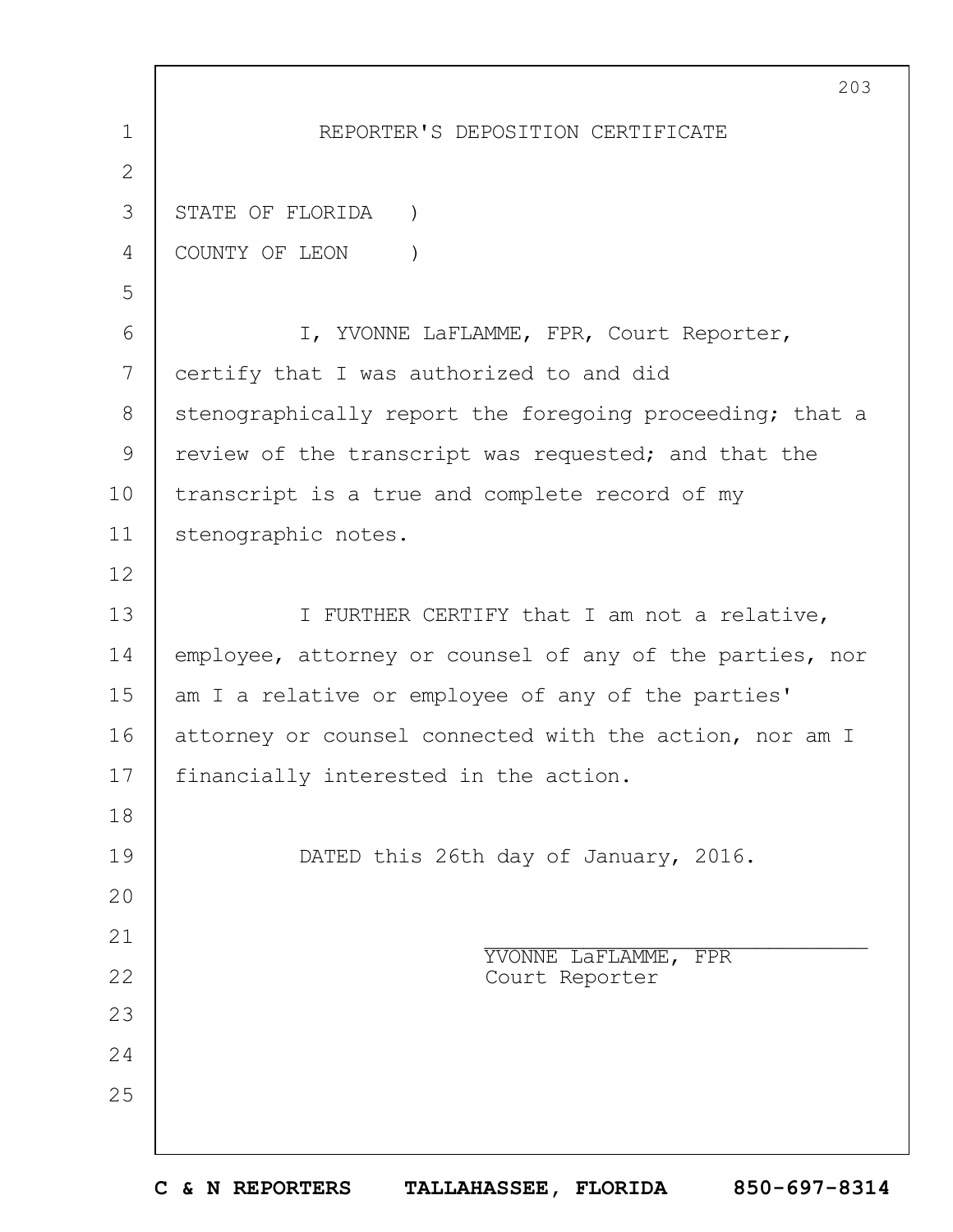|                                |                                        |                                                   | 204                                               |
|--------------------------------|----------------------------------------|---------------------------------------------------|---------------------------------------------------|
| \$                             | 119:17, 187:13                         | 295 [4] - 161:11, 161:20,                         | 6                                                 |
|                                | <b>10.5</b> [2] - 122:13, 122:20       | 162:5, 162:11                                     |                                                   |
| \$10 [2] - 113:10, 121:20      | 105 [1] - 175:20                       | 2nd [1] - 160:11                                  | 6.9 [4] - 117:9, 163:17,                          |
| $$10,000$ [1] - 189:6          | $10:00$ [1] - 201:4                    |                                                   | 171:12, 171:16                                    |
| $$12$ [1] - 117:8              | 10:25 [2] - 92:5, 92:7                 | 3                                                 | 60 [2] - 106:21, 112:23                           |
| $$129,000$ [1] - 160:8         | <b>11-and-a-half</b> $[1]$ - 113:7     |                                                   | 600,000 [6] - 172:18, 185:18,                     |
| \$131,000 [1] - 160:5          | 11:40 [1] - 152:20                     | 3 [15] - 101:21, 101:25,                          | 185:20, 189:14, 189:15,                           |
| $$159,000$ [1] - 161:21        | 12 [3] - 122:21, 156:14,               | 102:7, 102:14, 102:19,                            | 193:18                                            |
| \$198,000 [1] - 124:8          | 175:24                                 | 102:20, 102:22, 102:23,                           | 600-plus [1] - 193:1                              |
| \$216,000 $[1] - 169:3$        | 12:00 [1] - 152:19                     | 103:1, 103:6, 103:16,                             | 61 $[1] - 96:20$                                  |
| \$25 [1] - 109:4               | $12:30$ [1] - 153:4                    | 123:10, 124:9, 124:10,                            | 62 [3] - 107:11, 107:16,                          |
| \$30,000 [2] - 174:13, 176:2   | 12th [1] - 160:9                       | 124:23                                            | 107:22                                            |
| $$312,000$ [1] - 134:1         | <b>13</b> [1] - 90:15                  | $3.0$ [1] - 101:16                                | 620-plus [1] - 192:25                             |
| \$332,000 [1] - 124:17         | 13,000 [1] - 130:24                    | $3.1$ [2] - 155:3, 163:18                         | 622 [4] - 193:6, 194:4, 194:7,                    |
| \$337,000 [1] - 125:3          | 130-something [1] - 162:20             | $3.2$ [1] - 187:9                                 | 194:22                                            |
|                                | $131$ [1] - 164:19                     | $3.4$ [1] - 101:17                                | 622,000 [1] - 186:1                               |
| $$35,000$ [1] - 162:23         | $132$ [1] - 161:1                      | $3.5$ [2] - 101:17, 102:19                        | <b>647</b> [2] - 194:2, 194:3                     |
| \$400,000 [2] - 168:23, 183:23 |                                        | $3.8$ [2] - 163:14, 163:16                        | 65 $[2] - 168:6, 168:18$                          |
| \$450,000 [1] - 168:23         | 1400 $[1] - 154:8$                     | 3.856 $[1]$ - 168:5                               |                                                   |
| \$480 $[1] - 95:13$            | 15 [4] - 96:14, 118:2, 187:14,         | $3.9$ [1] - 166:11                                | 650 [10] - 163:8, 164:7,<br>165:1, 165:5, 165:15, |
| \$50,000 [2] - 161:17, 175:12  | 188:5                                  | $3/4$ [1] - 181:21                                |                                                   |
| $$500$ [1] - 95:14             | <b>150</b> [1] - 189:5                 | 30 [2] - 118:1, 158:21                            | 166:3, 171:23, 181:16,                            |
| \$600,000 [5] - 182:25,        | <b>15th</b> [2] - 96:1, 160:5          | 300 [1] - 112:23                                  | 182:7, 182:9                                      |
| 186:19, 188:7, 188:24,         | $17$ [1] - 109:21                      | $305$ [2] - 160:9, 162:25                         | 651 [11] - 158:23, 159:10,                        |
| 189:10                         | <b>19th</b> [1] - 151:23               | $3093$ [1] - 90:22                                | 159:15, 178:23, 180:21,                           |
| \$625,000 [1] - 190:14         | $1:25$ [1] - 90:17                     | 30th [8] - 92:22, 108:17,                         | 180:23, 180:24, 181:6,                            |
| \$650,000 [1] - 155:18         | <b>1st</b> [8] - 122:2, 153:20,        |                                                   | 182:6, 192:1, 192:8                               |
| $$651,00$ [1] - 179:19         | 154:16, 163:13, 163:17,                | 122:7, 155:11, 155:12,                            | 66,000 [1] - 110:23                               |
| \$651,000 [3] - 161:19,        | 163:18, 164:8, 168:13                  | 157:15, 162:17, 171:6                             | $673$ [1] - 95:17                                 |
| 172:20, 180:2                  |                                        | 32 $[1] - 107:23$                                 | 677 [1] - 95:20                                   |
| $$72,000$ [1] - 160:25         | $\boldsymbol{2}$                       | 32315-3093 [1] - 90:22                            | 694 $[1] - 95:16$                                 |
| $$76,000$ [1] - 161:15         |                                        | <b>325</b> [1] - 168:24                           | 697-8314 [1] - 90:23                              |
| \$961,000 [1] - 109:18         | 2[7] - 103:1, 103:4, 106:7,            | 33 $[1] - 96:13$                                  | 697-8715 [1] - 90:23                              |
|                                | 115:16, 116:19, 119:13                 | $330$ [1] - 164:18                                |                                                   |
|                                | $2.5$ [5] - 131:17, 187:14,            | $38$ [1] - 107:12                                 | 7                                                 |
|                                | 188:4, 188:9, 189:5                    | 3rd $[1]$ - 160:12                                |                                                   |
| $'12/'13$ [1] - 93:18          | $20$ [1] - 97:1                        |                                                   | 7 [3] - 109:9, 156:10, 178:5                      |
| <b>'13</b> [1] - 105:1         | <b>200</b> [1] - 159:13                | 4                                                 | $7.9$ [1] - 156:3                                 |
| $'14$ [1] - 105:1              | $2010$ [1] - 187:8                     |                                                   | 70,000 [1] - 164:17                               |
| $"15$ [1] - 99:17              | 2012 [3] - 101:16, 104:9,              | 4 [2] - 100:12, 102:6                             | $73$ [2] - 159:4                                  |
| 15/'16 [6] - 93:16, 95:13,     | 199:5                                  | 400 [1] - 192:2                                   | 75 [20] - 155:6, 157:4, 159:2                     |
| 99:16, 101:13, 103:25,         | <b>2013</b> [2] - 100:11, 100:20       | 400,000 [2] - 169:2, 184:3                        | 166:7, 167:5, 167:14,                             |
| 185:2                          | 2013/2014 [2] - 99:23, 115:22          | 43 [3] - 153:21, 153:24,                          | 168:1, 169:8, 169:15,                             |
| $"16$ [1] - 97:22              | 2014/'15[1] - 113:4                    | 163:13                                            | 169:22, 170:2, 170:13,                            |
| $'16'17$ [3] - 99:19, 113:6,   | 2015 [6] - 94:25, 95:6, 96:2,          | 494 [1] - 159:13                                  | 171:11, 176:25, 177:6,                            |
| 141:19                         | 97:12, 104:11, 187:10                  | 494,000 [1] - 173:24                              | 177:18, 178:1, 180:19,                            |
| $'17'18$ [1] - 141:19          | 2016 [7] - 90:15, 95:7, 99:16,         |                                                   | 182:4, 182:6                                      |
|                                | 101:7, 101:17, 185:3,                  | 5                                                 | 76 [2] - 168:17, 169:4                            |
| 0                              | 203:19                                 |                                                   | 76,000 [1] - 162:19                               |
|                                | $2016/17$ [1] - 96:12                  | 5 [9] - 100:12, 116:21,<br>121:25, 122:8, 130:18, | 78 [2] - 154:17, 154:25                           |
| $0$ [2] - 102:8, 103:4         | 2017 [6] - 96:7, 144:19,               | 189:1, 189:21, 190:12,                            |                                                   |
|                                | 145:18, 158:22, 177:22,                | 194:21                                            | 8                                                 |
| 1                              | 185:14                                 | $5.4$ [1] - 185:19                                | $8$ [1] - 109:9                                   |
| 1[7] - 103:4, 106:7, 144:18,   | $205$ [1] - 164:20<br>221 [1] - 189:25 | 5.708 [1] - 168:18                                | $8.2$ [3] - 156:2, 171:10,                        |
| 153:24, 163:16, 179:16         | 225 [4] - 189:19, 189:24,              | 50 [4] - 154:1, 168:2, 175:15,                    | 171:25                                            |
| <b>1.2</b> [1] - 192:5         |                                        | 175:16                                            | 8.7 [2] - 109:7, 109:9                            |
| $1.5$ [1] - 197:11             | 190:2, 192:2                           | 51 $[1]$ - 160:6                                  | $800$ [1] - 169:1                                 |
| $1.8$ [3] - 168:5, 168:12,     | 225,000 [1] - 189:23                   | 54 $[1] - 107:3$                                  | 850 [2] - 90:23                                   |
| 168:17                         | 227,000 [1] - 124:17                   | $55$ [1] - 99:11                                  | 870 [1] - 168:25                                  |
| 10 [4] - 102:6, 113:12,        | 25 [2] - 109:20, 166:17                | 5708 $[1] - 168.6$                                |                                                   |
|                                | 26th [1] - 203:19                      |                                                   |                                                   |
|                                |                                        |                                                   |                                                   |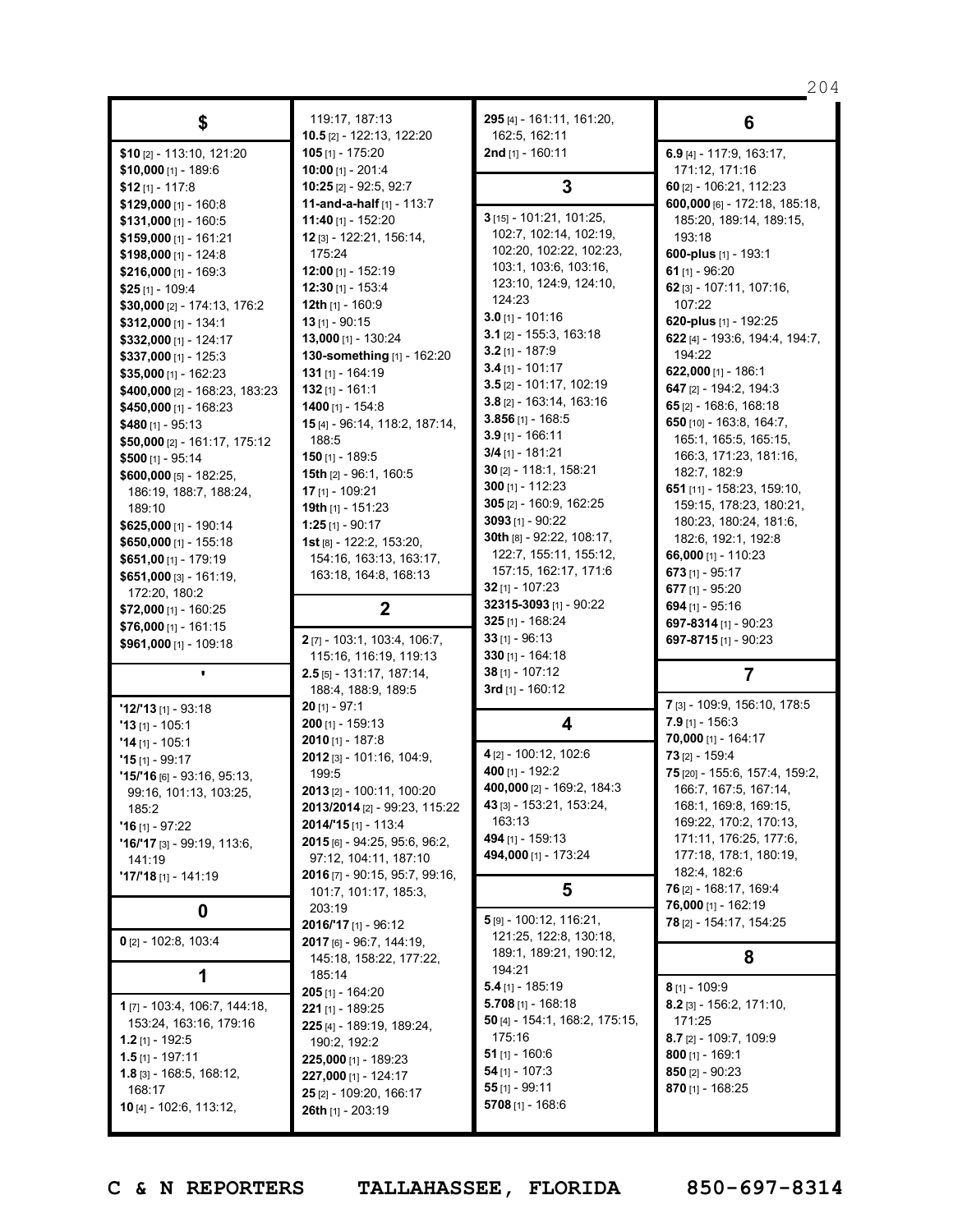| 9                                                      |
|--------------------------------------------------------|
| $9,625$ [1] - 117:6<br>90-day [1] - 128:23             |
| $92$ [1] - $91:5$<br>961 [1] - 109:23                  |
| 99 [1] - 154:5                                         |
| $9:00$ [1] - $90:16$                                   |
| A                                                      |
| $A&M_{[5]}$ - 90:18, 93:16,<br>188:22, 189:2, 191:12   |
| a.m [1] - 92:5                                         |
| $A.M$ [1] - 90:16                                      |
| ability [1] - 170:1                                    |
| able [13] - 97:20, 102:3,<br>111:14, 123:8, 124:7,     |
| 124:21, 139:16, 153:3,                                 |
| 166:13, 166:18, 185:3,                                 |
| 198:19                                                 |
| absolutely [8] - 106:25,<br>135:20, 136:9, 159:23,     |
| 173:5, 177:9, 201:11,                                  |
| 202:8                                                  |
| <b>Academic</b> [5] - 107:12,                          |
| 107:17, 109:12, 121:21,<br>127:8                       |
| <b>academic</b> [5] - 107:13,                          |
| 127:20, 148:22, 149:2,                                 |
| 172:23                                                 |
| acceptable [1] - 177:17<br><b>access</b> [1] - 126:9   |
| account [7] - 161:24, 162:24,                          |
| 164:22, 171:4, 171:6,                                  |
| 172:4, 191:25                                          |
| accountability [1] - 150:5<br>accountable [1] - 138:8  |
| <b>accounted</b> $[4] - 164:1$ ,                       |
| 165:13, 178:12, 178:14                                 |
| accounting [1] - 163:23                                |
| accounts [3] - 130:4, 158:9,                           |
| 160:15<br>accreditation $[1]$ - 121:23                 |
| accused [1] - 116:17                                   |
| $act_{[1]} - 118:2$                                    |
| acting [1] - 152:4                                     |
| action [15] - 101:2, 131:20,<br>131:21, 132:1, 132:18, |
| 133:1, 134:4, 140:12,                                  |
| 153:14, 155:20, 157:11,                                |
| 166:6, 203:16, 203:17                                  |
| Action [2] - 155:4, 156:16                             |
| actions [4] - 131:14, 132:5,<br>132:24, 156:7          |
| activities [2] - 152:15,                               |
| 156:17                                                 |
| actual [13] - 92:20, 98:14,                            |
| 115:21, 136:21, 138:22,<br>156:3, 162:18, 164:3,       |
|                                                        |

165:11, 165:12, 166:7, 168:11, 169:24 **actuals** [1] - 168:12 **AD** [24] - 152:24, 159:11, 159:23, 162:23, 164:2, 167:24, 168:9, 170:4, 172:10, 175:2, 178:21, 179:2, 179:11, 180:4, 182:3, 182:24, 186:8, 188:25, 189:22, 190:17, 191:14, 193:7, 195:7, 199:18 **add** [6] - 105:7, 127:7, 148:20, 153:15, 161:1, 164:15 **added** [2] - 105:2 **addition** [2] - 132:18, 175:19 **additional** [14] - 112:1, 131:24, 144:1, 146:9, 171:21, 174:4, 174:15, 174:21, 179:8, 185:12, 186:1, 188:11, 189:9, 190:4 **address** [10] - 130:20, 140:9, 161:23, 184:5, 188:14, 190:13, 190:14, 190:15, 190:18, 191:21 **addressed** [1] - 170:11 **addresses** [1] - 190:6 **addressing** [2] - 130:7, 189:22 **adjourned** [1] - 202:9 **adjust** [1] - 97:21 **adjustment** [1] - 116:13 **adjustments** [3] - 102:13, 106:8, 155:24 **administration** [4] - 107:16, 114:13, 114:20, 146:18 **administrations** [1] - 115:10 **advance** [1] - 145:17 **advanced** [1] - 146:21 **advancement** [1] - 190:25 **Advancement** [2] - 179:4, 179:7 **advancements** [1] - 153:19 **advantage** [1] - 160:19 **advisor** [1] - 202:2 **advocacy** [2] - 148:7, 148:8 **advocate** [1] - 147:11 **Affairs** [11] - 107:12, 107:18, 109:11, 109:12, 111:13, 111:17, 121:21, 125:18, 127:8, 127:9, 150:19 **afternoon** [1] - 123:18 **aggressing** [1] - 176:6 **aggressive** [6] - 126:24, 157:8, 161:22, 186:5, 187:1, 192:12 **aggressively** [1] - 134:17 **ago** [7] - 115:5, 117:4,

130:12, 135:4, 137:6, 187:3, 200:12 **agree** [8] - 126:24, 129:21, 133:3, 139:1, 147:19, 176:21, 178:8 **agreed** [1] - 133:22 **agreement** [3] - 161:12, 163:10, 198:15 **AGRICULTURAL** [1] - 90:2 **ahead** [5] - 117:12, 132:22, 153:9, 161:15, 179:25 **aid** [1] - 107:6 **aligned** [1] - 182:1 **aligning** [1] - 141:9 **alignment** [3] - 139:10, 139:23, 148:12 **allocate** [1] - 114:13 **allocated** [3] - 108:19, 116:6, 132:11 **allocations** [1] - 141:24 **allow** [7] - 102:1, 103:6, 126:14, 134:6, 166:7, 171:13, 172:1 **allowed** [3] - 149:22, 156:24, 156:25 **allows** [1] - 189:18 **alma** [1] - 201:19 **almost** [3] - 127:10, 187:12, 187:17 **alone** [3] - 175:15, 189:20, 189:22 **alternative** [1] - 192:13 **alum** [1] - 191:7 **alumni** [1] - 202:2 **Alumni** [2] - 191:5, 202:5 **amount** [21] - 110:10, 112:5, 112:20, 114:12, 114:22, 117:9, 121:18, 141:25, 144:10, 160:4, 160:18, 163:7, 168:22, 171:22, 172:17, 173:11, 173:18, 185:20, 185:22, 188:11, 193:11 **amounts** [2] - 144:14, 173:13 **announced** [1] - 140:17 **annual** [6] - 150:4, 150:13, 160:2, 160:11, 161:5, 161:7 **annualized** [1] - 149:20 **answer** [9] - 98:17, 104:18, 149:18, 174:9, 174:14, 174:17, 179:23, 180:7, 184:4 **answered** [1] - 116:5 **answers** [2] - 116:9, 126:25 **anticipate** [6] - 126:18, 132:21, 161:2, 161:10, 175:16, 175:22 **anticipated** [6] - 126:17, 132:23, 154:13, 157:15,

205 **anticipating** [5] - 113:9, 155:13, 155:14, 155:16,

173:19, 178:4

155:18

**anyways** [1] - 199:7 **apart** [1] - 180:8 **application** [1] - 124:15 **applied** [1] - 170:13 **apply** [1] - 132:22 **appointed** [1] - 175:1 **appreciate** [4] - 137:22, 198:24, 201:18, 201:22 **appreciated** [2] - 200:20, 202:6 **approach** [3] - 98:16, 102:21, 185:8 **appropriate** [3] - 146:21, 147:21, 198:8 **appropriated** [3] - 94:16, 94:19, 94:20 **appropriation** [2] - 96:14, 144:16 **appropriations** [1] - 115:3 **approval** [3] - 142:11, 151:9, 156:22 **approve** [8] - 145:17, 146:25, 147:3, 147:5, 147:6, 150:1, 151:23, 185:15 **approved** [6] - 144:15, 145:12, 147:4, 156:15, 158:11, 158:14 **approves** [1] - 151:22 **April** [7] - 142:3, 145:2, 145:3, 145:5, 145:20, 151:4, 152:4 **architects** [1] - 185:6 **area** [2] - 103:14, 176:1 **areas** [5] - 111:1, 113:23, 122:15, 154:12, 158:2 **arrears** [1] - 131:12 **arrived** [1] - 146:17 **article** [1] - 197:4 **assessment** [2] - 122:2, 136:16 **assets** [5] - 95:15, 98:21, 98:22, 155:16, 173:21 **assisting** [1] - 181:8 **associated** [2] - 134:25, 152:22 **Association** [2] - 100:16,  $101:19$ **assumes** [2] - 166:21, 184:9 **assure** [1] - 176:6 **assured** [1] - 185:6 **AT** [2] - 90:16, 90:17 **athlete** [1] - 172:24 **athletes** [1] - 191:7 **Athletic** [5] - 152:17, 153:17, 156:19, 173:2, 191:5 **athletic** [7] - 152:22, 154:1,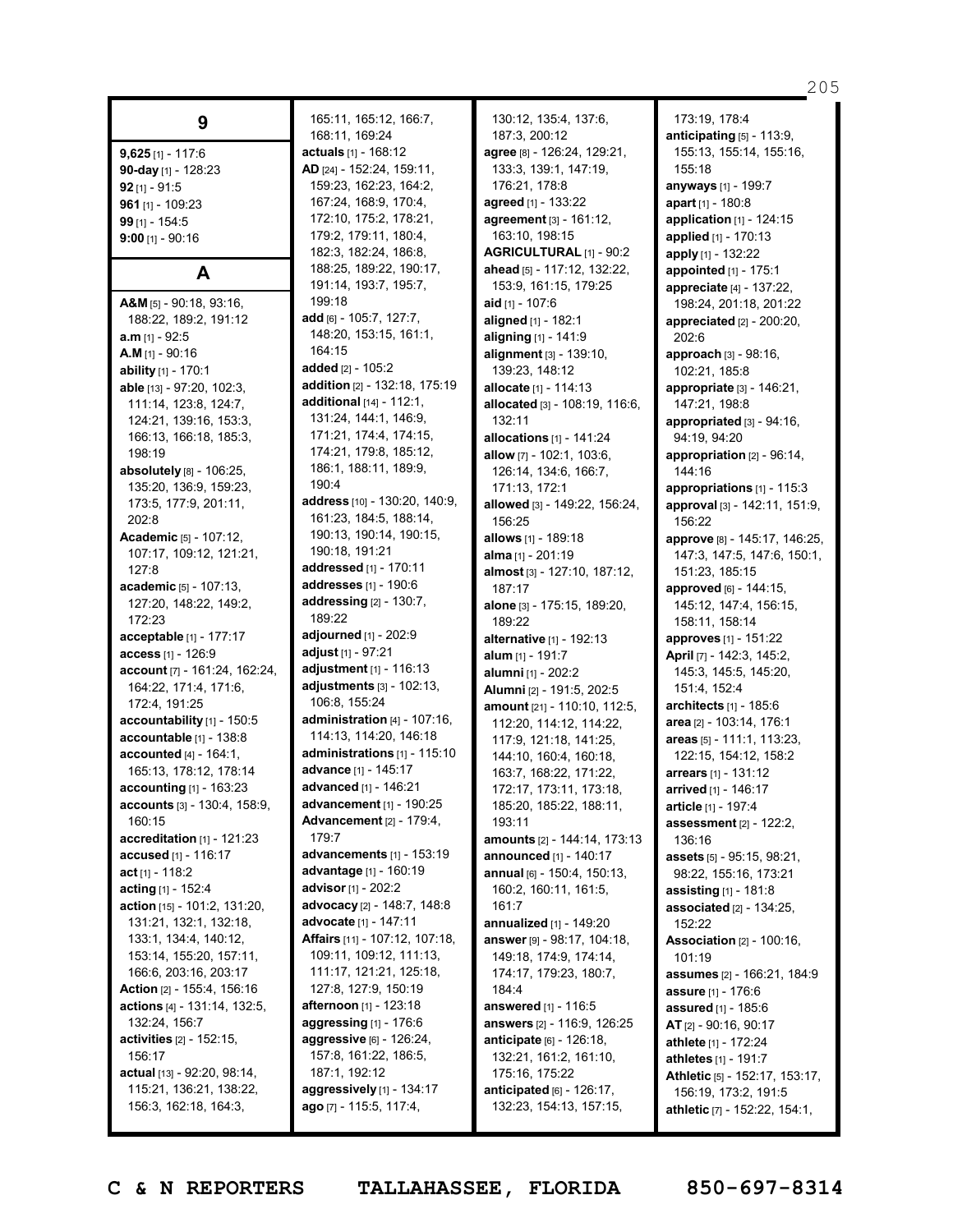206

| 188:4, 188:9, 188:18,                                    |
|----------------------------------------------------------|
| 188:22, 191:11                                           |
| Athletics [32] - 93:2, 93:4,                             |
| 153:12, 155:6, 156:11,                                   |
| 156:23, 158:1, 158:21,                                   |
| 158:25, 162:24, 170:15,                                  |
| 173:11, 173:15, 176:13,                                  |
| 178:24, 179:4, 179:6,                                    |
| 179:17, 179:20, 180:3,                                   |
| 183:6, 184:7, 186:1, 187:1,                              |
| 188:2, 190:10, 190:12,                                   |
| 190:15, 190:16, 191:16,                                  |
| 194:14, 194:18                                           |
| athletics [14] - 93:4, 94:8,                             |
| 148:21, 155:1, 156:20,                                   |
| 170:6, 170:11, 179:10,                                   |
| 181:4, 187:24, 189:1,                                    |
| 190:24, 194:15, 200:7                                    |
| <b>attempt</b> [1] - 96:1                                |
| attempting [1] - 124:22                                  |
| attention [1] - 198:5                                    |
| attorney [2] - 203:14, 203:16                            |
| attracted [1] - 199:6                                    |
| <b>audit</b> [2] - 95:8, 184:10                          |
| <b>Audit</b> [1] - 184:13                                |
| audited [2] - 94:25, 96:1                                |
| August [6] - 143:7, 143:9,                               |
| 143:14, 151:21, 151:22,                                  |
| 151:23                                                   |
|                                                          |
| authority [8] - 108:23, 155:5,<br>157:4, 166:10, 166:23, |
| 171:21, 171:24                                           |
| authorized [1] - 203:7                                   |
|                                                          |
| automatically [1] - 115:25                               |
| auxiliaries [7] - 93:8, 96:18,                           |
| 107:5, 156:13, 163:3,                                    |
| 163:4, 188:12                                            |
| auxiliary [9] - 94:7, 156:11,                            |
| 156:23, 156:25, 157:1,                                   |
| 157:14, 157:17, 194:17,                                  |
| 194:18                                                   |
| available [4] - 93:17, 109:18,                           |
| 118:7, 119:14                                            |
| average [1] - 149:20                                     |
| awards [1] - 154:25                                      |
|                                                          |
| aware [4] - 129:10, 143:11,                              |
| 196:19, 198:13                                           |
|                                                          |
| B                                                        |
| back-of-the-napkin [1] -                                 |
| 171:9                                                    |
| <b>back-up</b> [1] - 194:6                               |
| <b>backdrop</b> [1] - 188:3                              |
| bad [1] - 165:3                                          |
| baffles [1] - 184:2                                      |
| <b>bail</b> און 188:13                                   |
| balance [7] - 95:3, 95:4,                                |
| 105:3, 146:3, 165:17,<br>166:25, 167:20                  |

**balanced** [3] - 103:15, 104:5, 183:10 **balancing** [2] - 166:19, 183:7 **BALLROOM** [1] - 90:18 **banking** [1] - 159:9 **bargain** [1] - 183:17 **Bargaining** [1] - 112:14 **base** [13] - 94:17, 108:22, 113:12, 114:6, 116:13, 116:18, 131:6, 138:17, 145:5, 145:14, 145:20, 200:20 **baseball** [1] - 175:17 **Based** [1] - 113:2 **based** [29] - 97:4, 98:16, 100:14, 112:20, 113:4, 114:6, 117:2, 118:4, 121:18, 131:22, 134:10, 139:3, 139:6, 139:17, 143:19, 144:2, 146:4, 146:7, 150:24, 154:1, 154:14, 155:12, 164:9, 164:10, 164:20, 165:11, 169:21, 175:17, 177:25 **basic** [1] - 110:21 **basis** [2] - 94:23, 131:6 **basketball** [4] - 164:13, 170:17, 170:18 **BCU** [1] - 201:1 **Beach** [1] - 199:7 **beat** [3] - 183:24, 187:20, 200:25 **become** [4] - 125:14, 144:16, 147:23, 192:21 **becomes** [2] - 125:13, 171:1 **began** [1] - 187:2 **beginning** [4] - 109:3, 149:14, 159:8, 173:15 **behalf** [1] - 151:7 **behind** [4] - 158:7, 183:25, 200:4, 201:9 **belt** [2] - 133:7, 190:18 **belt-tightening** [1] - 133:7 **belts** [1] - 133:11 **benefited** [1] - 191:8 **benefits** [2] - 96:22, 97:1 **best** [7] - 143:20, 174:18, 177:14, 180:18, 194:12, 200:24, 201:1 **bet** [1] - 180:17 **better** [3] - 103:1, 138:25, 168:24 **BETTYE** [1] - 90:12 **between** [9] - 138:13, 151:10, 160:8, 178:25, 179:4, 179:16, 179:19, 180:2, 180:3 **beyond** [3] - 135:11, 151:17, 159:20 **bid** [1] - 186:21

**big** [9] - 106:15, 127:14, 128:1, 138:14, 159:12, 174:1, 177:17, 188:20, 201:20 **bigger** [5] - 104:4, 128:4, 128:14, 133:21 **birds** [1] - 122:25 **bit** [9] - 110:24, 127:24, 127:25, 128:1, 154:10, 156:2, 158:7, 160:21, 199:21 **bite** [1] - 135:25 **blip** [1] - 97:12 **Board** [22] - 93:17, 108:13, 109:7, 113:2, 131:19, 137:16, 141:24, 143:1, 144:6, 147:1, 147:4, 148:3, 149:15, 150:20, 156:7, 156:15, 156:18, 157:19, 174:12, 195:25, 196:22, 201:16 **BOARD** [2] - 90:5, 90:10 **board** [12] - 101:4, 126:14, 126:24, 127:5, 129:14, 134:11, 151:10, 156:20, 176:7, 184:14, 200:18, 201:6 **boarding** [1] - 158:13 **body** [4] - 134:16, 146:19, 146:24, 150:1 **BOG** [10] - 141:6, 144:11, 144:23, 145:6, 149:22, 150:6, 151:22, 157:23, 162:7, 182:2 **Bond** [2] - 119:5, 196:23 **bond** [2] - 125:10, 192:19 **booked** [1] - 187:16 **books** [3] - 95:18, 176:2, 176:3 **bookstore** [1] - 94:9 **Boosters** [9] - 154:15, 173:9, 173:12, 173:14, 173:20, 173:25, 174:5, 174:22, 183:24 **borrow** [1] - 192:20 **borrowing** [1] - 193:21 **BOT** [3] - 109:8, 141:6, 176:15 **bottom** [4] - 96:20, 103:25, 145:3, 158:22 **bought** [1] - 176:3 **BOX** [1] - 90:22 **Bragg** [21] - 153:15, 157:12, 158:16, 158:19, 161:23, 181:9, 184:25, 185:1, 185:16, 186:2, 186:3, 186:14, 189:20, 189:21, 190:7, 192:15, 193:20, 194:4, 194:7, 195:4, 196:10

**break** [2] - 96:15, 123:7 **breakdown** [2] - 96:20, 123:21 **bright** [3] - 151:13, 151:14, 152:17 **bring** [12] - 106:16, 129:13, 131:24, 133:20, 135:25, 137:16, 147:15, 169:14, 177:19, 177:21, 184:14, 198:4 **bringing** [5] - 130:3, 131:18, 133:5, 143:12, 169:12 **broad** [1] - 133:16 **broad-reaching** [1] - 133:16 **broader** [2] - 128:14, 190:8 **broken** [2] - 123:22, 123:23 **Brooksville** [2] - 146:11, 149:7 **brought** [2] - 118:3, 134:23 **bubble** [1] - 149:12 **buckets** [1] - 159:15 **Budget** [1] - 200:19 **budget** [88] - 92:13, 92:20, 92:25, 94:17, 97:18, 100:4, 106:5, 106:7, 106:8, 107:1, 107:3, 107:4, 107:7, 107:16, 108:17, 108:18, 108:19, 108:23, 109:2, 111:2, 111:3, 111:4, 111:7, 111:9, 111:19, 113:6, 113:12, 114:6, 123:9, 131:17, 135:13, 137:25, 139:15, 141:7, 141:10, 141:17, 141:18, 142:4, 142:10, 143:6, 143:8, 143:11, 144:13, 144:15, 144:16, 144:22, 145:5, 145:8, 145:10, 145:11, 145:14, 145:19, 145:20, 146:7, 148:4, 148:21, 151:24, 151:25, 153:22, 153:25, 154:17, 154:19, 155:5, 155:25, 157:13, 158:1, 158:15, 159:9, 162:8, 166:10, 166:17, 166:22, 166:23, 166:25, 168:17, 168:19, 169:8, 169:22, 170:2, 171:21, 181:3, 182:6, 183:7, 183:11, 185:2, 186:4, 194:2, 194:3 **budgetary** [1] - 125:9 **budgeted** [5] - 155:10, 156:5, 157:16, 158:11, 173:18 **budgeting** [2] - 169:1, 197:13 **budgets** [1] - 112:12 **build** [2] - 110:14, 120:6 **building** [4] - 106:18, 127:22,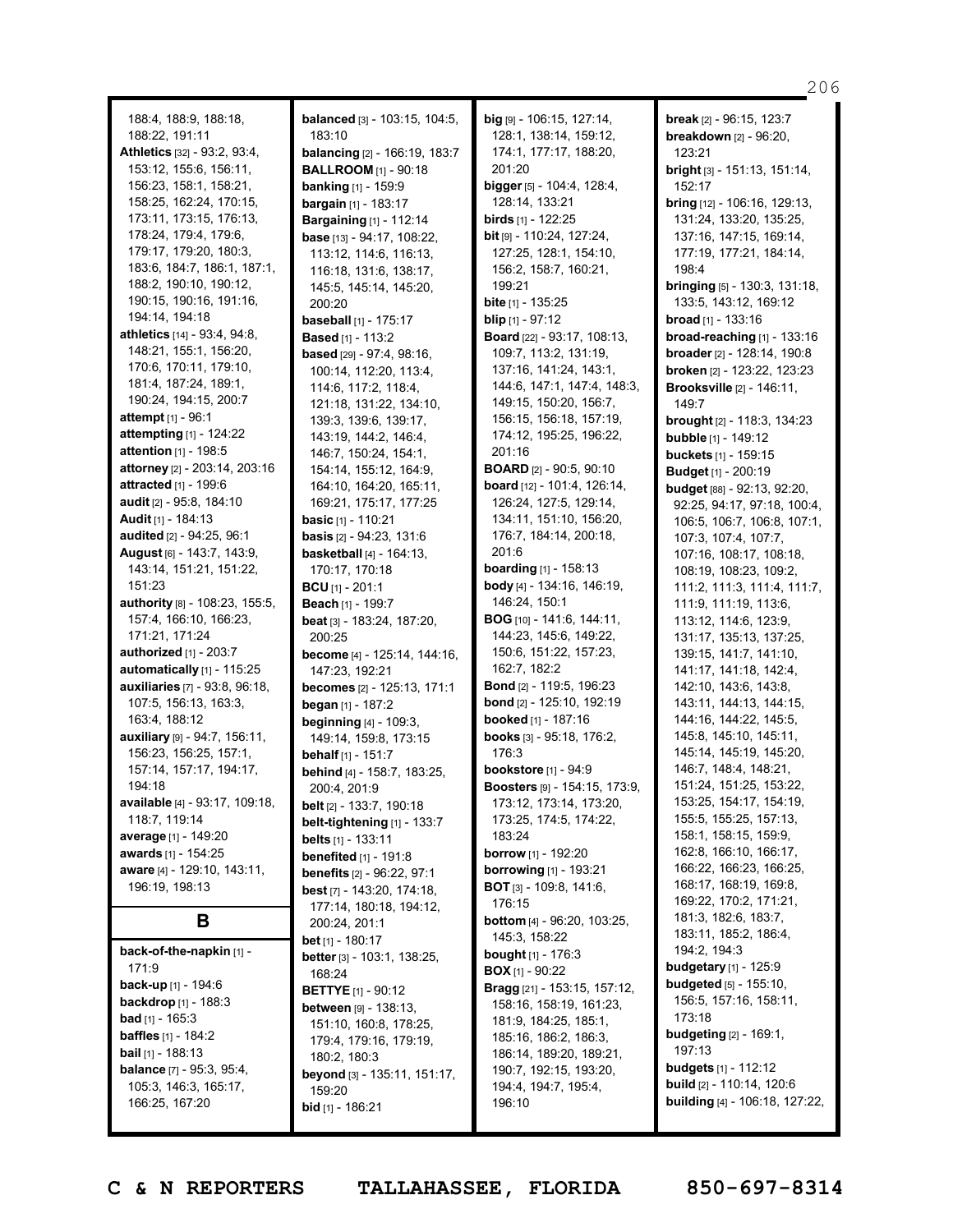129:6, 135:7 **buildings** [1] - 149:6 **builds** [1] - 110:8 **built** [3] - 105:1, 130:23, 166:5 **bulk** [2] - 119:15, 119:21 **bullet** [1] - 135:25 **bunch** [1] - 105:14 **business** [5] - 93:8, 120:3, 148:25, 158:1, 196:7 **Business** [1] - 101:19 **businesses** [1] - 104:10 **busses** [2] - 175:13, 175:14 **BY** [2] - 90:20, 91:5

**C**

**calculation** [1] - 171:10 **calendar**[1] - 177:3 **campaign** [9] - 125:2, 160:2, 160:3, 160:19, 161:8, 161:23, 189:7, 190:11,  $190.12$ **campus** [2] - 124:7, 187:24 **Campus** [1] - 118:8 **candidly** [2] - 130:1, 136:13 **candnreporters.com** [1] -  $90.24$ **capacity** [4] - 126:23, 184:6, 189:6, 190:6 **capital** [1] - 119:13 **Capitol** [2] - 151:4, 190:11 **capture** [1] - 132:19 **captured** [1] - 159:14 **card** [1] - 158:12 **cards** [1] - 158:10 **careful** [1] - 116:16 **carefully** [1] - 157:2 **Carry** [8] - 99:24, 100:6, 101:8, 109:1, 109:4, 109:18, 110:6 **CARTER** [1] - 90:14 **carve** [1] - 190:10 **case** [5] - 102:11, 111:11, 146:11, 146:20, 188:5 **cases** [1] - 159:20 **cash** [17] - 103:8, 103:17, 103:20, 104:20, 104:23, 105:25, 106:3, 106:16, 106:18, 110:8, 110:14, 120:7, 126:18, 155:2, 158:3, 158:6 **catch** [1] - 158:8 **category** [1] - 161:16 **cats** [1] - 199:6 **causing** [1] - 174:1 **center** [1] - 120:3 **central** [1] - 132:21 **cents** [1] - 136:21 **certain** [1] - 97:17

**certainly** [5] - 105:9, 119:11, 128:22, 132:24, 137:21 **CERTIFICATE** [1] - 203:1 **certify** [1] - 203:7 **CERTIFY** [1] - 203:13 **cetera** [5] - 101:8, 129:25, 148:21, 149:7, 193:5 **CFI** [16] - 98:4, 98:6, 98:14, 99:6, 101:15, 101:21, 103:2, 103:9, 104:3, 104:7, 104:12, 104:13, 105:4, 105:13, 106:10 **CFO** [1] - 156:22 **CHAIR** [52] - 92:6, 99:9, 99:21, 100:8, 101:2, 101:6, 105:19, 105:22, 106:25, 107:20, 108:11, 110:19, 114:3, 120:10, 120:18, 121:13, 122:9, 123:17, 128:18, 129:16, 129:20, 131:7, 132:16, 134:3, 135:16, 135:20, 136:25, 137:21, 140:2, 140:10, 152:10, 158:17, 162:16, 162:25, 167:22, 168:7, 169:25, 171:3, 172:5, 173:5, 176:10, 177:24, 182:19, 183:19, 184:22, 191:22, 192:10, 196:12, 198:11, 199:24, 201:11, 202:8 **chair** [8] - 127:2, 129:4, 129:11, 133:2, 176:10, 176:12, 200:19, 201:9 **Chair** [26] - 99:20, 100:10, 107:19, 114:2, 120:20, 121:14, 121:15, 122:9, 125:5, 125:23, 132:16, 132:17, 133:23, 134:9, 137:24, 138:2, 148:20, 152:2, 152:25, 172:6, 174:3, 178:17, 180:12, 180:13, 182:22, 184:6 **chairman** [7] - 156:19, 156:20, 157:22, 158:18, 181:5, 182:10, 183:2 **Chairman** [4] - 173:3, 191:18, 201:16, 201:17 **Chairman's** [1] - 180:7 **challenge** [5] - 176:18, 177:6, 188:25, 189:4, 201:20 **challenges** [2] - 92:19, 201:23 **challenging** [1] - 201:20 **chambers** [2] - 143:24, 147:5 **Champions** [3] - 160:2, 160:10, 160:19 **chance** [1] - 199:5 **change** [2] - 124:17, 130:8

**changed** [1] - 97:15 **changes** [4] - 95:24, 105:11, 155:24, 170:3 **Chapter** [1] - 202:5 **characteristic** [1] - 94:13 **characteristics** [1] - 93:23 **charge** [1] - 202:3 **charged** [3] - 119:23, 158:12, 180:4 **charges** [1] - 120:2 **chart** [2] - 123:22, 123:23 **chasing** [2] - 131:1, 131:2 **check** [3] - 161:17, 174:13, 188:13 **chicken** [1] - 153:10 **chime** [1] - 135:19 **chiming** [1] - 116:9 **chunk** [1] - 174:1 **circumstances** [3] - 100:11, 172:9, 173:4 **civil** [2] - 147:8, 147:9 **clarification** [6] - 133:24, 137:1, 150:17, 171:3, 179:19, 181:6 **clarify** [2] - 162:15, 163:6 **Clark** [1] - 202:4 **Classic** [4] - 164:13, 168:23, 168:25, 200:25 **Classics** [1] - 165:2 **CLC** [2] - 161:17, 170:21 **clear** [5] - 110:25, 112:8, 138:9, 152:3, 185:15 **clearly** [1] - 134:16 **climate** [1] - 194:13 **close** [5] - 122:13, 158:10, 165:17, 177:14, 179:12 **closed** [2] - 122:12, 187:16 **closely** [2] - 97:11, 186:8 **closer** [3] - 143:5, 165:22, 166:1 **cobbler** [1] - 153:8 **colleagues** [1] - 148:15 **collect** [13] - 117:11, 155:13, 155:14, 163:24, 164:18, 164:21, 165:13, 169:17, 169:18, 171:7, 171:20, 173:14, 173:25 **collected** [8] - 109:15, 153:21, 153:25, 154:3, 160:8, 163:21, 166:8, 173:20 **collection** [1] - 158:4 **collections** [4] - 155:2, 156:3, 158:7, 163:15 **Collective** [1] - 112:14 **collective** [1] - 157:5 **collectively** [2] - 146:18, 165:25 **College** [2] - 95:17, 101:19

**college** [2] - 126:10, 128:9 **Colleges** [1] - 100:17 **Colonel** [1] - 202:4 **column** [3] - 95:5, 95:6, 95:9 **combination** [2] - 117:6,  $140.23$ **comfort** [1] - 195:2 **comfortable** [5] - 153:4, 162:14, 176:20, 180:16, 183:2 **coming** [17] - 116:20, 126:19, 126:23, 127:2, 131:18, 135:24, 140:14, 142:6, 148:22, 154:11, 168:12, 169:2, 170:22, 174:22, 178:5, 178:10, 178:15 **COMMENCING** [1] - 90:16 **commend** [1] - 172:10 **comment** [7] - 132:18, 135:19, 140:11, 141:3, 167:3, 176:12, 201:13 **commentary** [2] - 159:11, 176:12 **comments** [11] - 129:22, 137:22, 140:2, 152:12, 158:17, 173:6, 191:22, 196:13, 198:11, 200:2, 201:12 **commit** [3] - 146:14, 180:23, 181:16 **commitment** [3] - 183:1, 183:5, 183:6 **commitments** [3] - 109:17, 183:14, 183:22 **committed** [2] - 134:10, 180:11 **committee** [14] - 101:4, 127:3, 127:4, 137:21, 137:22, 137:24, 138:3, 140:25, 142:5, 156:21, 176:13, 184:6, 184:10, 198:4 **Committee** [7] - 108:13, 127:9, 133:23, 173:2, 174:6, 184:13, 200:20 **COMMITTEE** [1] - 90:6 **committees** [1] - 141:1 **committing** [2] - 181:6, 198:22 **commodity** [1] - 188:17 **communication** [1] - 124:1 **communications** [1] - 123:25 **community** [1] - 189:8 **compact** [1] - 124:7 **company** [1] - 193:15 **comparable** [2] - 95:3, 112:3 **comparably** [1] - 107:25 **compared** [6] - 97:4, 153:22,

207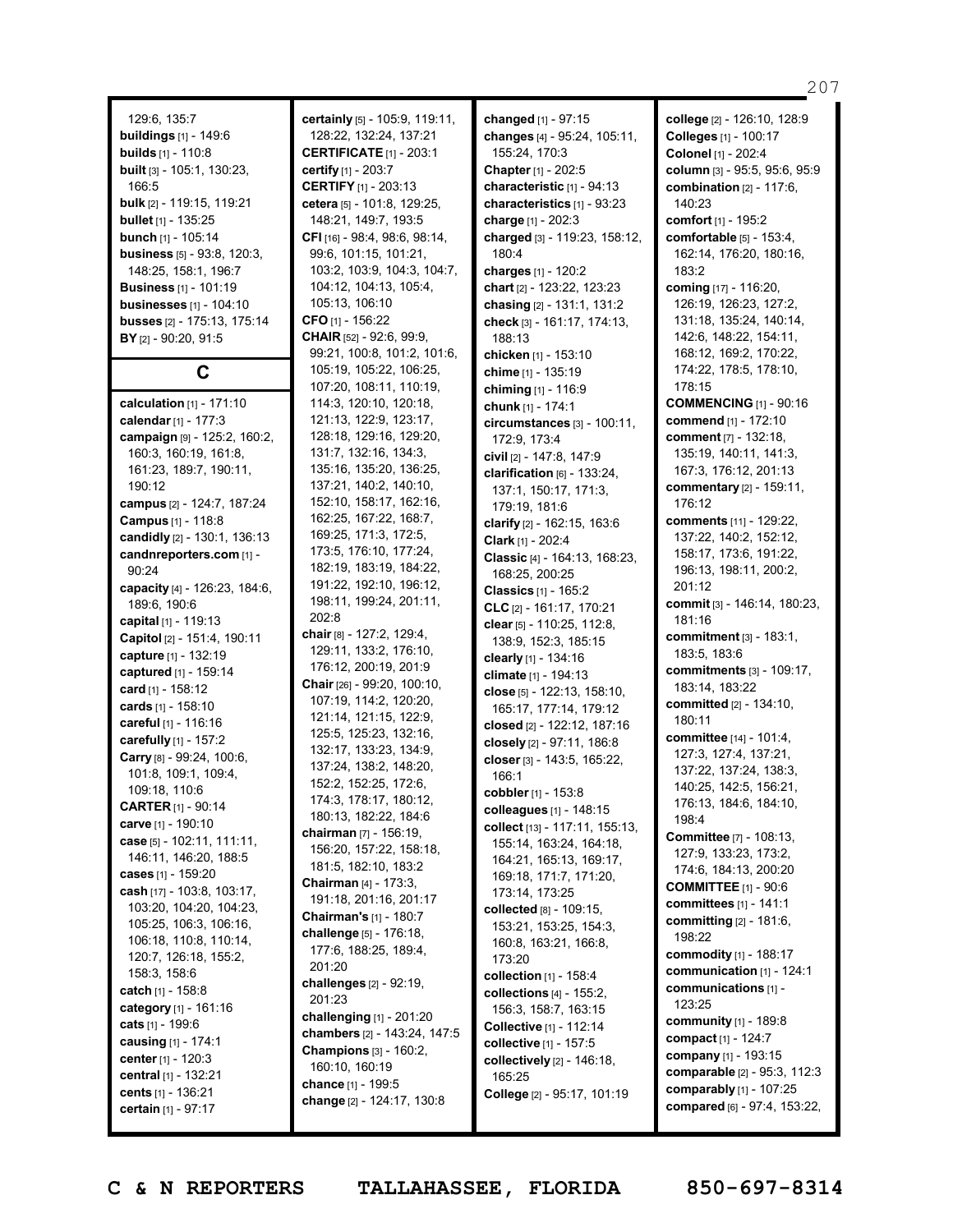153:25, 164:4, 164:6, 179:1 **comparing** [1] - 107:25 **comparison** [1] - 118:23 **compensation** [2] - 96:21, 96:25 **compete** [1] - 102:4 **complement** [1] - 200:3 **complete** [1] - 203:10 **completed** [1] - 185:14 **completely** [1] - 121:3 **complexity** [1] - 121:1 **compliance** [4] - 102:9, 102:12, 154:19, 155:3 **compliments** [1] - 128:19 **component** [1] - 152:17 **comprehensive** [7] - 128:22, 134:13, 134:21, 142:13, 179:3, 179:15, 198:3 **Comptroller**[1] - 92:15 **concern** [1] - 125:19 **concerned** [2] - 141:7, 143:6 **concluded** [1] - 202:11 **concluding** [2] - 152:16, 201:13 **CONCLUDING** [1] - 90:17 **concrete** [1] - 134:15 **concur**[3] - 126:11, 132:16, 167:22 **condensed** [3] - 95:1, 95:23, 97:5 **conducting** [1] - 157:25 **conference** [1] - 198:2 **confidence** [1] - 132:14 **confident** [2] - 162:10, 187:19 **confused** [1] - 128:12 **confusion** [1] - 163:12 **conjunction** [1] - 141:11 **connect** [1] - 165:15 **connected** [1] - 203:16 **conservatively** [1] - 169:1 **conserve** [1] - 102:11 **consider**[2] - 147:3, 202:9 **considerable** [1] - 131:14 **consideration** [2] - 147:2, 173:10 **considered** [2] - 102:17, 165:8 **consist** [1] - 124:24 **consistent** [5] - 95:13, 95:16, 96:25, 197:15, 197:22 **construction** [2] - 119:7, 193:15 **consultant** [2] - 121:5, 127:13 **consultants** [8] - 118:20, 118:22, 118:24, 120:16, 120:22, 124:14, 125:1,

134:20 **consulting** [2] - 120:12 **contacting** [1] - 135:5 **context** [1] - 172:13 **contingencies** [1] - 196:9 **contingency** [3] - 186:7, 186:9, 193:25 **continuation** [1] - 100:24 **continue** [12] - 111:6, 128:2, 129:24, 136:18, 137:19, 145:6, 151:17, 155:19, 176:9, 181:14, 193:8, 193:16 **continued** [1] - 92:3 **continuing** [2] - 201:6, 201:25 **contract** [1] - 170:23 **contracting** [1] - 101:10 **contractors** [1] - 185:21 **contracts** [4] - 94:11, 96:18, 107:5, 119:18 **contributed** [3] - 93:15, 190:1, 199:19 **control** [2] - 198:6, 198:7 **controls** [1] - 158:9 **conversation** [12] - 125:19, 126:3, 133:4, 136:14, 147:14, 152:22, 153:3, 165:21, 167:3, 167:12, 169:7, 200:13 **conversations** [1] - 138:1 **convince** [1] - 191:6 **convinced** [1] - 191:17 **copying** [1] - 119:25 **core** [2] - 108:5, 198:2 **corner** [1] - 198:22 **corporate** [2] - 189:8, 191:9 **corporations** [1] - 191:11 **correct** [6] - 116:6, 161:3, 171:4, 178:7, 189:17, 192:8 **corrected** [1] - 192:3 **corrective** [5] - 153:14, 155:20, 156:7, 157:11, 166:6 **Corrective** [2] - 155:4, 156:16 **correlate** [2] - 142:20, 142:24 **cost** [14] - 98:13, 106:11, 111:6, 117:25, 119:24, 122:17, 124:18, 124:19, 133:10, 134:25, 135:6, 145:6, 151:17 **cost-saving** [1] - 117:25 **costs** [4] - 94:2, 123:13, 124:14, 176:7 **Cotton** [6] - 151:12, 152:24, 153:19, 161:22, 186:25, 199:19 **COTTON** [9] - 174:3, 178:17,

181:5, 182:9, 182:20, 182:22, 187:2, 192:3, 192:7 **Cotton's** [1] - 191:23 **council** [1] - 142:4 **counsel** [2] - 203:14, 203:16 **count** [5] - 122:17, 125:16, 126:5, 130:17, 168:4 **County** [1] - 202:4 **COUNTY** [1] - 203:4 **couple** [11] - 115:5, 122:10, 135:5, 140:14, 156:8, 175:10, 177:16, 193:3, 193:18, 199:16, 200:1 **course** [4] - 102:19, 116:9, 134:13, 202:1 **COURT** [1] - 90:20 **Court** [2] - 203:6, 203:22 **cover** [1] - 122:21 **coverage** [2] - 105:8, 105:9 **covered** [1] - 200:8 **CRAIG** [1] - 90:13 **create** [1] - 133:8 **creates** [1] - 166:14 **creating** [1] - 129:9 **credibility** [1] - 177:10 **credit** [6] - 154:2, 160:20, 164:20, 164:24, 174:7, 184:17 **creeping** [1] - 119:10 **critical** [7] - 120:5, 121:22, 122:3, 122:7, 139:21, 141:20, 146:2 **crosswalk** [1] - 113:17 **crying** [1] - 201:14 **curious** [2] - 114:25, 115:9 **current** [14] - 92:24, 113:5, 116:11, 117:16, 118:4, 119:5, 121:16, 139:9, 141:16, 141:18, 152:7, 155:1, 185:2, 186:4 **cut** [5] - 136:2, 138:11, 162:3, 167:8, 169:10 **cut-off** [1] - 169:10 **cuts** [4] - 113:22, 138:17, 140:17, 141:18 **cutting** [4] - 120:14, 137:5, 137:7, 138:12 **cycle** [1] - 111:5 **D DATE** [1] - 90:15 **date** [4] - 136:10, 157:10, 162:2, 173:21 **DATED** [1] - 203:19

**dead** [1] - 183:24 **deadline** [1] - 170:24 **deal** [2] - 182:9, 186:14 **dealing** [2] - 94:3, 186:8 **Deans** [2] - 149:4, 149:11 **debate** [1] - 147:18 **debt** [13] - 98:20, 102:9, 102:12, 104:20, 104:25, 105:2, 105:3, 105:7, 105:8, 105:9, 119:3, 119:5, 196:21 **DECEMBER** [1] - 90:15 **December** [10] - 153:20, 153:24, 154:16, 160:9, 163:13, 163:16, 163:17, 163:18, 164:8, 168:13 **decide** [4] - 171:18, 171:25, 184:14, 184:19 **decided** [2] - 98:14, 174:20 **deciding** [1] - 141:20 **decision** [6] - 126:7, 130:8, 140:1, 148:10, 177:7, 200:16 **decisions** [15] - 96:10, 106:12, 106:20, 130:20, 131:5, 136:7, 137:10, 137:17, 137:18, 139:22, 148:11, 155:23, 166:20, 167:7, 177:20 **decline** [4] - 93:18, 97:19, 172:14, 172:15 **decrease** [1] - 95:16 **dedicated** [2] - 199:10, 199:11 **deductions** [1] - 114:6 **deeply** [1] - 201:24 **defend** [1] - 112:13 **defending** [1] - 111:11 **deferred** [1] - 192:22 **deficit** [17] - 100:4, 122:12, 155:18, 162:6, 162:10, 163:4, 163:8, 164:19, 164:24, 172:2, 172:12, 172:14, 172:20, 174:25, 184:3, 194:2, 200:6 **deficits** [2] - 153:13, 155:22 **define** [1] - 149:24 **defining** [1] - 197:22 **degree** [1] - 177:10 **demands** [1] - 197:8 **depart** [1] - 190:23 **department** [2] - 111:3, 118:20 **Department** [2] - 100:13, 150:19 **department's** [2] - 111:2, 112:11 **departments** [4] - 108:22, 113:17, 113:21, 119:23 **DEPOSITION** [1] - 203:1

**C & N REPORTERS TALLAHASSEE, FLORIDA 850-697-8314**

**dates** [1] - 150:17 **day-to-day** [1] - 151:18 **days** [1] - 199:16 **Daytona** [1] - 199:7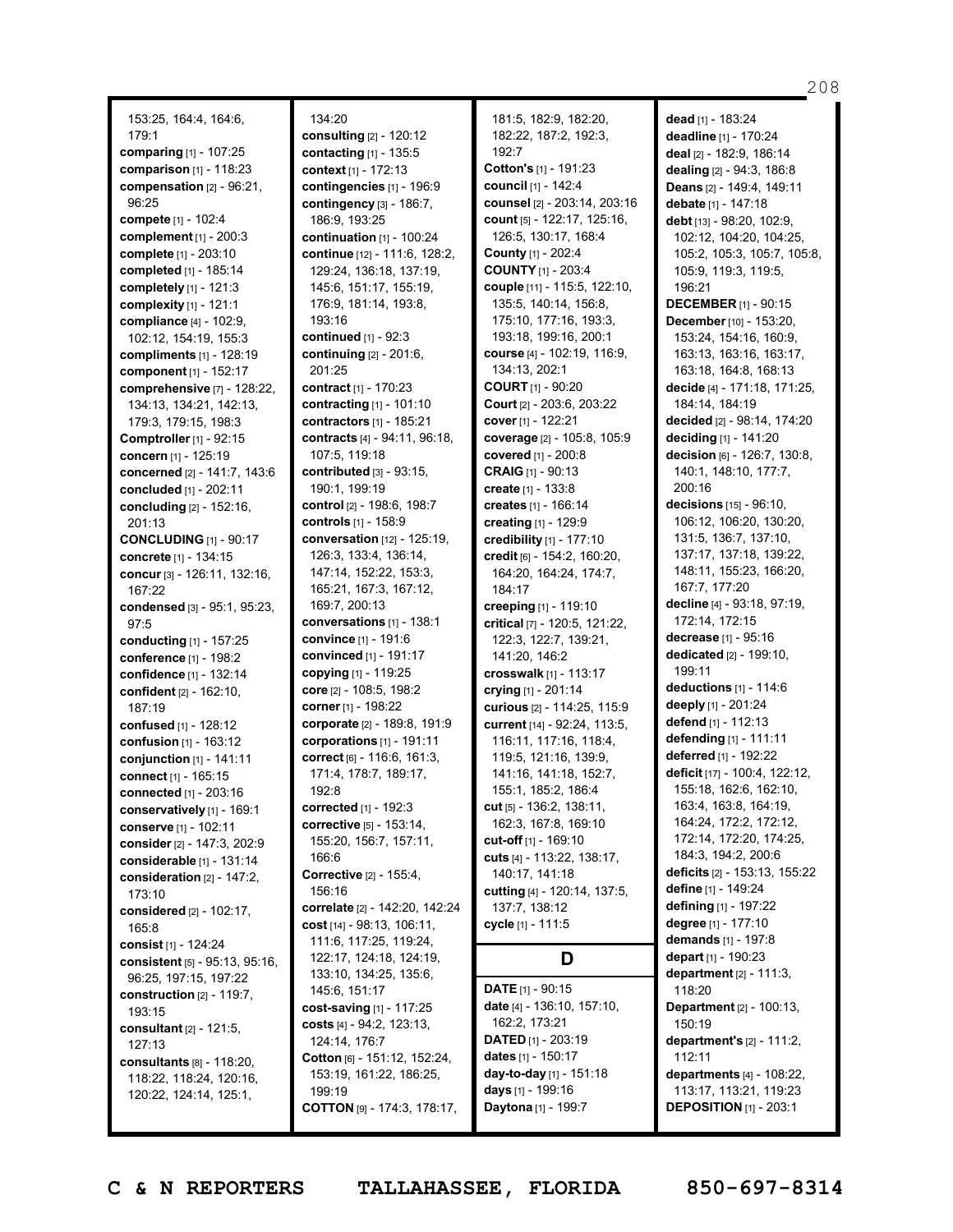**derivative** [1] - 105:14 **described** [1] - 93:25 **DESCRIPTION** [1] - 91:3 **description** [1] - 113:19 **design** [1] - 193:9 **designed** [1] - 108:1 **designs** [1] - 185:23 **detailed** [1] - 156:17 **details** [2] - 106:24, 115:18 **determine** [1] - 146:4 **develop** [2] - 172:8, 172:20 **developed** [3] - 126:1, 149:21, 156:16 **developing** [4] - 144:22, 145:16, 151:11, 186:7 **development** [3] - 139:3, 146:25, 178:2 **dialogue** [4] - 131:16, 132:4, 132:6, 149:17 **diamond** [1] - 103:15 **dictate** [1] - 139:12 **difference** [9] - 99:24, 101:9, 101:11, 104:13, 138:13, 155:12, 163:18, 195:19 **differences** [2] - 129:11, 178:25 **different** [12] - 100:25, 103:19, 112:11, 115:5, 118:1, 120:24, 128:1, 129:8, 132:12, 151:16, 169:7, 197:21 **differential** [1] - 109:15 **difficult** [5] - 155:23, 170:4, 171:1, 176:23, 177:7 **digest** [1] - 126:15 **dime** [1] - 97:20 **dining** [1] - 94:9 **directed** [1] - 137:1 **directing** [1] - 102:1 **direction** [4] - 98:24, 99:13, 120:24, 175:7 **directly** [3] - 107:17, 115:6, 198:3 **Director**[2] - 153:17, 156:19 **director**[3] - 92:13, 174:4, 175:1 **dirty** [1] - 171:9 **disagree** [1] - 163:7 **discuss** [1] - 92:25 **discussed** [1] - 178:18 **discussing** [1] - 153:6 **discussion** [16] - 98:4, 116:8, 123:1, 131:11, 135:23, 136:18, 137:13, 146:22, 147:18, 149:14, 152:18, 179:4, 181:9, 184:8, 186:11, 187:2 **discussions** [5] - 98:5, 134:10, 144:3, 153:13, 181:8

**distracted** [1] - 153:7 **distribute** [2] - 107:10,  $152.12$ **distributed** [1] - 107:2 **distribution** [1] - 115:25 **Division** [2] - 119:5, 196:23 **document** [1] - 149:25 **documentation** [1] - 132:2 **documents** [1] - 134:5 **dollar** [1] - 122:17 **dollars** [31] - 94:16, 97:14, 109:2, 110:6, 113:5, 113:7, 113:23, 115:21, 117:23, 118:7, 118:15, 120:2, 122:23, 123:11, 125:16, 132:10, 132:23, 133:6, 133:9, 136:1, 136:21, 146:9, 162:18, 163:2, 178:5, 179:12, 180:2, 189:10, 190:1, 194:17 **done** [25] - 101:13, 115:3, 119:7, 122:3, 123:13, 145:9, 146:13, 160:13, 163:25, 165:22, 166:1, 172:11, 172:16, 176:16, 179:6, 179:10, 182:9, 185:7, 186:16, 188:16, 191:19, 191:20, 192:7, 193:10, 200:3 **donors** [1] - 189:5 **door** [1] - 169:4 **dorms** [1] - 200:7 **dos** [1] - 201:9 **dot** [1] - 103:25 **double** [1] - 192:2 **down** [17] - 92:7, 96:15, 97:6, 106:20, 123:8, 123:22, 123:23, 131:17, 136:6, 136:9, 161:20, 163:4, 176:3, 180:6, 182:10, 186:20, 199:7 **downward** [2] - 97:7, 99:13 **Dr** [29] - 100:8, 104:17, 108:9, 110:12, 116:8, 117:15, 120:18, 123:2, 123:7, 123:17, 123:19, 125:25, 129:10, 133:15, 133:25, 134:14, 135:16, 140:5, 157:20, 172:5, 178:2, 180:18, 181:18, 197:16, 197:25, 199:2, 199:12, 199:15, 201:15 **Draconian** [1] - 177:13 **drained** [1] - 103:19 **drive** [1] - 139:15 **driving** [4] - 104:13, 104:16, 104:19, 118:18 **dropping** [1] - 103:21 **DSO** [1] - 184:7 **due** [4] - 95:17, 124:23,

143:7, 154:19 **during** [1] - 100:4 **dwindling** [1] - 110:4 **E E&G** [13] - 93:23, 93:24, 93:25, 94:6, 107:7, 107:10, 107:17, 108:25, 109:2, 118:6, 120:5, 123:9, 194:18 **e-mail** [1] - 191:1 **early** [3] - 147:21, 148:8, 177:22 **earnings** [1] - 156:25 **eat** [1] - 153:5 **ecosystem** [1] - 128:7 **educate** [2] - 94:3, 107:8 **Education** [3] - 100:13, 108:25, 197:5 **education** [2] - 96:22, 107:4 **educational** [2] - 93:24, 94:2 **effect** [1] - 197:3 **effectiveness** [1] - 129:15 **efficiency** [1] - 92:9 **effort** [1] - 146:15 **efforts** [2] - 134:25, 150:12 **either** [4] - 93:23, 93:24, 94:14, 170:23 **electrical** [1] - 179:24 **element** [1] - 147:7 **employee** [5] - 96:21, 158:5, 158:13, 203:14, 203:15 **employees** [1] - 158:13 **encourage** [1] - 176:19 **encouraged** [1] - 136:12 **encumbered** [2] - 154:22, 175:21 **encumbrances** [1] - 155:2 **end** [12] - 96:7, 96:10, 126:19, 128:19, 131:13, 132:15, 132:25, 148:25, 153:3, 164:11, 172:14, 183:17 **ended** [3] - 101:17, 117:21, 163:20 **ends** [2] - 141:13, 170:18 **engage** [3] - 121:2, 201:4, 201:6 **engaged** [1] - 202:2 **engineer**[1] - 102:3 **Engineering** [1] - 95:18 **engineers** [5] - 185:5, 186:9, 193:9, 193:14, 194:8 **English** [1] - 187:18 **enhanced** [1] - 127:17 **enrollment** [17] - 97:9, 99:14, 103:21, 106:15, 110:13, 117:3, 117:6, 117:9, 117:16, 117:19, 137:2,

139:11, 139:17, 172:16, 197:10, 197:12, 197:24 **entire** [3] - 154:22, 189:20, 199:18 **equal** [1] - 103:15 **error** [1] - 136:16 **Especially** [1] - 153:8 **especially** [2] - 100:23, 123:6 **establish** [1] - 198:19 **established** [1] - 156:13 **estimate** [2] - 132:23, 164:7 **estimated** [5] - 108:20, 117:4, 121:24, 130:13, 154:9 **estimates** [1] - 132:25 **et** [5] - 101:8, 129:25, 148:21, 149:7, 193:5 **evaluate** [1] - 121:11 **evens** [1] - 105:10 **eventually** [1] - 136:19 **exactly** [2] - 168:3, 196:1 **exaggerating** [1] - 125:14 **example** [8] - 100:12, 104:9, 111:10, 112:13, 116:10, 121:5, 131:17, 135:2 **examples** [1] - 111:18 **exceed** [6] - 97:23, 131:15, 155:2, 166:7, 172:2, 185:21 **exceeded** [3] - 100:3, 104:23, 154:7 **excellent** [1] - 120:13 **exception** [1] - 200:9 **excitement** [1] - 195:16 **exciting** [1] - 151:16 **execute** [3] - 177:22, 180:22, 181:22 **Executive** [1] - 174:6 **executive** [1] - 174:25 **existence** [1] - 116:3 **existing** [1] - 123:10 **expanded** [1] - 149:9 **expanding** [1] - 139:25 **expect** [12] - 94:17, 96:2, 116:1, 122:8, 131:13, 131:21, 140:6, 142:1, 144:11, 165:13, 171:7, 171:20 **expected** [8] - 111:23, 131:22, 131:23, 132:15, 165:12, 173:14, 197:7, 197:8 **expecting** [3] - 95:12, 119:16, 139:12 **expects** [2] - 95:7, 197:8 **expenditure** [2] - 110:24, 112:9 **expenditures** [3] - 109:10, 110:22, 140:13 **expense** [5] - 110:5, 131:5,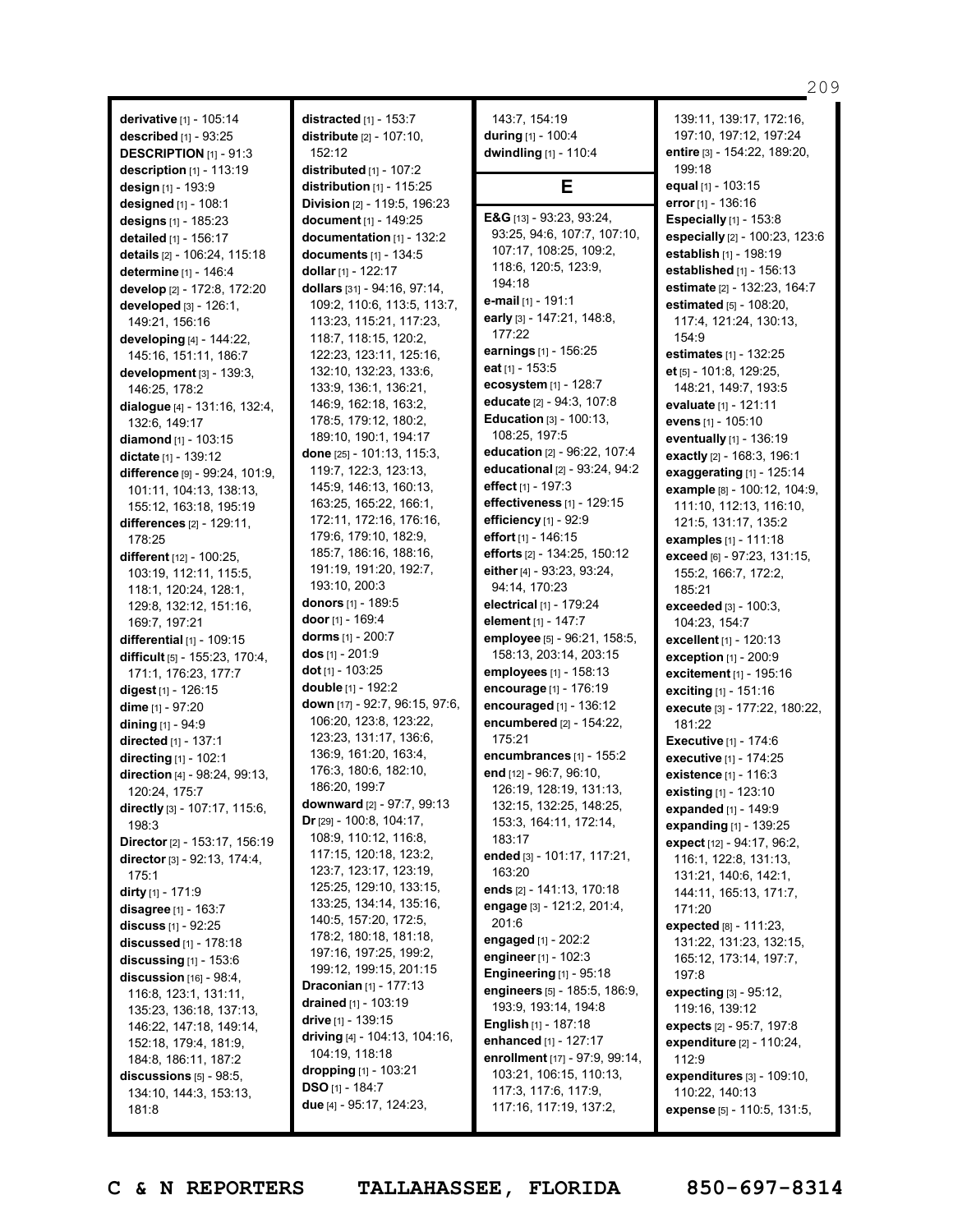169:24, 192:21, 192:22 **expenses** [41] - 95:23, 96:4, 96:13, 96:19, 96:21, 97:4, 97:10, 97:21, 97:22, 97:23, 99:13, 100:3, 104:10, 104:12, 105:12, 105:17, 106:11, 106:22, 107:2, 107:3, 107:10, 107:17, 107:18, 110:14, 118:17, 123:21, 130:9, 130:22, 131:15, 136:2, 137:5, 137:7, 140:14, 154:16, 155:1, 155:2, 157:7, 158:11, 159:10, 163:17, 171:17 **experience** [3] - 175:24, 183:16, 201:18 **experienced** [1] - 92:10 **expertise** [2] - 111:12, 148:17 **experts** [1] - 148:16 **explain** [1] - 110:23 **explained** [1] - 164:2 **explanation** [1] - 184:2 **exploring** [1] - 119:3 **exposed** [1] - 201:22 **extend** [2] - 193:11, 199:12 **extended** [2] - 158:5, 158:6 **extension** [1] - 160:21 **extent** [1] - 121:11 **extra** [2] - 104:25, 164:13 **extremely** [1] - 170:4 **eye** [1] - 122:25 **F FACILITIES** [1] - 90:5 **facilities** [4] - 129:25, 139:7, 193:9, 197:18 **Facilities** [1] - 152:18 **facility** [1] - 95:18 **facing** [3] - 92:20, 112:21, 185:12 **fact** [7] - 115:15, 130:7, 141:13, 157:19, 159:23, 179:21, 187:18 **factor** [1] - 123:1 **factored** [2] - 122:18, 192:9 **faculty** [3] - 114:8, 116:12, 116:19 **failsafe** [5] - 166:6, 166:12, 169:13, 169:18, 171:17 **faith** [1] - 195:25 **fall** [10] - 117:6, 117:16,

201:19 **fantasy** [1] - 195:9 **far** [6] - 92:10, 93:10, 132:21, 141:6, 146:20, 152:14 **fast** [3] - 101:23, 152:14, 176:17 **favorable** [1] - 159:22 **FAX** [1] - 90:23 **feasible** [1] - 118:5 **February** [1] - 170:19 **fee** [2] - 109:15, 154:1 **feedback** [2] - 125:4, 144:1 **feedbacks** [1] - 143:21 **fees** [11] - 94:1, 96:15, 110:23, 112:7, 155:14, 159:7, 163:24, 168:2, 168:11, 168:12, 172:15 **felt** [1] - 173:19 **few** [4] - 97:25, 112:4, 187:3, 201:7 **figure** [5] - 115:14, 124:12, 181:20, 186:9, 188:1 **filled** [2] - 101:14, 110:6 **filling** [5] - 103:20, 110:4, 122:1, 124:24, 180:9 **fills** [1] - 193:5 **final** [6] - 93:3, 141:5, 143:7, 144:10, 185:23, 194:21 **Finance** [2] - 119:5, 196:23 **FINANCE** [1] - 90:5 **finance** [2] - 119:6, 119:13 **finances** [1] - 198:6 **FINANCIAL** [1] - 91:4 **Financial** [2] - 158:21, 158:25 **financial** [15] - 92:8, 92:18, 93:2, 95:10, 107:6, 140:9, 152:16, 153:13, 167:25, 168:13, 190:16, 194:15, 198:6, 200:22 **financially** [2] - 138:20, 203:17 **financing** [1] - 194:11 **fine** [1] - 167:17 **fingers** [1] - 179:24 **first** [19] - 95:10, 95:19, 96:4, 115:13, 115:21, 126:9, 128:9, 138:2, 139:1, 151:21, 160:24, 161:4, 175:4, 182:8, 182:16, 185:10, 185:18, 189:19, 193:8 **fiscal** [9] - 94:19, 94:20, 101:13, 120:8, 123:8, 144:17, 166:16, 198:7, 198:8 **five** [17] - 98:7, 100:15, 101:15, 102:21, 102:23, 109:6, 114:10, 114:16, 115:19, 138:20, 138:23,

139:20, 150:10, 180:14, 185:8, 191:14, 199:22 **five-year** [4] - 101:15, 102:23, 185:8, 191:14 **fixed** [1] - 119:24 **fixing** [1] - 185:8 **flexible** [1] - 98:19 **Florida** [8] - 93:7, 93:11, 93:16, 94:1, 124:6, 188:22, 189:2, 191:12 **FLORIDA** [6] - 90:1, 90:2, 90:18, 90:19, 90:22, 203:3 **flow** [1] - 144:12 **focus** [4] - 143:15, 159:12, 185:9, 188:1 **focused** [4] - 127:18, 148:24, 149:1, 158:22 **focusing** [2] - 102:4, 137:25 **fold** [1] - 199:16 **folks** [4] - 126:15, 160:22, 175:23, 176:14 **follow** [9] - 101:5, 108:2, 108:7, 133:2, 137:11, 174:23, 175:9, 190:13, 201:8 **follow-up** [4] - 101:5, 108:2, 133:2, 174:23 **follow-ups** [1] - 201:8 **following** [2] - 97:10, 118:16 **football** [10] - 159:25, 160:23, 161:3, 164:11, 185:3, 192:16, 192:25, 193:20, 195:4, 195:5 **footnote** [2] - 100:22, 100:25 **Ford** [6] - 126:3, 147:20, 157:20, 199:12, 199:15, 201:3 **foregoing** [1] - 203:8 **forgot** [2] - 105:21, 115:14 **former** [1] - 200:19 **forth** [3] - 115:2, 135:11, 142:6 **forward** [44] - 96:10, 101:23, 116:25, 117:18, 121:4, 132:20, 133:8, 134:17, 135:25, 136:8, 137:16, 138:1, 139:16, 140:8, 140:20, 141:2, 141:4, 141:19, 142:3, 142:7, 143:12, 144:8, 147:15, 148:23, 150:22, 151:12, 151:20, 153:8, 164:9, 172:8, 173:3, 174:20, 175:8, 178:13, 180:16, 180:20, 180:24, 181:24, 184:15, 186:13, 198:10, 201:3, 201:5, 201:25 **Forward** [8] - 99:24, 100:6, 101:8, 109:1, 109:5, 109:19, 110:6

**Foundation** [15] - 116:21, 156:12, 157:18, 162:23, 163:3, 164:16, 180:9, 180:13, 180:15, 180:23, 181:1, 181:7, 181:8, 181:15, 188:6 **foundation** [1] - 198:19 **four** [5] - 98:17, 103:13, 189:25, 190:4, 190:21 **fourth** [2] - 140:17, 182:21 **FPR** [3] - 90:20, 203:6, 203:21 **frame** [5] - 141:11, 150:13, 165:23, 187:22 **frankly** [2] - 174:9, 179:9 **free** [1] - 121:3 **freeze** [1] - 121:16 **fried** [1] - 153:10 **front** [1] - 94:24 **fruit** [1] - 128:20 **fruition** [1] - 192:14 **FTE** [2] - 93:12, 117:16 **full** [7] - 117:7, 117:17, 166:10, 166:21, 166:23, 174:16, 175:24 **full-time** [2] - 117:7, 117:17 **fun** [2] - 157:21, 157:23 **function** [1] - 154:20 **fund** [2] - 124:10, 148:5 **fundamental** [2] - 130:21, 178:25 **funded** [1] - 170:11 **Funding** [2] - 113:2, 113:3 **funding** [23] - 92:25, 93:6, 93:9, 93:15, 109:13, 113:8, 113:14, 113:19, 114:8, 114:15, 114:24, 115:3, 115:13, 122:5, 124:22, 125:15, 132:10, 142:1, 144:12, 174:10, 174:11, 179:8, 181:7 **fundraising** [32] - 154:13, 155:17, 156:4, 157:8, 158:15, 160:6, 160:16, 161:6, 161:21, 162:17, 164:23, 165:2, 172:3, 174:24, 177:2, 179:11, 186:6, 187:1, 187:11, 187:23, 187:24, 188:1, 190:9, 190:23, 190:24, 191:17, 192:11, 192:13, 192:18, 193:3, 195:5, 195:11 **funds** [26] - 93:12, 93:22, 93:25, 94:1, 94:6, 94:14, 94:15, 94:18, 109:13, 115:6, 115:18, 115:24, 116:6, 116:20, 131:18, 131:24, 156:11, 157:1, 160:25, 174:2, 174:4,

140:20, 140:22, 154:3, 154:24, 166:11, 185:14,

**falling** [2] - 154:10, 154:12 **FAMU** [6] - 105:1, 127:15, 151:4, 151:8, 151:15,

185:16, 186:3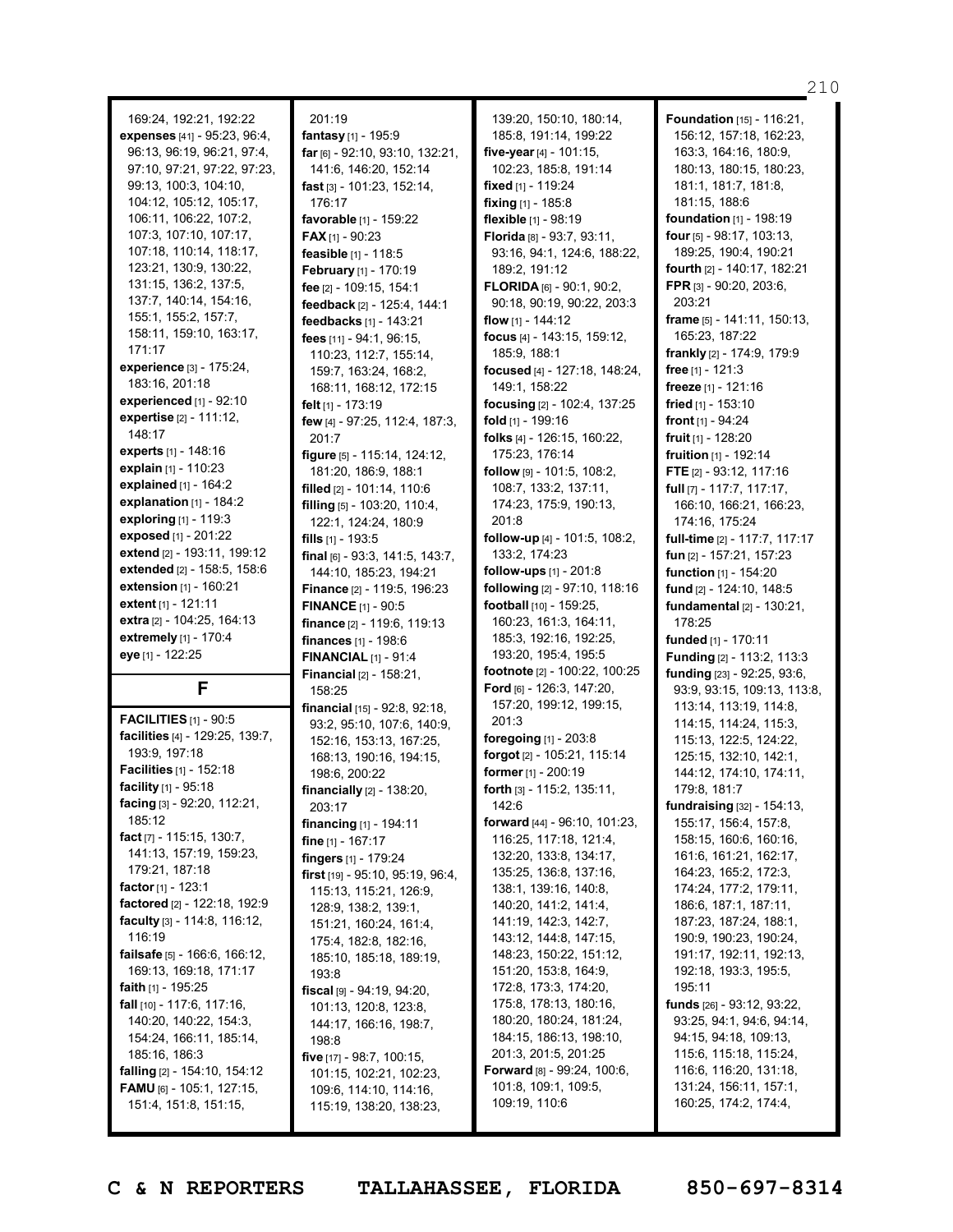181:2, 184:1, 184:11, 194:18 **furious** [1] - 152:14 **FURTHER** [1] - 203:13 **future** [1] - 135:24

## **G**

**gain** [1] - 126:9 **game** [7] - 147:17, 154:14, 155:16, 164:13, 170:16, 173:20, 195:14 **game-based** [1] - 154:14 **games** [1] - 154:8 **gap** [10] - 97:23, 97:25, 100:5, 100:20, 101:14, 130:4, 138:12, 138:13, 191:21, 193:5 **gaps** [7] - 99:23, 100:10, 103:20, 110:5, 159:12, 180:10 **gate** [1] - 154:5 **General** [2] - 109:1, 157:20 **general** [9] - 93:11, 93:19, 93:24, 93:25, 94:2, 107:4, 174:18, 187:24, 191:7 **George** [1] - 153:18 **gifts** [2] - 160:17, 187:14 **given** [11] - 106:6, 106:7, 116:12, 146:19, 185:7, 186:1, 186:12, 193:1, 193:2, 200:21, 200:22 **giving/football** [1] - 160:2 **goal** [8] - 102:18, 102:23, 103:3, 103:13, 104:3, 105:13, 126:17, 198:17 **goals** [10] - 98:9, 98:14, 102:19, 102:24, 105:15, 106:10, 117:18, 126:17, 129:12, 150:12 **Governor's** [1] - 113:2 **Governors** [15] - 93:17, 131:19, 141:24, 143:2, 144:7, 147:2, 147:4, 148:3, 149:16, 150:20, 156:8, 156:15, 156:18, 157:19, 196:23 **Grable** [7] - 107:20, 110:20, 114:3, 115:19, 129:1, 140:3, 149:2 **GRABLE** [19] - 90:12, 107:19, 107:22, 110:21, 111:21, 111:25, 112:3, 112:18, 112:22, 114:2, 114:5, 114:19, 114:22, 115:8, 116:2, 116:15, 116:23, 129:2, 140:4 **GRAND** [1] - 90:18 **grant** [2] - 118:14, 124:23 **grants** [5] - 93:8, 94:11,

96:18, 107:5, 109:12 **graph** [4] - 103:10, 104:4, 131:11 **graphs** [1] - 104:2 **great** [9] - 128:19, 135:14, 151:7, 167:23, 172:3, 186:24, 192:20, 198:23, 201:17 **greater** [2] - 102:14, 110:3 **gritty** [2] - 127:21, 135:8 **ground** [1] - 196:11 **group** [6] - 134:7, 167:13, 197:15, 197:19, 197:20, 197:21 **groups** [1] - 117:25 **grow** [5] - 103:7, 103:8, 104:4, 129:23, 201:25 **growing** [4] - 106:14, 117:19, 139:24, 176:17 **growth** [4] - 139:19, 197:7, 197:9, 197:10 **guarantee** [1] - 180:15 **guaranteed** [3] - 168:21, 170:22, 193:4 **guarantees** [3] - 163:22, 170:16, 171:8 **guess** [11] - 111:23, 112:4, 112:8, 122:14, 122:19, 125:4, 144:25, 149:19, 149:23, 159:11, 165:19 **guidance** [1] - 196:24 **guidelines** [2] - 150:21, 151:6 **guys** [6] - 147:22, 162:9, 162:14, 165:15, 175:13, 180:20

**H**

**HAA** [2] - 168:22, 170:23 **habit** [1] - 179:24 **half** [7] - 107:7, 121:20, 121:24, 154:3, 179:12, 181:21, 184:3 **half-a-million** [1] - 179:12 **halfway** [1] - 187:13 **hammer** [2] - 199:15, 199:24 **hand** [1] - 172:9 **handled** [1] - 100:14 **handling** [1] - 130:7 **hanging** [1] - 128:20 **happy** [1] - 165:6 **hard** [6] - 136:7, 136:19, 137:7, 137:10, 170:24 **HAROLD** [1] - 90:11 **hatcheting** [1] - 121:9 **hate** [1] - 183:24 **hates** [1] - 162:1 **head** [4] - 122:17, 125:16, 126:5, 130:17

**heads** [1] - 122:22 **hear** [4] - 144:11, 146:19, 148:9, 183:5 **heard** [15] - 129:5, 129:8, 130:16, 134:16, 134:18, 138:2, 138:3, 138:4, 138:9, 153:10, 179:14, 182:14, 187:11, 190:17 **hearing** [2] - 138:15, 140:11 **heartburn** [1] - 181:17 **heavy** [2] - 137:7, 176:16 **held** [1] - 108:20 **help** [10] - 96:9, 109:16, 112:17, 123:11, 124:10, 131:11, 140:8, 156:13, 187:5, 189:9 **helping** [2] - 112:12, 112:15 **high** [4] - 106:23, 112:23, 182:5, 196:16 **high-level** [1] - 106:23 **Higher** [1] - 197:5 **higher** [1] - 96:22 **hired** [1] - 175:22 **hires** [1] - 121:22 **hiring** [5] - 106:20, 120:5, 121:16, 122:7, 175:22 **historically** [1] - 149:19 **history** [3] - 114:16, 115:20, 188:18 **hit** [2] - 167:19, 196:11 **hold** [4] - 106:19, 138:8, 141:21, 182:5 **holding** [2] - 109:21, 173:21 **hole** [1] - 195:23 **holistic** [1] - 98:16 **Holmes** [1] - 92:15 **home** [2] - 188:19, 200:14 **honestly** [2] - 133:3, 137:12 **honor** [1] - 183:1 **honored** [1] - 201:24 **hope** [6] - 148:22, 177:1, 177:2, 177:4, 181:19, 194:4 **hopeful** [2] - 149:3, 149:10 **hopefully** [1] - 147:14 **hopes** [1] - 182:5 **hoping** [2] - 117:12, 147:10 **horizon** [3] - 159:14, 196:19, 198:12 **horse** [1] - 183:25 **hours** [3] - 154:2, 199:22, 201:7 **house** [1] - 120:2 **housing** [1] - 94:8 **HUDSON** [2] - 123:16, 123:18 **Hudson** [9] - 117:15, 123:2, 123:7, 123:17, 125:25, 129:10, 133:25, 134:14, 197:25

**Hudson's** [2] - 133:15, 140:5 **huge** [1] - 174:24 **human** [2] - 124:15, 124:20 **humbled** [1] - 201:24 **hundred** [5] - 154:23, 160:15, 170:1, 177:16, 192:14 **hurt** [2] - 103:20, 103:22

### **I**

**idea** [2] - 101:24, 118:24 **ideas** [3] - 136:20, 137:20, 148:23 **identified** [2] - 156:11, 198:17 **identify** [3] - 123:8, 146:22, 189:5 **II** [3] - 90:8, 92:3 **immediate** [3] - 185:10, 186:18, 194:24 **impact** [5] - 97:17, 113:20, 113:24, 172:16, 172:24 **impacted** [1] - 93:20 **impactful** [1] - 172:18 **impacting** [2] - 104:21, 125:10 **impacts** [4] - 105:4, 105:24, 135:15, 153:9 **imperative** [1] - 177:12 **implement** [4] - 134:11, 189:4, 189:8, 190:11 **implementation** [3] - 134:18, 149:21, 154:20 **implemented** [2] - 119:16, 119:20 **implementing** [2] - 118:8, 157:8 **important** [16] - 100:2, 117:20, 125:5, 125:15, 128:5, 129:3, 130:14, 131:2, 146:16, 147:23, 148:7, 150:8, 151:5, 157:11, 183:4, 183:12 **importantly** [1] - 117:18 **improve** [4] - 103:2, 106:2, 106:10, 106:11 **improvement** [1] - 165:16 **improvements** [1] - 123:12 **improves** [1] - 106:16 **IN** [1] - 90:4 **in-unit** [1] - 116:19 **inability** [1] - 105:7 **inaudible** [3] - 135:11, 144:4, 147:25 **incentive** [1] - 116:10 **incentives** [5] - 114:9, 114:25, 115:2, 116:4, 116:7 **incidents** [1] - 103:19

### 211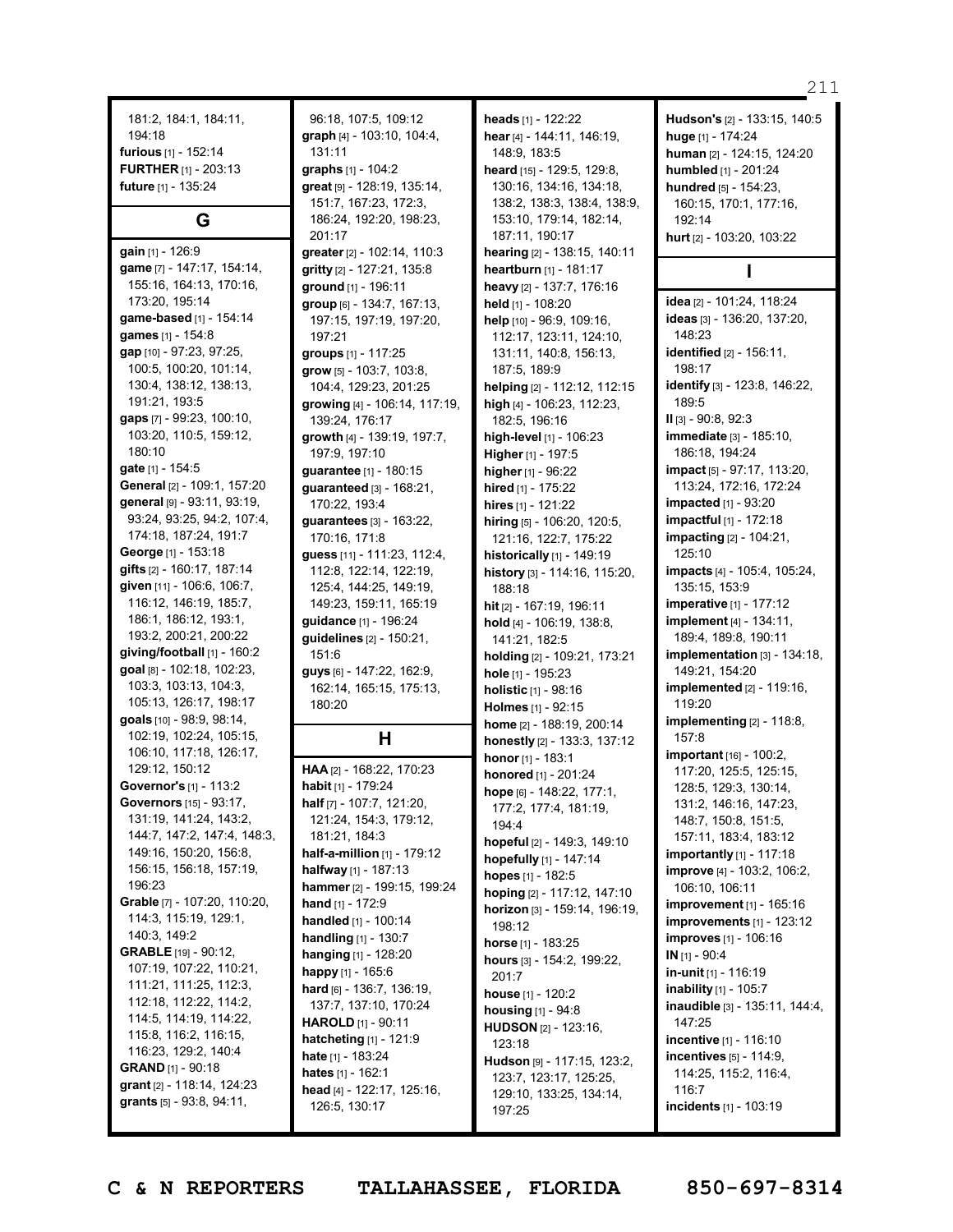**include** [3] - 150:9, 152:11, 189:10 **included** [3] - 124:13, 157:13, 186:23 **includes** [2] - 144:23, 171:7 **including** [1] - 124:20 **income** [2] - 95:25, 180:25 **incorporate** [1] - 133:10 **increase** [5] - 99:14, 104:6, 110:10, 156:4, 191:4 **increased** [3] - 164:23, 165:1, 165:2 **increases** [1] - 115:5 **increasing** [2] - 106:14, 172:11 **incremental** [6] - 102:24, 106:6, 111:7, 141:17, 145:21, 148:23 **incur** [1] - 121:17 **Index** [3] - 98:4, 104:12, 104:13 **indicate** [1] - 99:2 **indirect** [1] - 196:21 **individual** [2] - 99:4, 200:19 **industry** [2] - 95:2, 95:24 **information** [13] - 92:22, 93:17, 108:10, 121:6, 123:24, 126:12, 127:4, 133:19, 134:24, 138:7, 143:2, 149:11, 163:19 **infrastructure** [6] - 107:14, 111:16, 118:11, 123:15, 126:21, 130:23 **infuse** [1] - 145:1 **infusion** [1] - 126:18 **initiated** [1] - 193:13 **initiative** [2] - 123:5, 127:16 **initiatives** [5] - 114:8, 130:11, 130:12, 149:23, 175:10 **input** [1] - 175:5 **inside** [1] - 152:19 **insist** [1] - 191:10 **Inspector**[1] - 157:20 **install** [1] - 194:9 **installment** [1] - 160:24 **institution** [5] - 98:3, 101:11, 102:3, 103:7, 130:22 **institutions** [4] - 107:24, 108:1, 127:19, 197:1 **instructional** [6] - 107:11, 107:13, 107:18, 107:23, 108:5 **instrumental** [1] - 137:25 **insure** [2] - 155:24, 155:25 **integrated** [1] - 127:10 **intel** [1] - 162:12 **intended** [2] - 108:15, 169:13 **intensive** [1] - 127:24

**interest** [3] - 119:9, 143:20, 156:25 **interested** [2] - 116:2, 203:17 **interesting** [2] - 128:7, 200:13 **interim** [2] - 94:23, 95:10 **internal** [2] - 158:15, 185:13 **internally** [3] - 106:2, 119:1, 144:22 **introduced** [3] - 98:3, 157:19 **invest** [2] - 113:14, 129:24 **Invest** [1] - 160:19 **investigate** [1] - 183:23 **investing** [1] - 109:11 **Investing** [1] - 160:10 **investment** [3] - 121:8, 139:7, 140:6 **Investment** [1] - 160:1 **investments** [3] - 113:24, 122:23, 129:23 **invoices** [1] - 157:7 **isolated** [1] - 103:19 **issuances** [1] - 196:21 **issue** [7] - 166:14, 169:7, 169:11, 181:14, 186:18, 190:7, 190:8 **issues** [21] - 97:14, 97:15, 100:14, 102:9, 102:12, 112:21, 118:16, 133:21, 140:9, 144:1, 148:5, 152:6, 170:11, 185:5, 190:19, 196:3, 196:17, 200:5, 200:23 **IT** [3] - 109:11, 119:15,  $123:11$ **item** [3] - 100:23, 101:3, 184:25 **items** [14] - 100:15, 101:1, 108:19, 109:19, 111:20, 130:10, 132:18, 133:1, 145:10, 145:11, 147:1, 157:16, 164:16 **ITN** [2] - 186:14, 186:23 **J January** [6] - 116:14, 160:5, 160:12, 161:8, 189:16, 203:19 **JAYLEN** [1] - 90:14 **jealous** [1] - 199:21 **job** [1] - 199:8 **join** [2] - 92:13, 202:4 **joining** [2] - 92:16, 202:5 **Jones** [1] - 180:13 **July** [3] - 122:2, 130:19, 144:18 **June** [25] - 94:25, 96:1, 96:7,

122:1, 122:7, 130:19,

142:16, 143:6, 151:9, 151:10, 155:11, 155:12, 157:15, 158:21, 160:9, 162:17, 164:1, 164:9, 170:21, 171:6, 179:17, 179:20, 180:3, 190:4, 190:15

**K**

**keep** [8] - 109:5, 114:14, 120:1, 125:23, 135:24, 180:8, 183:17, 202:7 **keeping** [2] - 172:23, 197:12 **KELVIN** [1] - 90:10 **key** [4] - 98:17, 121:22, 149:23, 177:3 **kids** [1] - 167:18 **KIMBERLY** [1] - 90:11 **kind** [41] - 92:17, 92:25, 93:22, 94:9, 96:9, 96:15, 97:3, 97:4, 97:6, 97:7, 101:22, 103:11, 111:5, 118:24, 125:20, 129:6, 132:6, 132:11, 132:12, 141:11, 142:4, 144:7, 144:8, 144:9, 144:21, 145:5, 145:21, 148:12, 151:6, 157:10, 165:19, 166:5, 172:4, 175:9, 186:12, 187:2, 187:4, 187:21, 188:3, 196:18, 197:11 **kindly** [1] - 116:22 **kitty** [1] - 199:6 **kitty-cats** [1] - 199:6 **knowing** [2] - 195:3, 196:2 **knowledge** [1] - 200:20

**L**

**LaFLAMME** [3] - 90:20, 203:6, 203:21 **lagging** [1] - 97:22 **large** [4] - 96:23, 99:23, 102:8, 177:10 **last** [34] - 102:22, 114:10, 115:4, 116:5, 116:22, 117:21, 142:17, 144:6, 148:25, 149:2, 156:2, 157:20, 160:7, 160:8, 161:15, 163:19, 164:5, 168:25, 174:12, 174:23, 179:3, 179:13, 179:15, 187:10, 187:17, 187:20, 189:12, 190:20, 191:13, 195:13, 196:15, 196:16, 198:21 **late** [2] - 147:17, 152:5 **laughter**[1] - 182:13

**Lawson** [8] - 121:14, 122:9, 132:17, 133:2, 157:22, 158:18, 176:10, 201:16 **LAWSON** [32] - 90:10, 122:10, 125:4, 133:3, 144:20, 147:13, 148:19, 158:19, 158:25, 159:4, 159:6, 162:1, 163:1, 165:10, 165:14, 165:19, 166:21, 176:11, 178:9, 178:14, 180:12, 181:4, 181:11, 182:11, 182:18, 183:4, 184:5, 184:19, 192:11, 193:16, 195:1, 200:1 **LBR** [10] - 141:9, 142:21, 143:15, 145:10, 145:16, 145:21, 146:5, 146:17, 147:13, 150:20 **LBRs** [13] - 142:12, 142:13, 142:24, 143:1, 143:9, 143:22, 147:16, 147:22, 147:25, 150:24, 151:9, 151:23, 151:25 **lead** [3] - 104:15, 105:15, 140:7 **leadership** [1] - 141:8 **lean** [1] - 180:24 **leaning** [1] - 180:16 **learn** [1] - 201:23 **least** [8] - 130:15, 132:22, 135:2, 137:6, 147:15, 175:15, 175:16, 185:22 **leave** [3] - 133:22, 137:8, 158:6 **leaves** [1] - 109:17 **leaving** [1] - 199:11 **led** [1] - 178:19 **left** [4] - 95:9, 96:3, 109:9, 175:23 **legal** [4] - 110:22, 111:10, 112:7, 112:13 **legislation** [1] - 142:20 **Legislative** [1] - 150:19 **legislative** [4] - 141:12, 144:15, 145:7, 147:12 **legislature** [1] - 151:2 **Legislature** [5] - 115:1, 115:6, 142:14, 143:14, 150:23 **LEON** [1] - 203:4 **less** [4] - 96:24, 102:7, 194:5 **level** [7] - 92:9, 106:23, 187:12, 195:2, 196:3, 196:16, 200:21 **leverage** [1] - 192:22 **Lieutenant** [1] - 202:4 **life** [3] - 185:5, 185:9, 189:7 **life-safety** [1] - 185:5 **lifetime** [1] - 202:1

**intercollegiate** [1] - 170:5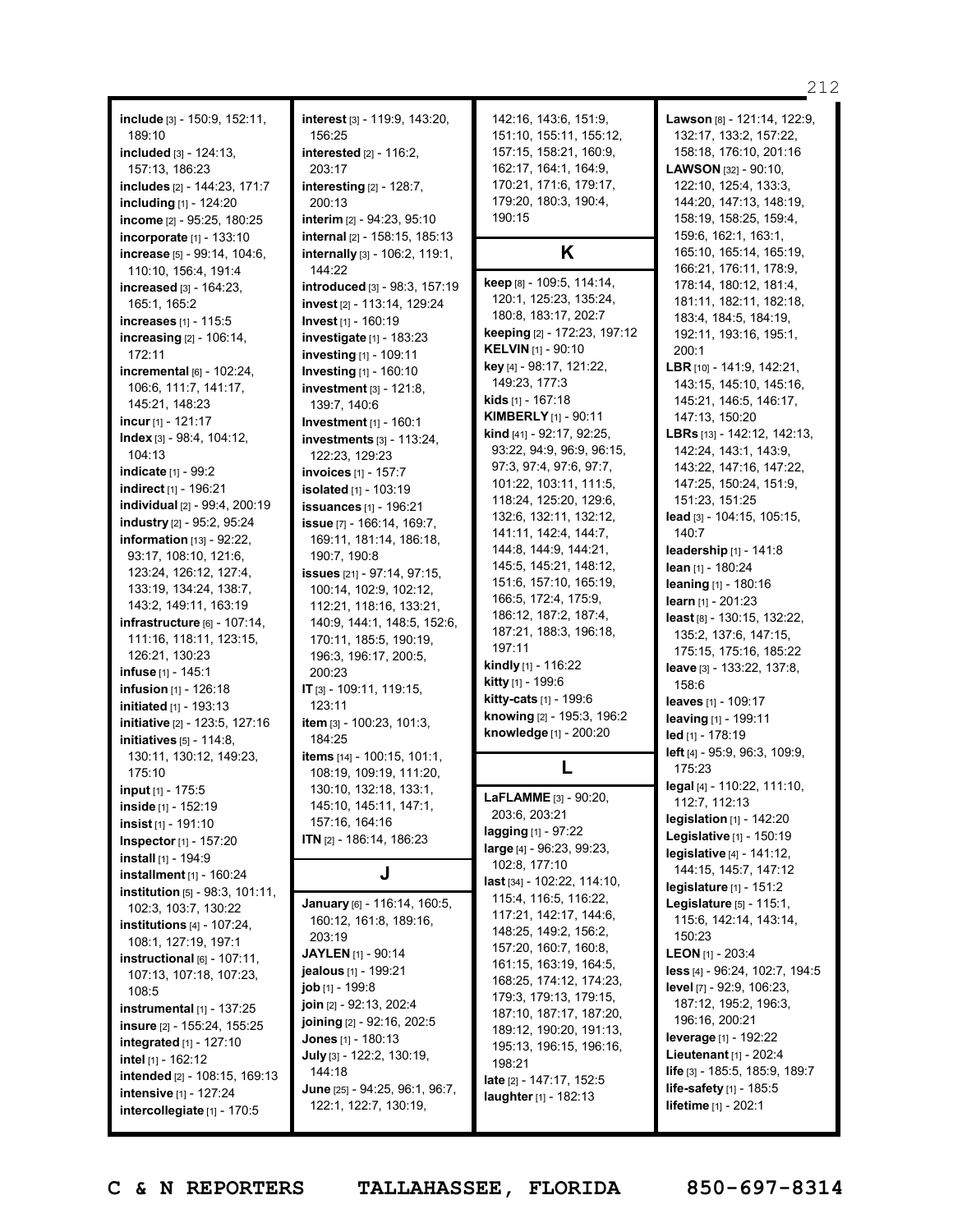**lifting** [2] - 137:8, 176:16 **lighthearted** [1] - 157:21 **likely** [1] - 152:21 **limit** [1] - 172:1 **limited** [2] - 155:4, 155:21 **line** [11] - 108:6, 108:19, 139:14, 142:14, 144:21, 151:2, 151:15, 176:4, 176:17, 177:11, 187:15 **liquidity** [3] - 102:8, 103:5, 105:18 **list** [1] - 130:10 **listing** [1] - 130:13 **literally** [1] - 200:8 **litigation** [1] - 112:5 **living** [2] - 99:2, 130:1 **load** [1] - 111:13 **loan** [1] - 194:14 **loans** [1] - 97:16 **local** [1] - 118:18 **locate** [1] - 194:8 **LOCATION** [1] - 90:18 **long-term** [3] - 102:21, 103:4, 191:21 **look** [39] - 94:23, 95:21, 96:10, 96:12, 96:19, 101:24, 103:12, 104:12, 104:14, 107:1, 120:21, 122:19, 124:9, 129:21, 132:20, 153:23, 155:7, 167:15, 167:20, 168:2, 169:17, 169:19, 170:2, 178:3, 187:4, 187:7, 187:8, 187:23, 188:15, 189:12, 192:12, 192:19, 192:24, 193:17, 195:18, 195:25, 201:3, 201:5, 201:25 **looked** [6] - 98:6, 139:2, 164:3, 164:5, 172:13, 186:5 **looking** [39] - 98:1, 98:10, 102:10, 102:13, 104:8, 105:25, 113:6, 114:5, 117:5, 117:23, 119:6, 124:3, 124:16, 125:2, 128:20, 128:21, 129:9, 129:12, 129:13, 133:8, 136:1, 138:14, 139:19, 141:17, 141:19, 145:1, 150:22, 150:23, 153:24, 154:5, 154:25, 157:5, 159:19, 162:10, 164:9, 164:25, 165:4, 168:8, 198:5 **looks** [1] - 127:15 **lost** [2] - 115:15, 160:10 **Lottery** [2] - 93:12, 94:1 **loud** [1] - 138:9

**lump** [1] - 116:12 **lunch** [3] - 153:1, 153:5

### **M**

**Ma'am** [1] - 99:8 **MADAM** [52] - 92:6, 99:9, 99:21, 100:8, 101:2, 101:6, 105:19, 105:22, 106:25, 107:20, 108:11, 110:19, 114:3, 120:10, 120:18, 121:13, 122:9, 123:17, 128:18, 129:16, 129:20, 131:7, 132:16, 134:3, 135:16, 135:20, 136:25, 137:21, 140:2, 140:10, 152:10, 158:17, 162:16, 162:25, 167:22, 168:7, 169:25, 171:3, 172:5, 173:5, 176:10, 177:24, 182:19, 183:19, 184:22, 191:22, 192:10, 196:12, 198:11, 199:24, 201:11, 202:8 **Madam** [17] - 99:20, 100:9, 107:19, 114:2, 120:20, 125:5, 125:23, 134:9, 148:20, 152:2, 152:25, 172:6, 173:3, 174:3, 178:17, 180:12, 182:22 **mail** [2] - 119:21, 191:1 **maintaining** [1] - 198:8 **maintenance** [2] - 118:13, 192:22 **major** [3] - 120:25, 166:4, 175:5 **majority** [2] - 108:4 **manage** [9] - 108:18, 117:10, 166:15, 167:20, 169:19, 177:11, 177:13, 177:14 **managed** [4] - 97:25, 98:20, 100:5, 174:18 **management** [1] - 158:4 **managing** [4] - 98:23, 110:14, 169:11 **mandatories** [1] - 119:24 **mandatory** [2] - 119:23, 120:2 **mantle** [1] - 184:9 **March** [15] - 118:9, 124:23, 125:7, 133:18, 133:20, 141:12, 141:16, 141:22, 145:5, 145:20, 150:20, 151:10, 189:18, 189:23, 190:3 **markers** [1] - 97:13 **market** [1] - 119:9 **marketing** [3] - 124:2, 124:18, 129:8 **match** [5] - 109:7, 130:22,

170:18, 170:25, 182:11 **mater** [1] - 201:19 **materials** [1] - 197:4 **math** [1] - 177:25 **Mathis** [1] - 92:13 **matter** [1] - 187:18 **MATTHEW** [1] - 90:14 **Matthews** [1] - 116:5 **MCCOY** [4] - 135:18, 135:22, 137:4, 138:24 **McCoy** [2] - 135:18, 136:25 **mean** [9] - 98:8, 98:9, 138:4, 166:1, 167:15, 170:9, 176:4, 180:5, 182:23 **meaning** [1] - 102:20 **means** [9] - 97:24, 99:3, 112:16, 130:2, 133:9, 138:5, 167:5, 170:10, 188:21 **measurable** [1] - 195:10 **measure** [6] - 98:1, 98:2, 98:12, 98:14, 98:15, 150:6 **meat** [1] - 138:22 **MECHANICAL** [1] - 90:2 **media** [1] - 125:2 **meet** [8] - 111:4, 133:18, 133:19, 141:14, 156:5, 165:6, 167:19 **meeting** [14] - 125:7, 126:14, 133:18, 134:23, 137:6, 140:17, 141:8, 144:7, 149:16, 156:17, 157:18, 157:21, 162:7, 191:2 **meetings** [5] - 108:16, 137:6, 143:25, 157:23, 157:25 **meets** [1] - 141:14 **member** [2] - 127:8, 184:6 **MEMBERS** [1] - 90:10 **memory** [1] - 156:9 **mentioned** [4] - 129:4, 129:11, 157:3, 174:11 **merged** [1] - 137:22 **mess** [1] - 179:9 **met** [4] - 123:6, 171:17, 174:5, 179:2 **metrics** [11] - 98:10, 99:5, 99:7, 100:25, 104:5, 104:7, 104:15, 113:4, 115:7, 116:3, 195:15 **mid** [1] - 143:5 **mid-spring** [1] - 143:5 **middle** [3] - 95:6, 104:1, 167:14 **might** [9] - 98:9, 104:22, 104:23, 108:21, 111:10, 119:11, 159:15, 159:22, 164:12 **million** [42] - 95:14, 100:12, 109:4, 109:7, 109:9, 109:10, 109:20, 110:2,

113:7, 113:10, 113:12, 115:17, 116:21, 117:8, 121:20, 121:25, 122:8, 130:18, 155:3, 156:2, 156:10, 163:14, 163:16, 164:25, 171:10, 171:12, 172:18, 179:12, 179:16, 180:2, 185:19, 187:9, 187:14, 188:4, 188:9, 189:1, 189:5, 189:9, 189:21, 190:12, 192:5, 194:21 **MILLS** [5] - 90:11, 105:6, 105:21, 129:18, 129:21 **Mills** [6] - 105:20, 129:19, 136:3, 136:22, 137:17, 137:23 **Mills'** [2] - 131:10, 132:2 **Milton** [6] - 153:17, 163:9, 164:2, 165:7, 166:14, 181:12 **Milton's** [1] - 164:24 **mind** [8] - 114:14, 165:20, 167:24, 172:23, 180:8, 193:7, 193:19, 197:12 **minor** [1] - 185:4 **minutes** [2] - 105:20, 180:14 **missed** [1] - 200:23 **missing** [1] - 138:21 **mission** [1] - 108:5 **mix** [2] - 163:2, 163:5 **mobile** [1] - 124:14 **model** [1] - 130:24 **modest** [1] - 197:11 **moment** [2] - 110:19, 130:12 **moments** [1] - 187:3 **Monday** [1] - 179:3 **money** [20] - 115:15, 124:9, 126:5, 130:2, 146:13, 148:2, 157:15, 160:4, 174:15, 174:17, 174:21, 177:2, 180:10, 181:21, 183:3, 188:12, 191:18, 192:20, 193:21 **monies** [2] - 93:10, 120:25 **monitor**[1] - 98:11 **monitoring** [4] - 157:2, 158:10, 158:15, 198:10 **month** [4] - 116:22, 117:4, 165:8, 197:6 **monthly** [2] - 156:17, 157:5 **months** [4] - 148:25, 149:3, 175:24, 188:5 **Moody** [1] - 197:8 **Moody's** [2] - 105:24, 197:5 **Moore** [8] - 129:5, 129:18, 133:23, 180:17, 181:18, 199:21, 200:3, 201:17 **MOORE** [57] - 90:11, 92:6, 99:9, 99:21, 100:8, 101:2,

**love** [1] - 192:18 **low** [1] - 128:20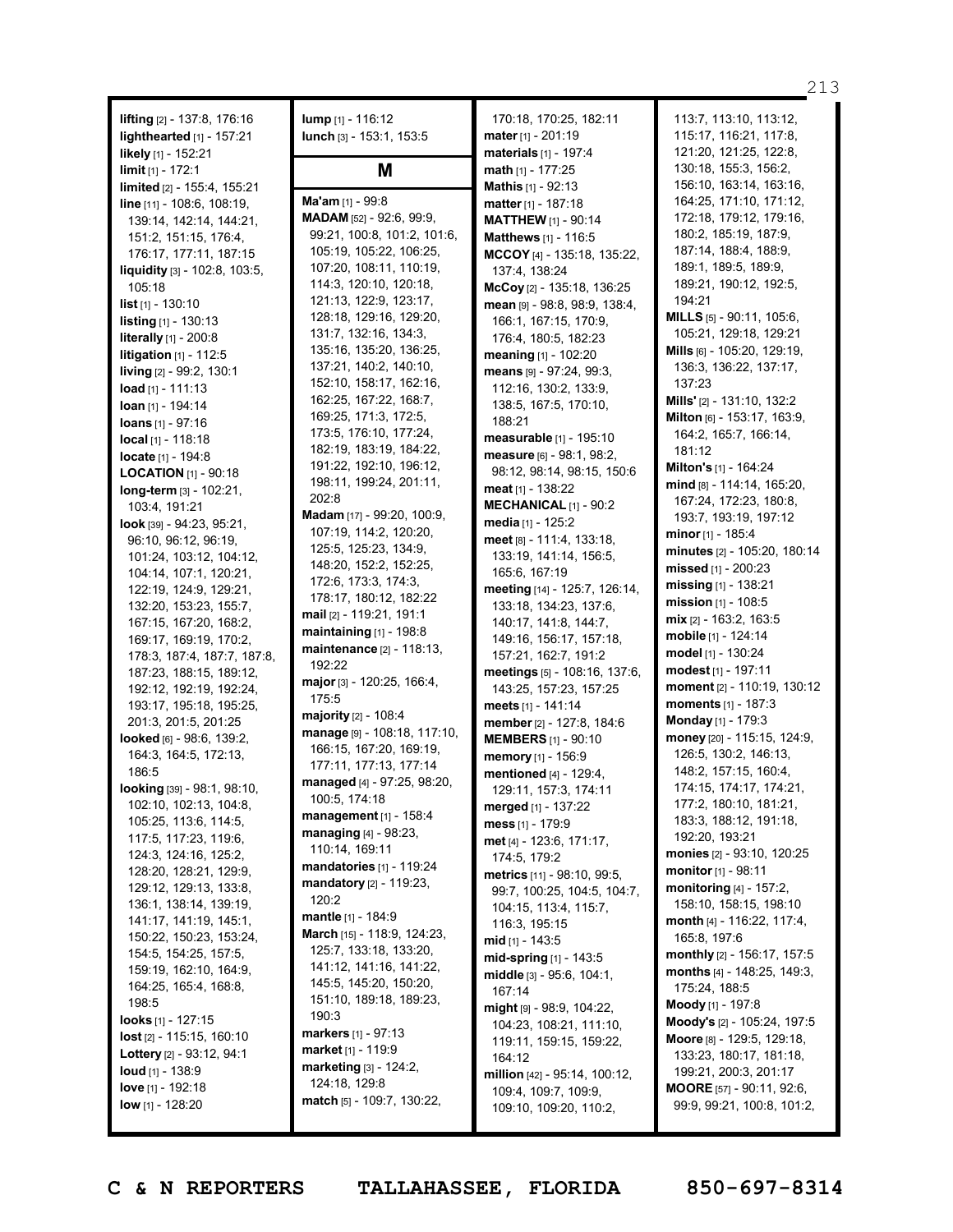| 101:6, 105:19, 105:22,               | 102:16, 103:8, 106:5,             | 154:11, 155:8, 155:10,             | occasion [1] - 136:5                     |
|--------------------------------------|-----------------------------------|------------------------------------|------------------------------------------|
| 106:25, 107:20, 108:11,              | 106:12, 106:14, 106:18,           | 157:12, 184:25, 188:11,            | occasions $[2]$ - 136:                   |
| 110:19, 114:3, 116:24,               | 108:7, 112:24, 118:10,            | 192:16, 192:25, 200:25             | 184:16                                   |
| 120:10, 120:18, 121:13,              | 118:15, 121:4, 121:11,            | nice [1] - 103:14                  | occupancy $[1]$ - 200                    |
| 122:9, 123:17, 126:11,               | 123:12, 124:5, 124:20,            | <b>NICOLE</b> [1] - 90:12          | occur $[1] - 168:20$                     |
| 128:18, 129:16, 129:20,              | 125:8, 125:11, 126:1,             | night [4] - 195:3, 195:24,         | occurred [1] - 172:14                    |
| 131:7, 132:16, 134:3,                | 126:13, 127:21, 133:18,           | 200:14, 201:5                      | October [1] - 160:25                     |
| 135:16, 135:20, 136:25,              | 133:20, 133:21, 134:17,           | Nike [1] - 161:13                  | OF [5] - 90:1, 90:5, 9                   |
| 137:21, 140:2, 140:10,               | 138:5, 138:23, 144:24,            | nine [1] - 110:1                   | 203:3, 203:4                             |
| 150:14, 152:10, 153:2,               | 145:15, 145:17, 146:17,           | nitty [2] - 127:21, 135:8          | offer [2] - 140:10, 19                   |
| 158:17, 162:16, 162:25,              | 146:24, 151:1, 155:23,            | <b>nitty-gritty</b> $[1]$ - 127:21 | office [5] - 111:4, 11                   |
| 167:22, 168:7, 169:25,               | 155:24, 158:2, 158:3,             | $NO$ <sub>[1]</sub> - 91:3         |                                          |
| 171:3, 172:5, 173:5,                 | 158:7, 158:8, 158:12,             |                                    | 140:5, 158:2, 176:                       |
| 176:10, 177:24, 182:19,              | 162:5, 164:16, 164:18,            | non [12] - 94:6, 94:15, 94:18,     | <b>OFFICE</b> $[1]$ - 90:22              |
| 183:19, 184:22, 191:22,              | 165:4, 166:20, 169:18,            | 107:13, 107:23, 111:20,            | <b>Office</b> [2] - 111:17, 1            |
| 192:10, 196:12, 198:11,              | 171:18, 172:7, 172:20,            | 115:24, 118:6, 120:5,              | Officers [1] - 101:20                    |
| 199:24, 201:11, 202:8                | 173:1, 177:17, 180:1,             | 122:7, 141:20, 143:19              | offices [1] - 158:1                      |
|                                      | 180:18, 184:19, 185:1,            | $non-critical$ $[3] - 120:5$       | officially [2] - 199:14                  |
| <b>moot</b> $[1]$ - 179:22           |                                   | 122:7, 141:20                      | <b>often</b> [1] - 137:16                |
| moratorium [2] - 120:4,              | 186:14, 186:18, 189:15,           | non-E&G [2] - 94:6, 118:6          | old $[1]$ - 118:13                       |
| 122:6                                | 190:17, 191:4, 191:16,            | non-instructional [2] -            | omission [1] - 92:3                      |
| morning $[5] - 123:16$ ,             | 192:6, 194:2, 194:4, 194:8,       | 107:13, 107:23                     | on-boarding [1] - 15                     |
| 123:17, 139:2, 162:8,                | 194:22, 195:2, 195:17,            | non-recurring [5] - 94:15,         | once [10] - 122:3, 12                    |
| 191:1                                | 196:1, 197:14, 197:21,            | 94:18, 111:20, 115:24,             | 161:7, 168:5, 168:                       |
| most [3] - 171:12, 172:24,           | 198:10, 198:13                    | 143:19                             | 168:17, 185:23, 19                       |
| 176:23                               | needed [5] - 121:23, 122:3,       | <b>noncommitted</b> [1] - 109:19   | 190:14, 191:16                           |
| Motor [1] - 118:8                    | 126:5, 188:7, 190:15              | norm [2] - 107:24, 114:10          | one [59] - 94:19, 99:6                   |
| mouth [1] - 137:9                    | needing [2] - 185:25, 189:11      | normal [4] - 108:4, 111:11,        | 100:23, 101:1, 104                       |
| move $[17] - 92:8, 102:19,$          | needs [19] - 111:16, 119:7,       | 111:19, 112:12                     | 105:13, 110:17, 11                       |
| 116:24, 121:4, 134:17,               | 122:15, 127:11, 145:22,           | not-so-good [1] - 159:7            | 112:2, 114:18, 115                       |
| 136:7, 140:8, 140:12,                | 146:5, 149:8, 149:9, 167:3,       | $note$ [5] - 108:11, 150:18,       | 116:11, 116:13, 11                       |
| 140:19, 141:3, 150:1,                | 167:12, 170:14, 185:7,            | 154:17, 157:11, 179:18             | 116:19, 116:20, 12                       |
| 153:7, 172:22, 174:20,               | 185:10, 185:13, 185:22,           | noted [2] - 131:16, 157:22         | 122:11, 124:11, 12                       |
| 184:15, 186:12, 194:8                | 189:1, 190:9, 190:16,             | notes [2] - 150:18, 203:11         | 128:5, 130:14, 131                       |
| moved $[1] - 103:3$                  | 198:9                             | notice [1] - 197:18                | 134:20, 136:5, 138                       |
| <b>moving</b> $[12] - 95:17, 124:6,$ | negative [3] - 102:25,            | noting [1] - 142:7                 | 140:25, 142:19, 14                       |
| 137:19, 137:25, 141:1,               | 113:21, 161:24                    | November [1] - 116:22              | 143:17, 146:12, 14                       |
| 152:14, 160:24, 172:8,               | negotiate [1] - 194:23            | number [24] - 96:24, 101:22,       | 150:2, 152:13, 153                       |
| 173:3, 175:8, 178:13,                | <b>negotiating</b> $[1] - 116:17$ | 102:14, 104:6, 110:3,              | 155:20, 159:18, 16                       |
| 181:24                               | net [9] - 95:1, 95:2, 95:14,      | 111:22, 120:15, 120:22,            | 161:5, 165:20, 166                       |
| muddled [1] - 128:12                 | 96:14, 100:1, 103:22,             | 120:23, 125:13, 127:19,            | 167:7, 168:14, 172                       |
| multiple [3] - 135:23, 143:16,       | 113:20, 113:21, 113:24            | 137:2, 138:15, 158:22,             | 177:3, 178:18, 178                       |
| 195:2                                | never [9] - 121:3, 131:2,         | 161:2, 161:9, 163:8, 177:4,        | 183:22, 189:3, 189                       |
| must [2] - 193:19, 193:24            | 177:1, 177:4, 177:22,             | 177:11, 177:13, 177:15,            | 190:14, 190:22, 19                       |
| must-do [2] - 193:19, 193:24         | 179:3, 180:22, 181:22,            | 178:23, 182:1, 200:5               | 195:14, 197:2, 200                       |
|                                      | 194:22                            | <b>numbers</b> $[15] - 122:24$     | 200:9                                    |
| N                                    | new [19] - 92:22, 119:6,          | 126:19, 133:7, 134:15,             | one-time [4] - 100:23                    |
|                                      | 124:7, 126:17, 126:23,            | 136:11, 136:15, 137:3,             | 112:2, 116:19                            |
| <b>NACUBO</b> [2] - 101:18,          | 144:24, 145:1, 145:8,             | 137:11, 137:12, 138:7,             | ones [2] - 115:11, 14                    |
| 101:20                               | 149:9, 149:24, 150:11,            | 177:25, 182:1, 185:24,             | <b>ongoing</b> [1] - 190:16              |
| <b>nail</b> [1] - 136:6              | 151:16, 153:15, 162:6,            | 192:2, 196:1                       | open [2] - 193:20, 19                    |
| <b>name</b> $[1] - 116:5$            | 162:10, 162:12, 163:7,            |                                    | opens [1] - 130:18                       |
| <b>napkin</b> [1] - 171:9            | 174:25, 198:20                    | O                                  | operate [2] - 181:14,                    |
| <b>nation</b> $[1]$ - 191:6          | news [6] - 159:6, 159:7,          |                                    | operating [15] - 96:1                    |
| National [1] - 101:18                | 159:14, 159:20, 159:21,           | object [1] - 151:13                | 99:2, 101:25, 103:                       |
| national [1] - 189:4                 | 161:14                            | objects [1] - 151:14               |                                          |
| nationally [1] - 127:15              | next [25] - 93:3, 94:20, 95:21,   | <b>obtained</b> [1] - 156:12       | 106:17, 107:3, 111<br>142:10, 146:7, 151 |
| nationwide [1] - 188:20              | 97:3, 97:25, 99:19, 108:14,       | <b>obviously</b> [10] - 99:25,     | 151:25, 170:1, 194                       |
| necessarily [2] - 97:20, 99:5        | 108:25, 110:7, 117:1,             | 105:9, 105:14, 128:8,              | 198:8                                    |
| necessity [1] - 192:15               | 123:14, 138:6, 138:20,            | 144:23, 160:1, 160:17,             |                                          |
| need [75] - 102:9, 102:12,           | 138:23, 144:17, 152:8,            |                                    | <b>operation</b> $[1]$ - 100:2           |
|                                      |                                   | 168:4, 168:19, 172:7               | operations [1] - 151:                    |

**ons** [2] - 136:24, 6 **occupancy** [1] - 200:7 **occur** [1] - 168:20 **ed** [1] - 172:14 **October** [1] - 160:25 **OF** [5] - 90:1, 90:5, 90:8, 203:3, 203:4 **offer** [2] - 140:10, 198:14 **office** [5] - 111:4, 111:12, 158:2, 176:15 **OFFICE** [1] - 90:22 **Office** [2] - 111:17, 114:7 **Officers** [1] - 101:20 **offices** [1] - 158:1 **officially** [2] - 199:14, 201:2 **often** [1] - 137:16 **old** [1] - 118:13 **on** [1] - 92:3 **on-boarding** [1] - 158:13 **once** [10] - 122:3, 123:16, 168:5, 168:11, 168:17, 185:23, 190:4, 190:14, 191:16 **one** [59] - 94:19, 99:6, 100:23, 101:1, 104:8, 105:13, 110:17, 110:19, 112:2, 114:18, 115:4, 1, 116:13, 116:14, 116:19, 116:20, 121:10, 122:11, 124:11, 125:13, 128:5, 130:14, 131:20, 134:20, 136:5, 138:8, 140:25, 142:19, 143:16, 143:17, 146:12, 148:19, 150:2, 152:13, 153:22, 155:20, 159:18, 161:4, 165:20, 166:4, 168:14, 172:13, 178:18, 178:25, 183:22, 189:3, 189:9, 4, 190:22, 193:3, 195:14, 197:2, 200:2, **one-time** [4] - 100:23, 101:1, 116:19 **ones** [2] - 115:11, 141:21 **ongoing** [1] - 190:16 **open** [2] - 193:20, 195:4 **opens** [1] - 130:18 **operate** [2] - 181:14, 183:10 **operating** [15] - 96:19, 99:1, 101:25, 103:22, 106:17, 107:3, 111:19, 0, 146:7, 151:24, 151:25, 170:1, 194:3, **ion** [1] - 100:24 **ons** [1] - 151:19

214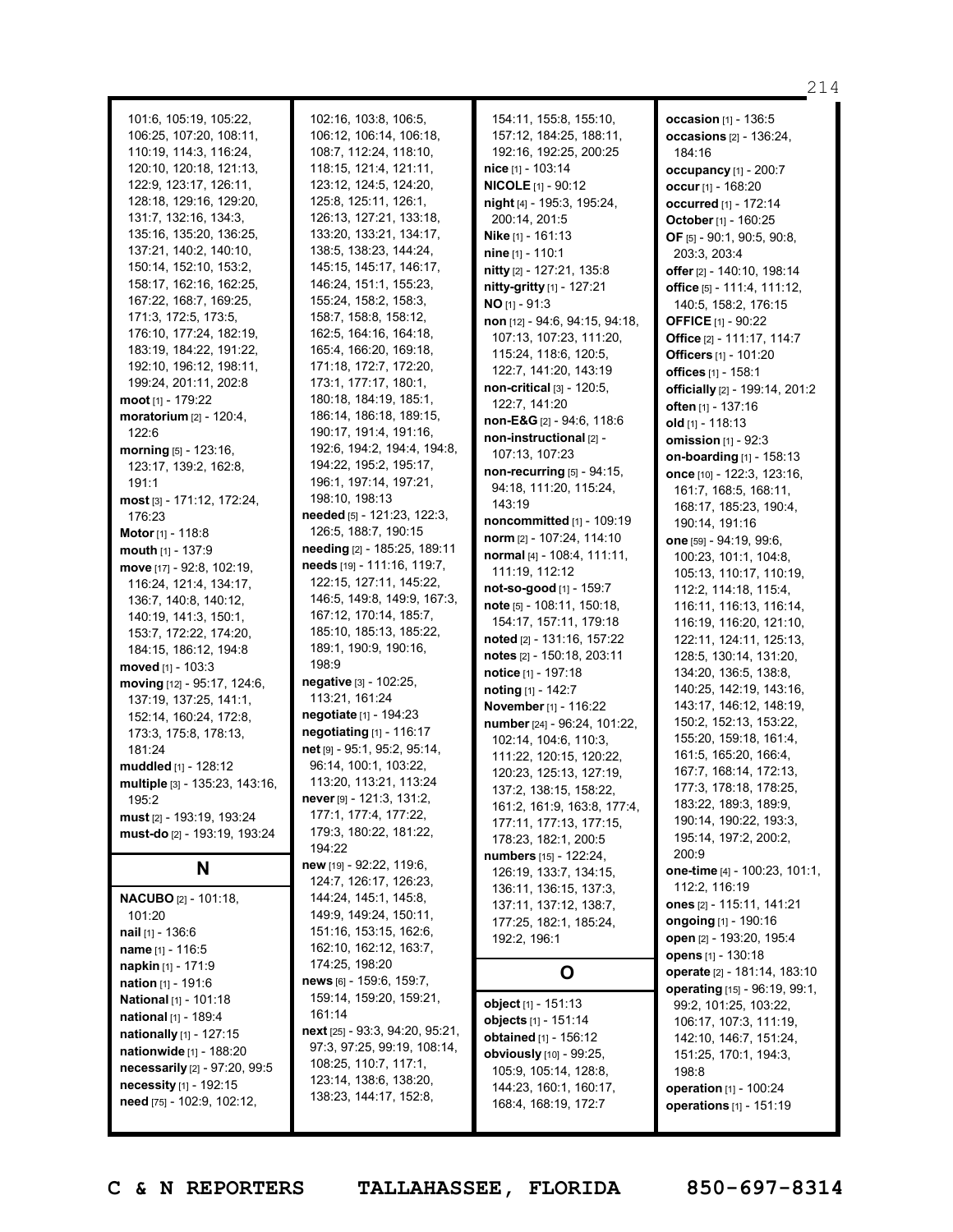**opinion** [3] - 122:20, 131:6, 140:21 **opinions** [1] - 165:11 **opportunities** [2] - 120:23, 191:10 **opportunity** [6] - 103:5, 184:12, 193:10, 201:18, 201:22, 201:24 **optimal** [2] - 101:22, 102:20 **optimistic** [1] - 159:16 **option** [4] - 194:12, 194:19, 196:9 **options** [8] - 119:3, 119:4, 119:8, 192:19, 192:24, 193:4, 193:18, 195:3 **order** [6] - 121:2, 146:6, 155:3, 186:2, 190:20, 193:12 **orders** [1] - 157:6 **organization** [2] - 125:22, 131:3 **original** [1] - 200:16 **ought** [2] - 152:7, 172:13 **ourselves** [2] - 107:25, 138:8 **out-of-unit** [1] - 116:12 **outlier** [1] - 164:12 **outlining** [1] - 132:13 **Outlook** [1] - 197:5 **outreach** [1] - 191:5 **outside** [10] - 111:2, 111:8, 111:9, 111:11, 111:12, 111:19, 112:11, 123:9, 130:1, 153:5 **outsource** [1] - 119:2 **outsourced** [1] - 119:21 **outstanding** [3] - 148:18, 181:13, 190:7 **over-exaggerating** [1] - 125:14 **overall** [9] - 93:4, 93:5, 97:6, 105:17, 113:25, 124:12, 127:11, 130:8, 139:23 **overly** [1] - 159:16 **overshadow** [1] - 182:14 **overspending** [1] - 133:13 **Overton** [17] - 152:24, 153:18, 159:12, 164:2, 172:10, 176:14, 178:21, 179:2, 179:11, 180:4, 182:3, 182:24, 183:5, 186:8, 189:23, 190:17, 199:19 **OVERTON** [8] - 159:23, 162:23, 167:24, 168:9, 170:4, 175:2, 193:7, 195:7 **Overton's** [2] - 188:25, 191:14 **OVERVIEW** [1] - 91:4

**owed** [1] - 173:11 **own** [2] - 120:3, 190:24

# **P**

**P.M** [1] - 90:17 **P3** [5] - 125:11, 186:11, 194:11, 194:19, 196:25 **P3s** [5] - 119:8, 121:1, 196:20, 197:1, 200:6 **pace** [1] - 166:10 **package** [2] - 127:3, 134:6 **packet** [1] - 110:18 **packets** [1] - 108:16 **PAGE** [1] - 91:3 **page** [4] - 99:11, 158:20, 158:24, 176:20 **paid** [2] - 160:22, 170:17 **parallel** [5] - 128:6, 142:8, 145:7, 152:1, 172:15 **Parent** [1] - 97:16 **parking** [4] - 94:9, 154:14, 155:16, 173:20 **part** [6] - 100:15, 106:15, 117:7, 117:17, 183:15, 183:16 **part-time** [2] - 117:7, 117:17 **participate** [1] - 119:12 **particularly** [1] - 112:7 **parties** [1] - 203:14 **parties'** [1] - 203:15 **partly** [1] - 161:17 **partner** [2] - 181:13, 194:20 **partnering** [1] - 128:16 **partners** [1] - 186:15 **party** [1] - 119:22 **past** [12] - 98:7, 112:4, 114:15, 115:1, 126:22, 147:16, 164:4, 164:24, 165:3, 187:8, 187:13, 188:5 **patchwork** [1] - 185:4 **pathways** [2] - 127:17, 127:20 **patiently** [1] - 183:21 **patients** [1] - 194:9 **pay** [3] - 94:10, 140:6, 188:11 **payable** [2] - 156:10, 158:9 **paying** [2] - 125:6, 163:4 **payment** [1] - 100:12 **payments** [6] - 170:15, 170:16, 170:20, 170:22, 170:24 **PECO** [2] - 192:21, 194:17 **peer** [1] - 197:15 **peers** [5] - 108:7, 197:19, 197:20, 197:21, 197:23 **pencils** [1] - 193:11 **pending** [1] - 178:9 **people** [4] - 123:13, 147:21,

148:9, 183:9 **percent** [63] - 96:13, 96:14, 96:20, 97:1, 106:7, 106:22, 107:3, 107:11, 107:12, 107:16, 107:22, 107:23, 108:6, 109:6, 115:4, 116:12, 116:13, 116:18, 116:19, 119:13, 119:17, 153:21, 153:23, 153:24, 154:1, 154:5, 154:8, 154:17, 154:23, 154:25, 155:6, 157:4, 160:6, 160:15, 163:13, 163:15, 166:7, 166:17, 167:5, 167:14, 168:1, 168:2, 168:6, 168:17, 168:18, 169:4, 169:8, 169:15, 169:22, 170:1, 170:2, 170:13, 171:11, 175:20, 176:25, 177:6, 177:18, 178:1, 178:5, 180:19, 182:4, 197:9, 197:11 **percentage** [2] - 167:19, 195:17 **percolate** [1] - 167:13 **perform** [1] - 168:24 **performance** [18] - 92:25, 102:18, 104:14, 104:15, 113:7, 113:14, 113:18, 114:8, 114:14, 114:23, 115:7, 115:13, 116:3, 120:17, 122:5, 123:11, 132:10, 141:25 **Performance** [1] - 113:2 **performing** [1] - 98:22 **period** [4] - 137:5, 145:5, 168:16, 175:23 **permanent** [1] - 94:16 **person** [1] - 160:18 **personal** [1] - 140:21 **personally** [1] - 180:24 **personnel** [1] - 106:21 **perspective** [2] - 195:23, 196:8 **phase** [2] - 176:23, 185:18 **phases** [2] - 185:11, 194:21 **phone** [3] - 129:17, 184:23, 200:14 **pick** [1] - 99:6 **picked** [1] - 132:19 **picture** [3] - 127:14, 128:1, 138:14 **piece** [10] - 123:25, 125:6, 128:5, 148:7, 148:8, 161:6, 161:11, 190:1, 194:2 **pieces** [2] - 150:5, 194:1 **piggyback** [1] - 167:2 **piggybacking** [1] - 119:19 **pike** [1] - 187:15 **piloted** [1] - 127:19

**place** [8] - 105:18, 129:25, 132:14, 142:8, 152:4, 152:13, 176:8, 181:19 **plan** [71] - 116:18, 118:4, 123:4, 124:1, 124:2, 124:18, 126:1, 127:9, 127:10, 127:12, 131:22, 133:16, 134:6, 134:14, 134:18, 134:22, 138:7, 139:4, 139:5, 139:6, 139:9, 139:14, 139:21, 142:12, 145:13, 145:16, 146:2, 149:14, 149:16, 149:19, 149:21, 150:4, 150:11, 156:14, 160:3, 164:14, 166:6, 167:5, 172:21, 173:1, 173:3, 173:16, 176:25, 177:1, 177:4, 177:5, 177:8, 177:17, 177:23, 178:3, 179:7, 179:16, 180:19, 180:21, 181:17, 181:20, 186:7, 186:9, 191:2, 191:14, 192:13, 193:4, 193:5, 193:23, 193:25, 194:6, 194:24, 195:6, 197:17, 197:18 **Plan** [5] - 106:9, 150:4, 155:4, 156:16 **planned** [2] - 116:14, 162:18 **PLANNING** [1] - 90:5 **planning** [6] - 93:1, 142:4, 142:5, 143:13, 152:8, 193:9 **plans** [7] - 129:13, 132:14, 136:20, 138:11, 192:11, 192:13, 197:19 **play** [3] - 174:24, 186:16, 196:10 **played** [1] - 198:25 **playing** [1] - 96:9 **pledge** [1] - 189:6 **plus** [6] - 126:10, 128:4, 144:24, 161:24, 173:22, 192:14 **Plus** [11] - 97:16, 123:5, 124:2, 127:10, 127:16, 128:15, 128:21, 134:12, 135:1, 135:9 **pockets** [2] - 148:2, 148:4 **point** [28] - 100:21, 103:2, 128:19, 129:3, 131:10, 132:3, 133:24, 135:24, 136:17, 136:22, 137:1, 137:6, 138:18, 147:23, 148:1, 151:3, 159:19, 166:24, 167:23, 169:16, 171:12, 171:13, 171:16, 179:22, 180:7, 181:5, 187:13, 190:2

**overview** [3] - 92:8, 94:21,

141:6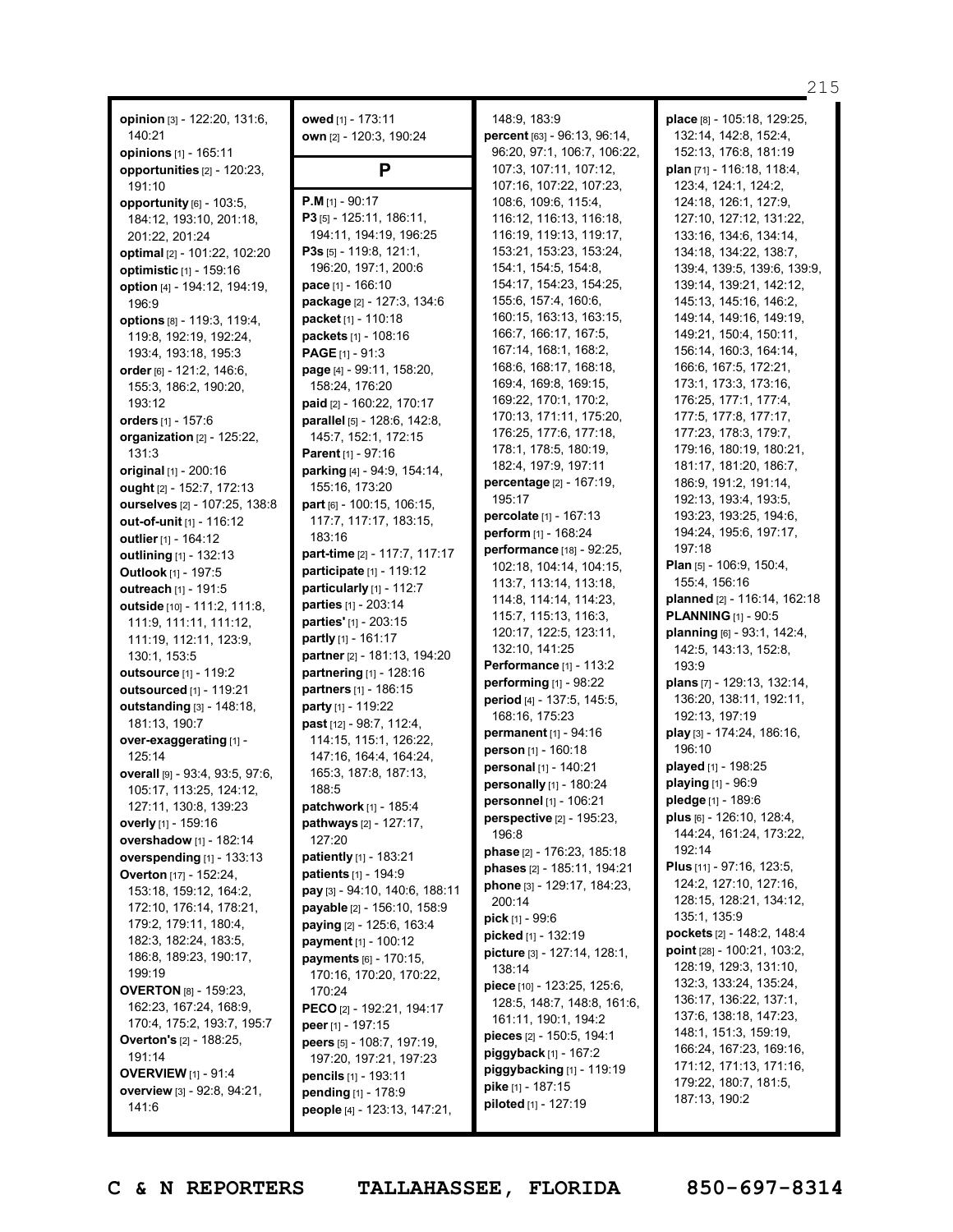**pointed** [1] - 100:10 **pointing** [1] - 96:8 **points** [1] - 136:3 **policy** [1] - 109:7 **pontificate** [1] - 167:17 **Pool** [1] - 118:8 **pool** [1] - 118:12 **POOLE** [58] - 91:5, 92:12, 99:16, 99:18, 100:2, 101:12, 104:16, 104:19, 105:23, 107:1, 108:2, 108:14, 109:25, 110:11, 110:17, 111:1, 111:24, 112:1, 112:10, 112:20, 112:23, 114:12, 114:21, 115:1, 115:23, 116:11, 117:1, 121:19, 123:2, 139:1, 141:5, 142:22, 143:1, 143:17, 144:6, 144:14, 145:4, 150:16, 152:24, 153:10, 162:15, 163:6, 165:12, 165:18, 166:4, 166:23, 171:5, 173:13, 178:8, 178:12, 178:16, 184:25, 186:22, 186:25, 193:25, 195:5, 196:16, 201:13 **poole** [8] - 126:3, 159:18, 165:10, 176:14, 179:18, 181:23, 189:17, 200:11 **Poole** [15] - 92:8, 92:11, 100:10, 105:22, 131:10, 150:14, 162:1, 171:4, 178:1, 178:7, 178:19, 192:3, 196:14, 198:16, 199:4 **poole's** [1] - 178:22 **pops** [1] - 169:18 **portable** [1] - 194:9 **portion** [1] - 124:19 **portions** [1] - 181:9 **position** [6] - 95:14, 95:24, 105:10, 106:3, 138:19,  $172.2$ **positions** [9] - 95:1, 95:3, 112:15, 120:5, 121:16, 121:20, 122:3, 124:25, 175:21 **positive** [2] - 101:17, 102:22 **possible** [1] - 119:19 **possibly** [1] - 123:10 **post** [1] - 163:15 **POST** [1] - 90:22 **postage** [1] - 119:25 **potatoes** [1] - 138:22 **potential** [2] - 135:14, 181:1 **potentially** [2] - 102:11, 196:20 **PR** [1] - 129:6 **practice** [1] - 190:23

**preclude** [1] - 146:23 **predictable** [1] - 125:12 **preface** [1] - 178:20 **preferred** [1] - 103:11 **preliminary** [4] - 94:21, 95:22, 117:2, 141:23 **prepare** [1] - 134:6 **prepared** [2] - 174:16, 199:8 **preparing** [3] - 145:4, 145:7, 197:17 **PRESENT** [1] - 90:10 **present** [2] - 143:13, 173:2 **presentation** [2] - 124:4, 191:23 **presented** [1] - 138:17 **presenting** [3] - 138:6, 143:8, 151:13 **President** [2] - 153:18, 156:18 **president** [1] - 156:23 **PRESIDENT** [20] - 100:9, 104:18, 115:12, 116:16, 120:20, 134:9, 143:18, 143:23, 144:18, 145:13, 145:23, 146:4, 147:7, 148:15, 149:18, 152:2, 172:6, 182:13, 182:21, 199:3 **President's** [1] - 114:7 **pretty** [9] - 93:19, 95:13, 95:15, 96:25, 161:22, 165:9, 169:4, 174:9, 182:4 **previous** [6] - 98:5, 104:14, 108:16, 115:10, 129:22, 134:10 **previously** [2] - 179:2, 179:10 **primarily** [4] - 95:17, 137:24, 142:9, 143:16 **primary** [2] - 98:18, 103:17 **principles** [1] - 198:2 **printing** [2] - 119:22, 119:25 **priorities** [4] - 146:17, 147:12, 149:24, 150:25 **prioritize** [1] - 150:12 **priority** [2] - 125:24, 137:15 **private** [2] - 95:2, 95:24 **proactive** [1] - 145:15 **proceed** [3] - 135:17, 152:20, 184:24 **proceeding** [1] - 203:8 **process** [16] - 118:9, 118:11, 127:23, 131:19, 141:7, 141:9, 142:5, 142:8, 142:15, 144:13, 145:3, 146:3, 150:11, 158:13, 185:25, 193:13 **processed** [1] - 157:18 **processes** [2] - 120:25, 145:9

**procurement** [4] - 118:16, 118:20, 119:20, 185:25 **production** [1] - 120:16 **productive** [1] - 157:21 **program** [15] - 102:13, 111:7, 111:13, 118:7, 119:13, 122:4, 124:21, 149:8, 149:9, 154:6, 188:18, 188:22, 191:8, 191:12, 195:16 **programs** [8] - 102:10, 136:1, 139:7, 151:11, 183:8, 183:9, 183:13, 183:15 **progress** [1] - 137:20 **progressing** [1] - 149:22 **projected** [6] - 155:7, 155:11, 171:6, 171:19, 172:12, 172:20 **projecting** [8] - 95:9, 96:6, 99:15, 139:13, 166:9, 166:25, 171:22, 173:24 **projection** [8] - 156:1, 159:21, 163:25, 164:4, 164:6, 164:20, 171:5, 171:11 **Projections** [2] - 158:21, 159:1 **projections** [6] - 117:3, 139:18, 154:11, 155:8, 159:19, 167:17 **projects** [1] - 109:13 **properly** [1] - 125:16 **properties** [1] - 113:15 **proposals** [2] - 143:3, 143:12 **proposed** [1] - 123:21 **protocol** [1] - 170:13 **provide** [2] - 115:2, 188:6 **provided** [7] - 116:22, 174:9, 174:11, 174:13, 174:19, 188:3, 188:9 **providing** [4] - 121:3, 123:20, 188:10, 196:24 **Provost** [3] - 117:15, 149:3, 197:16 **public** [1] - 94:12 **pull** [1] - 177:1 **pulling** [1] - 198:25 **purchase** [1] - 157:6 **purchased** [1] - 118:14 **purchases** [2] - 118:25, 119:15 **purchasing** [1] - 158:8 **purpose** [1] - 105:19 **purposes** [4] - 121:23, 134:24, 155:21, 197:18 **push** [6] - 123:19, 144:8, 148:24, 149:5, 150:22, 151:20

**pushes** [1] - 162:12 **put** [20] - 98:13, 117:25, 118:10, 118:21, 122:6, 137:11, 138:19, 146:7, 151:12, 166:12, 170:10, 174:4, 174:14, 175:14, 179:7, 186:20, 191:15, 195:8, 195:22, 196:18 **putting** [2] - 96:1, 143:10 **putts** [1] - 155:23 **Q quality** [1] - 94:13 **quarter** [3] - 95:10, 95:19, **quarterly** [1] - 141:15 **questions** [12] - 98:17, 104:7, 114:1, 120:9, 122:11, 126:15, 126:25, 134:8, 142:18, 184:23, 196:13, 198:12 **quick** [1] - 171:9 **quicker** [1] - 126:9 **quickly** [3] - 97:11, 126:7, 169:5

96:4

**quite** [9] - 112:8, 136:13, 137:12, 156:5, 173:16, 174:9, 179:9, 195:21, 196:2

### **R**

**radar** [1] - 196:18 **raise** [19] - 179:8, 179:16, 179:19, 180:1, 182:6, 182:25, 183:3, 188:23, 189:5, 189:9, 189:19, 189:23, 190:2, 190:4, 191:18, 194:1, 194:3, 194:4, 194:7 **raised** [7] - 163:13, 163:14, 164:5, 179:12, 180:10, 184:16, 187:9 **raises** [1] - 115:2 **raising** [1] - 157:15 **range** [7] - 95:13, 102:5, 103:6, 112:23, 166:3 **ranking** [1] - 142:2 **rate** [3] - 119:9, 155:1, 155:19 **rated** [2] - 196:20, 197:2 **rates** [1] - 200:7 **rather** [1] - 188:23 **rating** [1] - 192:20 **ratings** [2] - 105:24, 125:11 **ratio** [6] - 98:18, 98:19, 98:21, 105:8, 105:9, 106:17 **ratios** [4] - 98:11, 99:4,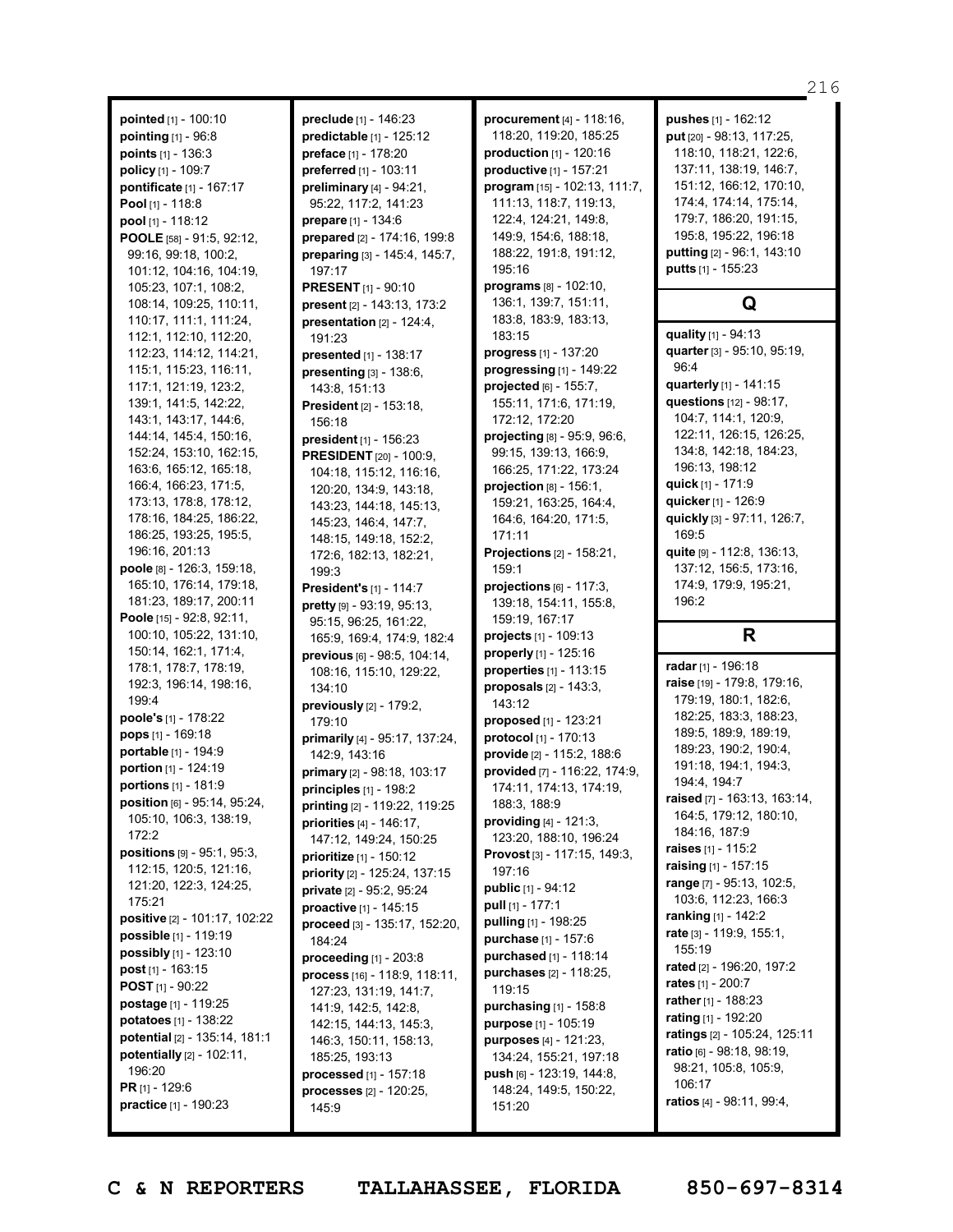103:13, 104:20 **Rattler** [6] - 173:9, 173:11, 183:24, 189:4, 191:5, 202:1 **Rattlers** [4] - 188:19, 188:20, 195:18, 196:5 **re** [1] - 102:3 **RE** [1] - 90:4 **re-engineer**[1] - 102:3 **reach** [1] - 189:7 **reaching** [2] - 133:16, 151:7 **read** [1] - 108:15 **ready** [4] - 134:22, 135:12, 143:3, 193:20 **real** [1] - 129:14 **realistic** [2] - 128:25, 166:2 **reality** [2] - 172:19, 180:1 **realize** [4] - 170:6, 183:13, 188:16, 189:15 **really** [31] - 96:9, 100:21, 106:4, 108:14, 112:4, 115:20, 117:21, 121:1, 121:10, 122:5, 122:14, 122:20, 125:15, 129:2, 130:7, 130:20, 131:15, 133:14, 135:10, 151:19, 152:7, 161:20, 170:14, 174:6, 176:20, 181:23, 190:21, 194:22, 196:7, 201:3, 202:6 **rear** [1] - 104:14 **reason** [3] - 160:13, 162:6, 188:8 **reasonable** [2] - 109:24, 154:3 **reasoning** [1] - 183:25 **rebuild** [1] - 191:16 **receipts** [2] - 153:23, 154:6 **receivables** [2] - 161:18, 169:3 **receive** [7] - 93:10, 93:12, 94:17, 115:15, 122:5,  $142.1$ **received** [11] - 113:4, 113:6, 113:22, 114:15, 138:9, 160:20, 161:16, 164:17, 173:22, 184:2, 202:3 **receiving** [1] - 114:17 **recent** [2] - 114:20, 115:11 **recession** [1] - 97:15 **reclassification** [1] - 173:9 **recognized** [8] - 99:10, 107:21, 110:20, 114:4, 120:19, 131:8, 135:21, 192:10 **recollection** [1] - 136:4 **recommendations** [4] - 101:18, 101:20, 102:16, 142:5

**recommending** [2] - 120:4, 186:6 **reconcile** [2] - 100:15, 176:21 **reconciled** [1] - 164:17 **reconciliations** [1] - 157:6 **reconvene** [1] - 92:6 **record** [6] - 92:5, 179:14, 184:14, 187:11, 200:10, 203:10 **recoup** [1] - 115:16 **recruit** [1] - 111:14 **recruiting** [3] - 122:23, 123:5, 132:9 **recruitment** [12] - 122:16, 124:1, 124:18, 127:9, 127:12, 127:14, 128:3, 128:14, 134:13, 134:21, 135:1 **recurring** [10] - 94:14, 94:15, 94:18, 111:20, 115:24, 115:25, 143:18, 143:19, 145:4 **red** [1] - 181:14 **redefine** [3] - 188:21, 189:1, 191:9 **redistributed** [1] - 113:18 **reduce** [6] - 106:11, 113:12, 118:19, 130:17, 131:5, 175:25 **reducing** [5] - 105:17, 120:14, 120:15, 140:13, 157:7 **Reed** [5] - 131:7, 147:24, 182:12, 184:9, 191:24 **REED** [22] - 90:13, 100:21, 104:8, 105:5, 131:9, 142:19, 142:23, 143:15, 143:21, 144:12, 145:19, 145:24, 147:3, 148:6, 148:18, 149:13, 180:25, 182:7, 182:16, 183:12, 191:25, 192:5 **referred** [1] - 136:21 **refinancing** [1] - 119:3 **reflect** [2] - 99:14, 106:8 **reflected** [1] - 172:17 **reflects** [1] - 99:16 **refresh** [1] - 156:9 **refresher** [1] - 198:20 **refunding** [1] - 119:4 **regard** [1] - 140:4 **regardless** [1] - 169:14 **regards** [4] - 100:16, 120:25, 161:13, 173:8 **register** [1] - 154:2 **reinvesting** [1] - 191:11 **relate** [1] - 198:3 **related** [11] - 97:8, 107:2, 107:7, 107:17, 112:8,

115:7, 121:21, 137:4, 154:14, 191:22, 198:12 **relates** [5] - 120:12, 120:16, 189:20, 189:21, 190:9 **relationship** [3] - 127:22, 128:17, 202:7 **relationships** [3] - 129:6, 129:9, 135:8 **relative** [6] - 105:16, 132:8, 161:16, 196:3, 203:13, 203:15 **relatively** [1] - 168:16 **release** [3] - 152:21, 166:24, 171:24 **released** [1] - 95:8 **reliability** [1] - 129:14 **remain** [3] - 146:6, 155:3, 155:25 **remember** [3] - 95:22, 109:20, 115:23 **remised** [1] - 174:7 **renewals** [1] - 160:11 **renovating** [1] - 185:9 **rent** [1] - 175:13 **rental** [1] - 118:17 **repair** [2] - 185:1, 186:2 **repairs** [8] - 153:16, 157:12, 161:24, 185:4, 185:13, 185:17, 188:24, 193:12 **repay** [1] - 156:13 **repaying** [1] - 97:14 **repayment** [3] - 156:14, 157:14, 157:17 **repeat** [1] - 182:15 **replacement** [1] - 185:13 **report** [4] - 118:21, 150:4, 150:5, 203:8 **reported** [2] - 101:3, 156:10 **REPORTED** [1] - 90:20 **Reporter** [2] - 203:6, 203:22 **REPORTER** [1] - 90:20 **REPORTER'S** [1] - 203:1 **REPORTERS** [1] - 90:21 **represented** [1] - 131:25 **represents** [1] - 185:11 **request** [5] - 94:22, 144:15, 145:8, 146:5, 146:17 **requested** [1] - 203:9 **requests** [3] - 146:12, 146:20, 152:3 **require** [2] - 127:12, 127:20 **required** [4] - 109:3, 109:5, 170:23, 190:3 **requirements** [1] - 145:25 **requires** [2] - 127:24, 128:15 **requiring** [1] - 156:22 **research** [1] - 94:12 **reserve** [4] - 98:18, 109:6, 109:8

**reserves** [10] - 100:19, 103:17, 104:21, 105:25, 106:18, 109:21, 110:8, 110:15, 114:14, 120:7 **resignation** [1] - 200:13 **resource** [2] - 102:1, 197:4 **resources** [8] - 98:20, 102:4, 124:15, 124:20, 146:14, 198:7, 198:9 **respect** [1] - 200:17 **respectfully** [1] - 163:7 **respond** [2] - 134:7, 196:24 **responded** [2] - 195:19, 195:20 **response** [2] - 94:22, 174:18 **responsibility** [2] - 180:5, 183:18 **rest** [5] - 107:4, 166:15, 171:18, 172:22, 186:16 **restricted** [1] - 157:3 **restructuring** [1] - 154:19 **result** [1] - 132:24 **results** [4] - 95:7, 99:2, 99:19, 132:15 **retaining** [1] - 94:4 **retrofit** [1] - 189:1 **return** [2] - 98:21, 121:8 **returns** [1] - 103:21 **revenue** [28] - 93:11, 93:19, 94:1, 96:4, 97:19, 101:8, 106:14, 106:15, 108:21, 110:4, 113:10, 117:20, 125:12, 129:24, 130:24, 131:1, 131:2, 135:15, 139:19, 154:13, 156:3, 169:10, 173:10, 176:17, 177:19, 177:21, 197:7, 197:9 **revenues** [32] - 94:7, 95:23, 96:12, 96:16, 96:17, 97:4, 97:6, 97:11, 97:23, 99:1, 99:12, 100:3, 103:22, 104:11, 104:23, 117:11, 131:15, 153:21, 153:25, 155:7, 155:15, 157:5, 166:8, 168:21, 168:22, 169:24, 170:19, 171:8, 173:23, 178:10, 178:13 **review** [12] - 92:17, 92:20, 93:6, 122:4, 133:19, 137:12, 137:16, 142:16, 142:21, 152:16, 162:8, 203:9 **reviewed** [1] - 149:10 **reviewing** [3] - 119:4, 141:18, 141:20 **road** [1] - 175:14 **ROBERT** [1] - 90:13 **Robinson** [15] - 100:8, 104:17, 108:9, 110:12,

217

**recommended** [1] - 133:25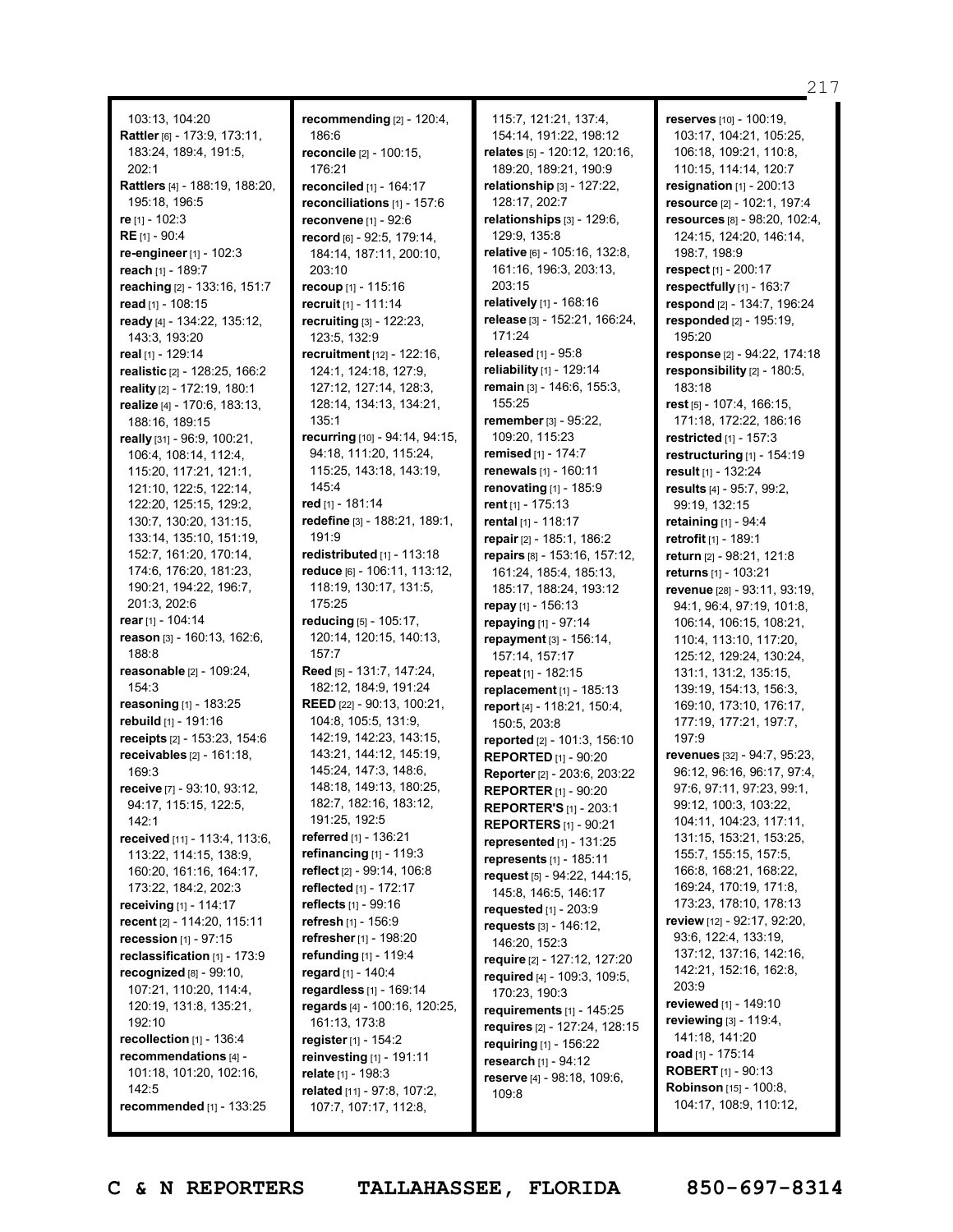116:8, 120:18, 123:19, 135:16, 172:5, 178:2, 180:18, 181:18, 197:16, 199:2, 201:15 **ROBINSON** [20] - 100:9, 104:18, 115:12, 116:16, 120:20, 134:9, 143:18, 143:23, 144:18, 145:13, 145:23, 146:4, 147:7, 148:15, 149:18, 152:2, 172:6, 182:13, 182:21, 199:3 **robust** [1] - 124:21 **role** [4] - 137:23, 174:24, 186:15, 198:25 **rolled** [1] - 201:21 **rolls** [1] - 110:7 **Roneka** [1] - 92:13 **roughly** [1] - 188:4 **round** [1] - 104:1 **route** [1] - 196:6 **royalties** [3] - 161:13, 162:19, 164:5 **run** [2] - 111:6, 192:16 **running** [6] - 126:9, 128:6, 149:7, 154:16, 183:9, 196:11 **S SACs** [3] - 121:6, 198:1, 198:5 **safe** [2] - 193:2, 194:9

**safely** [1] - 193:21 **safety** [2] - 185:5, 185:10 **sake** [1] - 133:15

175:20, 175:25 **salary** [2] - 120:6, 175:19 **sales** [6] - 94:7, 94:9, 154:7,

154:14, 160:1 **SAP** [1] - 100:14 **sat** [1] - 176:13 **satisfy** [1] - 145:25 **save** [7] - 117:23, 118:17, 119:16, 120:24, 121:24,

121:25, 122:8 **saved** [2] - 132:23, 176:2 **saving** [2] - 117:25, 175:11 **savings** [9] - 119:10, 120:6, 121:17, 130:4, 130:13, 130:16, 175:15, 175:19,

176:7 **saw** [2] - 147:16 **scale** [2] - 102:6, 102:15 **scenes** [1] - 200:4

170:15

**salaries** [4] - 154:18, 154:21,

**scholarship** [1] - 154:21 **scholarships** [1] - 154:24 **Schools** [1] - 100:17 **scoring** [1] - 102:6 **seamless** [1] - 135:10 **season** [22] - 155:15, 159:25, 160:3, 160:23, 161:3, 161:7, 163:23, 164:3, 164:11, 166:15, 167:15, 170:17, 170:18, 171:19, 185:3, 185:14, 186:2, 192:16, 193:20, 194:11, 195:11, 196:2 **seating** [1] - 194:9 **second** [6] - 115:14, 161:5, 162:4, 165:20, 165:21, 182:18 **section** [7] - 92:14, 92:17, 142:17, 176:4, 196:15, 196:16 **see** [58] - 93:14, 93:18, 93:20, 95:12, 96:13, 96:16, 97:5, 97:12, 97:17, 99:18, 102:15, 102:21, 103:12, 103:23, 103:25, 104:3, 106:21, 106:22, 107:6, 107:11, 110:2, 113:20, 113:23, 116:1, 121:6, 121:10, 122:4, 122:11, 122:13, 125:20, 127:3, 129:10, 132:1, 132:9, 133:16, 134:2, 136:9, 136:14, 149:22, 150:11, 150:24, 151:24, 152:8, 152:21, 154:11, 154:20, 154:24, 161:24, 165:7, 166:5, 185:19, 186:15, 187:7, 195:2, 196:25, 197:3, 197:8 **seeing** [8] - 97:8, 97:22, 101:10, 101:12, 119:10, 119:12, 125:17, 132:11 **self** [1] - 194:16 **semester** [1] - 154:4 **sends** [2] - 143:2, 150:20 **senior** [1] - 141:8 **sense** [5] - 130:6, 130:17, 150:7, 159:17, 177:23 **sent** [1] - 190:25 **separate** [5] - 127:11, 127:16, 127:25, 128:13, 196:21 **separation** [1] - 118:4 **September** [4] - 92:22, 108:17, 144:6, 160:21 **serious** [1] - 167:6 **seriously** [1] - 192:7 **serve** [2] - 111:16, 201:19 **service** [6] - 94:10, 94:12, 198:24, 199:4, 200:11,

200:23 **services** [3] - 94:7, 94:10, 97:1 **session** [4] - 93:3, 141:13, 147:12, 149:16 **set** [10] - 98:11, 102:24, 104:3, 104:5, 105:13, 111:2, 111:16, 113:11, 115:2, 149:24 **sets** [1] - 111:3 **setting** [3] - 102:18, 118:17, 142:6 **seven** [1] - 188:11 **several** [1] - 184:16 **sexy** [1] - 102:25 **shaded** [1] - 103:14 **shape** [1] - 103:23 **share** [4] - 110:12, 126:13, 182:3, 186:25 **shared** [5] - 119:18, 127:4, 178:1, 179:11, 179:21 **sharpen** [1] - 193:10 **sheet** [4] - 95:3, 95:4, 105:3, 168:10 **shelf** [1] - 177:1 **shifting** [1] - 92:7 **shifts** [1] - 154:18 **Shine** [1] - 124:6 **shiny** [2] - 151:13, 151:14 **shipping** [1] - 119:21 **short** [9] - 140:20, 140:22, 154:10, 154:12, 164:8, 165:4, 166:11, 168:16, 173:24 **shorten** [1] - 125:21 **shortfall** [4] - 108:21, 113:10, 117:8, 117:13 **shortly** [1] - 95:8 **shot** [1] - 161:20 **show** [9] - 118:23, 122:16, 129:14, 131:12, 132:12, 153:20, 161:18, 168:1, 175:20 **showing** [5] - 95:5, 95:10, 113:16, 132:9, 173:22 **shows** [6] - 95:6, 97:3, 99:12, 131:12, 155:10, 175:20 **shrink** [1] - 159:15 **side** [2] - 135:15, 149:2 **sight** [1] - 182:4 **significantly** [1] - 195:12 **similar** [2] - 114:25, 161:6 **simple** [3] - 144:25, 180:6, 182:23 **simply** [3] - 174:3, 174:14, 174:15 **simultaneously** [1] - 152:9 **single** [1] - 160:18 **sister** [1] - 197:1

**sit** [1] - 167:16 **sitting** [1] - 147:9 **situation** [3] - 118:5, 133:5, 176:24 **six** [6] - 110:2, 148:25, 149:3, 182:10, 191:21, 192:14 **six-plus-hundred** [1] - 192:14 **size** [3] - 100:20, 107:24, 172:11 **sleep** [1] - 195:3 **sleeves** [1] - 201:21 **slide** [13] - 97:3, 101:24, 108:14, 113:1, 117:1, 139:2, 141:5, 142:17, 150:18, 155:8, 155:10, 171:15, 189:12 **slides** [5] - 93:21, 97:25, 106:4, 106:24, 154:12 **slightly** [2] - 104:10, 104:11 **slipped** [1] - 179:18 **slope** [1] - 97:7 **slow** [1] - 106:20 **slowly** [1] - 119:9 **small** [3] - 111:22, 195:19, 195:20 **smaller** [6] - 103:24, 111:22, 166:2, 166:3 **SMITH** [7] - 90:14, 173:8, 174:2, 174:23, 183:22, 184:18, 184:21 **Smith** [2] - 173:7, 183:20 **snapshot** [4] - 92:18, 96:8, 187:4, 187:21 **snapshots** [1] - 93:2 **snowball** [2] - 170:7, 170:8 **so..** [1] - 128:25 **socialized** [1] - 148:12 **sockets** [1] - 179:25 **softball** [1] - 175:18 **software** [1] - 123:12 **solid** [1] - 103:14 **solution** [1] - 131:3 **someone** [1] - 129:17 **sometime** [1] - 143:4 **somewhat** [1] - 147:17 **somewhere** [1] - 137:15 **sooner**[5] - 126:2, 126:8, 133:16, 141:13, 141:16 **sorry** [3] - 104:17, 105:21, 142:22 **sort** [16] - 101:9, 113:16, 127:19, 127:21, 127:25, 128:6, 128:7, 128:12, 128:16, 130:16, 138:14, 138:21, 146:15, 149:20, 172:15, 181:10 **sound** [1] - 102:25 **sounds** [1] - 96:23 **sources** [10] - 93:9, 93:15,

**schedule** [5] - 108:25, 114:1, 142:25, 152:15, 170:25 **scheduled** [2] - 170:14,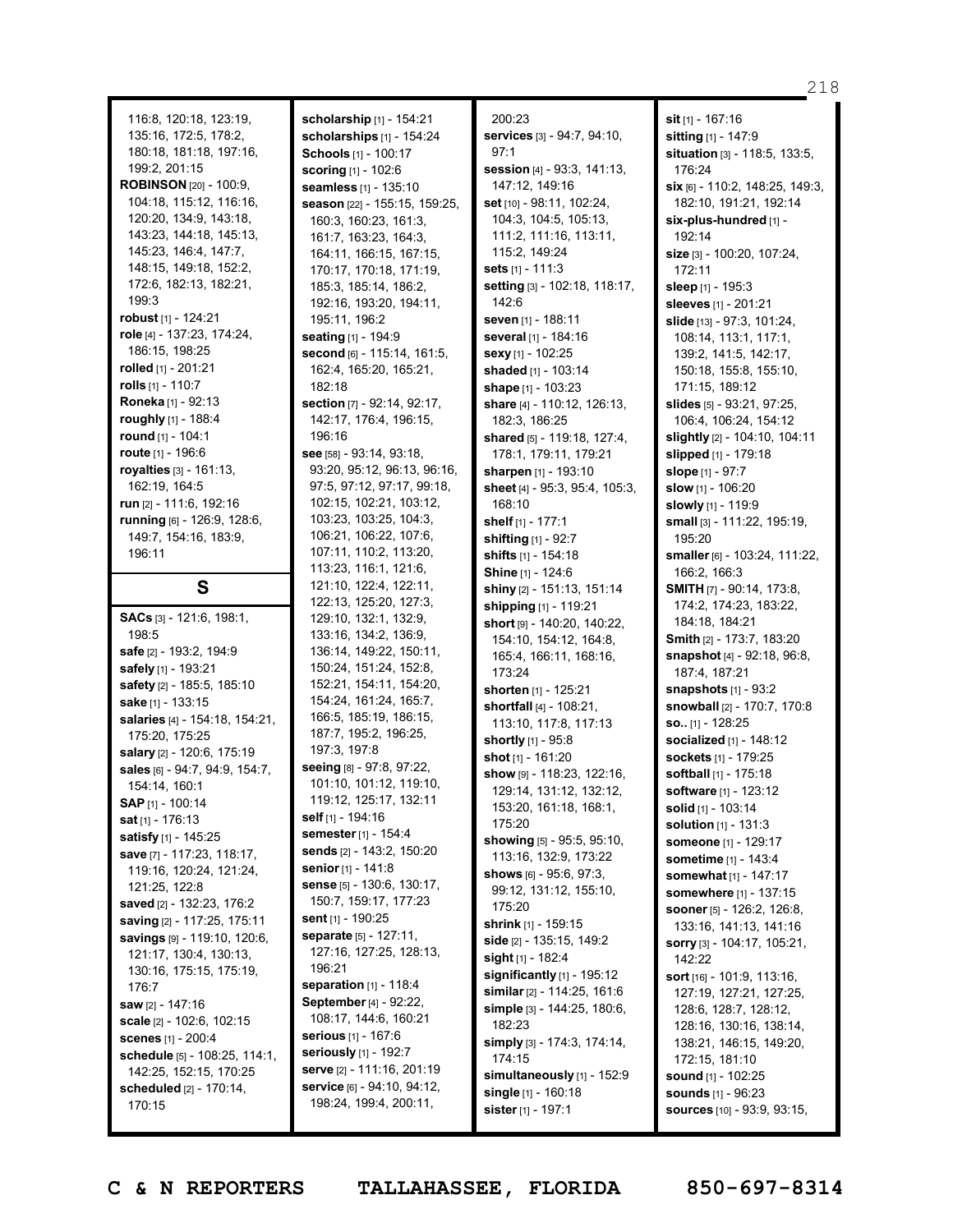96:16, 116:20, 116:21, 123:9, 156:24, 177:22, 180:25, 181:2 **Southern** [1] - 100:16 **space** [1] - 169:16 **speaking** [1] - 105:20 **special** [2] - 100:11, 199:13 **specific** [2] - 122:24, 136:11 **specifically** [5] - 124:2, 180:3, 184:20, 187:23, 188:2 **specifics** [1] - 135:9 **spend** [10] - 99:25, 108:19, 108:24, 111:1, 133:12, 166:9, 166:18, 167:9, 169:8, 169:15 **spending** [10] - 106:20, 108:23, 118:22, 130:2, 155:5, 155:19, 155:21, 157:4, 166:7, 169:12 **spent** [6] - 110:7, 118:24, 148:20, 169:9, 171:13, 201:8 **sports** [2] - 166:15, 172:23 **spot** [1] - 138:24 **spot-on** [1] - 138:24 **spreadsheets** [1] - 162:11 **spring** [12] - 111:5, 113:11, 142:9, 143:5, 143:12, 151:3, 161:1, 161:23, 163:23, 166:15, 168:20, 172:23 **springtime** [1] - 143:4 **stability** [1] - 198:6 **stable** [1] - 138:20 **Stadium** [19] - 153:16, 157:12, 158:16, 158:20, 161:23, 181:10, 184:25, 185:1, 185:16, 186:2, 186:3, 186:14, 189:20, 189:21, 190:7, 193:20, 195:4, 196:4, 196:10 **stadium** [3] - 185:8, 185:9, 193:2 **staff** [5] - 114:9, 116:13, 152:10, 152:22, 200:5 **stair** [1] - 185:13 **stand** [3] - 95:19, 157:10, 163:12 **standard** [1] - 146:16 **standards** [1] - 198:3 **standpoint** [2] - 125:9, 143:16 **start** [34] - 102:1, 102:4, 102:5, 102:7, 102:8, 102:11, 102:13, 124:14, 124:16, 124:18, 124:19, 124:24, 125:3, 125:17, 128:23, 141:12, 141:16,

143:5, 144:18, 148:8, 152:4, 152:25, 160:11, 161:7, 163:4, 167:13, 168:19, 191:6, 191:11, 191:16, 193:7 **start-up** [4] - 124:18, 124:19, 125:3, 128:23 **started** [3] - 109:4, 134:25, 196:2 **starting** [6] - 102:15, 141:13, 141:14, 141:21, 158:14, 187:10 **state** [6] - 96:14, 109:8, 124:6, 127:18, 144:16, 148:4 **State** [3] - 93:7, 93:10, 151:14 **STATE** [2] - 90:1, 203:3 **state-focused** [1] - 127:18 **statement** [6] - 94:25, 95:1, 95:2, 95:21, 95:23, 95:25 **statements** [7] - 92:18, 95:11, 96:2, 96:3, 97:5, 139:16, 194:15 **stating** [2] - 132:5, 147:22 **status** [3] - 118:12, 153:13, 153:16 **Statute** [1] - 109:5 **stays** [1] - 180:21 **steep** [1] - 93:19 **STEM** [2] - 109:13, 150:24 **stenographic** [1] - 203:11 **stenographically** [1] - 203:8 **stepping** [1] - 180:9 **steps** [1] - 195:20 **stewardship** [1] - 177:12 **sticking** [1] - 179:24 **still** [26] - 98:24, 113:21, 113:22, 113:25, 118:9, 119:4, 130:1, 130:6, 136:14, 140:20, 141:17, 153:3, 158:2, 159:10, 163:8, 163:22, 164:7, 164:16, 165:3, 165:16, 172:12, 173:11, 176:18, 178:11, 184:1, 184:12 **stood** [1] - 164:8 **stop** [1] - 138:12 **stopping** [1] - 138:13 **story** [1] - 144:5 **Strategic** [3] - 106:9, 150:4 **strategic** [33] - 98:25, 102:2, 109:10, 110:22, 110:23, 111:9, 111:14, 111:18, 112:6, 112:9, 112:10, 112:16, 113:14, 113:24, 114:7, 129:23, 139:4, 139:14, 139:21, 140:15, 140:19, 140:23, 142:12, 145:8, 146:2, 146:5,

149:21, 150:8, 150:11, 151:1, 167:11, 197:17, 197:19 **strategically** [2] - 98:21, 146:18 **strategies** [7] - 110:13, 117:24, 118:1, 132:22, 142:13, 151:11, 176:7 **strategy** [27] - 110:9, 112:8, 117:22, 127:14, 128:3, 128:4, 128:14, 128:22, 134:12, 137:2, 139:3, 139:11, 139:17, 139:23, 157:9, 167:8, 172:8, 175:11, 186:6, 187:1, 187:6, 189:8, 189:22, 190:13, 191:3, 197:25 **streams** [1] - 125:12 **strength** [1] - 98:2 **strengthen** [4] - 112:15, 158:3, 158:8, 158:12 **strengthened** [1] - 158:3 **strengthening** [1] - 139:25 **strong** [9] - 101:21, 103:16, 104:24, 132:1, 132:14, 154:6, 194:15, 197:8 **stronger** [1] - 104:4 **structural** [2] - 185:12 **structure** [4] - 102:10, 127:13, 130:8, 130:21 **stuck** [1] - 200:16 **student** [16] - 93:13, 94:1, 94:4, 94:5, 109:16, 130:24, 150:25, 154:1, 155:13, 163:24, 168:2, 168:11, 168:12, 172:15, 172:24 **Student** [3] - 113:3, 125:18, 127:8 **students** [15] - 94:10, 107:9, 109:14, 125:21, 126:23, 128:9, 131:23, 133:9, 139:8, 139:12, 154:2, 167:16, 183:13, 183:14, 198:9 **submission** [1] - 142:24 **submit** [3] - 143:3, 144:14, 144:22 **submitted** [3] - 142:17, 147:1, 151:22 **substantive** [1] - 102:13 **Success** [1] - 113:3 **success** [3] - 109:16, 150:25, 199:20 **successful** [1] - 121:2 **sufficient** [1] - 98:19 **suggested** [1] - 172:19 **suggesting** [5] - 187:5, 187:6, 188:14, 189:3, 190:10 **suggestion** [1] - 183:1

**sum** [1] - 116:12 **summer** [4] - 113:11, 117:24, 142:10, 145:17 **supplies** [1] - 97:2 **Support** [1] - 109:12 **support** [16] - 94:10, 94:11, 107:13, 109:14, 112:1, 126:23, 127:1, 129:3, 134:1, 142:14, 151:18, 156:12, 157:17, 182:2, 188:4, 188:10 **supporter**[1] - 188:21 **supporting** [3] - 94:4, 98:24, 194:17 **surround** [1] - 126:21 **SUS** [2] - 97:15, 119:18 **swing** [1] - 176:8 **system** [3] - 124:6, 150:6, 171:13 **T table** [13] - 116:18, 133:21, 144:4, 148:13, 167:18, 176:14, 180:21, 180:22, 184:12, 186:12, 186:17, 191:15, 194:24 **TALLAHASSEE** [2] - 90:19,  $90.22$ **targeted** [2] - 188:2, 190:12 **task** [1] - 198:17 **taste** [1] - 137:9 **team** [5] - 141:8, 157:7, 170:7, 172:10, 199:18 **teams** [2] - 175:18, 191:2 **technology** [3] - 122:22, 124:4, 124:5 **telephone** [1] - 120:1 **telephonic** [1] - 133:19 **temporary** [1] - 130:16 **ten** [3] - 138:20, 138:23, 187:8 **tend** [3] - 97:1, 164:21, 176:5 **tentative** [1] - 117:2 **term** [6] - 102:21, 103:4, 131:6, 141:2, 151:12, 191:21 **terms** [17] - 105:11, 114:13, 118:13, 129:12, 129:14, 131:12, 132:10, 134:1, 142:19, 160:14, 161:3, 161:5, 161:12, 170:16, 175:10, 178:5, 194:11 **terrible** [1] - 136:4 **text** [1] - 201:4 **thanking** [1] - 200:10

219

141:22, 142:3, 142:6,

**C & N REPORTERS TALLAHASSEE, FLORIDA 850-697-8314**

**theirs** [1] - 190:25 **theme** [1] - 144:9

**themes** [2] - 150:21, 151:6 **themselves** [1] - 157:1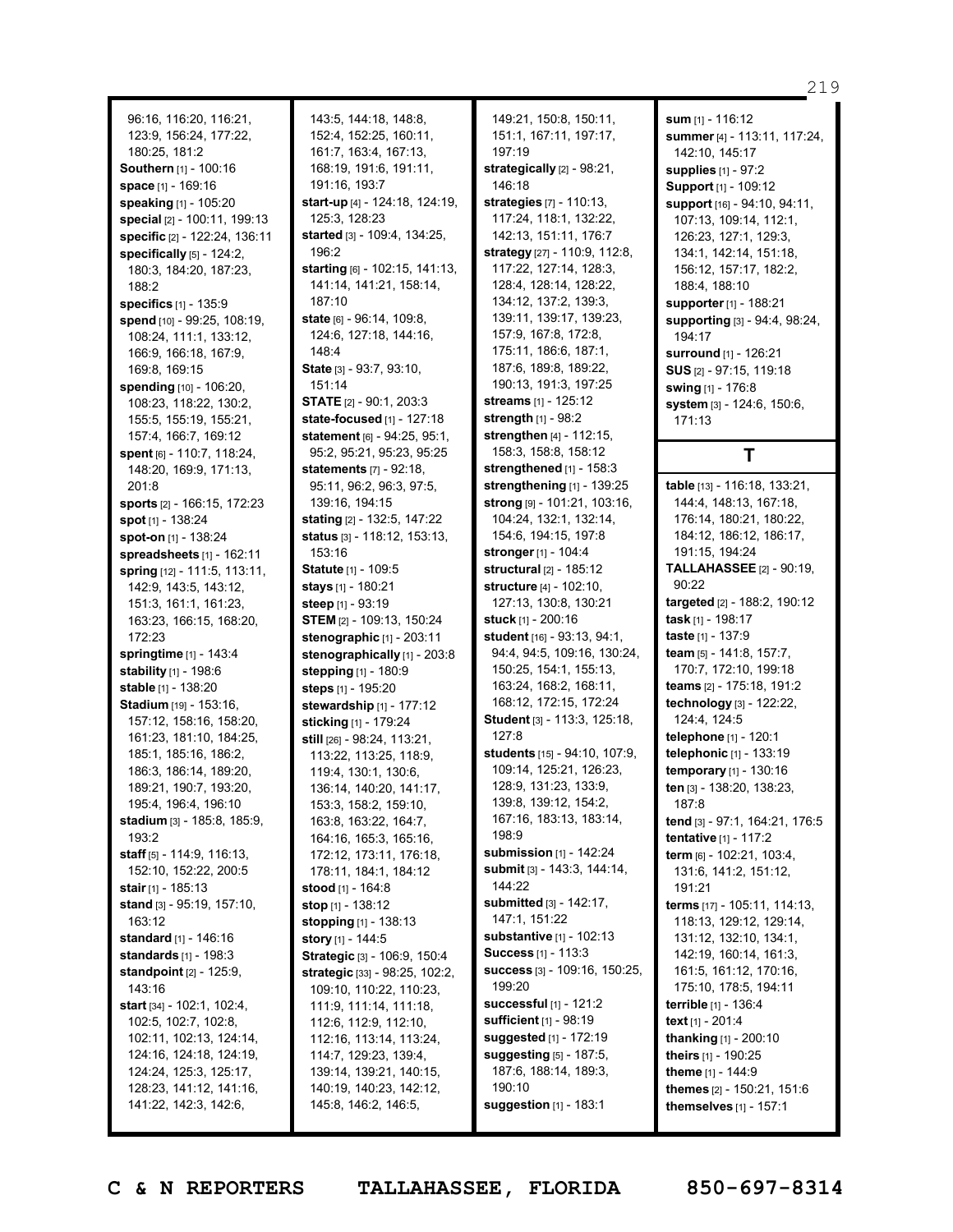**they've** [2] - 172:11, 172:16 **thinking** [5] - 140:19, 140:24, 142:7, 148:13, 148:14 **third** [3] - 119:22, 176:22, 182:19 **third-party** [1] - 119:22 **thousand** [6] - 162:20, 177:16, 182:8, 182:17, 190:1, 192:15 **three** [16] - 103:13, 110:1, 114:16, 136:23, 138:3, 138:4, 149:20, 159:24, 162:9, 163:6, 165:14, 165:20, 181:25, 189:3, 189:7, 197:9 **three-year** [2] - 149:20, 189:7 **Thursday** [3] - 162:4, 162:7,  $162.8$ **ticket** [5] - 154:7, 159:25, 160:3, 160:25, 161:7 **tickets** [5] - 155:15, 160:17, 161:4, 164:3, 195:12 **tie** [4] - 133:7, 136:1, 136:9, 140:1 **tied** [3] - 133:17, 137:2, 150:3 **ties** [1] - 117:21 **Tiffany** [1] - 92:15 **tighten** [1] - 190:18 **tightening** [2] - 133:7, 133:11 **tighter**[1] - 158:15 **TIME** [1] - 90:16 **timeline** [7] - 93:1, 97:13, 125:19, 125:21, 142:23, 145:14, 152:11 **timelines** [4] - 141:6, 141:10, 142:7, 152:1 **timely** [1] - 142:15 **timing** [1] - 125:8 **tiny** [1] - 103:25 **tipped** [1] - 187:10 **Title** [4] - 123:10, 124:9, 124:10, 124:23 **today** [9] - 122:24, 123:23, 130:25, 132:2, 132:7, 136:13, 153:11, 153:14, 160:9 **together**[8] - 117:25, 118:21, 128:13, 143:11, 150:3, 175:4, 179:7, 199:1 **took** [4] - 102:21, 104:25, 171:6, 199:22 **tool** [1] - 96:9 **top** [3] - 125:24, 170:7, 170:8 **total** [12] - 95:14, 95:15, 109:20, 111:24, 123:7, 124:16, 154:25, 164:5, 185:19, 187:17, 187:20,

197:10 **totally** [1] - 183:19 **touch** [2] - 150:14, 202:7 **tough** [6] - 130:8, 130:20, 137:17, 137:18, 177:20, 180:19 **tougher**[1] - 131:5 **toward** [1] - 96:10 **towards** [3] - 128:8, 137:2, 175:3 **track** [5] - 137:12, 167:14, 167:19, 169:24, 170:14 **tracked** [1] - 175:11 **tracking** [1] - 195:13 **transcript** [3] - 127:17, 203:9, 203:10 **transcripts** [1] - 124:5 **transfer** [3] - 160:3, 160:4, 162:21 **transferring** [1] - 160:14 **transfers** [2] - 126:10, 156:23 **transform** [1] - 103:7 **transformation** [1] - 102:2 **transition** [4] - 196:14, 198:16, 199:12, 201:1 **transitioning** [1] - 152:17 **transparency** [1] - 200:22 **travel** [1] - 175:12 **tremendous** [2] - 121:8, 188:18 **trend** [2] - 97:3, 101:15 **trends** [4] - 97:8, 164:22, 197:12, 197:24 **trigger** [1] - 178:6 **trips** [1] - 175:17 **true** [2] - 132:25, 203:10 **trusted** [1] - 202:2 **TRUSTEE** [114] - 99:8, 99:11, 99:17, 99:20, 99:22, 100:7, 100:21, 101:5, 101:7, 104:8, 105:5, 105:6, 105:21, 107:19, 107:22, 109:23, 110:9, 110:16, 110:21, 111:21, 111:25, 112:3, 112:18, 112:22, 114:2, 114:5, 114:19, 114:22, 115:8, 116:2, 116:15, 116:23, 116:24, 120:11, 121:12, 121:15, 122:10, 125:4, 126:11, 127:7, 129:2, 129:18, 129:21, 131:9, 133:3, 133:24, 135:18, 135:22, 137:4, 138:10, 138:24, 140:4, 142:19, 142:23, 143:15, 143:21, 144:12, 144:20, 145:19, 145:24, 147:3, 147:11, 147:13, 148:6, 148:18, 148:19,

149:13, 150:14, 153:2, 158:19, 158:24, 158:25, 159:2, 159:3, 159:4, 159:5, 159:6, 162:1, 163:1, 165:10, 165:14, 165:19, 166:21, 167:2, 169:6, 173:8, 174:2, 174:23, 176:11, 178:9, 178:14, 180:12, 180:25, 181:4, 181:11, 182:7, 182:11, 182:16, 182:18, 183:4, 183:12, 183:22, 184:5, 184:18, 184:19, 184:21, 186:20, 186:24, 191:25, 192:5, 192:11, 193:16, 195:1, 200:1 **Trustee** [37] - 98:12, 99:9, 105:20, 110:20, 115:18, 118:21, 120:10, 121:13, 127:6, 129:4, 129:5, 129:18, 129:19, 131:7, 131:10, 132:2, 133:22, 135:3, 135:4, 135:18, 136:3, 136:22, 137:17, 137:23, 140:7, 147:24, 149:2, 180:17, 181:18, 182:11, 183:20, 184:8, 184:9, 191:24, 199:21, 200:3 **trustee** [7] - 107:20, 114:3, 120:21, 129:1, 136:25, 140:3, 173:7 **TRUSTEES** [1] - 90:5 **trustees** [1] - 94:22 **Trustees** [1] - 201:16 **try** [8] - 105:17, 130:4, 145:25, 167:9, 176:21, 188:23, 201:4, 201:14 **trying** [8] - 98:16, 112:6, 123:19, 132:9, 140:5, 140:8, 168:15, 201:3 **tuition** [9] - 93:7, 93:13, 96:15, 108:21, 109:14, 113:10, 117:11, 131:22, 197:9 **turn** [2] - 97:20, 123:14 **twice** [1] - 115:12 **twist** [1] - 153:15 **two** [19] - 93:23, 114:15, 115:21, 116:18, 126:10, 128:10, 132:18, 135:2, 136:23, 137:6, 143:24, 145:9, 159:15, 159:21, 165:19, 190:13, 194:1, 195:13 **Two** [22] - 123:5, 124:2, 127:10, 127:16, 127:17, 128:4, 128:15, 128:21, 134:12, 135:1, 135:9 **two-plus-two** [1] - 126:10

149:11 **types** [2] - 100:22, 116:7 **U ultimate** [1] - 131:2 **ultimately** [1] - 105:15 **unaudited** [3] - 95:6, 96:2, 96:4 **under** [4] - 114:20, 125:6, 172:8, 173:14 **undergraduate** [1] - 109:16 **underlying** [1] - 130:21 **understood** [1] - 184:10 **unfortunately** [1] - 182:3 **unit** [3] - 116:12, 116:19, 148:25 **units** [1] - 148:22 **University** [17] - 92:14, 93:16, 93:22, 101:19, 112:13, 120:24, 122:16, 131:25, 139:24, 140:20, 142:4, 179:7, 188:23, 189:2, 191:12, 199:4, 200:11 **university** [4] - 141:1, 183:16, 188:17, 190:25 **UNIVERSITY** [2] - 90:2, 90:18 **University's** [2] - 143:20, 181:2 **unless** [7] - 136:3, 137:10, 137:18, 177:9, 180:14, 180:22, 181:15 **unspent** [1] - 109:2 **up** [65] - 94:16, 97:6, 99:23, 101:5, 101:8, 101:11, 106:18, 106:21, 107:5, 108:2, 108:7, 110:8, 110:14, 111:16, 117:21, 118:1, 118:17, 119:10, 124:14, 124:16, 124:18, 124:19, 124:24, 125:3, 128:23, 130:4, 131:18, 132:9, 132:12, 132:17, 132:19, 132:25, 133:2, 137:11, 145:3, 149:7, 149:12, 153:3, 158:8, 160:6, 160:21, 161:18, 161:21, 163:2, 163:5, 163:20, 170:18, 170:25, 171:22, 171:24, 174:23,

220

**type** [6] - 96:17, 100:25, 118:25, 121:3, 146:21,

**C & N REPORTERS TALLAHASSEE, FLORIDA 850-697-8314**

175:9, 180:9, 181:21, 185:19, 187:3, 187:10, 194:6, 194:21, 195:9, 195:11, 195:15, 195:17,

**update** [8] - 117:2, 117:14,

201:21